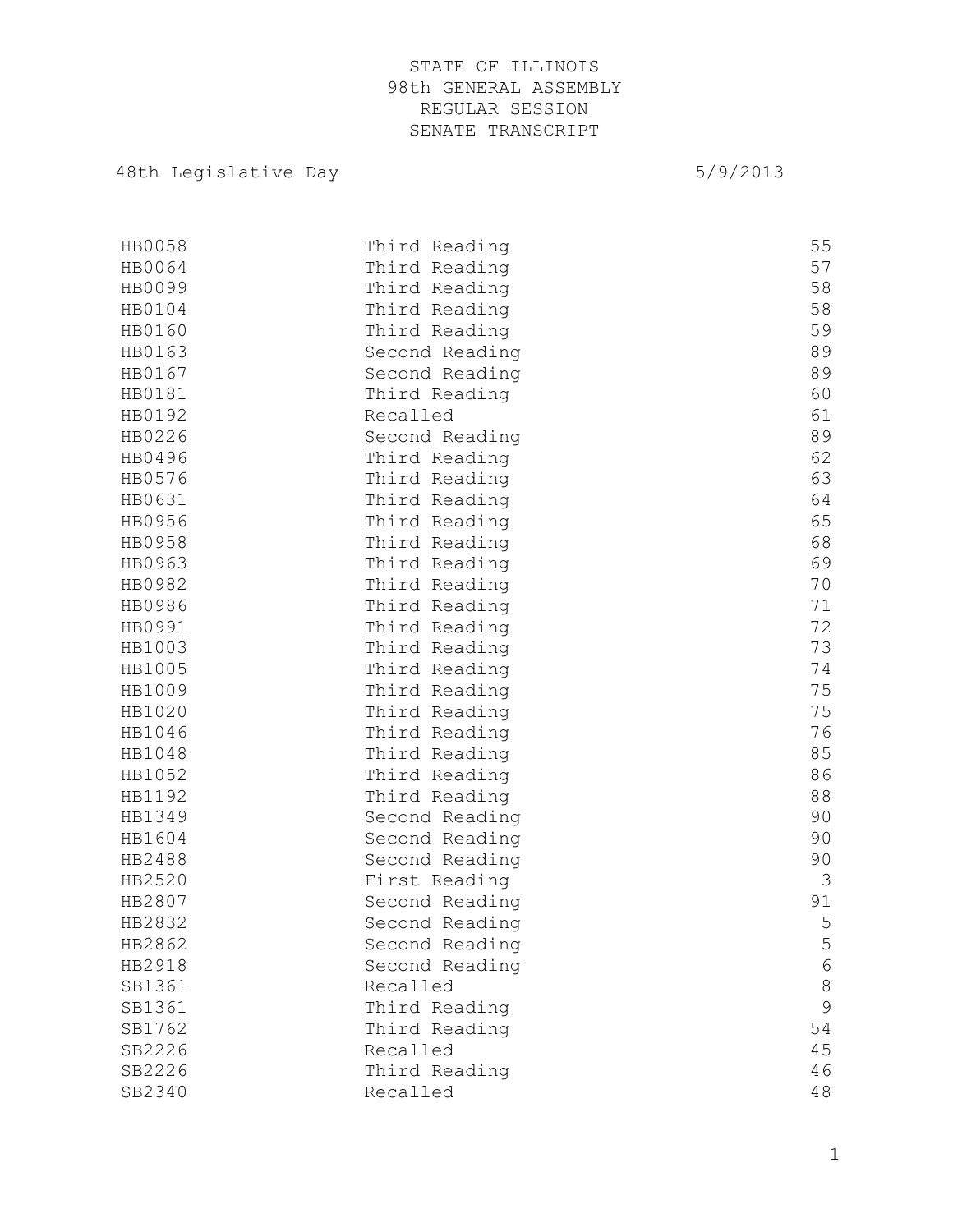# 48th Legislative Day 6/9/2013

| SB2340  | Third Reading      | 48 |
|---------|--------------------|----|
| SB2404  | Recalled           | 11 |
| SB2404  | Third Reading      | 15 |
| SR0298  | Resolution Offered | 3  |
| SR0299  | Resolution Offered | 3  |
| SR0300  | Resolution Offered | 3  |
| SR0301  | Resolution Offered | 4  |
| SJR0037 | Adopted            | 92 |
| SJR0037 | Resolution Offered | 91 |
|         |                    |    |

| Senate to Order-Senator Lightford    |              |
|--------------------------------------|--------------|
| Prayer- Pastor Shaun Lewis           |              |
| Pledge of Allegiance                 | $\mathbf{1}$ |
| Journal-Postponed                    | 1            |
| Committee Reports                    | $\mathbf{1}$ |
| Senate Stands in Recess/Reconvenes   | 4            |
| Senate Stands at Ease/Reconvenes     | 7            |
| Committee Reports                    | 7            |
| Resolutions Consent Calendar-Adopted | 91           |
| Adjournment                          | 92           |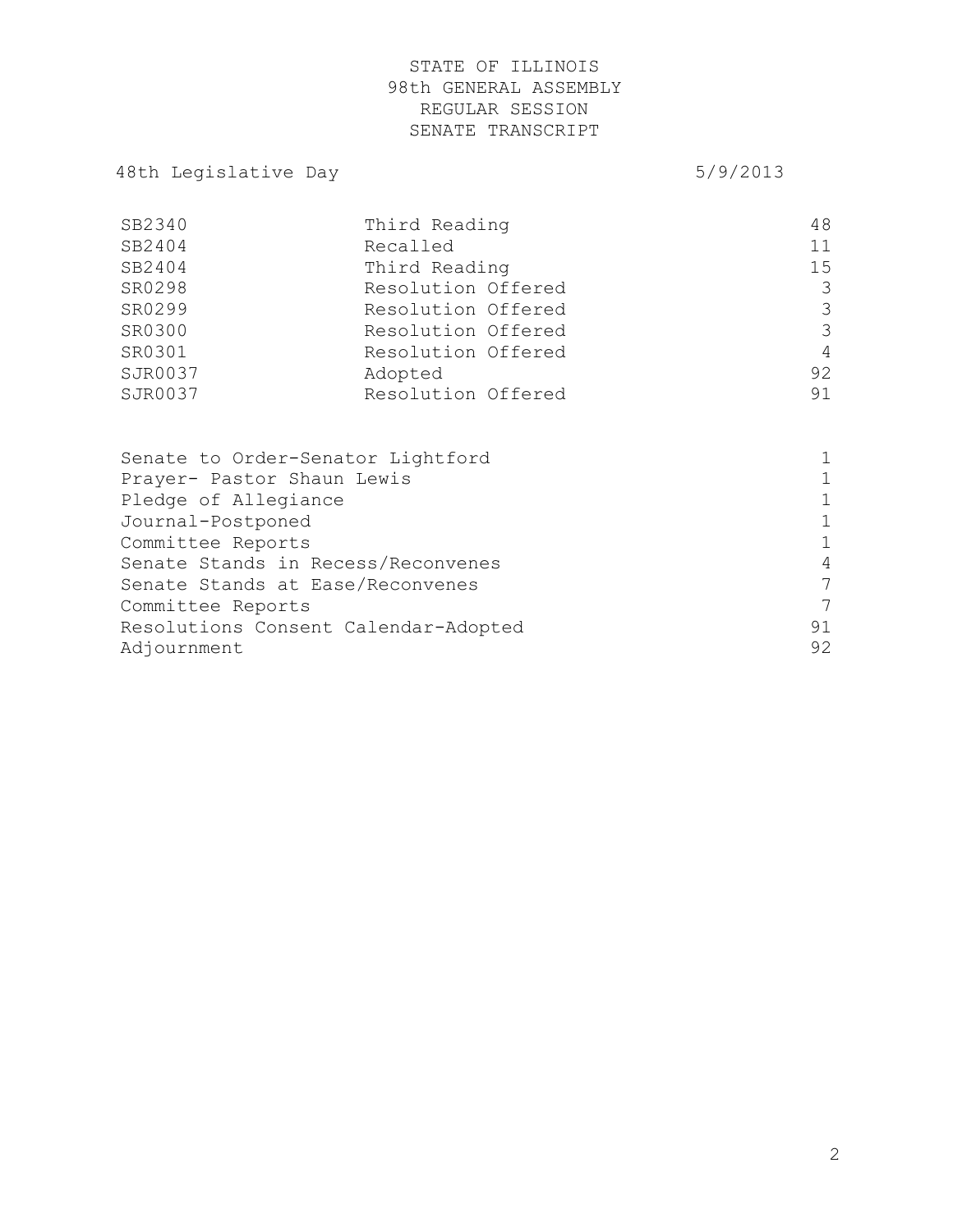48th Legislative Day 5/9/2013

PRESIDING OFFICER: (SENATOR LIGHTFORD)

The regular Session of the 98th General Assembly will please come to order. Will the Members please be at their desk? Will our guests in the galleries please rise? Our invocation today will be given by Pastor Shaun Lewis, Capitol Commission, Springfield, Illinois. Pastor Lewis.

PASTOR SHAUN LEWIS:

(Prayer by Pastor Shaun Lewis) PRESIDING OFFICER: (SENATOR LIGHTFORD)

Please remain standing for the Pledge of Allegiance. Senator Jacobs.

SENATOR JACOBS:

(Pledge of Allegiance, led by Senator Jacobs) PRESIDING OFFICER: (SENATOR LIGHTFORD)

Mr. Secretary, Reading and Approval of the Journal. SECRETARY ANDERSON:

Senate Journal of Wednesday, May 8th, 2013. PRESIDING OFFICER: (SENATOR LIGHTFORD)

Senator Hunter.

SENATOR HUNTER:

Madam President, I move to postpone the reading and approval of the Journal just read by the Secretary, pending arrival of the printed transcript.

PRESIDING OFFICER: (SENATOR LIGHTFORD)

Thank you, Senator. Senator Hunter moves to postpone the reading and the approval of the Journal, pending arrival of the printed transcripts. Being no objection -- there being no objection, so ordered. Mr. Secretary, Committee Reports. SECRETARY ANDERSON: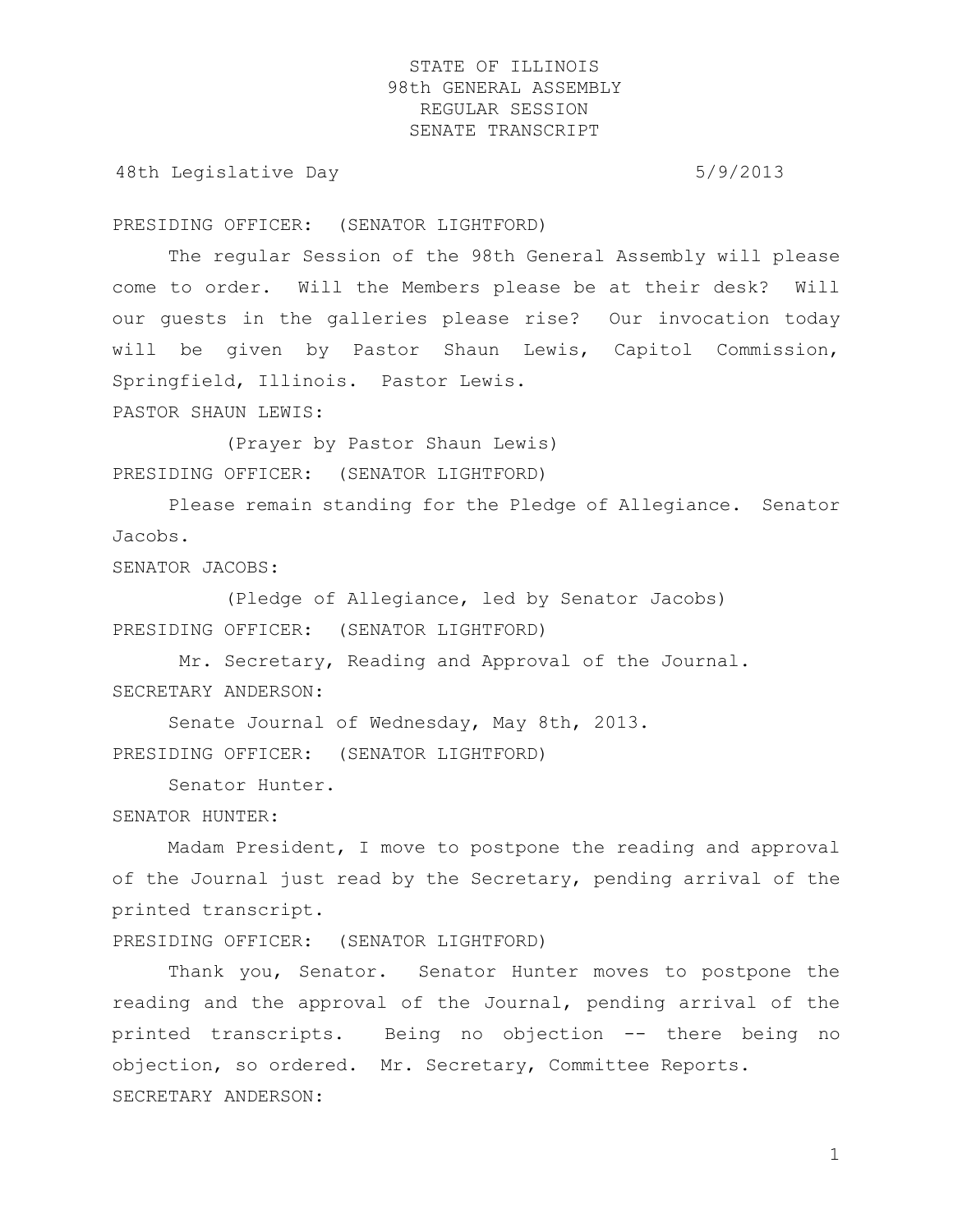48th Legislative Day 6/9/2013

Senator Landek, Chairperson of the Committee on State Government and Veterans Affairs, reports Senate Amendment 1 to Senate Bill 628 and Senate Amendment 4 to Senate Bill -- 2226 Recommend Do Adopt; Senate Resolution 122 Be Adopted; House Bill 479, 2764, 2879 and 3207 Do Pass; House Bills 2947, 2955, 3049 and 3260 Do Pass, as Amended; Senate Amendment 1 to House Bill 2363 and Senate Amendment 2 to House Bill 3359 Recommend Do Adopt.

Senator Martinez, Chairperson of the Committee on Licensed Activities and Pensions, reports House Bills 140, 1849, 2517, 2767, 2993 and 2996 Do Pass; and House Bills 84, 595, 2720, 2721 and 3186 Do Pass, as Amended; Senate Amendment 1 to House Bill 3088 Recommend Do Adopt.

Senator Harmon, Chairperson of the Committee on Executive, reports Senate Amendment 2 to Senate Bill 1361 and Senate Amendment 2 to Senate Bill 2404 Recommend Do Adopt; and House Bills 1, 105, 962, 973, 996, 1351, 2408, 2418, 2620, 2747, 2869 and 2943 Do Pass; and House Bills 11, 101, 1573 and 3133 Do Pass, as Amended.

Senator Hutchinson, Chairperson of the Committee on Revenue, reports House Bill 438 Do Pass; and House Bills 189 and 3157 Do Pass, as Amended.

Senator Haine, Chairperson of the Committee on Insurance, reports House Bills 3139 and 3227 Do Pass, as Amended.

Senator Holmes, Chairperson of the Committee on Environment, reports Senate Resolution 163 Be Adopted; House Bills {sic} 2036 Do Pass; House Bills 702 and 3319 Do Pass, as Amended.

Senator Jacobs, Chairperson of the Committee on Energy, reports House Bills 1745, 2232, 2586 and 2753 Do Pass; and Senate Amendment 2 to House Bill 2623 Recommend Do Adopt. PRESIDING OFFICER: (SENATOR LIGHTFORD)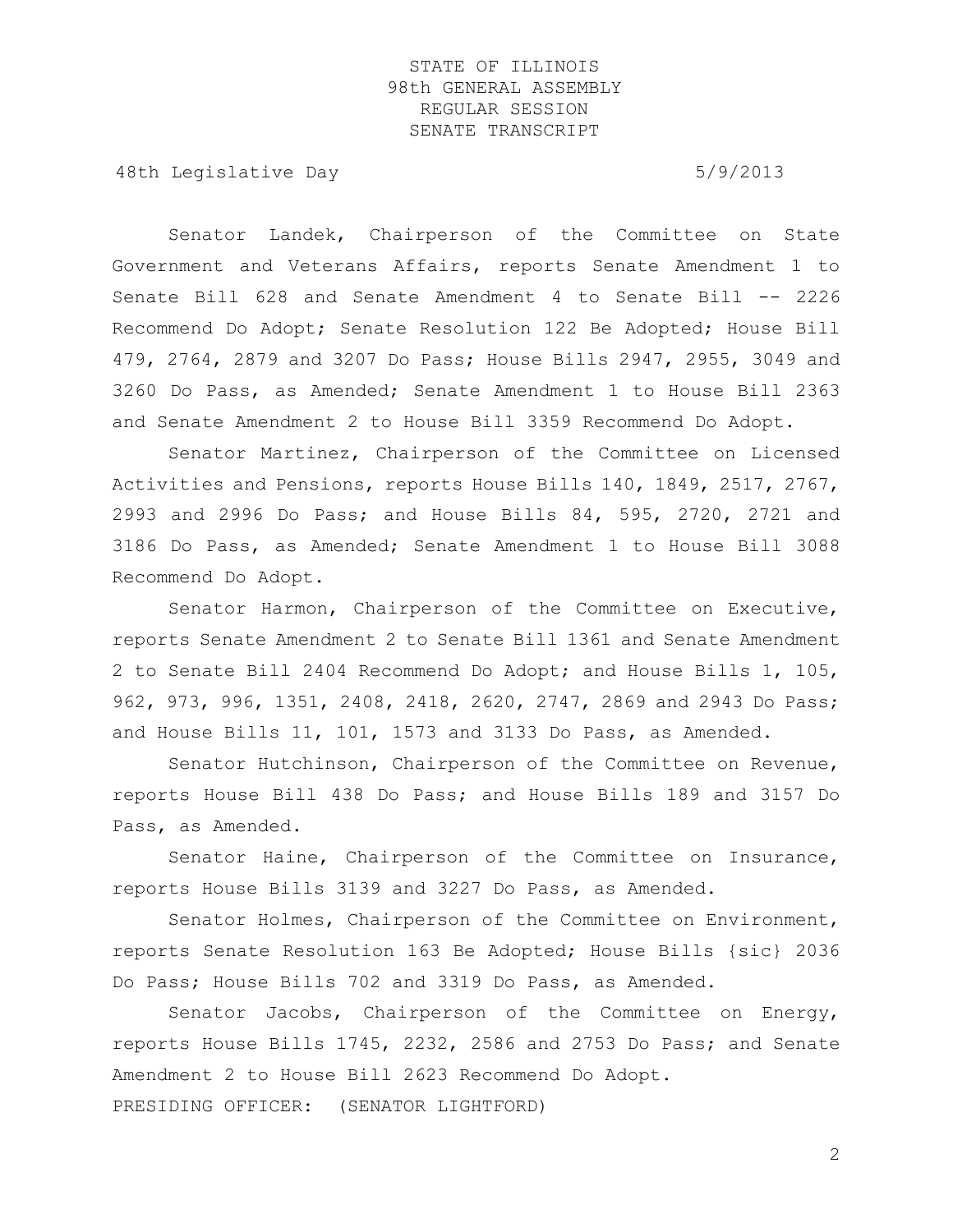48th Legislative Day 6/9/2013

Thank you, Mr. Secretary. Please read the resolutions. SECRETARY ANDERSON:

Senate Resolution 299, offered by Senator Koehler and all Members.

And Senate Resolution 300, offered by Senator McGuire and all Members.

They are death resolutions, Madam President.

PRESIDING OFFICER: (SENATOR LIGHTFORD)

Resolutions Consent Calendar. SECRETARY ANDERSON:

Senate Resolution 298, offered by Senator Trotter.

And it is substantive.

PRESIDING OFFICER: (SENATOR LIGHTFORD)

James R. Carder from the Blueroomstream.com seeks leave to videotape. Leave is granted. Seth Perlman, Associated Press, requests permission to take photo. Leave is granted. Mr. Secretary, House Bills 1st Reading.

SECRETARY ANDERSON:

House Bill 2520, offered by Senator Muñoz.

(Secretary reads title of bill)

1st Reading of the bill.

PRESIDING OFFICER: (SENATOR LIGHTFORD)

Senator Althoff, for what purpose do you rise? SENATOR ALTHOFF:

Thank you, Madam President. Nice to see you in the Chair. The Republicans would request a caucus immediately in Room 400 for approximately forty minutes.

PRESIDING OFFICER: (SENATOR LIGHTFORD)

Thank you, Senator. And it's nice to be in the Chair. Senator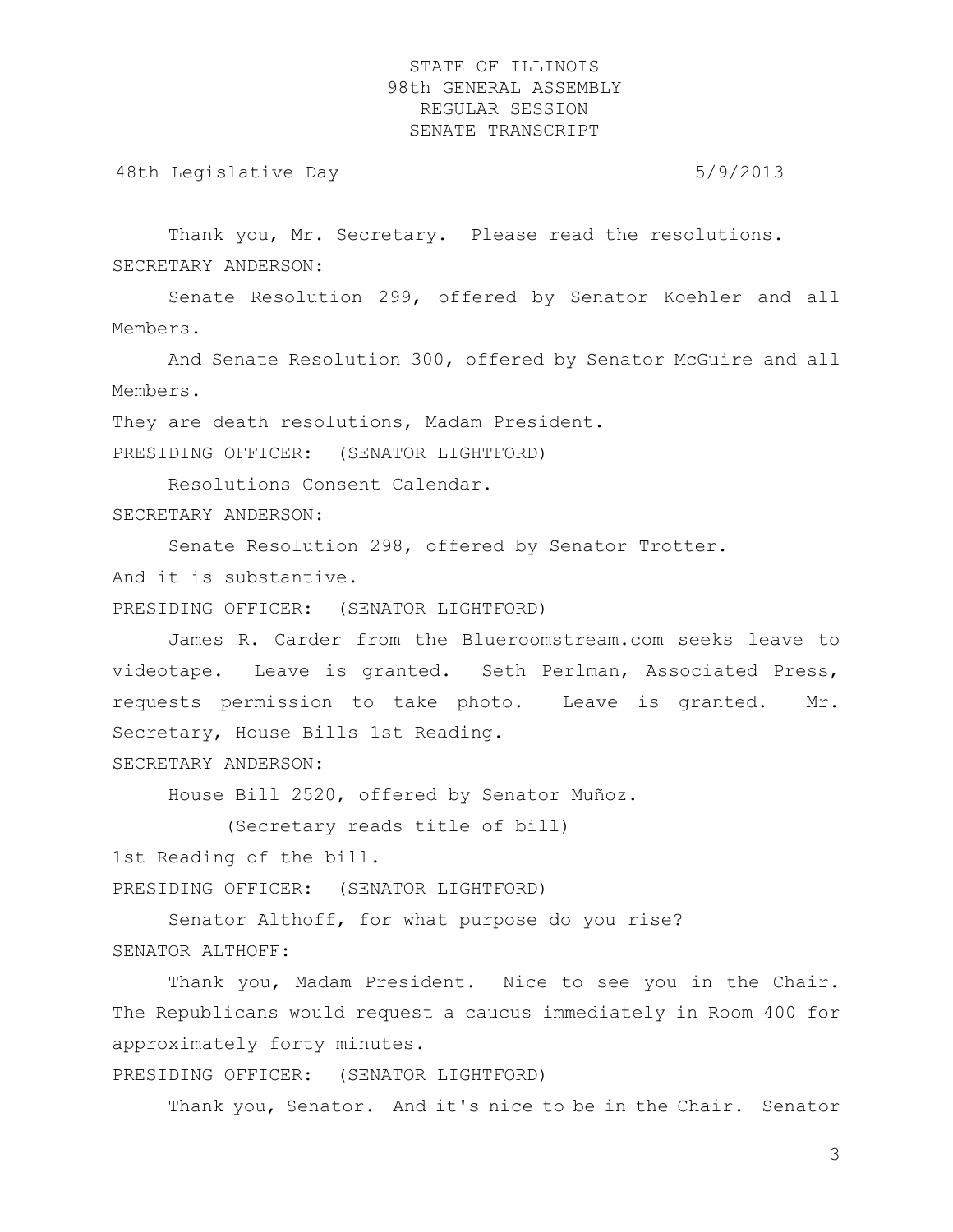48th Legislative Day 6/9/2013

Hastings, for what purpose do you rise? SENATOR HASTINGS:

Thank you, Madam President. I rise today for a point of personal privilege. I'd like to introduce a special Mayor, who I don't represent, but I do represent. He's one of the best lobbyists of the southwest suburbs. He just so happens to be my father. He's been Mayor of Orland Hills now for around twentyfive years. He told me that when he took office, he had jet black hair, and this is what happened to him. So, we just want to give him a warm Springfield welcome.

PRESIDING OFFICER: (SENATOR LIGHTFORD)

Welcome, father of Hastings and Mayor. Welcome to the Illinois Senate. Senator Althoff moves that the Senate recess for purpose of a forty-minute Senate Republican Caucus. Seeing no objection, the motion is granted. The Senate now stands in recess to the call of the Chair. After the Senate Republicans caucus, the Senate will reconvene for the purpose of Floor action. The Senate stands in recess to the call of the Chair.

(SENATE STANDS IN RECESS/SENATE RECONVENES)

#### PRESIDING OFFICER: (SENATOR LIGHTFORD)

The Senate will now come to order. Ed Cross from WAND-TV requests permission to video. Leave is granted. Mr. Secretary, Resolutions.

#### SECRETARY ANDERSON:

Senate Resolution 301, offered by Senator Delgado. It is substantive, Madam President. PRESIDING OFFICER: (SENATOR LIGHTFORD)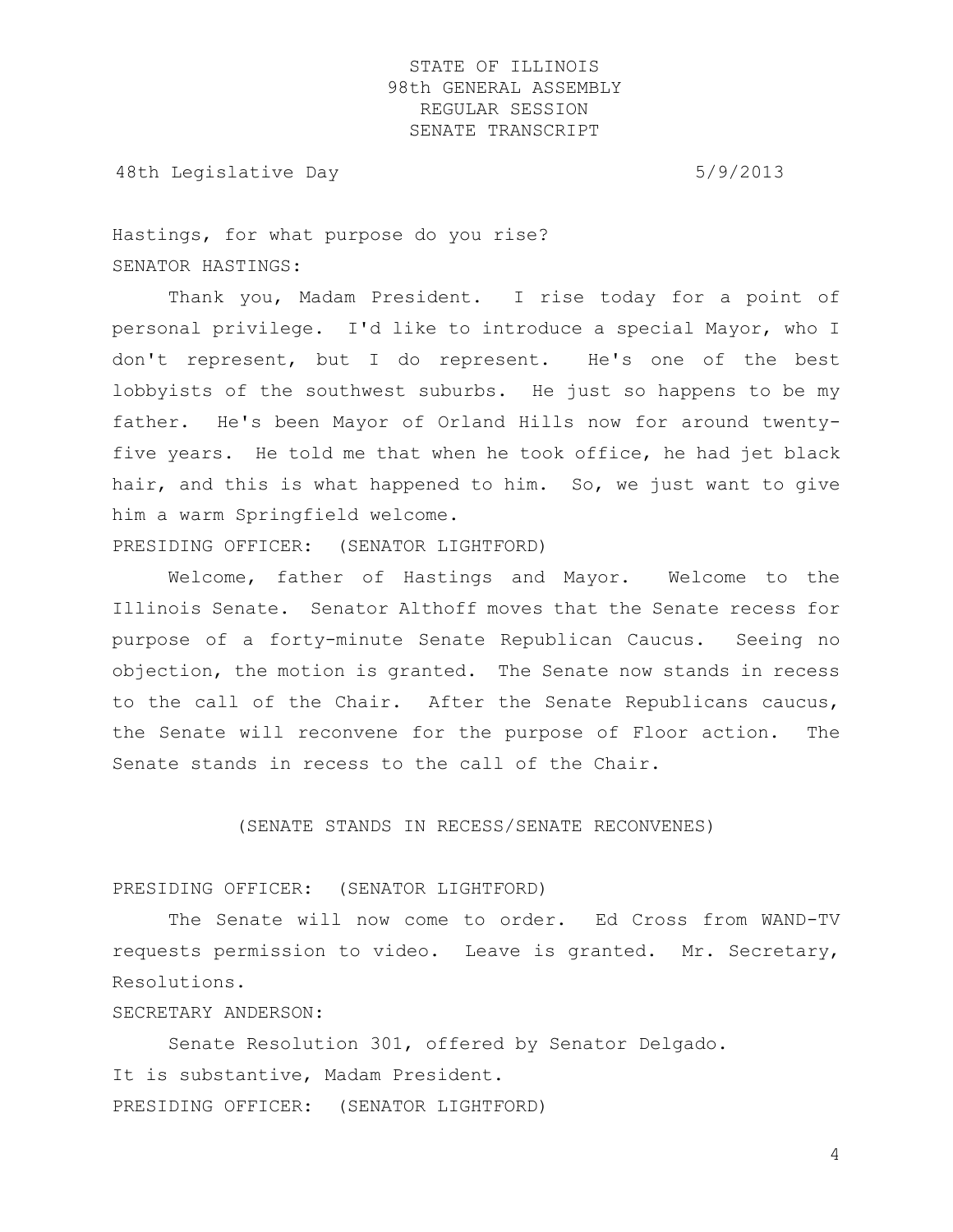48th Legislative Day 6/9/2013

Ladies and Gentlemen of the Senate, will you please come to the Senate Floor? We will be going to Floor action - Floor action. Please come to the Senate Floor for Floor action. Ladies and Gentlemen of the Senate, please turn your Calendars to page 24, on the top of page 24, the Order of House Bills 2nd Reading. We will begin 2nd Readings. Senator Silverstein, on House Bill 2832. Do you wish to proceed, Senator? He indicates he does. Mr. Secretary, please read the gentleman's bill.

SECRETARY ANDERSON:

House Bill 2832.

(Secretary reads title of bill)

2nd Reading of the bill. Committee on Judiciary adopted Amendment No. 1.

PRESIDING OFFICER: (SENATOR LIGHTFORD)

Have there been any Floor amendments approved for consideration?

SECRETARY ANDERSON:

No further amendments reported. PRESIDING OFFICER: (SENATOR LIGHTFORD)

3rd Reading. On the order of House Bill 2856, Senator Bertino-Tarrant. Senator Bertino-Tarrant. Out of the record. House Bill 2862. Senator Noland. He indicates he wish to proceed. Mr. Secretary, please read the gentleman's bill.

SECRETARY ANDERSON:

House Bill 2862.

(Secretary reads title of bill)

2nd Reading of the bill. No committee or Floor amendments reported.

PRESIDING OFFICER: (SENATOR LIGHTFORD)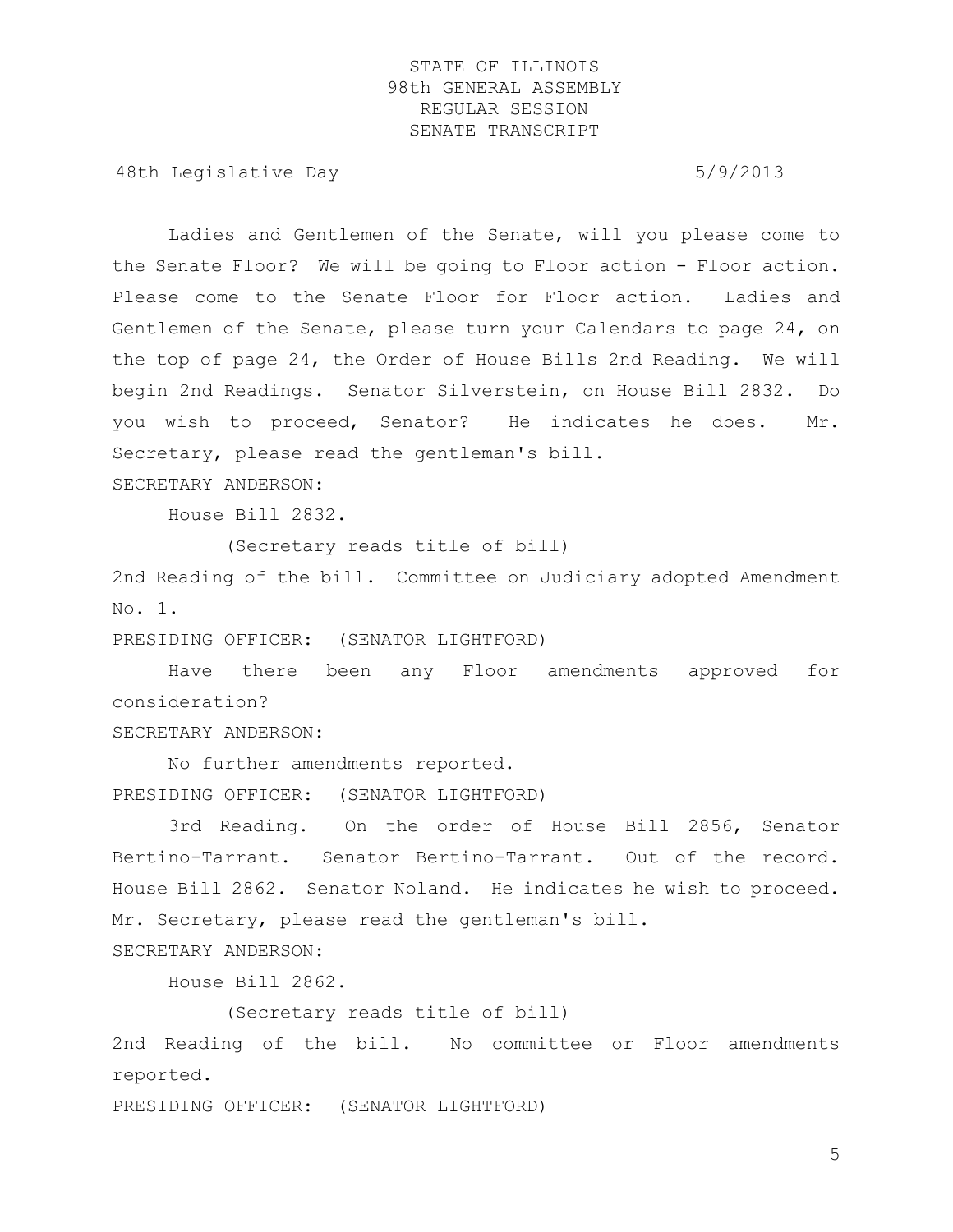48th Legislative Day 6/9/2013

3rd Reading. Senator Harmon, on the order of House Bill 2905. Senator Harmon, on 2905. Out of the record. Senator Manar, on House Bill 2918. Senator Manar. He indicates he wish to proceed. Mr. Secretary, please read the gentleman's bill.

SECRETARY ANDERSON:

House Bill 29 -- 2918.

(Secretary reads title of bill)

2nd Reading of the bill. No committee or Floor amendments reported.

PRESIDING OFFICER: (SENATOR LIGHTFORD)

3rd Reading. Senator Bertino-Tarrant, on Senate {sic} Bill 2934. Senator Bertino-Tarrant. Out of the record. Senator Kotowski, for what purpose do you rise? SENATOR KOTOWSKI:

Good afternoon, Madam President. PRESIDING OFFICER: (SENATOR LIGHTFORD)

Good afternoon, Senator.

SENATOR KOTOWSKI:

The mikes are a little bit hot today. I just wanted to take this moment to introduce a good friend of mine, Patti Vasquez. Patti's a stand-up comedian. She has a show on WGN Radio and she's here today. She has a son named Declan, who's seven, who has autism and is trying to make sure that we figure out a way in our State to get better services for children with -- who have autism and also to make sure that we do our best to make sure those services are available in a better, more comprehensive manner. So can you please give her a great Springfield welcome - to Patti Vasquez?

PRESIDING OFFICER: (SENATOR LIGHTFORD)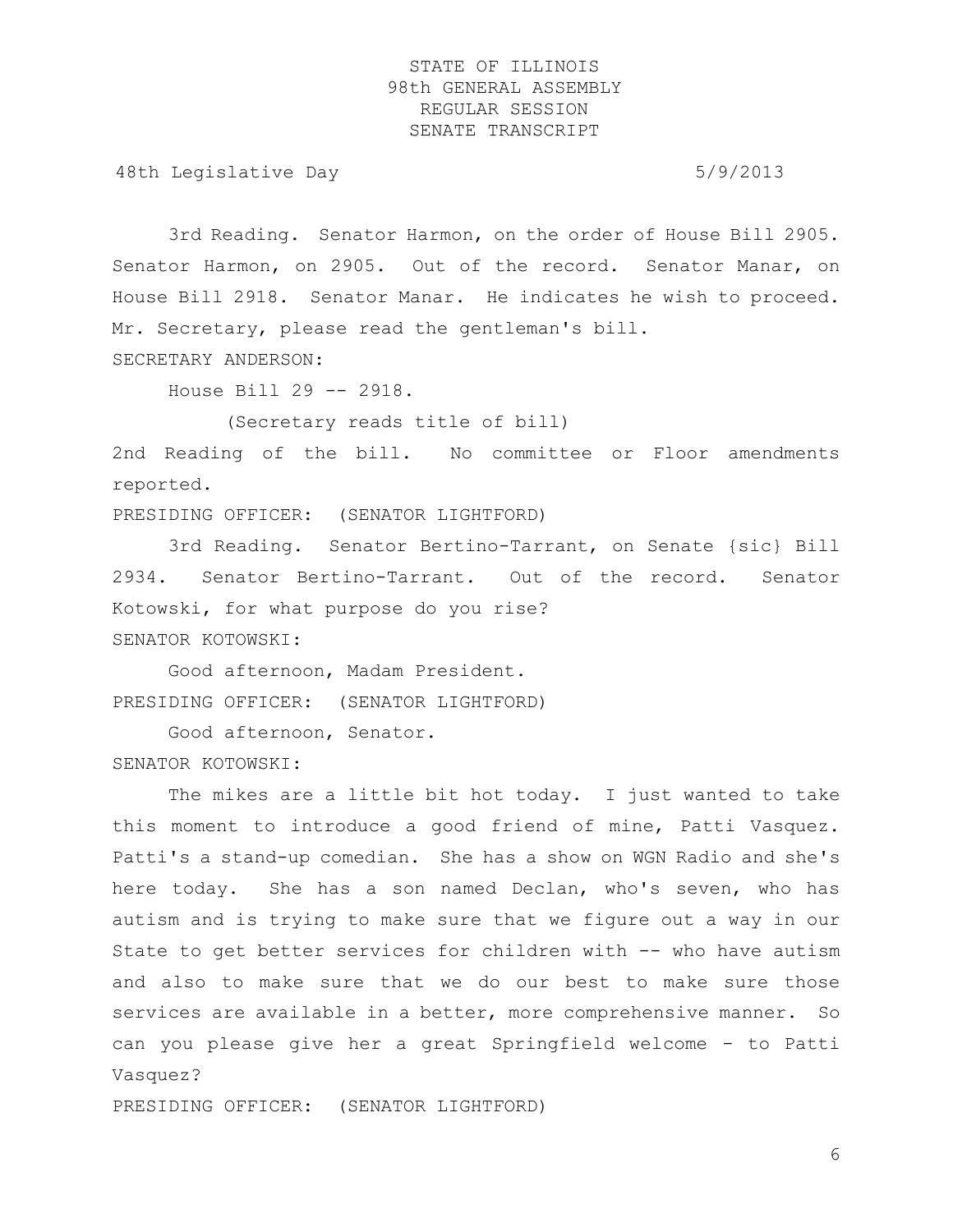48th Legislative Day 6/9/2013

Welcome, Patti, to the Illinois Senate. Senator Kotowski, for what purpose do you rise? SENATOR KOTOWSKI:

And, by the way, she's performing on Friday in Mason City, which is only about twenty minutes away. She's  $a$  -- she's the headliner there. So, anybody who's going to be sticking around, please go to her show. She's just off the charts funny, even as funny as Noland is, so really funny. All right. Thanks. PRESIDING OFFICER: (SENATOR LIGHTFORD)

The Senate will stand at ease for a few minutes to allow the Committee on Assignments to meet. The members of the Committee on Assignments, will you please come to the President's Anteroom immediately? The Senate will stand at ease. (at ease) Senator Silverstein in the Chair.

PRESIDING OFFICER: (SENATOR SILVERSTEIN)

Senator Kotowski, what purpose do you rise? Oh! (at ease) Bob Hoehn from WICS-TV has asked leave to videotape and record. Leave is granted. Senator Lightford back in the Chair. PRESIDING OFFICER: (SENATOR LIGHTFORD)

Mr. Secretary, Committee Reports. SECRETARY ANDERSON:

Senator Clayborne, Chairman of the Committee on Assignments, reports the following Legislative Measures have been assigned: Refer to Environment Committee - House Bill 1391; refer to Executive Committee - House Bill 1375 and 2520, and House Joint Resolution 9; refer to Labor and Commerce Committee - House Bill 922; refer to Local Government Committee - House Bill 2239; rerefer to Assignments Committee - Senate Bills 2 -- 2555 through 2559; Be Approved for Consideration - Senate Bill 20 -- 629, Floor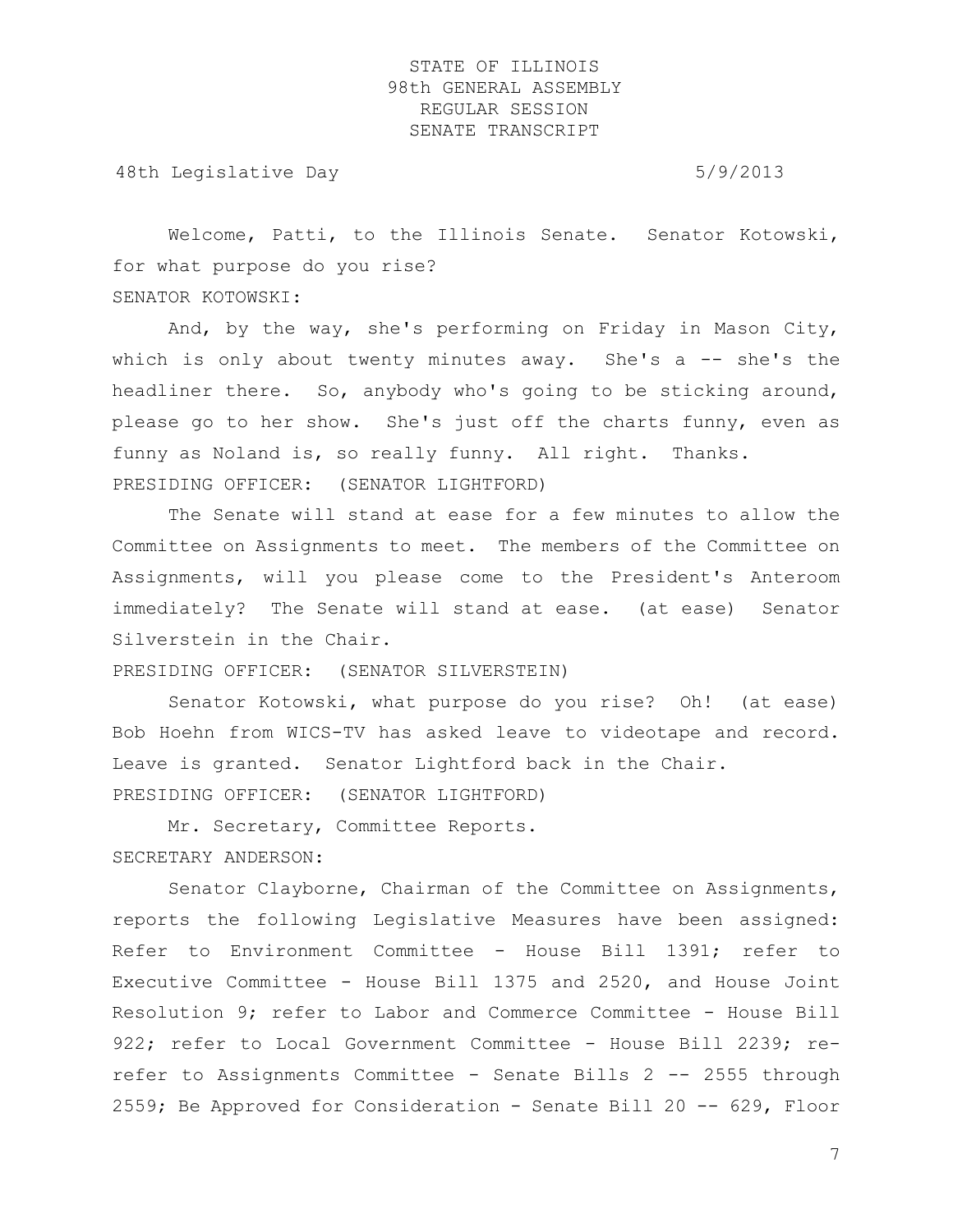48th Legislative Day 6/9/2013

Amendment 3 to Senate Bill 1361, Floor Amendment 4 to Senate Bill 2404 and Floor Amendment 5 to Senate Bill 2404. Signed, Senator James F. Clayborne, Chairman. PRESIDING OFFICER: (SENATOR LIGHTFORD)

Ladies and Gentlemen of the Senate, we will go to the Order of 3rd Readings. May I please have your attention? We will be going to the Order of 3rd Readings. Senate Bill {sic} 3rd Readings. Senator Kotowski, on Senate Bill 1361. He indicates he wish to proceed. He seeks leave of the Body to return Senate Bill 1361 to the Order of 2nd Reading. Leave is granted. On the Order of 2nd Reading is Senate Bill 1361. Mr. Secretary, are there any Floor amendments approved for consideration? SECRETARY ANDERSON:

Floor Amendment No. 2, offered by Senator Kotowski. PRESIDING OFFICER: (SENATOR LIGHTFORD)

Senator Kotowski.

SENATOR KOTOWSKI:

Yeah. Floor Amendment No. 2 makes changes to the original bill. I'd like to address it on 3rd Reading. PRESIDING OFFICER: (SENATOR LIGHTFORD)

Is there any discussion? Seeing none, all those in favor will say Aye. Opposed, Nay. The Ayes have it, and the amendment is adopted. Are there any further Floor amendments approved for consideration?

#### SECRETARY ANDERSON:

Floor Amendment No. 3, offered by Senator Kotowski. PRESIDING OFFICER: (SENATOR LIGHTFORD)

Senator Kotowski. SENATOR KOTOWSKI: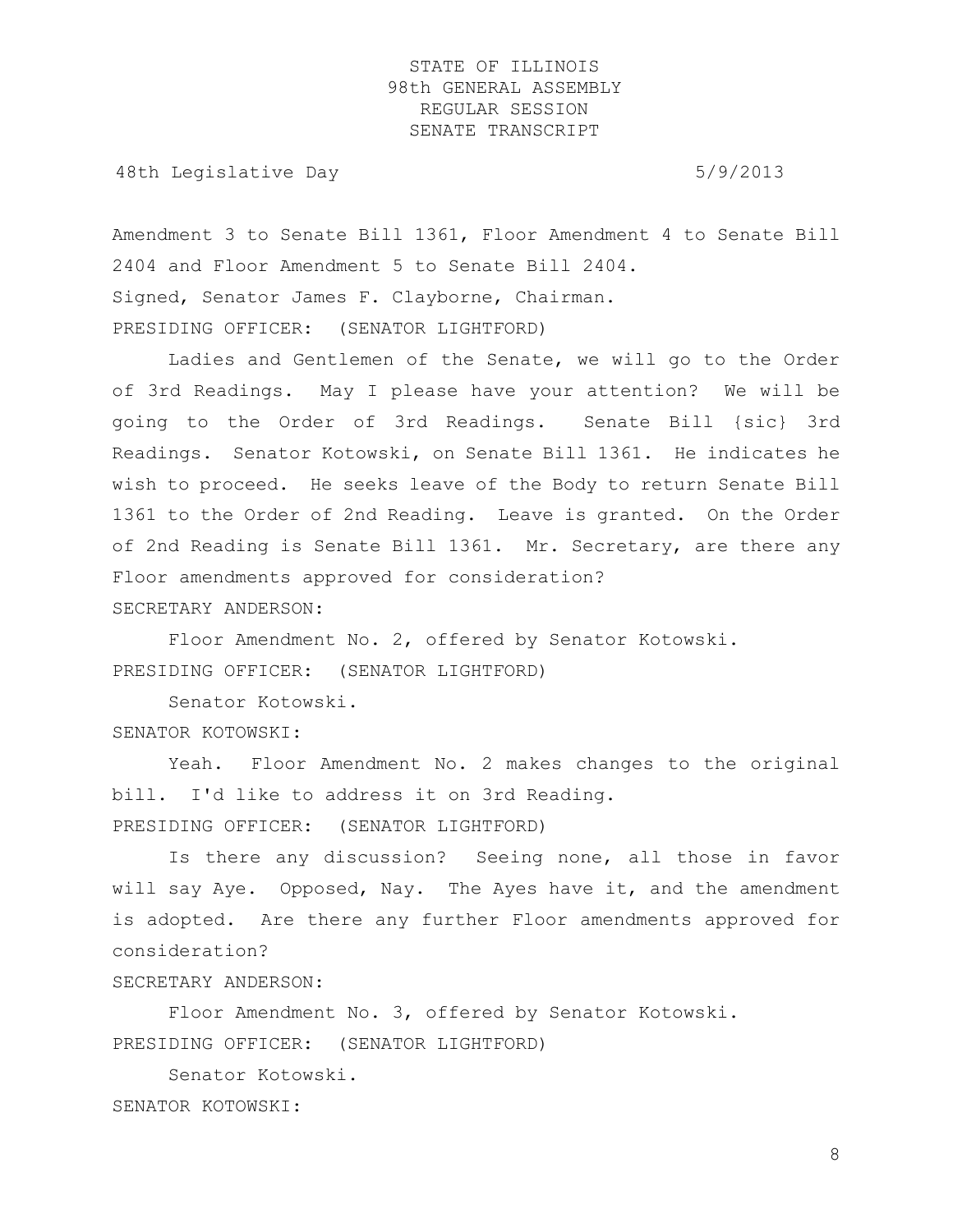48th Legislative Day 6/9/2013

Thank you, Madam President. Floor Amendment No. 3 is simply a technical amendment.

PRESIDING OFFICER: (SENATOR LIGHTFORD)

Is there any discussion? Seeing none, all those in favor will say Aye. Opposed, Nay. The Ayes have it, and the amendment is adopted. Are there any further Floor amendments approved for consideration?

SECRETARY ANDERSON:

No further amendments reported. PRESIDING OFFICER: (SENATOR LIGHTFORD)

3rd Reading. Now on the Order of 3rd Reading is Senate Bill 1361. Senator Kotowski. Mr. Secretary, please read the bill. SECRETARY ANDERSON:

Senate Bill 1361.

(Secretary reads title of bill) 3rd Reading of the bill. PRESIDING OFFICER: (SENATOR LIGHTFORD)

Senator Kotowski.

SENATOR KOTOWSKI:

Thank you very much, Madam President. Senate Bill 1361, as amended, streamlines and modernizes the current statement of economic interests, while also increasing disclosure and transparency. The -- the document hasn't been amended or changed since 1972. {sic} It simply makes it uniform. I would like to, you know, commend Lieutenant Governor Sheila Simon for her efforts on this, as well as our -- our work with our counterparts on the other side of the aisle, the Republican staff there, and Leader Don Harmon for all his hard work on this. More than happy to answer any questions.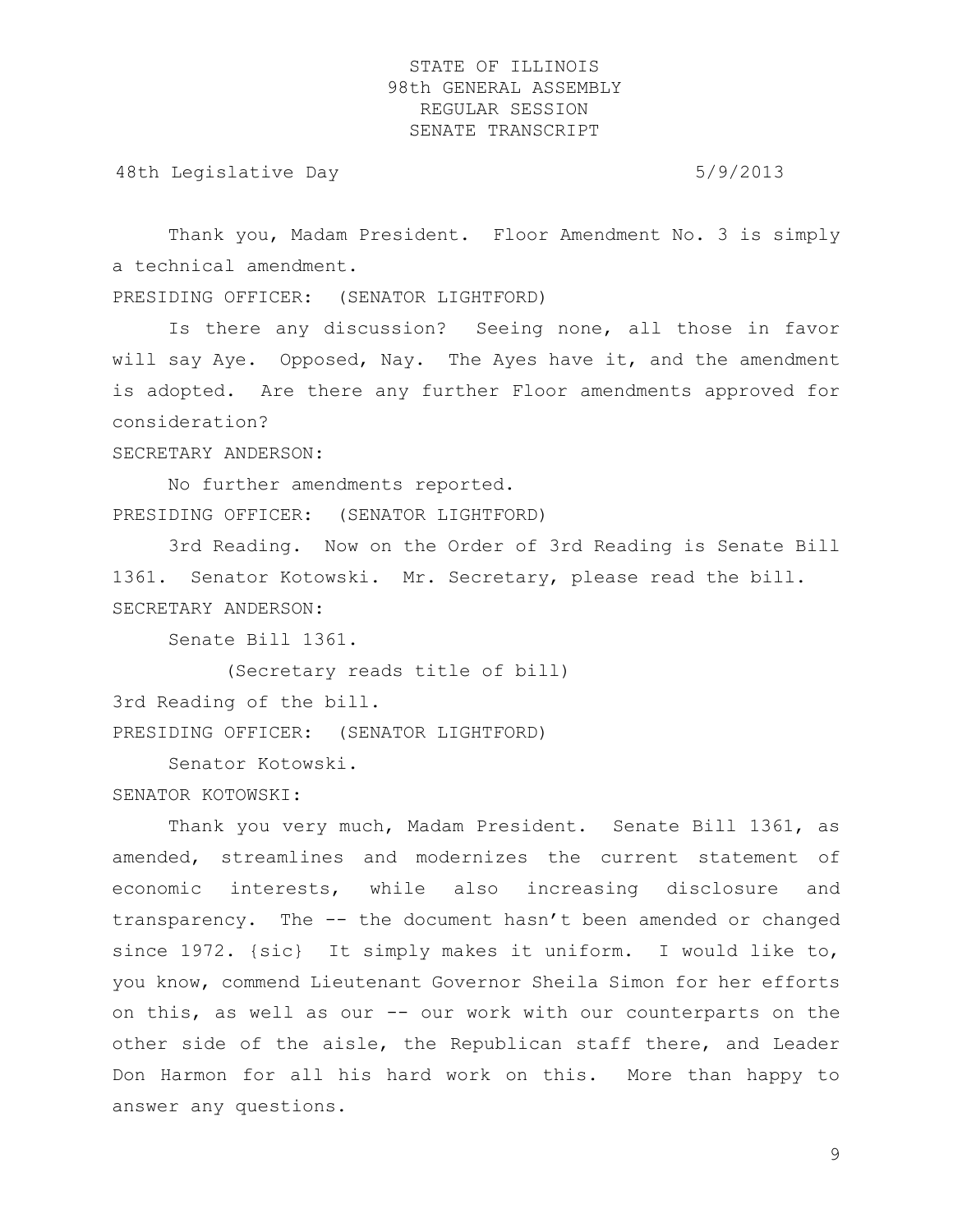48th Legislative Day 6/9/2013

PRESIDING OFFICER: (SENATOR LIGHTFORD)

Is there any discussion on the gentleman's bill? Senator LaHood, for what purpose do you rise? SENATOR LaHOOD:

To the bill.

PRESIDING OFFICER: (SENATOR LIGHTFORD)

To the bill, Senator.

#### SENATOR LaHOOD:

Thank you, Madam President. I rise in support of Senate Bill 1361 and commend Senator Kotowski for bringing this forth and also Lieutenant Governor Sheila Simon for her leadership on this bill, and thank them for working with us on this legislation. And, I had two bills that were incorporated into this bill that really brings transparency to the statement of economic interests and sheds light on that document and, as Senator Kotowski alluded to, it has not been updated in a long period of time. There's been a number of editorial boards that have written about this, and this is really bringing Illinois up to speed and compliance with transparency. I think this is a -- a good bill and I would ask for support. Thank you.

PRESIDING OFFICER: (SENATOR LIGHTFORD)

Is there any further discussion? Senator Kotowski, to close. SENATOR KOTOWSKI:

I would simply ask for an Aye vote. Thank you. PRESIDING OFFICER: (SENATOR LIGHTFORD)

The question is, shall Senate Bill 1361 pass. All those in favor will vote Aye. Opposed, Nay. The voting is open. Have all voted who wish? Have all voted who wish? Have all voted who wish? Take the record. On that question, there are 52 voting Yea, 1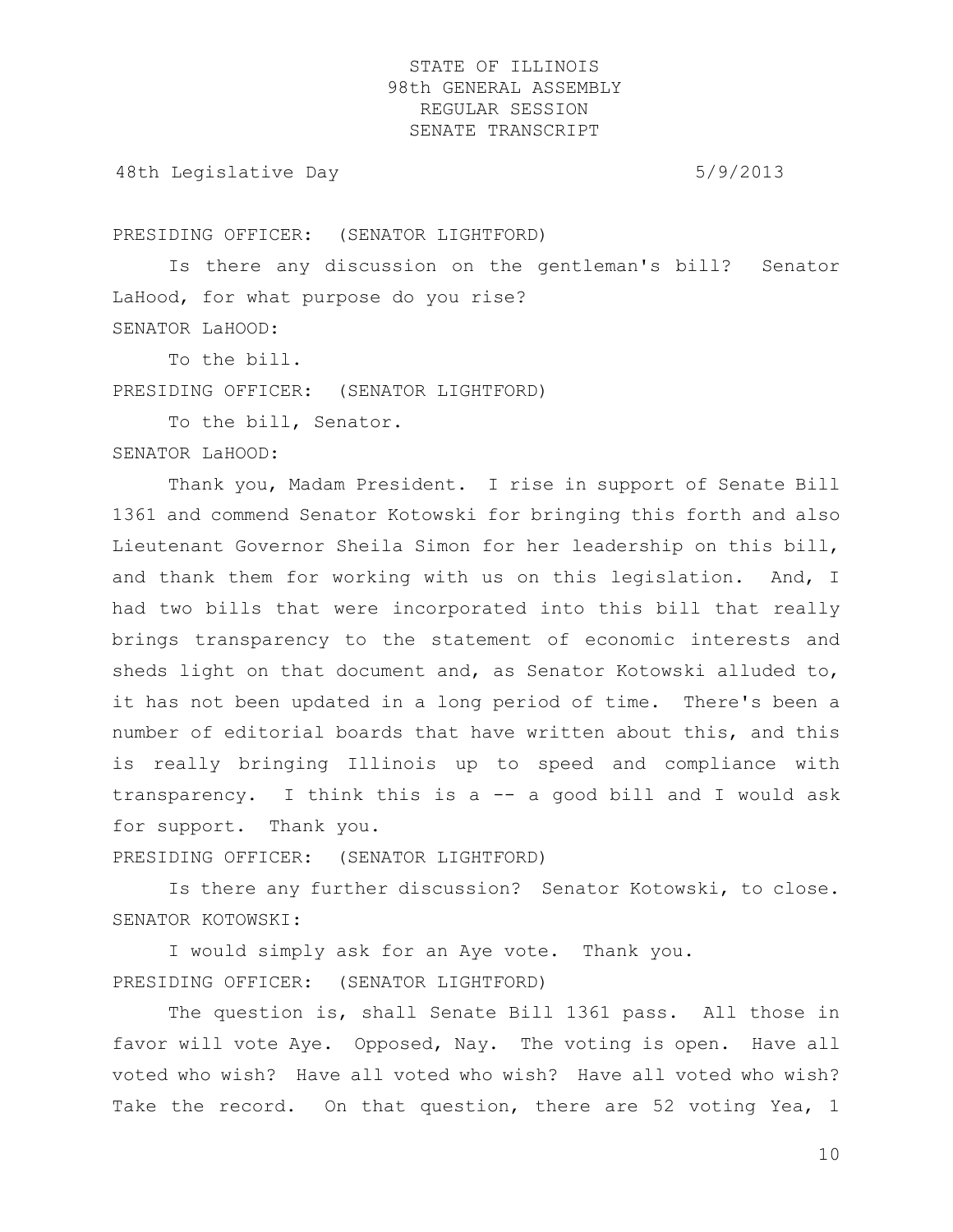48th Legislative Day 6/9/2013

voting Nay, 0 voting Present. Senate Bill 1361, having received the required constitutional majority, is declared passed. Senator Forby, for what purpose do you rise? SENATOR FORBY:

Point of personal privilege. PRESIDING OFFICER: (SENATOR LIGHTFORD)

State your point, Senator.

SENATOR FORBY:

Today on the Floor, we have the Lieutenant Governor on the Floor, Sheila Simon. Let's give her a big welcome for {sic} the Senate Floor.

PRESIDING OFFICER: (SENATOR LIGHTFORD)

Welcome, Lieutenant Governor, to the Senate Chamber. Senator Frerichs, for what purpose do you rise? SENATOR FRERICHS:

For a point of personal privilege, Madam President. PRESIDING OFFICER: (SENATOR LIGHTFORD)

Please state your point, Senator. SENATOR FRERICHS:

I've got a visitor here today. Vincent Drake is visiting Springfield. He's a recent graduate of Eastern Illinois University, very interested in politics and how that -- we govern this State. And would like to have the Senate join me in giving him a warm welcome to our State's capital. PRESIDING OFFICER: (SENATOR LIGHTFORD)

Welcome to the Illinois General Assembly. Please rise and be welcomed. With leave of the Body, we will -- going to the Order of 3rd Readings. Senate Bill 2404. President Cullerton, do you wish to proceed? He indicates he does. Senator Cullerton seeks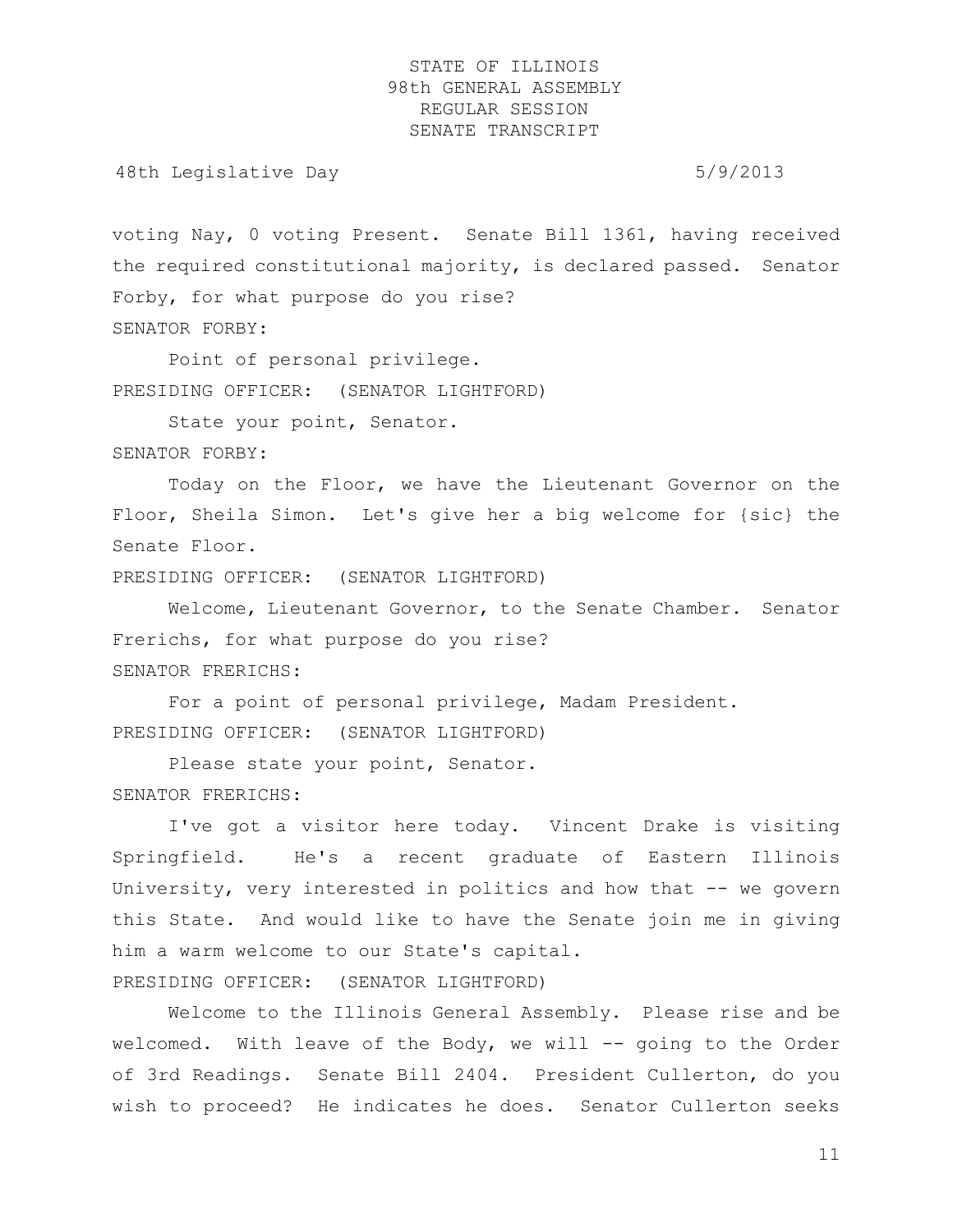48th Legislative Day 6/9/2013

leave of the Body to return Senate Bill 2404 to the Order of 2nd Reading. Leave is granted. On the Order of 2nd Reading is Senate Bill 2404. Mr. Secretary, are there any Floor amendments approved for consideration?

SECRETARY ANDERSON:

Floor Amendment No. 2, offered by President Cullerton. PRESIDING OFFICER: (SENATOR LIGHTFORD)

President Cullerton. Ladies and Gentlemen, please quiet down so that the sponsor can be heard. Please quiet down. President Cullerton.

SENATOR J. CULLERTON:

Yes, thank you, Madam President. Senate Amendment No. 2 becomes the bill. It passed out of the Senate Executive Committee yesterday. I ask for its adoption and I will explain it on 3rd Reading.

PRESIDING OFFICER: (SENATOR LIGHTFORD)

Is there any discussion? Seeing none, all those in favor will say Aye. Opposed, Nay. The Ayes have it, and the amendment is adopted. Are there any further Floor amendments approved for consideration?

SECRETARY ANDERSON:

Floor Amendment No. 4, offered by President Cullerton. PRESIDING OFFICER: (SENATOR LIGHTFORD)

President Cullerton. SENATOR J. CULLERTON:

Yes, thank you, Madam President. This amendment was discussed in the Executive Committee yesterday. It clarifies that the State would begin contributing one billion dollars of additional money to the pension system in fiscal year 2020 once the pension bonds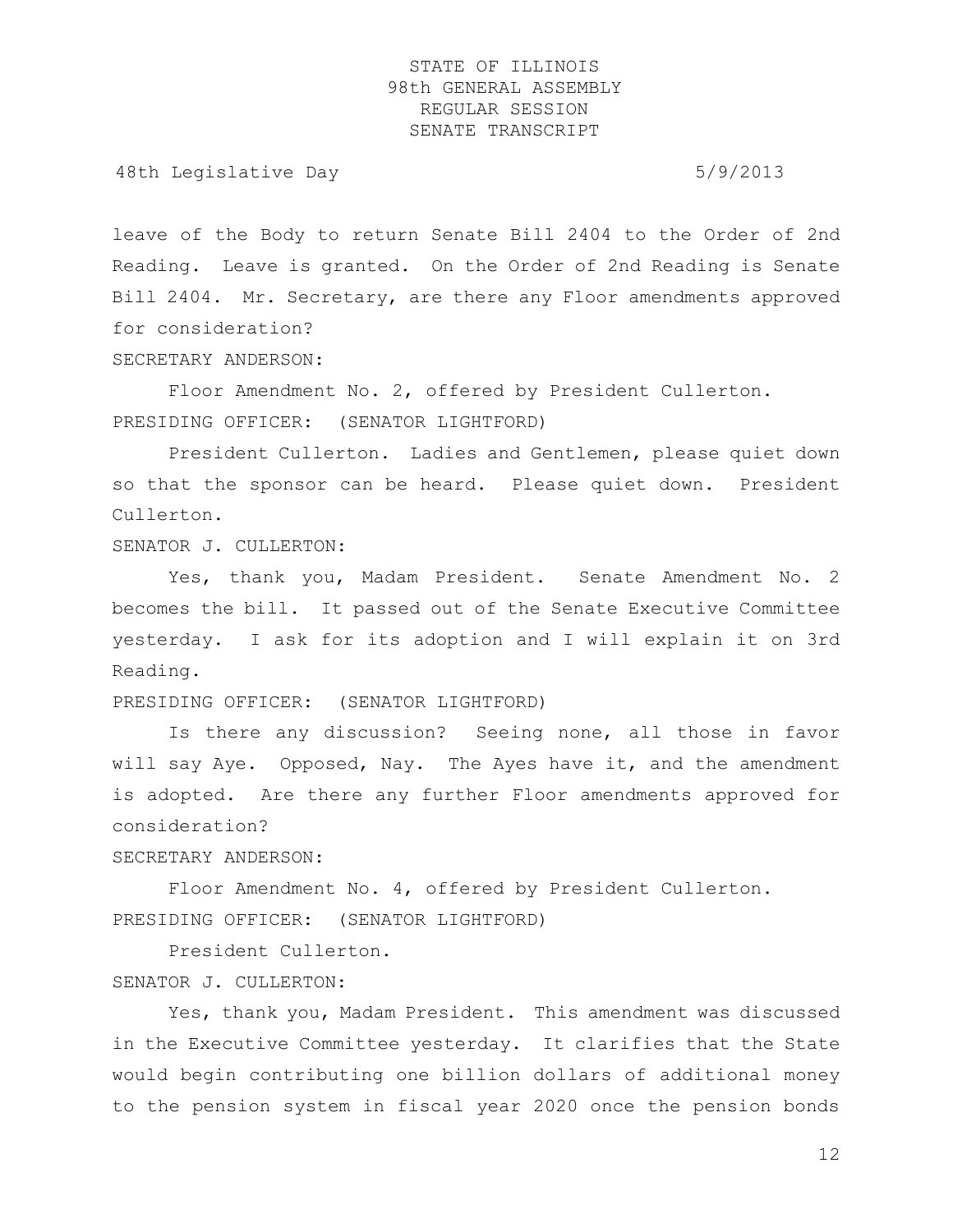48th Legislative Day 6/9/2013

are paid off. I'd ask for its adoption. PRESIDING OFFICER: (SENATOR LIGHTFORD)

Is there any discussion? Seeing none, all those in favor will say Aye. Opposed, Nay. The Ayes have it. The amendment is adopted. Are there any further Floor amendments approved for consideration?

SECRETARY ANDERSON:

Floor Amendment No. 5, offered by President Cullerton. PRESIDING OFFICER: (SENATOR LIGHTFORD)

President Cullerton, on Floor Amendment No. 5. SENATOR J. CULLERTON:

Yes, thank you, Madam President. This also was discussed in committee. This amendment clarifies that if any of the benefit changes contained in one of the Pension Code Articles is found unconstitutional or otherwise invalid, then the funding guarantee in that Article is also invalid since the funding guarantee is an element of consideration. I would ask for its adoption. PRESIDING OFFICER: (SENATOR LIGHTFORD)

Is there any discussion? Senator Murphy, for what purpose do you rise?

SENATOR MURPHY:

Question of the sponsor, Madam President. PRESIDING OFFICER: (SENATOR LIGHTFORD)

On the amendment, correct? SENATOR MURPHY:

Correct.

PRESIDING OFFICER: (SENATOR LIGHTFORD)

Sponsor indicates he will yield. Senator Murphy. SENATOR MURPHY: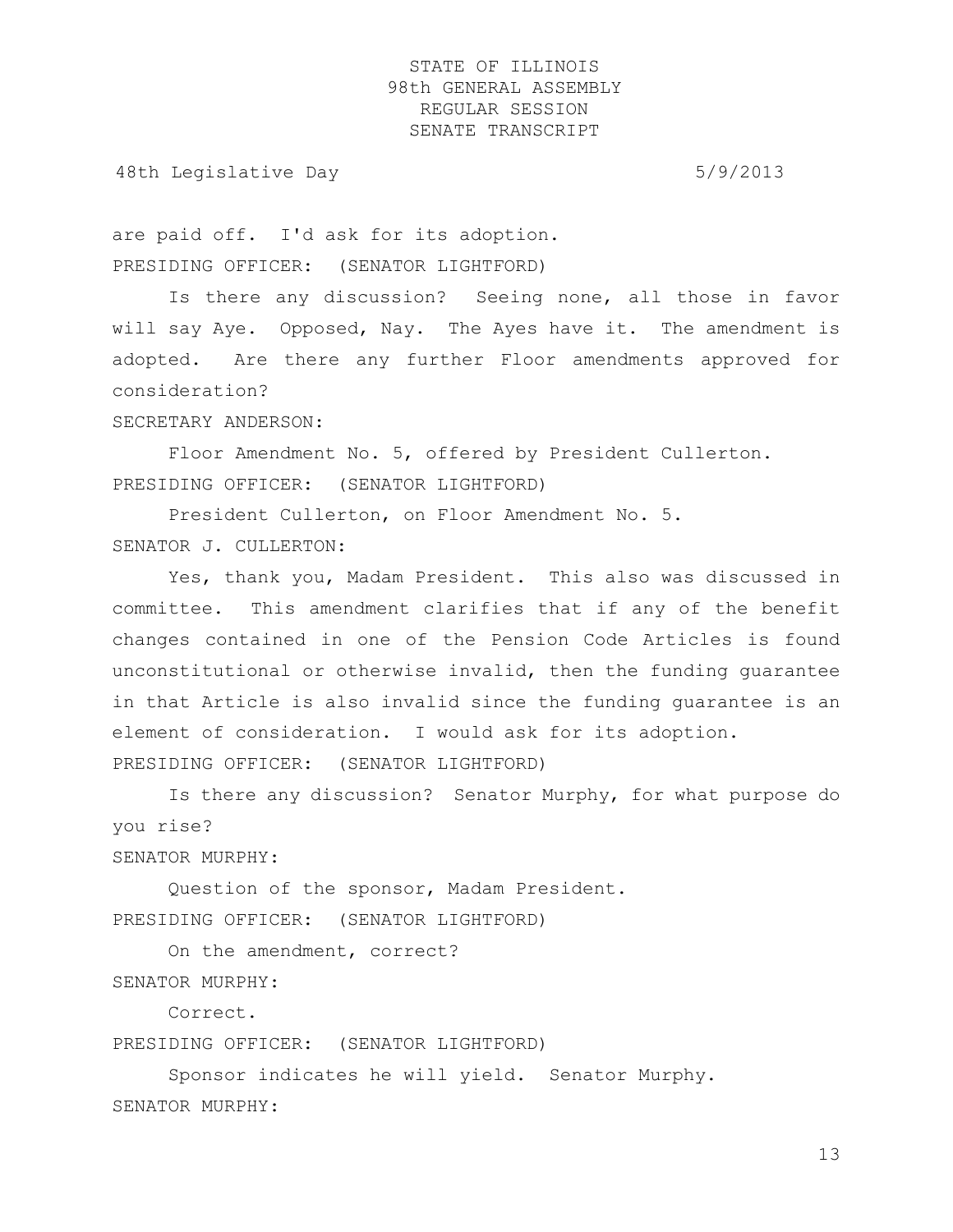48th Legislative Day 6/9/2013

Mr. -- Mr. President, I know we went over number -- we're up to No. 5. Amendment No. 3 was filed by Senator Righter. Is -- is that going to be adopted? PRESIDING OFFICER: (SENATOR LIGHTFORD)

President Cullerton.

SENATOR J. CULLERTON:

From what I understand, the Committee on Assignments did not send that amendment to the Floor. I just talked to Senator Righter. I was going to discuss, in our debate on 3rd Reading, the merits of that amendment and why I would have opposed it had it come out of the committee.

PRESIDING OFFICER: (SENATOR LIGHTFORD)

Any further discussion? Senator Murphy.

SENATOR MURPHY:

Is there -- is there any reason we couldn't just wait for the rest of this bill till that one comes out? PRESIDING OFFICER: (SENATOR LIGHTFORD)

President Cullerton.

SENATOR J. CULLERTON:

Well, I'm not on the Committee on Assignments and it didn't come out. But if it did, I would have opposed it and asked people to vote No, 'cause I don't want it on my bill, and I'm going to very thoroughly discuss the -- the merits of the amendment and why I would have said no. And so I hope that would be informative in helping you determine how to -- how you want to vote on the bill. PRESIDING OFFICER: (SENATOR LIGHTFORD)

No further discussion. All those in favor will say Aye. Opposed, Nay. The Ayes have it, and the amendment is adopted. Are there any further Floor amendments approved for consideration?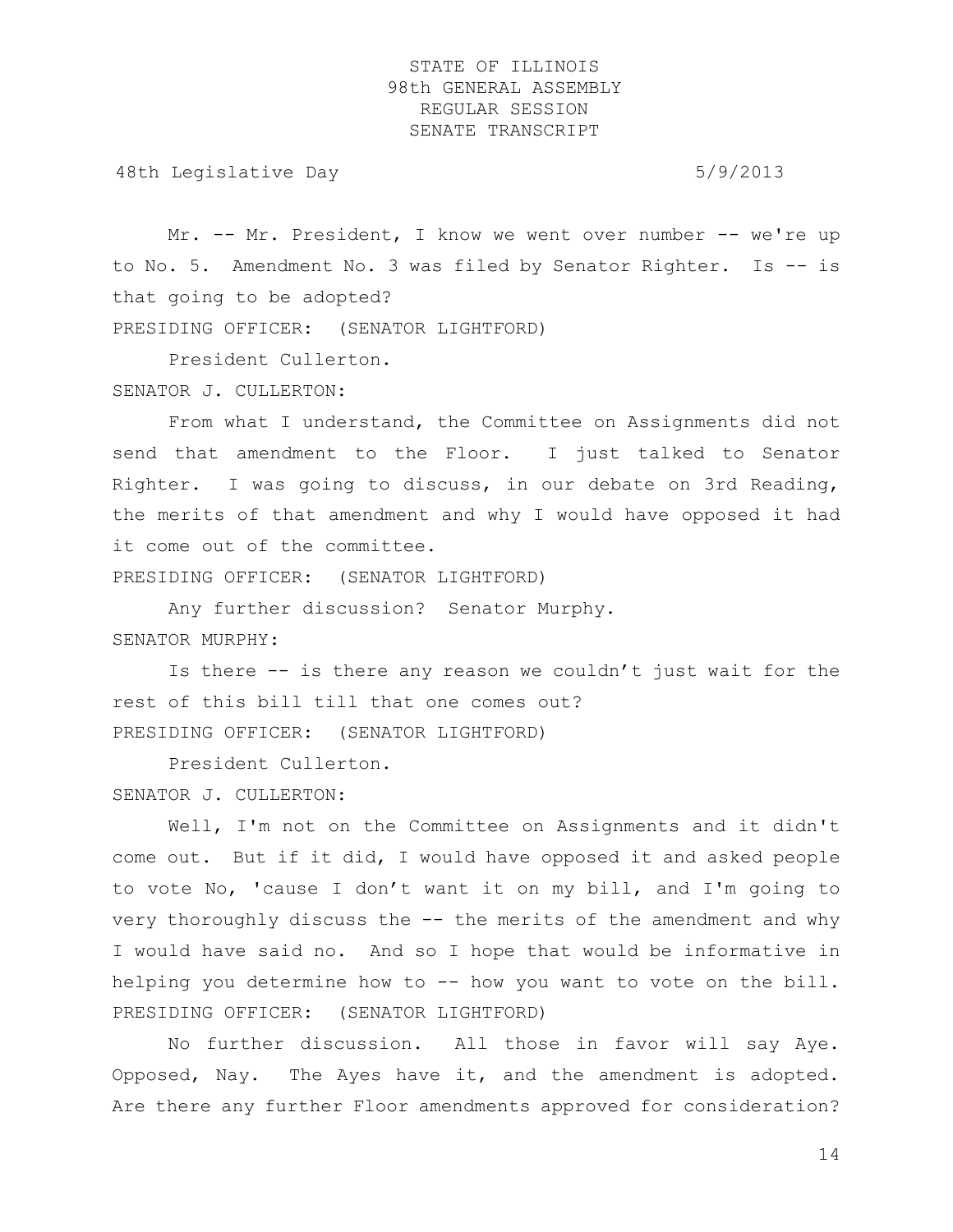48th Legislative Day 6/9/2013

#### SECRETARY ANDERSON:

No further amendments reported. PRESIDING OFFICER: (SENATOR LIGHTFORD)

3rd Reading. Now on the Order of 3rd Reading is Senate Bill 2404. Senator Cullerton, do you wish to proceed? He indicates he does. Mr. Secretary, please read the gentleman's bill. SECRETARY ANDERSON:

Senate Bill 2404.

(Secretary reads title of bill) 3rd Reading of the bill. PRESIDING OFFICER: (SENATOR LIGHTFORD)

President Cullerton.

SENATOR J. CULLERTON:

Yes, thank you, Madam President, Members of the Senate. Senate Bill 2404 with these Senate amendments represents the pension reform proposal supported by public employee unions. This legislation uses the contractual framework embodied in two other House bills that passed this Chamber on bipartisan roll calls on two occasions last Session. It's also the framework that was sponsored by Speaker Madigan and House Leader Tom Cross in Senate Bill 1673 last May. This bill affects four hundred and ninetytwo thousand active employees and two hundred and twenty-seven {sic} retirees. Under the contractual framework, Tier I employees and retirees in the four systems affected - General Assembly, Teachers, State Universities and State Employees - are offered something of value, or consideration, in exchange for taking a lower COLA or forgoing COLA increases for a certain period of time. As I have said, the contractual approach, I believe, is necessary because of the pension clause of the Illinois Constitution. Just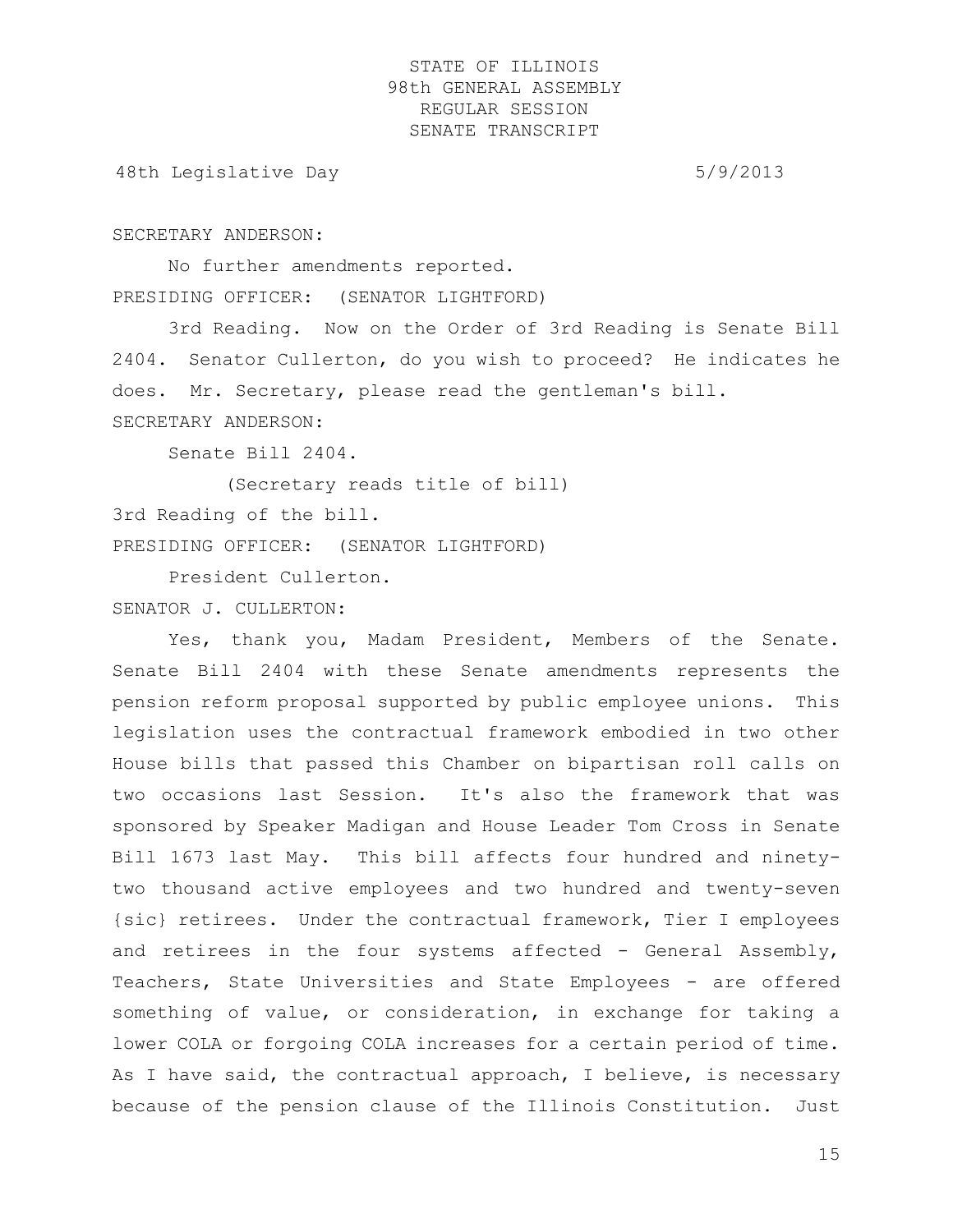48th Legislative Day 5/9/2013

to review, the pension clause absolutely protects the pension rights -- pension benefit rights of public employees contained in the Pension Code as of when a person joins a pension system. And I believe you cannot take unilateral reductions -- be forced on them by the General Assembly. The clause's protection also extends to employee contribution rates and benefit increases added during the person's term of service. Also, while the clause does not require the pension systems to be funded at a specific funding ratio, it does mandate that pensions will be paid when they become due. But since pension benefit rights are contractual in nature, they can be changed through contract modifications of principles - of offer, consideration and acceptance. And this legislation uses these modification principles to obtain benefit reductions. So, under the bill, active members would basically have three options. They could agree to a three percent simple COLA - not a compounded COLA, which they now have - and they would receive that two years later than when they would otherwise receive it, and they'd have access to retiree healthcare. They'd receive all future salary increases as pensionable. They'd be able to enroll in a cash balance plan, and members of the TRS would be eligible for an early retirement option. Choice B has two -- two options to it. They can retain their three percent compounded COLA, but they would have no access to retiree healthcare and all their future salary increases would be non-pensionable. But we have added a choice even to Choice B, another option, where you could retain your compounded COLA. There would be a three-year delay. You can have access to retiree healthcare. And your future salary increases will be pensionable, but you'd have to contribute an additional two percent of your salary into the pension system.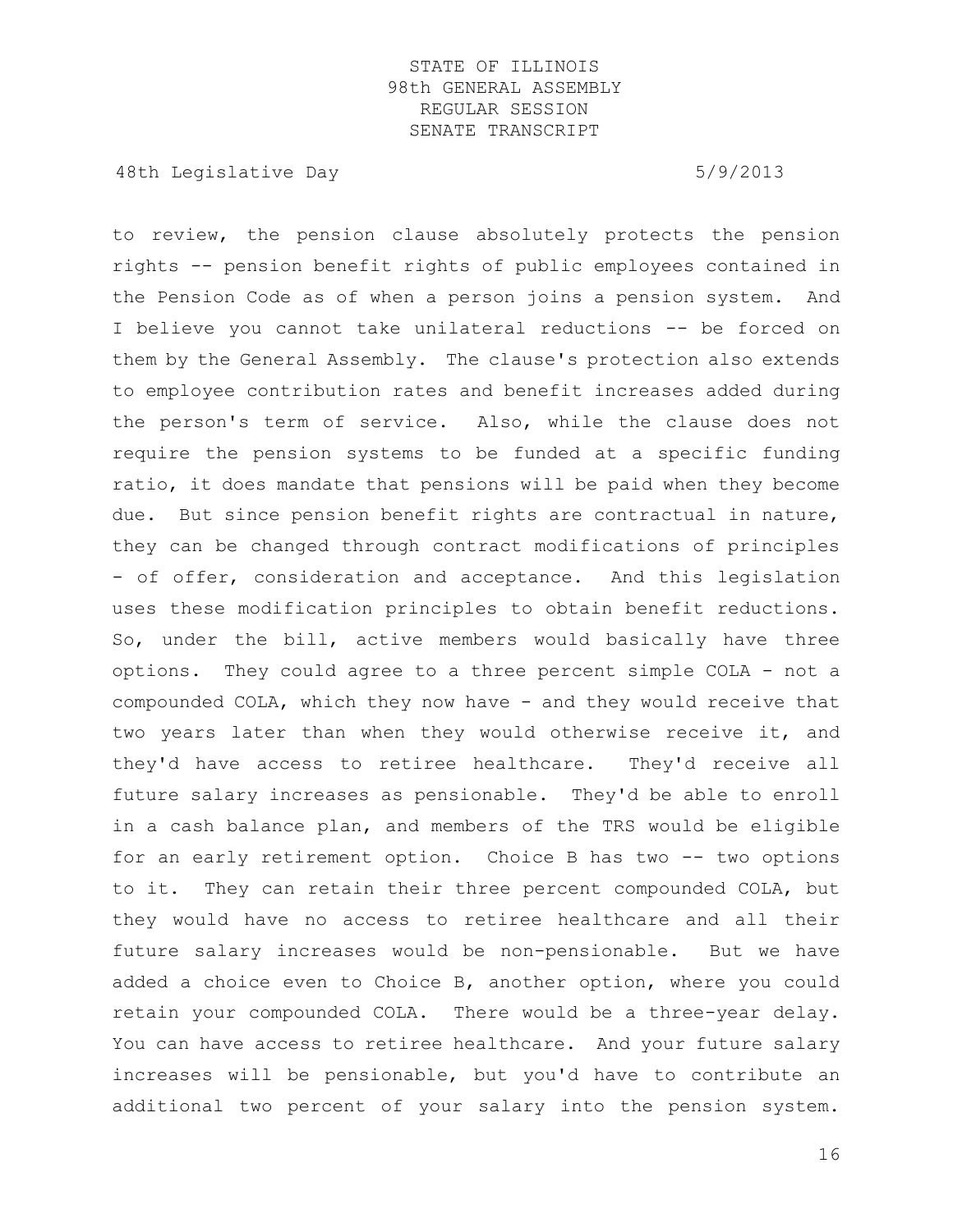48th Legislative Day 6/9/2013

Retirees are also affected by this bill. These would be all members who've given notice of retirement as of January 1st, 2013, and they would have two choices. They could keep their current compounded COLA, but they would lose access to retiree healthcare. Or, they can keep their compounded COLA, skip their compounded three percent COLA on a two-year basis, and then, in exchange, they would keep their retiree healthcare access. The bill also does some other things. It  $--$  it  $--$  it also quarantees future payments under the current funding schedule and the State would contribute an extra one billion dollars to the systems starting in 2020. Now I think it's important that we understand how this guarantee of future State payments under the current funding schedule would work. We currently have a continuing appropriation for our pension systems, where the money goes out the door. I think it goes out once monthly. But it's true that the General Assembly could always change that law, and if they did and, for some reason, the certified amount was not paid, the systems are obligated to file a lawsuit against the State to compel payment. And if, for some reason, they didn't do that, even though it's a fiduciary duty, any individual who chose  $-$ - any one of the seven hundred and nineteen thousand people that have an option in this, if they chose to take the deal, they could have standing to compel that system to file a lawsuit. And the lawsuit's outcome is predetermined. There's no defense and the court then would order the money to come directly from the Comptroller to the systems. There wouldn't have to be an appropriation at the General Assembly. So we feel that is an ironclad guarantee of future funding. And there's been other suggestions that, perhaps, another way of doing that would be to say if the State doesn't pay in money, then the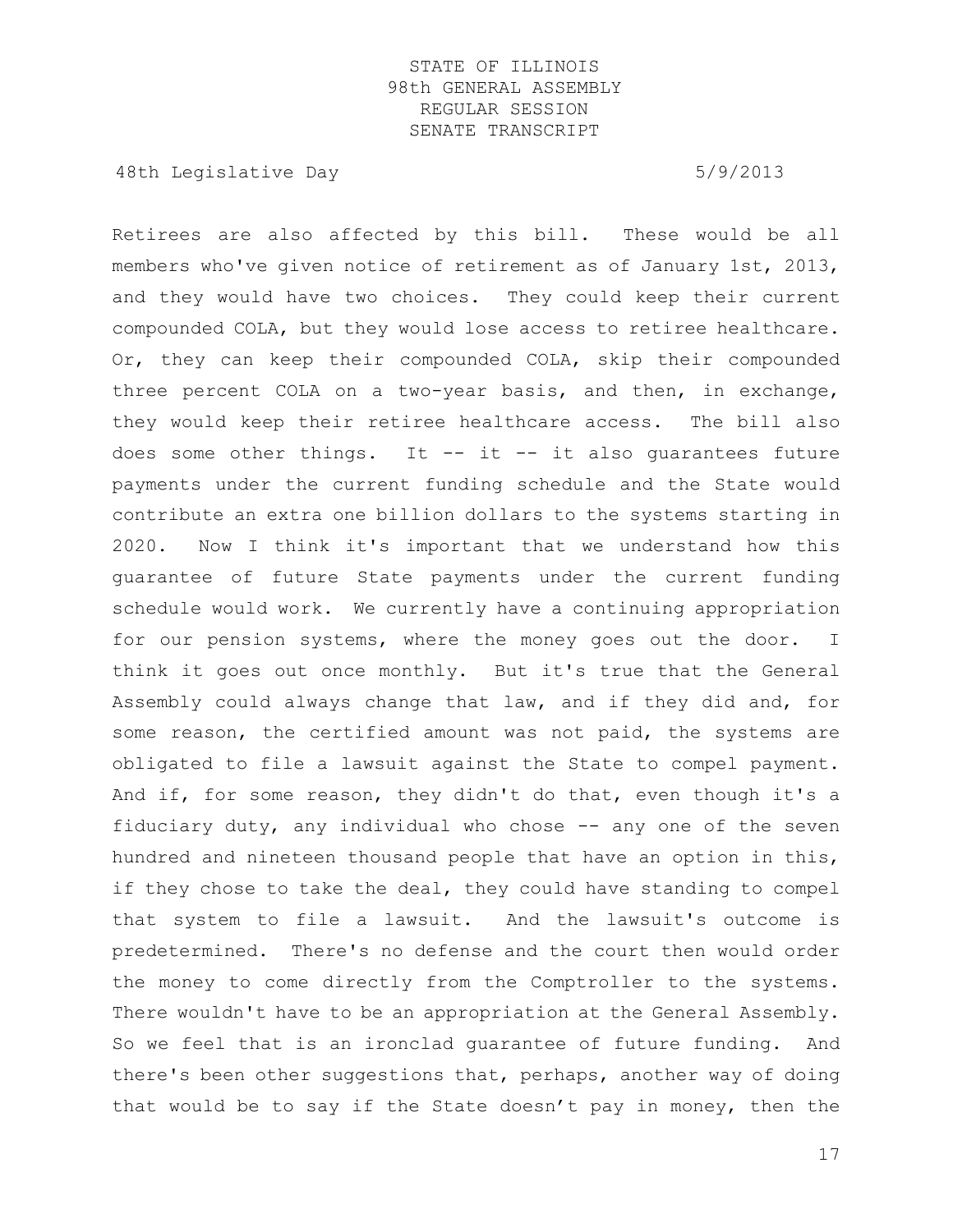48th Legislative Day 5/9/2013

actives don't have to pay in their contribution. The problem with that is the system  $-$  if it actually came to that  $-$  the system would actually lose money. And there'd be no way  $--$  it would be a  $--$  a true, well-intended effort to make sure we didn't underfund it, but it sure would be logistically very difficult, and if it actually happened, there'd be less money into the systems. And that's why I'm not in favor of that approach. The bill creates a Tier II Task Force that would report back to the General Assembly about the status of Tier II benefits. Now, the Tier II system was passed in 2010 and, for the last two years, folks who have been hired have a much less generous pension system. And there's been some concerns raised that we might be not in compliance with federal law, that eventually that minimum social security benefit levels would not be achieved, and so therefore there's a task force to come back with any recommendations on how we can avoid falling out of favor with the federal government. It's not a task force to decide how we can get out of the benefits of this bill or to propose future benefit increases; it's just designed to talk about the problems that may have been caused, inadvertently, by us passing that bill back in 2010. The bill also makes other changes to implement the bill, as well as other reforms regarding who can participate in the pension system. We obviously expect to have the crowding out effect on our State budget be dramatically improved by passing this bill. Our best guess as to how much money that would be saved here is, overall, in the next thirty years, a range, anywhere from forty-five to fifty-one billion dollars that would be saved over the next thirty years. And in next fiscal year, 2015, we expect, if the average was used of forty-six billion dollars in savings, that we would have eight hundred and fifty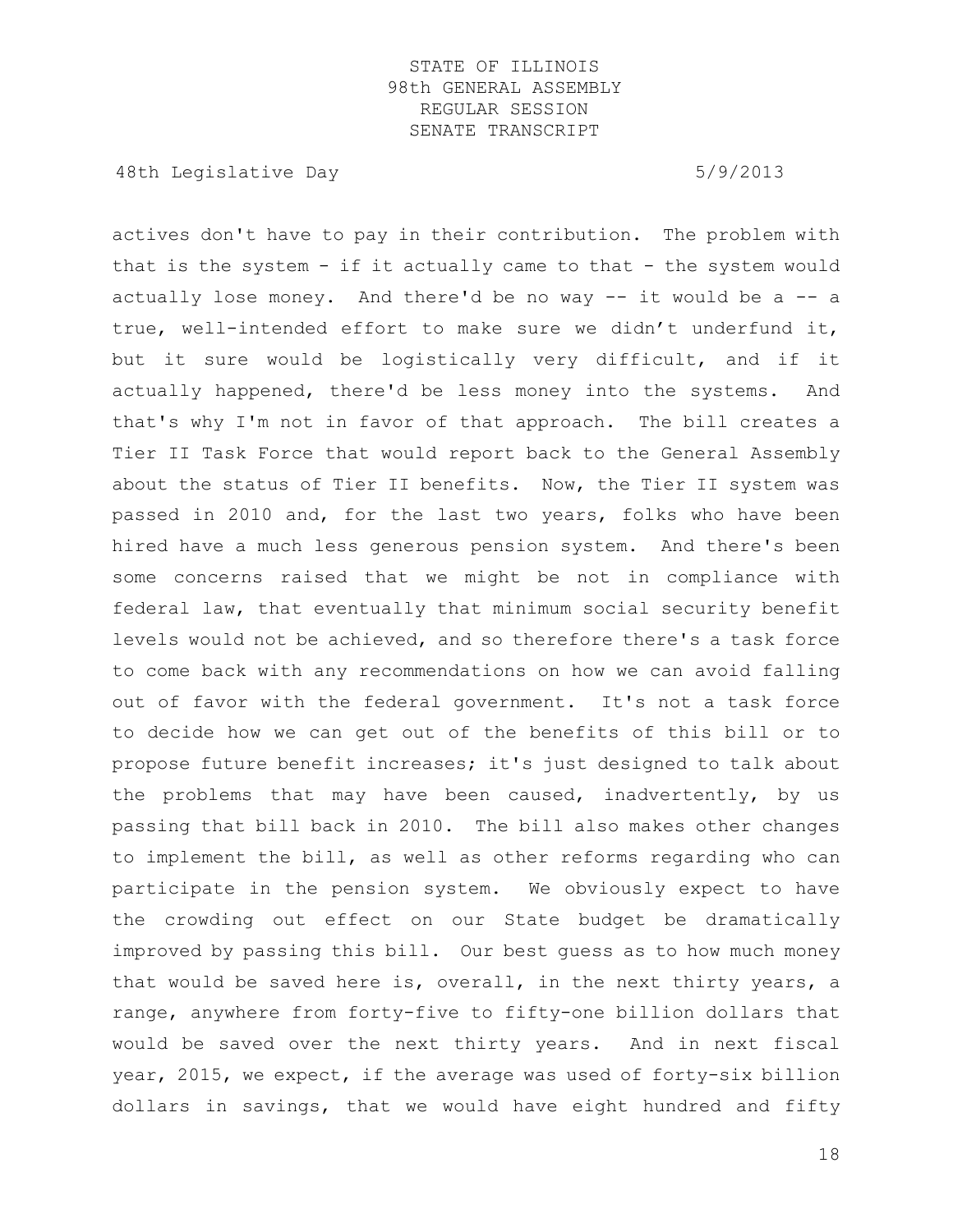48th Legislative Day 6/9/2013

thousand dollars available -- eight hundred and fifty million dollars available for our pension system, plus at least a hundred and fifty million to two hundred million of savings to our group health insurance, because many people would be deciding not to take -- their access to health insurance, so that we would have over a billion-dollar savings in the next fiscal year. And then when we do our budget, we can decide what to do with that billion dollars, but it would be a billion dollars that would not have to be going into the pension systems or to group health. The retirees are definitely included in this bill. This was agreed to, of course, by the -- the -- the union representatives at the meetings we had, and those retirees have to make a choice as well. They are retired now. We're not going to take away any of their future pay raises, but they do have access to group health insurance, and so we say to them, if you want to keep your -- your compounded COLA and you don't care about retiree healthcare access, you - you can give it up. But if you want to keep your retiree healthcare access, you're going to have to pay for it. And the way you pay for it, in effect, is to take a two-year delay, a two-year freeze, if you will, a two-year skipping of your -- your COLAs. And that is how the retirees are -- are involved in helping out with this. We feel that this bill, obviously, has strong, sound, constitutional principles. Other versions of pension reform are riskier. And we know that there's going to be litigation for sure. Having these unions that represent public employees supportive is helpful. Anybody can file a lawsuit, but we feel that this is an extremely strong constitutionally supported bill. I would be happy to answer any questions and I would urge everyone here to please vote for the bill.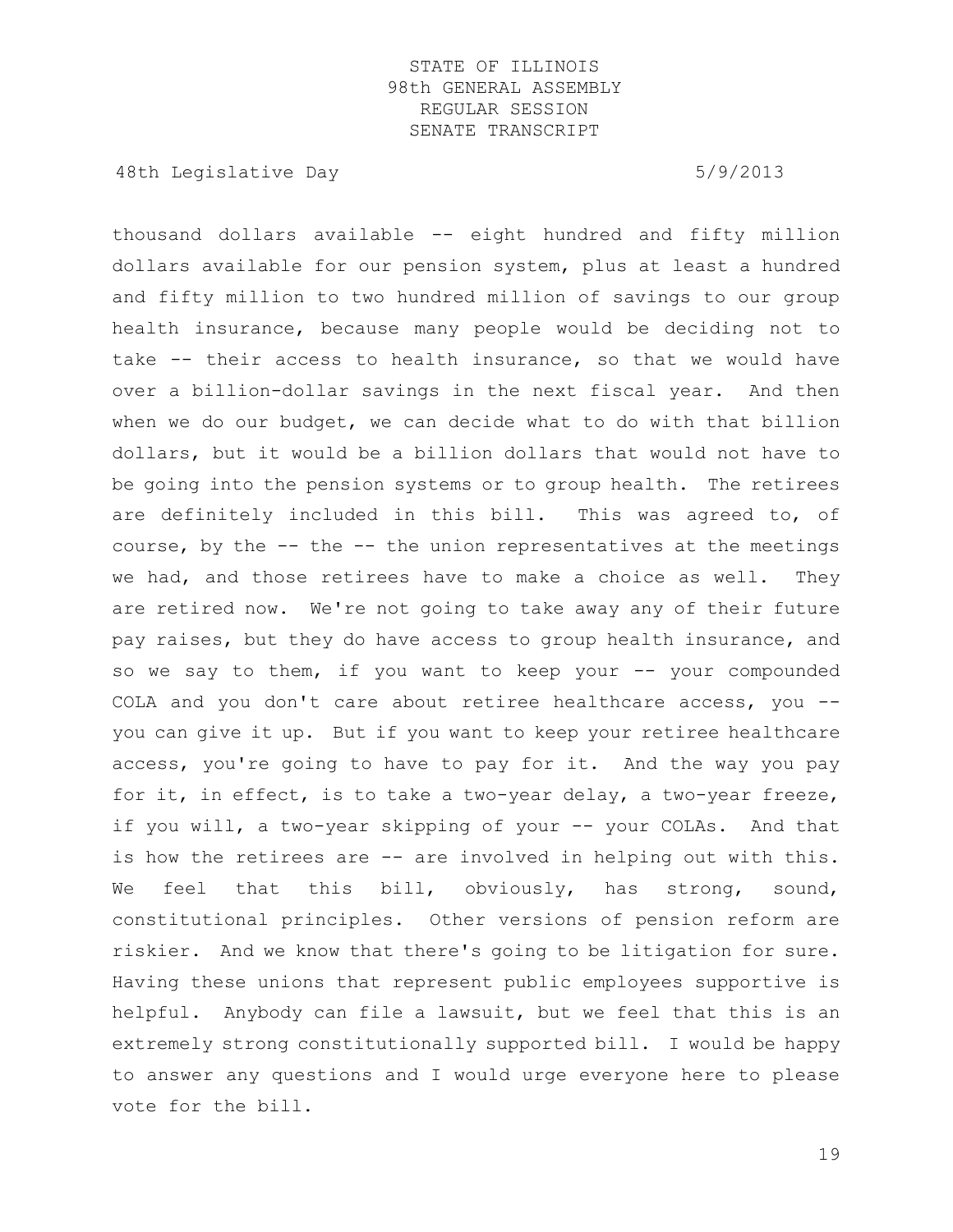48th Legislative Day 6/9/2013

PRESIDING OFFICER: (SENATOR LIGHTFORD)

Tremaine Williams, WGN, requests permission to video. Leave is granted. Brittany Harris, WCIA News, requests permission to shoot video. Leave is granted. Is there any discussion? Senator Murphy, for what purpose do you rise? SENATOR MURPHY:

To the bill, Madam President. PRESIDING OFFICER: (SENATOR LIGHTFORD)

To the bill, Senator. SENATOR MURPHY:

And, you know, Mr. President, I appreciate we had  $a - - a$  good conversation, I think, in committee and there were a lot of questions in committee that I don't know that we necessarily need to rehash all of here, but there are some points that I think need to be made here. I think it's always important to reiterate in this conversation that it is regrettable that we're here at all. We've got a huge problem here that has to be solved. The fact of the matter is, a promise was made to people that the State is no longer in a position to keep. And while, you know, many of us didn't contribute to that particular problem arising, we're here at this point in time where it has to be solved, and -- and nobody relishes that - certainly I don't. I -- I want to reiterate, you know, my appreciation for your work on this issue. As with your previous bill, you're adhering to a framework that is unfortunately limiting to the point where it really doesn't solve the problem, and this really is a very similar concept to the Senate Bill 1 that came up before, before it went over and became the new and improved Senate Bill 1 in the House. Couple of things I want to touch on. This bill does not change the ramp from the 1995 law,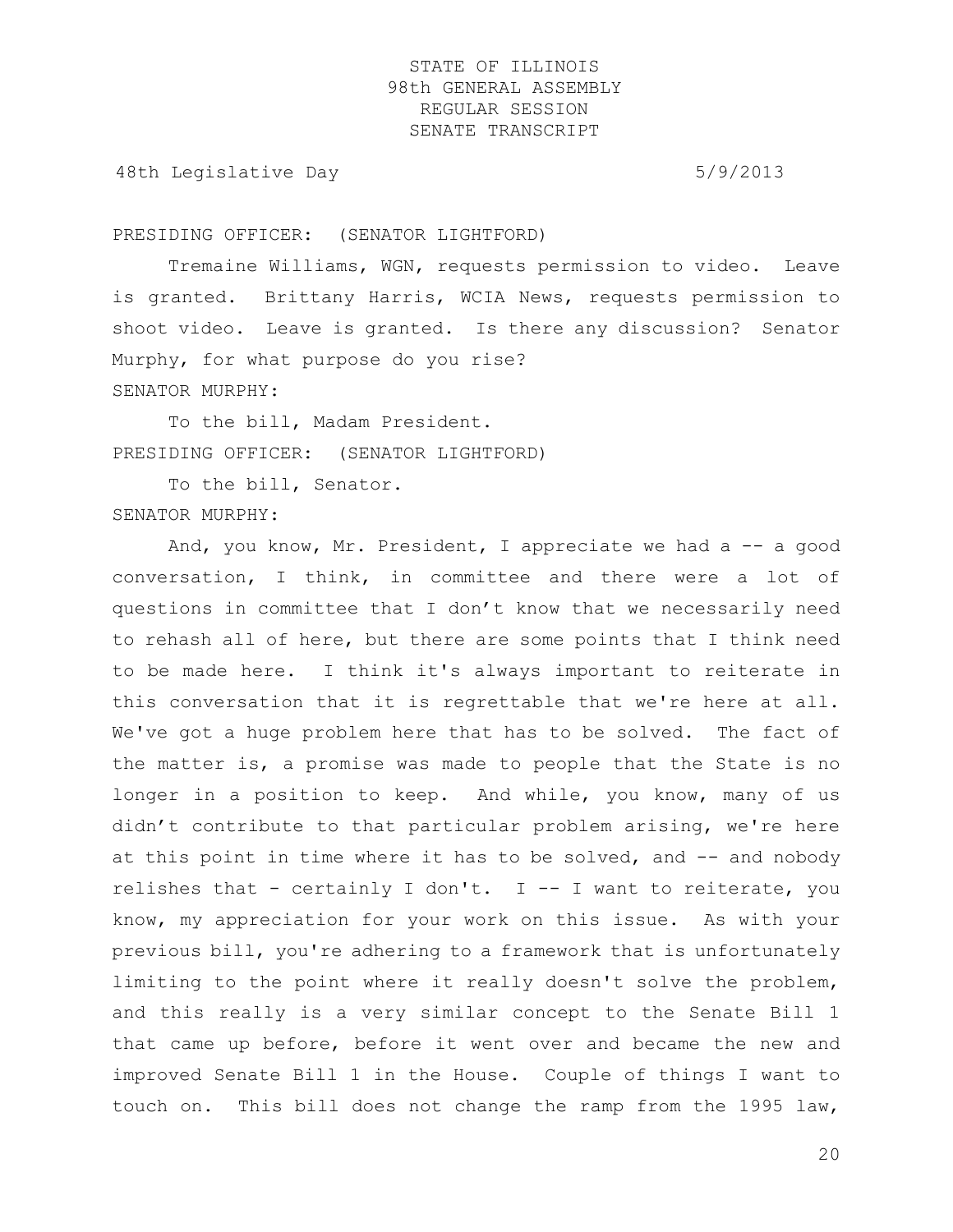48th Legislative Day 6/9/2013

the ramp that has been so vilified and -- and even those who were involved in creating it said, should have been revisited every few years, but never was. The importance of the ramp not changing is the rating agencies don't like the current ramp. They like what's in Senate Bill 1 now, that's already passed the House, that gets us to a hundred percent funded in thirty years. They do not prefer this version in that regard; they prefer the version of the bill that passed the House. Secondly, and the -- the President mentioned this, and I appreciate your candor in this regard, any delusion that somehow, because this is union-backed, we're not going to be in a lawsuit, is nothing more than that. It is delusion. And the arguments about constitutionality, this place isn't necessarily always known for its humility and this is a glaring case of that. Folks, there isn't anybody in this room who has an opinion that matters even a little about the issue of constitutionality, period. There are seven people on the Illinois Supreme Court whose opinions are the only ones that matter. You will find lawyers who will tell you this bill is constitutional. You will find lawyers who will tell you this bill is not. You'll find lawyers who will tell you that the Senate Bill 1 that passed the House is constitutional. You'll find some that will tell you it's not. The bottom line is, our job is to legislate. We meet our oath threshold by supporting Senate Bill 1. We meet our -- we meet our oath threshold by supporting this bill, but to not vote for one bill or to vote for another over the issue of constitutionality just cuts it too fine. We don't know whether it's constitutional or not and the only ones who are going to tell us are the Supreme Court. And I asked the President yesterday you know, the Speaker has four -- four justices - I asked how many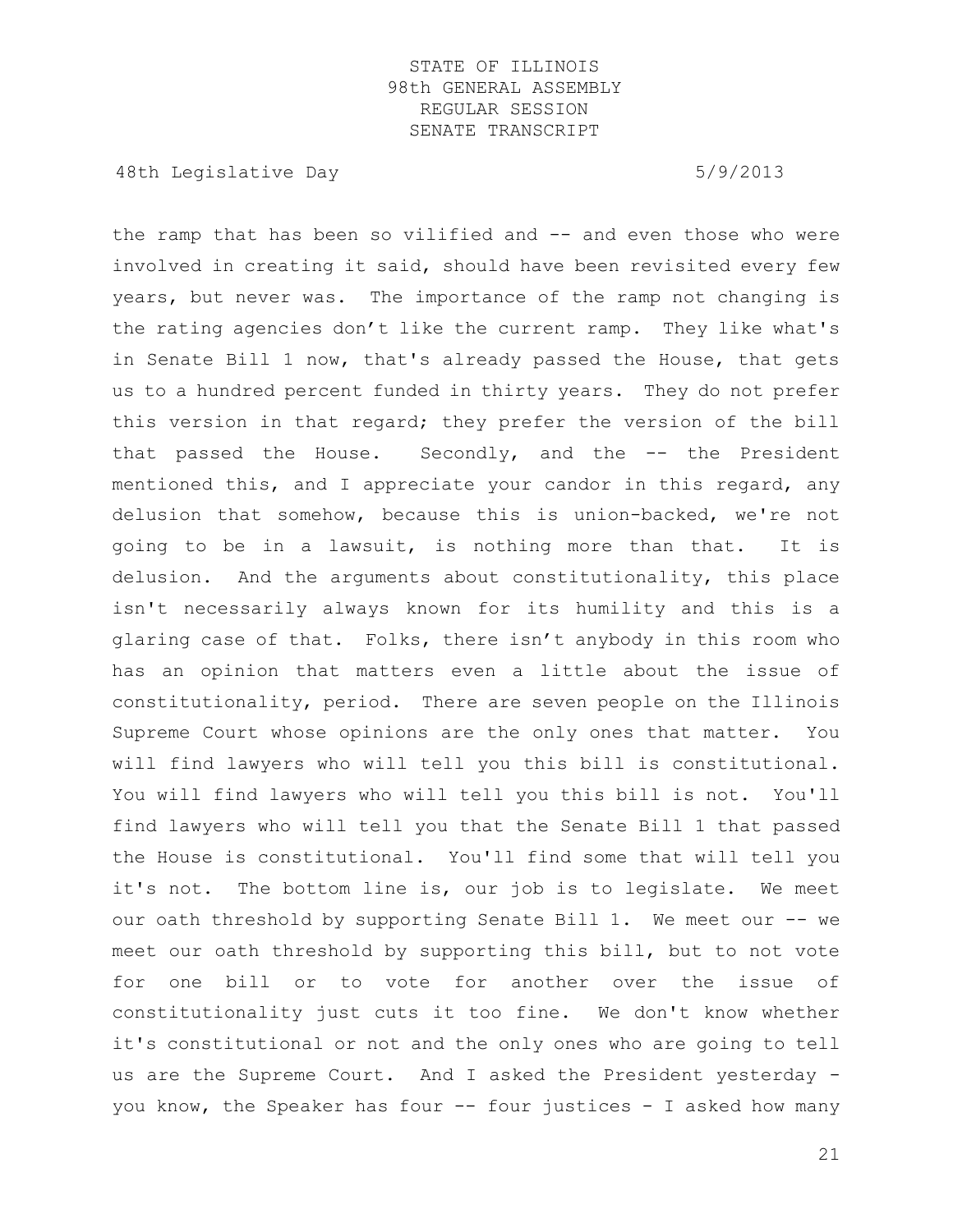48th Legislative Day 6/9/2013

he had and he was smart enough to not take the bait. But don't get bogged down by these constitutionality arguments. There are sound legal arguments that Senate Bill 1 is constitutional and there are, frankly, sound constitutional arguments that this bill right here even isn't. So don't get too hung up on that, because, frankly, we have a court for that. The big problem with this bill is that it doesn't solve the problem. You've got a choice over in Senate Bill 1 that saves us a hundred and forty billion off of future liabilities. It shaves about thirty billion off of the hundred-billion-dollar deficit we have in our pension funds. And instead of eight hundred and fifty million next year, in 2015, it reduces the payment by two billion, which, by the way, for those of you who want to keep that promise about the tax rate going back down, that's a nice two-billion-dollar head start. So, this is a bill that perpetuates this crisis mode and will bring us back here. We're here - let's make no mistake - we're here today because the pressure of the pension payment going to about twenty-five percent of our budget has crowded out other spending and has made doing budgets very difficult. This bill doesn't do enough to change the trajectory of our pension funds and you will be back here reliving this nightmare. And more importantly than you reliving it, the constituents you care about and hope to protect the pension as much as you can will have to be dragged back into the uncertainty of pension reform all over again. And if you think that's not right around the corner if this is the bill that becomes law, you're mistaken. I want to conclude with this: I've meant it every time I've said it, that I appreciate, Mr. President, your commitment to solving this problem. I don't share your need to adhere to the construct of offer and acceptance, but I respect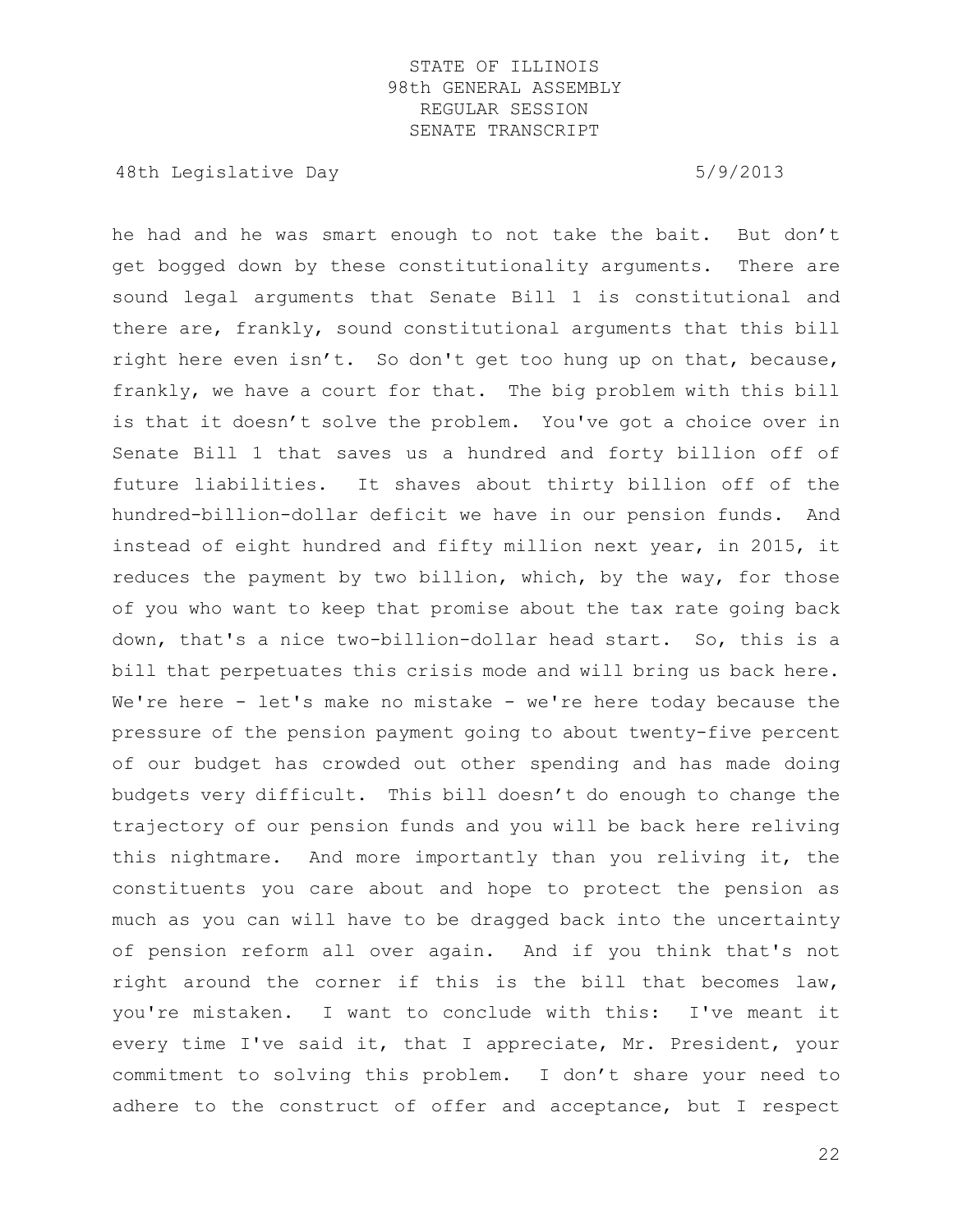48th Legislative Day 6/9/2013

where you're coming from with it. The bottom line is it's May. This issue has dragged on for too long. We have a bill that is in all likelihood constitutional that has passed the House, a bill that in all likelihood would have broad support in the Senate Republican Caucus, and a bill that the Governor has indicated he would sign. Mr. President, you can take Senate Bill 1, put less than half of your Members on it and finally end this issue for the long term. I'm asking you - you're on an island right now, given what I've just described - please, please, take yourself off the island, focus on Senate Bill 1, and let's finally get the meaningful pension reform that seems to be so close to our grasp, if only you would be willing to take it. Thank you. I urge a No vote.

PRESIDING OFFICER: (SENATOR LIGHTFORD)

Further discussion? Senator Raoul, for what purpose do you rise?

SENATOR RAOUL:

To the bill.

PRESIDING OFFICER: (SENATOR LIGHTFORD)

To the bill, Senator.

SENATOR RAOUL:

You know, when we take our oath, part of our oath is to uphold the Constitution. We can't say, "Don't get hung up on the Constitution." It's part of our oath. It's part of our oath to know what is in the Constitution, and mostly, as  $a - -$  as a lawyer Legislature -- lawyer legislator, you can't just say, "Aw, screw the Constitution. Let's just proceed without it." We've taken an oath. And I think what the Senate President has done - and -- and -- and I really applaud the Senate President and Eric Madiar - is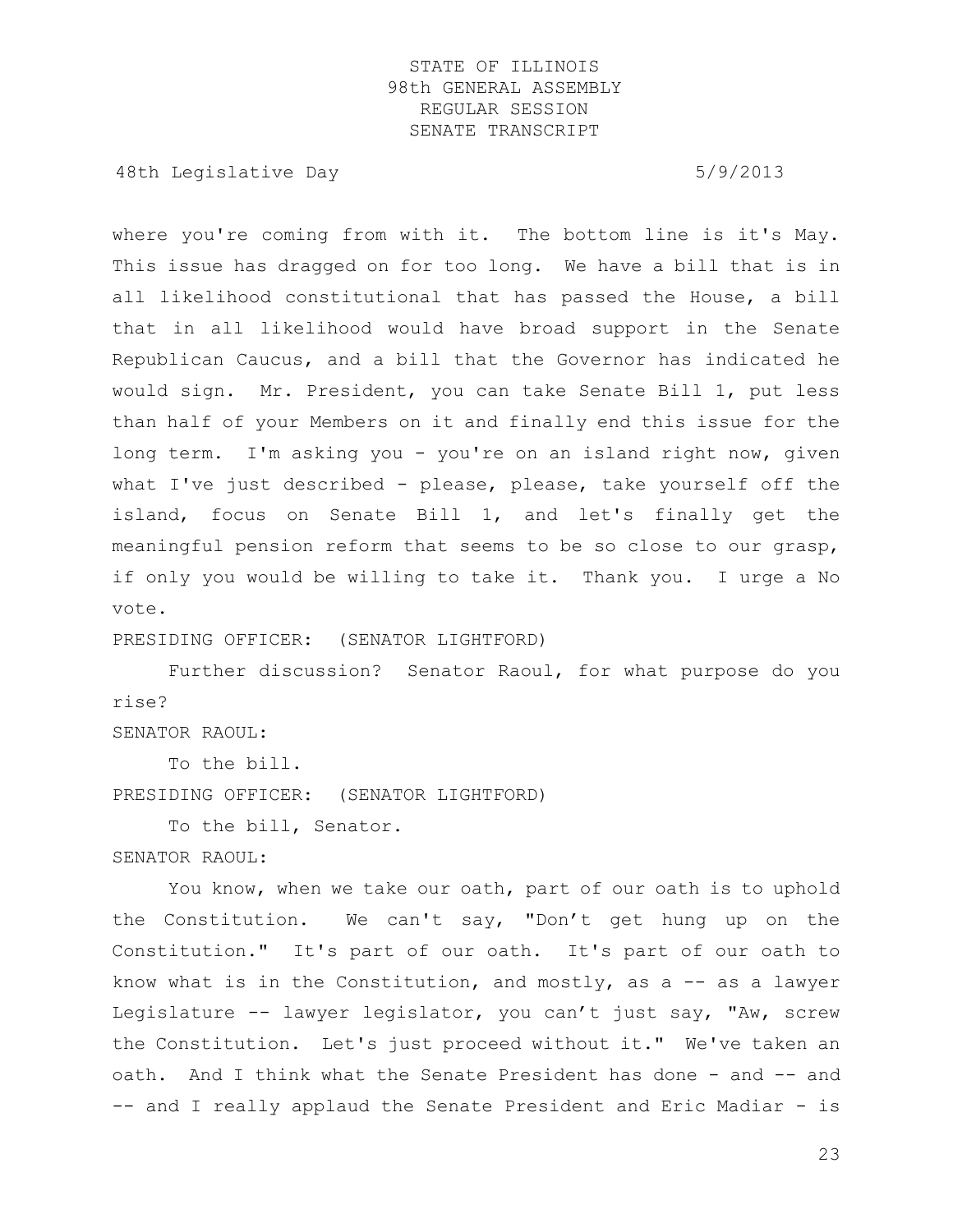48th Legislative Day 5/9/2013

-- is -- is they've read the Constitution. Eric Madiar has gone back and looked at the Constitutional Convention and looked at what they were discussing back then and looked at what the situation was back then, with the grossly underfunded pension system back then, when they passed -- when they put the language in the Constitution. And in committee yesterday, some said, "Well, I'm not a lawyer, so, you know, I don't know." It doesn't take a lawyer to read the plain language in the pension protection clause of our Constitution that says it's a contractual -- a contractual relationship, the benefits of which shall not be diminished - plain English. You have to know the English language, but you don't have to be a lawyer. Now, you may have to be a lawyer -- you don't necessarily have to be a lawyer to understand the contract principles; that when two parties enter into a contract, one of those parties cannot just down the line say, "Oh, I've changed my mind. Oh, I don't care that we had this contract. I changed my mind. I'm changing the terms of the contract." You don't have to be a lawyer to understand that. You really don't have to be a lawyer. And that's what the Constitution puts in play with regards to our pension system, that it is a contractual relationship. And under contract principles, to modify that contract, you need a couple of things: You need the mutual assent of the parties and you need consideration. And these are the principles that are put into this bill. Options are given. And you just can't shrug your shoulders and say, "Don't get hung up on it." With regards to the other bill, it's not constitutional just because you declare it's constitutional. You got to make an argument based on the law. You don't just say, "Oh, it's constitutional. We can feel confident it's constitutional." The one witness who said they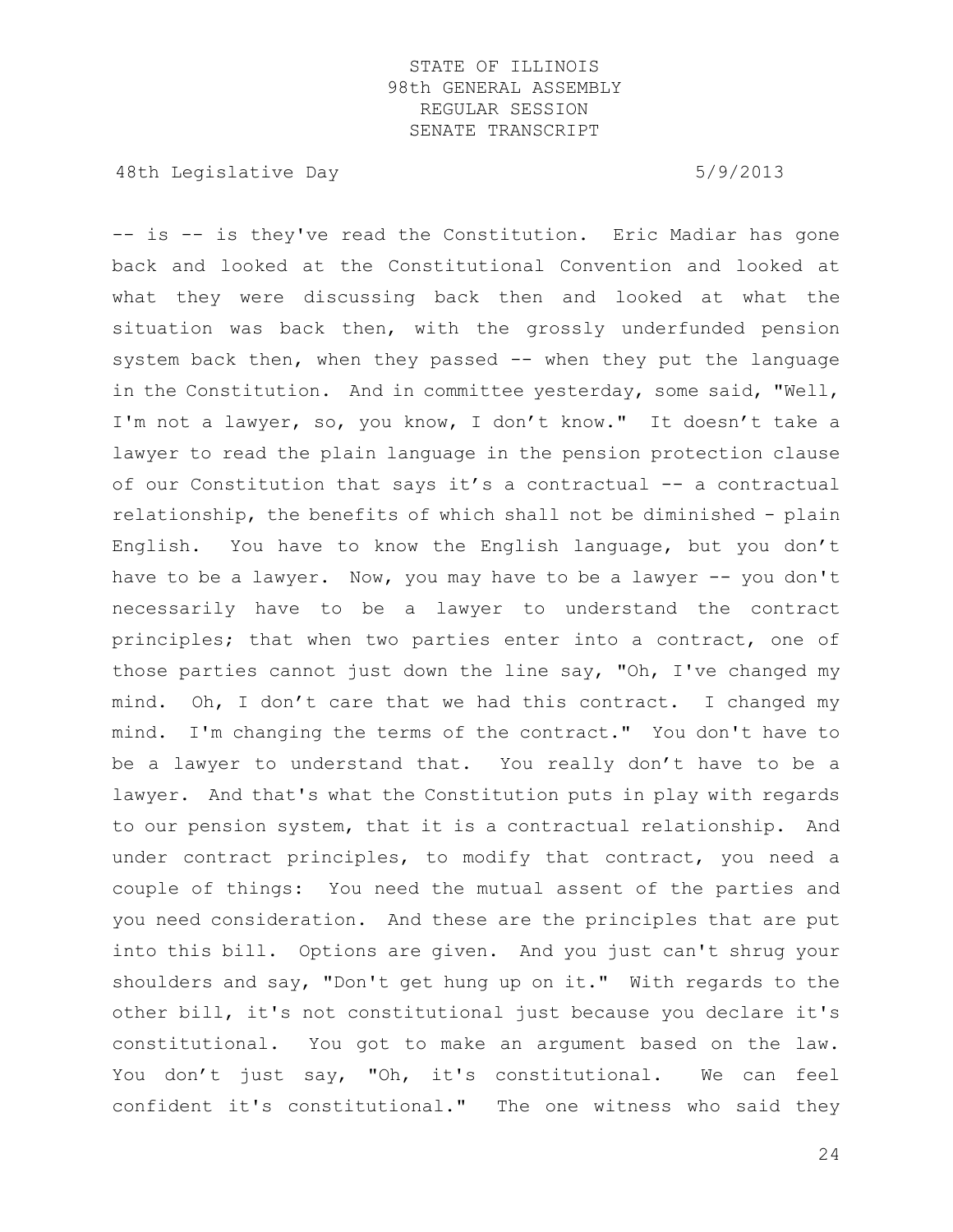48th Legislative Day 6/9/2013

think it's unconstitutional yesterday in committee, I asked the question, "Well, on what grounds?" They said, "I don't know." That's not an answer. You got to make an argument of why it's unconstitutional. Is  $-$  is  $-$  is this a perfect fix? By no means is it. And it took -- took us decades, not just what happened over the last decade, it took us decades of both Democrat and Republican leadership that got us into this mess, and it was wrong. Meanwhile, the employees, on a year-to-year basis, were fulfilling their obligation of making their payments. Now, the one witness that challenged this was -- represented Retired Teachers Association and he was right in one regard; that it was morally wrong. This is -- this -- this is morally wrong, because you've had people who've made -- held up their end of the bargain. However, he acknowledged that, you know, we have a challenge before us, and -- and it's the solvency of our pension system and it's the ability for us to do what we need to do as a State, because our pension payment is crowding out our other obligations in -- in terms of our budgetary obligations. I support this bill because I believe it's our best option that can be upheld by -- by the courts, based on, again, reading the Constitution and understanding the principles of contract law. Secondly, I support this because, the process that was taken to reach the language of this bill, it took into account that there are people and there are representatives of people and public employees, the public employees who consistently made their payment, that those people should be at the table. It should not be done to them, but they should be at the table; that they have a stake in this and they have a voice in this, and they were given a voice. Again, it's imperfect, but I really applaud the Senate President for his work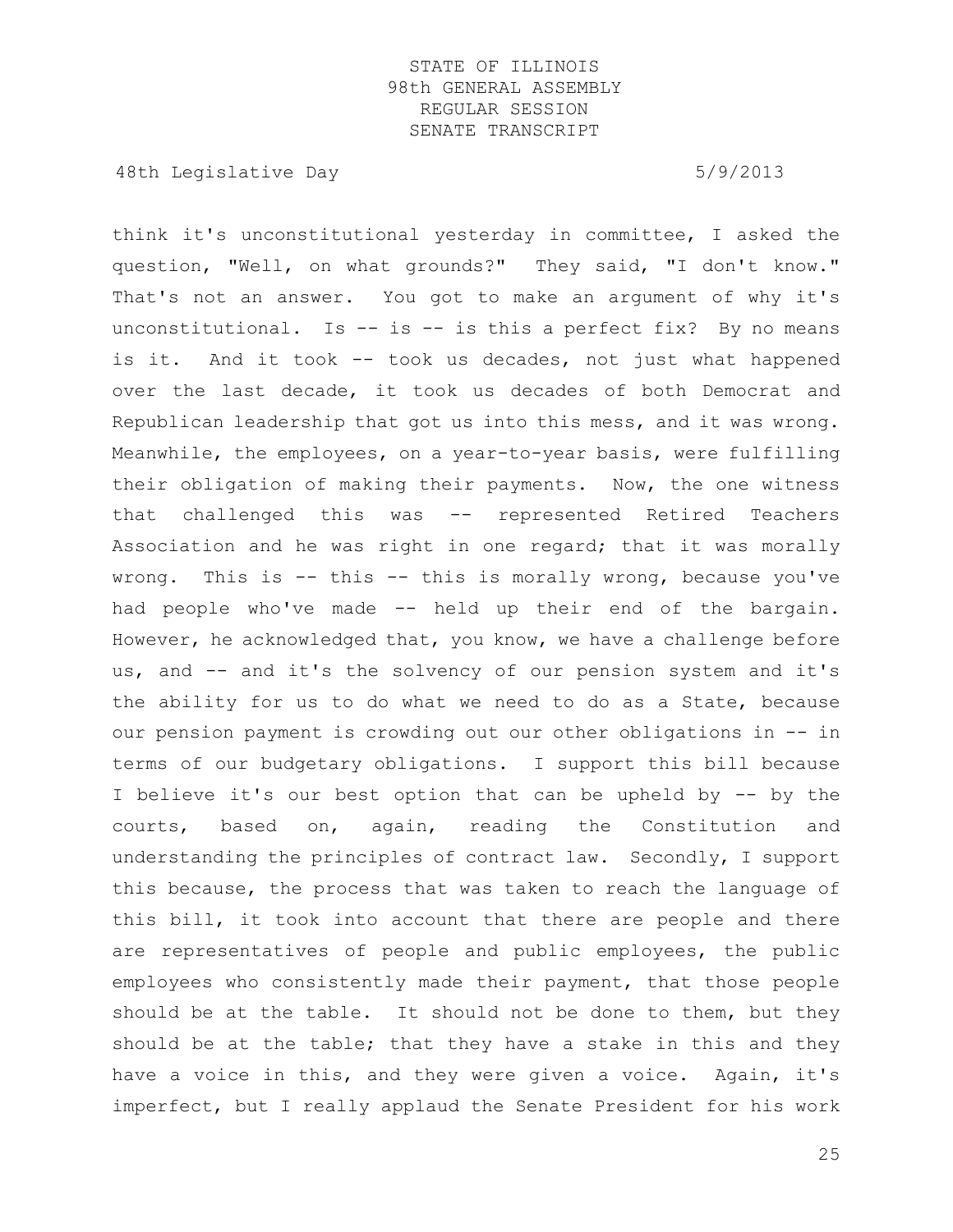48th Legislative Day 6/9/2013

on this over time. And it's been stressful work. And I think -- I urge all my colleagues to support this and -- and to not buy this just -- "Well, it's the same. They'll both be sued. There'll -- there'll be a suit no matter which one we support, so we might as well support the one with the greatest savings." No, you're all bright enough to see beyond that. I urge an Aye vote. PRESIDING OFFICER: (SENATOR LIGHTFORD)

Further discussion? Senator Righter. SENATOR RIGHTER:

Thank you, Madam President. Will the sponsor yield, please? PRESIDING OFFICER: (SENATOR LIGHTFORD)

The sponsor indicates he will. Senator Righter. SENATOR RIGHTER:

Thank you, Madam President. Senator Cullerton, I want to talk a little bit about the -- what's been referred to, anyway, as the payment guarantee. And you and I have had a couple/three conversations about that. I've enjoyed those conversations. But I have some questions about what's -- what's actually in the bill. It's my understanding that the bill creates a fiduciary duty for the pension systems and they owe that duty to the annuitants and the retirees in the system. Is that correct? PRESIDING OFFICER: (SENATOR LIGHTFORD)

President Cullerton.

SENATOR J. CULLERTON:

Yes.

PRESIDING OFFICER: (SENATOR LIGHTFORD)

Senator Righter.

SENATOR RIGHTER:

Now, but the language in the bill says that the systems "may"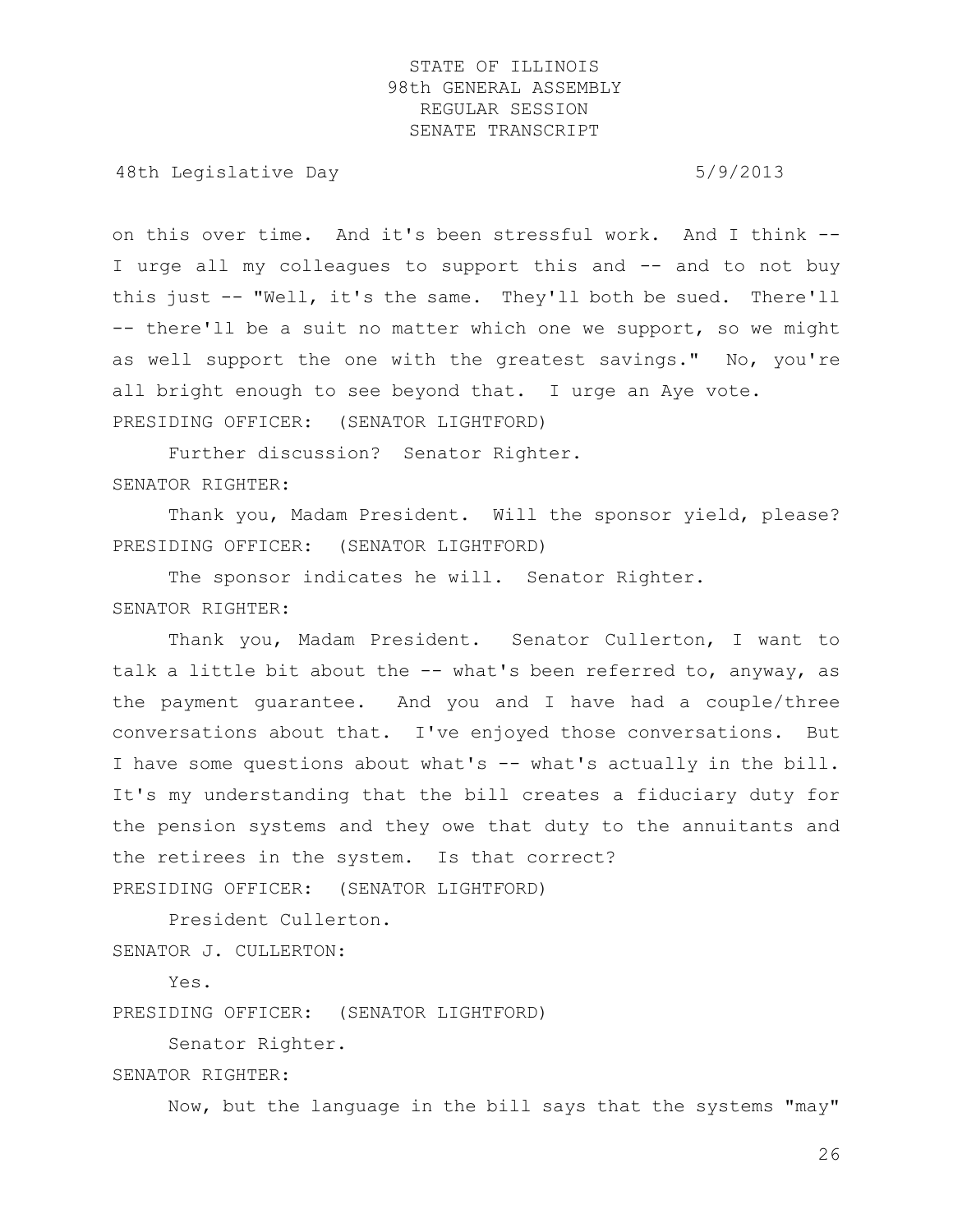48th Legislative Day 6/9/2013

sue the General Assembly and the Governor if there's a diversion of the payment, as opposed to "must" initiate an action. Why - why give them the latitude whether or not to take a legal action if the General Assembly and the Governor have decided in one year not to make the payment that their actuaries said was necessary? PRESIDING OFFICER: (SENATOR LIGHTFORD)

President Cullerton. SENATOR J. CULLERTON:

On page 55, line 5, it says, "It shall be the mandatory fiduciary obligation of the Board of the System to bring that action if the State fails to pay in the fiscal year the amount guaranteed under this subsection…."

PRESIDING OFFICER: (SENATOR LIGHTFORD)

Senator Righter. SENATOR RIGHTER:

Thank you, Madam President. There's not language in the bill that talks about the board may institute an action? That's not in the bill?

PRESIDING OFFICER: (SENATOR LIGHTFORD)

President Cullerton.

SENATOR J. CULLERTON:

Well, it was your question. I just read to you what is in the bill. So…

PRESIDING OFFICER: (SENATOR LIGHTFORD)

Senator Righter.

#### SENATOR RIGHTER:

Actually, same page that you quoted, Mr. President, page 55, line 18, "that request, the Board may commence…an action". If it's a fiduciary duty, then why are we giving them the option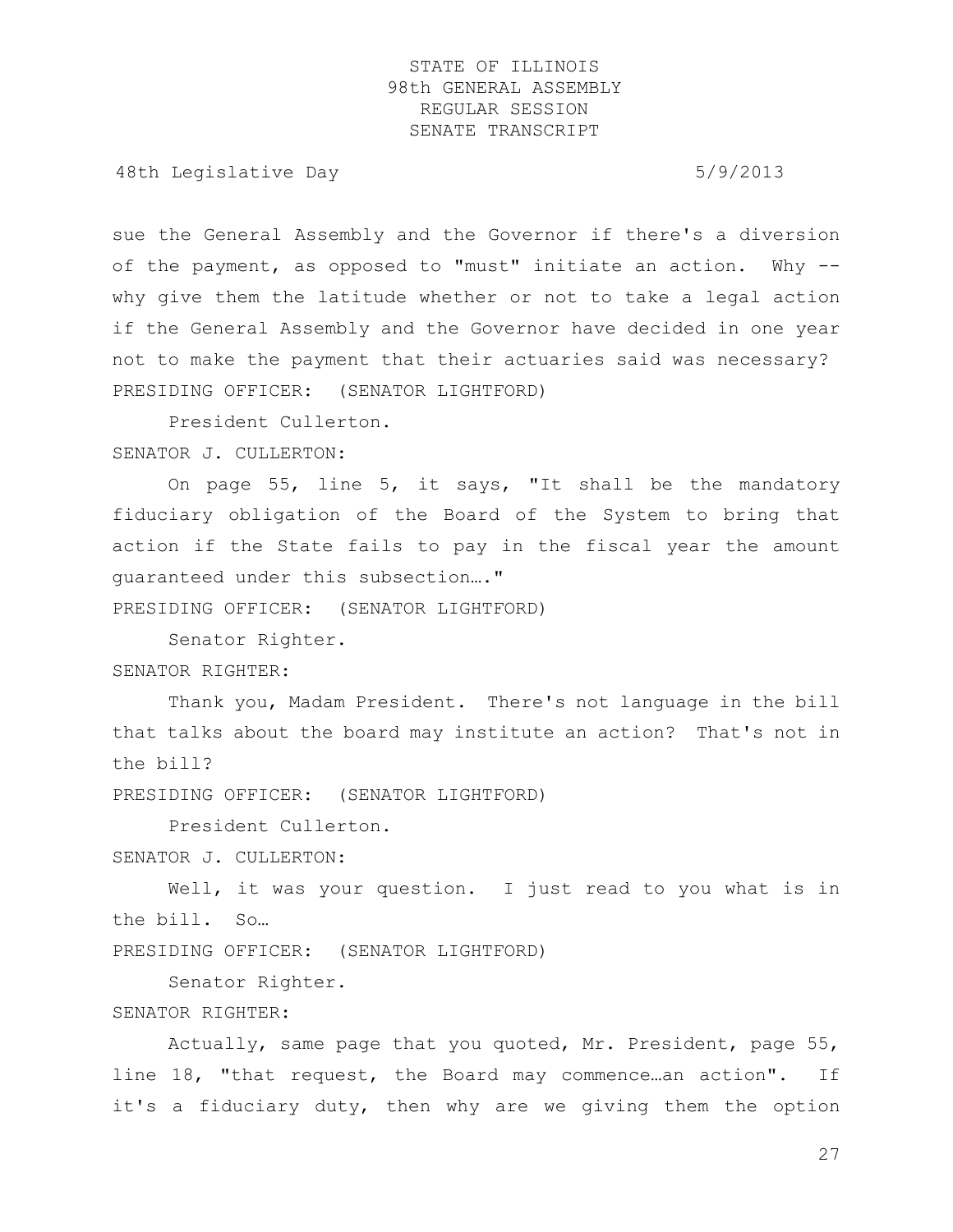48th Legislative Day 6/9/2013

whether or not to act on behalf of the annuitants and the retirees? PRESIDING OFFICER: (SENATOR LIGHTFORD)

President Cullerton.

SENATOR J. CULLERTON:

They have a mandatory duty to bring the action. If they don't, the bill allows for anyone who had signed up for the deal to file a mandamus to force them to do it. This is not a -- meant to be a trick. This is meant to be ironclad. And I -- I think you and I share the same view, that we want to make sure, in the future, none of these payments are skipped. And that's the language that we drafted, which we think is as powerful as we can, and as we've said, you had other options that I think were logistically very difficult to implement.

PRESIDING OFFICER: (SENATOR LIGHTFORD)

Senator Righter. SENATOR RIGHTER:

I -- I think that this General Assembly is well practiced at using the work "shall", as opposed to "may", but maybe you and I have a different view of that word. Let's -- those two words. Let's move on. Let's say that, then, one of the annuitants who takes the deal - and those are the ones who have been afforded the right to then file an action against the Board to get the Board to do something if the Board chooses to not do something because the word is "may" in the statute - if they decide to initiate that action, then is there a provision in the bill that allows for the recovery of costs or attorneys' fees for that individual who had to sue a Board to sue State government to do what they said they would do?

PRESIDING OFFICER: (SENATOR LIGHTFORD)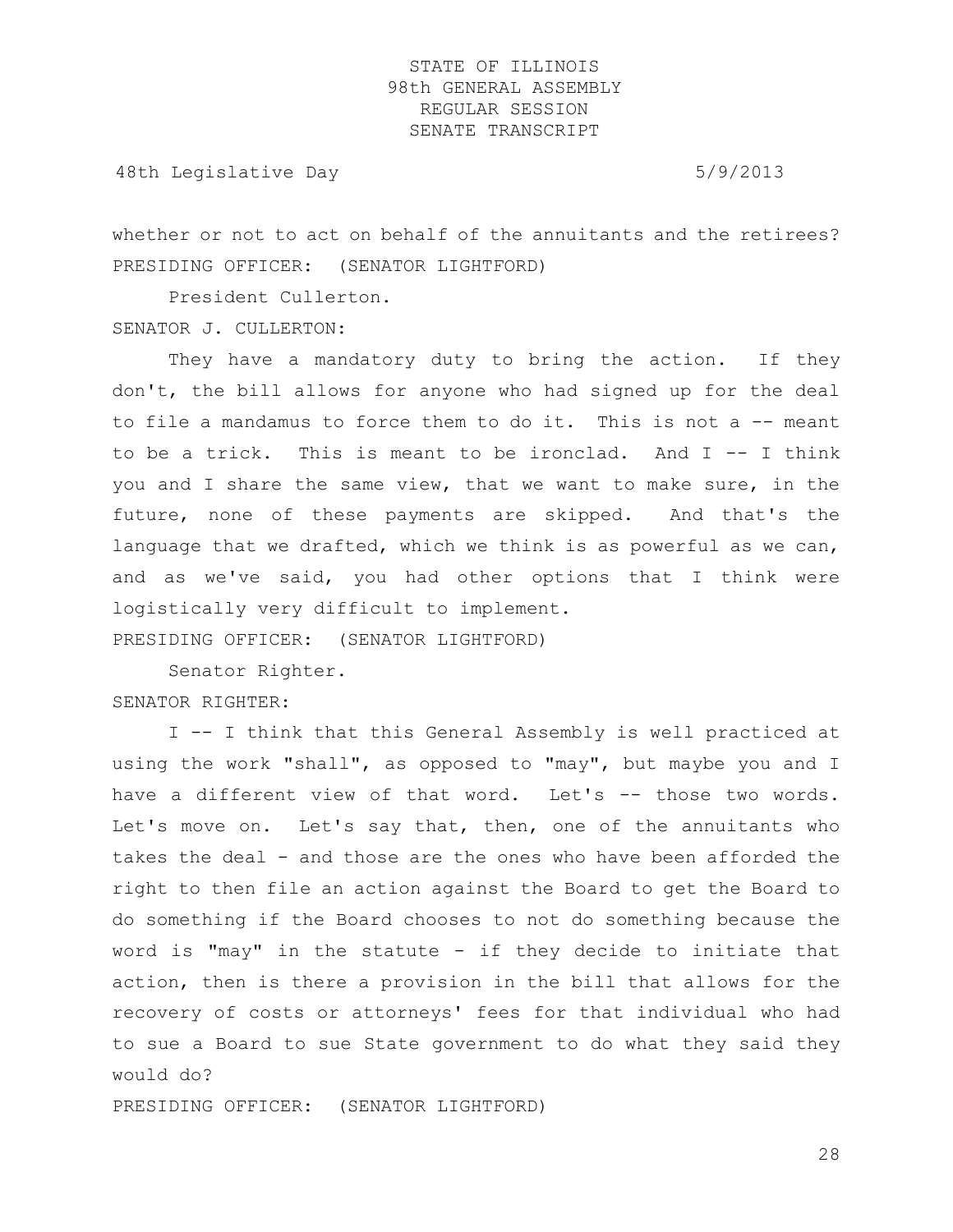48th Legislative Day 6/9/2013

President Cullerton. SENATOR J. CULLERTON:

Part of your question assumes something that I'm not going to concede. The language is "shall" and there is -- to answer your specific question, there is not any language in there affording someone attorneys' fees, although I'm sure they could ask for it. PRESIDING OFFICER: (SENATOR LIGHTFORD)

Senator Righter.

SENATOR RIGHTER:

If the judge at the circuit court level sides with the - with the -- the Board - I guess the Board is suing - does the State have the right to appeal that decision to the appellate court? PRESIDING OFFICER: (SENATOR LIGHTFORD)

President Cullerton. SENATOR J. CULLERTON:

It would go directly to the Supreme Court - has to do with revenue. So the answer is yes.

PRESIDING OFFICER: (SENATOR LIGHTFORD)

Senator Righter.

SENATOR RIGHTER:

So the State would have the -- the ability then to go to the Supreme Court and claim that the Board is in error that the State did not make its full payment. That's correct?

PRESIDING OFFICER: (SENATOR LIGHTFORD)

President Cullerton.

SENATOR J. CULLERTON:

Yes.

PRESIDING OFFICER: (SENATOR LIGHTFORD)

Senator Righter.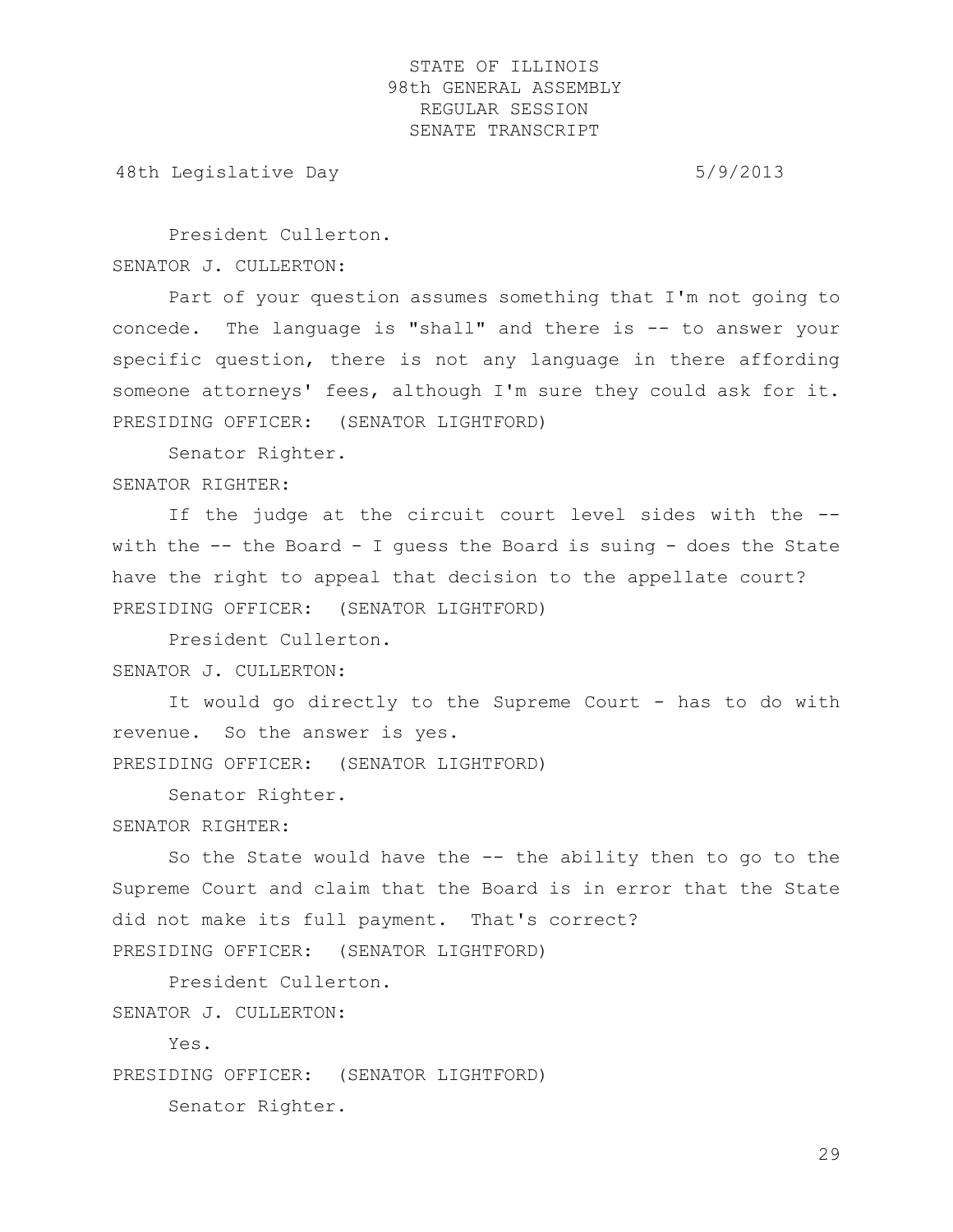48th Legislative Day 6/9/2013

#### SENATOR RIGHTER:

You made a comment earlier, Senator Cullerton, that you believe that this mechanism allowed for a lawsuit that could not be lost. Is that  $--$  I mean  $--$  now, that was between  $--$  is that your opinion, for the record, that this creates a mechanism for a lawsuit that cannot be lost? PRESIDING OFFICER: (SENATOR LIGHTFORD)

President Cullerton.

## SENATOR J. CULLERTON:

Yes, we're -- we're putting this in the law to make it crystal clear that there's an obligation that this money goes out. It's not dependent upon any appropriation. It's clear to the systems that they have to  $-$ - that  $-$ - that they have to make sure this money comes from the Comptroller. And -- and, theoretically - hypothetically, there could be a Comptroller that -- or a General Assembly that for some reason doesn't want to make these payments, so we allow people to sue, and there's no defense to it that I can even imagine. And so I -- I am sort of almost fascinated by your fascination with this small provision, important provision, but this small provision of the bill, because we're on the same page. We want to make sure that in the future we don't skip any payments. PRESIDING OFFICER: (SENATOR LIGHTFORD)

Senator Righter. SENATOR RIGHTER:

Well, I'm fascinated, Senator Cullerton, because small areas are where lawyers and loopholes crawl through. I mean, we all know that. But let's -- let's move on. You've -- you've mentioned the Comptroller. Is there a mechanism in the bill by which the court, if it finds that the State has not made its full payment,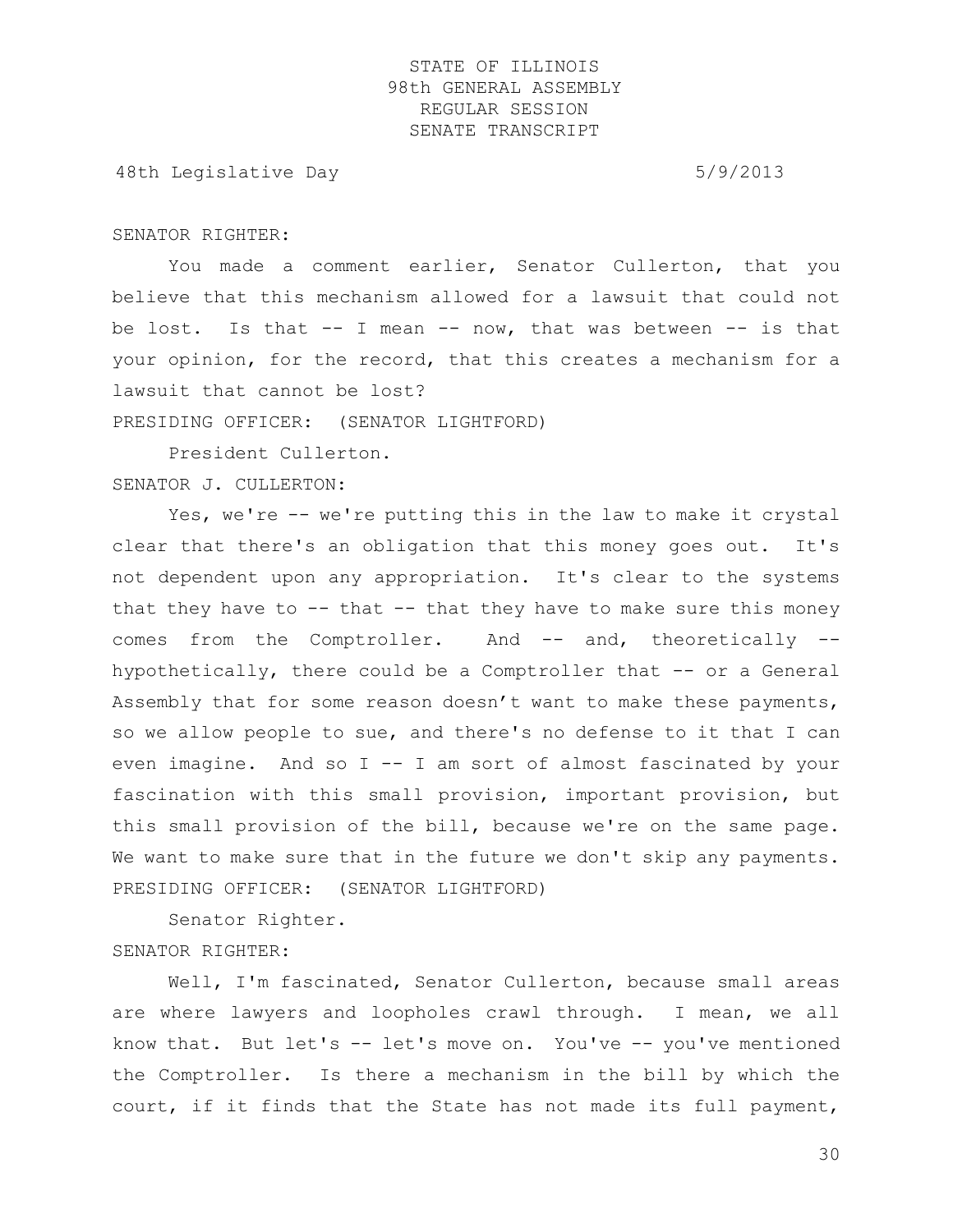48th Legislative Day 6/9/2013

is to direct the Comptroller to simply make the payment without a supplemental appropriation from the General Assembly. Is there language in the bill to that effect? PRESIDING OFFICER: (SENATOR LIGHTFORD)

President Cullerton.

SENATOR J. CULLERTON:

Yeah, I think the analogy is, there was a  $-$ - a lawsuit filed by judges, because we had passed a law that was unconstitutional, taking away their cost-of-living increases, 'cause it diminished their salaries, which we can't do during their term, and they filed a lawsuit and they, obviously, won the lawsuit and they said that -- they ordered the Comptroller to send the money out. So it didn't require an appropriation by the General Assembly. That's the analogy we're using here. The Comptroller is ordered to send the money to the systems.

PRESIDING OFFICER: (SENATOR LIGHTFORD)

Senator Righter.

SENATOR RIGHTER:

I appreciate the analogy, but what I asked was whether or not there is something in the bill that says if the court finds that the payment has been shorted by the General Assembly and the Governor, it will order the Comptroller to make the transfer without a supplemental appropriation. Is that language in the bill or are we just kind of hoping that that's what the judge will do?

PRESIDING OFFICER: (SENATOR LIGHTFORD)

President Cullerton. SENATOR J. CULLERTON:

No, we're not hoping. We're acknowledging that there's a --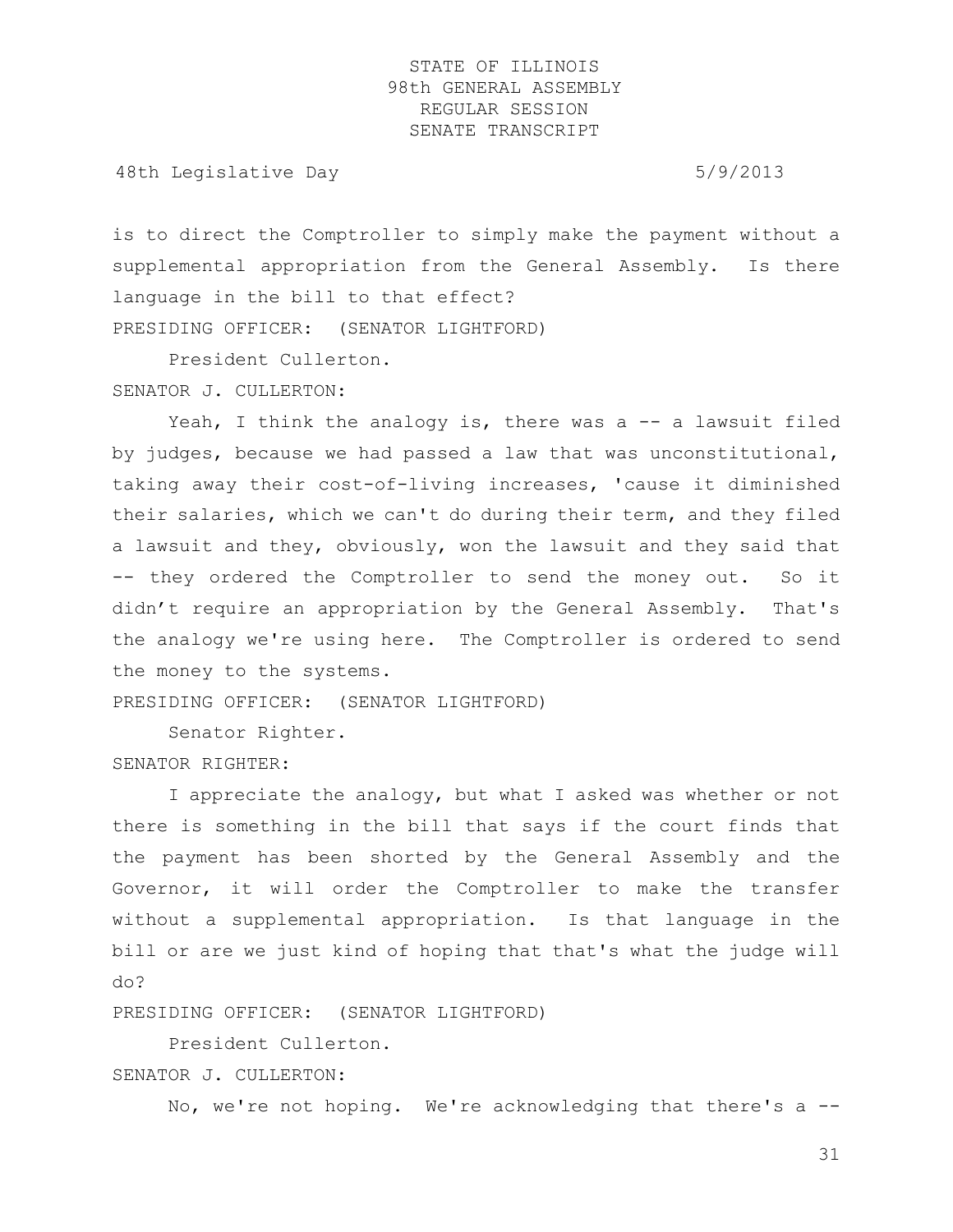48th Legislative Day 6/9/2013

other statutes that say that the Comptroller has administerial duty to pay the fund and that the court  $-$  that is what the court would order the Comptroller to -- to do. PRESIDING OFFICER: (SENATOR LIGHTFORD)

Senator Righter.

SENATOR RIGHTER:

To the bill, if I might, Madam President. PRESIDING OFFICER: (SENATOR LIGHTFORD)

Please, Senator, to the bill. SENATOR RIGHTER:

Thank you very much, Madam President, and I appreciate your indulgence. I've been in the General Assembly, Ladies and Gentlemen, for sixteen years and I don't think that I've ever in that time filed an amendment to any Leader's bill, like I did on this one, the one Senator Murphy asked about before. And my suggestion was that the true payment guarantee was to be found in a simple concept that said if the State, in any fiscal year, fails to make its full payment, then the people who are paying into the system, our constituents, don't have to make their full payment. All of us have heard from our constituents back home, who depend -- who are going to depend upon these systems or who depend upon these systems now for their retirement benefits, and I suppose, like in any other complicated and mass discourse like we're having on this issue, there are several themes, but one central theme surely is, I did my part. Where were you? Where were you? I paid mine in. Why didn't you pay yours in? I understand that there's a crisis, but you largely manufactured the crisis yourself because you didn't pay in. In 2003, you decided to borrow ten billion dollars with the promise that some kind of arbitrage would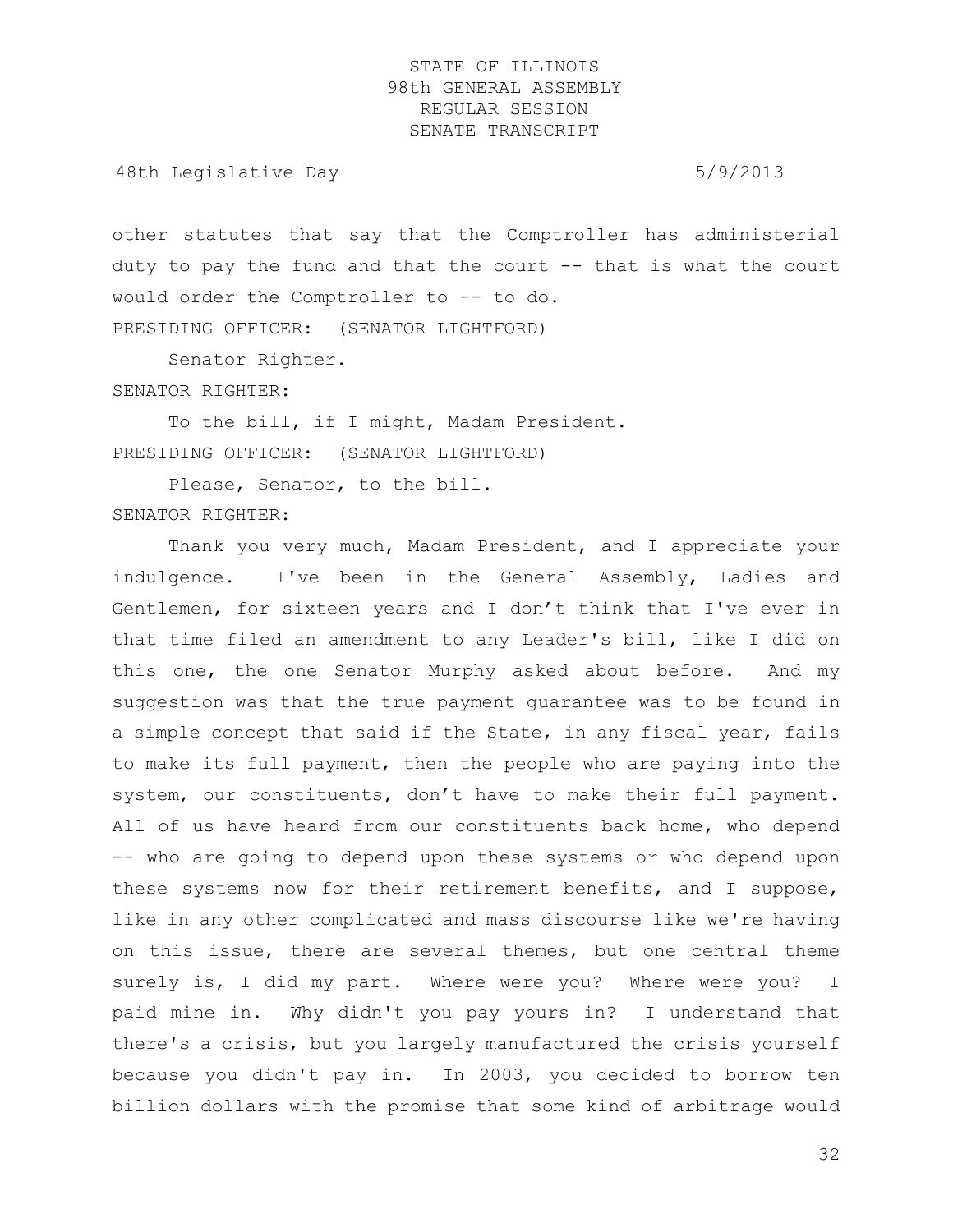48th Legislative Day 6/9/2013

guarantee that the pension funds made more than the interest on the borrowing, but what you didn't tell us is that you went ahead and made the payment with the borrowed money, rather than out of the General Revenue Fund, like you were supposed to. And then in 2005, the Democrat Majority - and with all due respect, only the Democrat Majority - passed Senate -- enacted Senate Bill 27, which said that over fiscal years 2006 and 2007, 2.3 billion less than what the actuaries said had to go into the systems would actually be deposited in the systems. Our payment is hundreds of millions of dollars more expensive right now because of that one bill because of that one bill. The notion that we have set up now a lawsuit that can't be lost - and I'm sure that the Senate President and many people in this Chamber are better lawyers than I - but I've never encountered a lawsuit that couldn't be lost, particularly when, in the statute, you were -- you use words like "may" or you're not willing to reimburse the plaintiff, who has to sue the Board so the Board will sue State government to do what it said it would do in the first place. Yesterday in the Senate Executive Committee, there was testimony from the Retired Teachers Association that said they have one hundred thousand dollars. That's the whole association. That's not one of the retired teachers. The whole association has a hundred thousand dollars. How quickly do you think they'll burn through that if State government decides not to make its payment? How quickly do we think? It'll go just like that. If we want to really -- if we want to really feel good about a bill we're passing, if we want to really address what the Commission on Government Forecasting and Accountability has told us is the most significant driver of the unfunded liability that has accrued since 1995, which is people in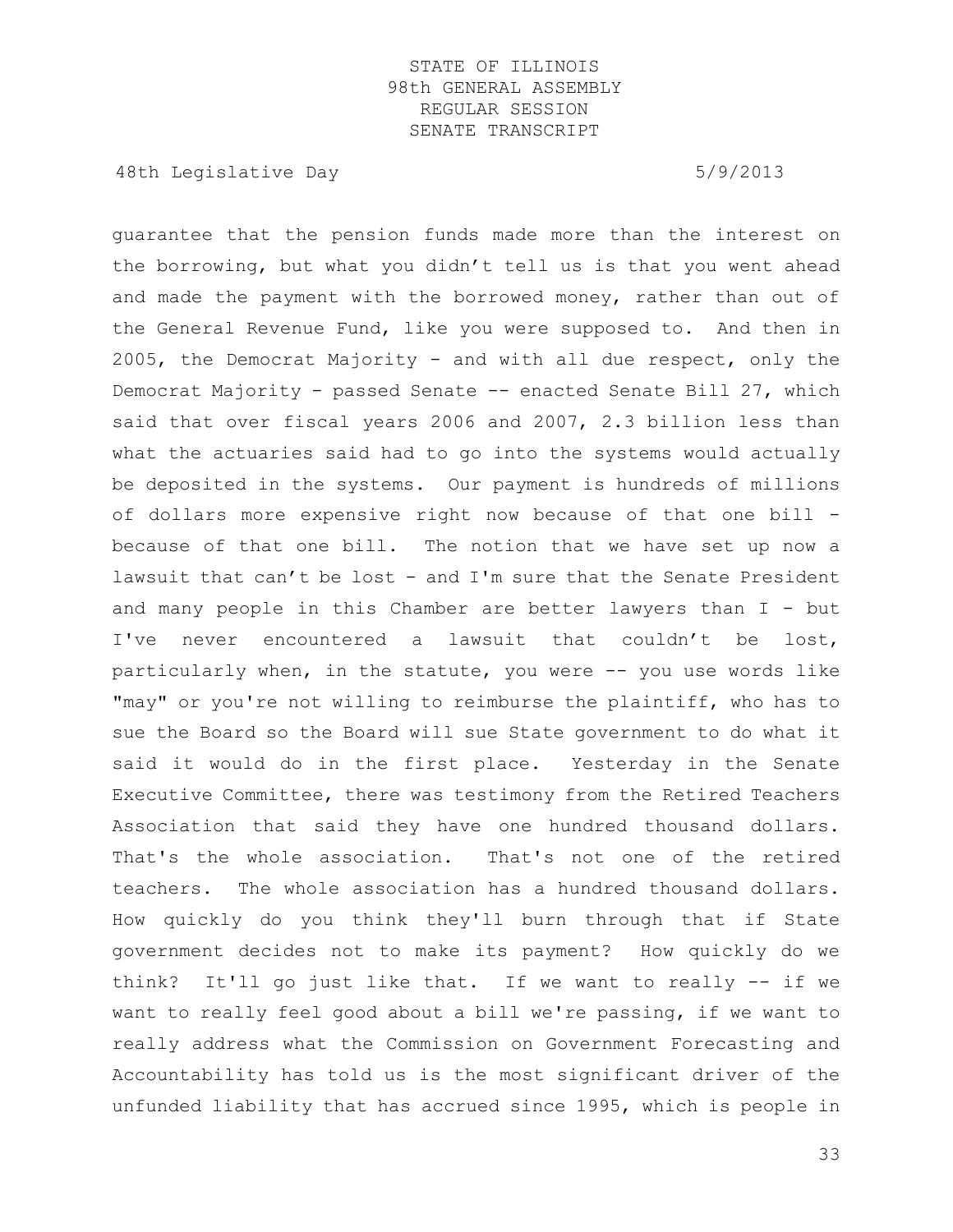48th Legislative Day 6/9/2013

this Chamber or people who filled these seats before you people came down here and Governors before not paying what you're supposed to pay in, if you really want to deal with that, then take it head on. I understand that saying the annuitants don't have to pay any bigger percentage than State government did if State government fails, it's a big step. I get it. That's a long pass down the field. That's risky. But understand that sometimes that kind of risk is warranted. Sometimes the threat has to be that real. In order to begin to rebuild, not complete, begin to rebuild the trust between us and the people who depend upon these systems, you've got to take a bold step, and this is not a bold step. That mistrust of the people in this Chamber is as deep as the Pacific. And in order to really begin to make progress on that and really ensure that State government's going to do what it said it would do, then let's take a bolder step than a complicated lawsuit scheme. Please vote No on 2404. Thank you, Madam President. PRESIDING OFFICER: (SENATOR LIGHTFORD)

Further discussion? Senator Jacobs, for what purpose do you rise?

SENATOR JACOBS:

Thank you, Madam Chairman {sic}. To the bill: I just find it interesting that we want to pretend like this is somebody's pension problem. It's not a Democrat problem. It's not a Republican problem. It's an Illinois problem. The fact is, in 1994, when some of you on the other side may have been here, you might remember Jim Edgar, the Republican Governor, when he was going to fix the pension plan, and he stated that by 2045, we would have a hundred percent pension fulfillment. Well, obviously, that plan didn't work so well. I just get tired of folks saying, "Hey,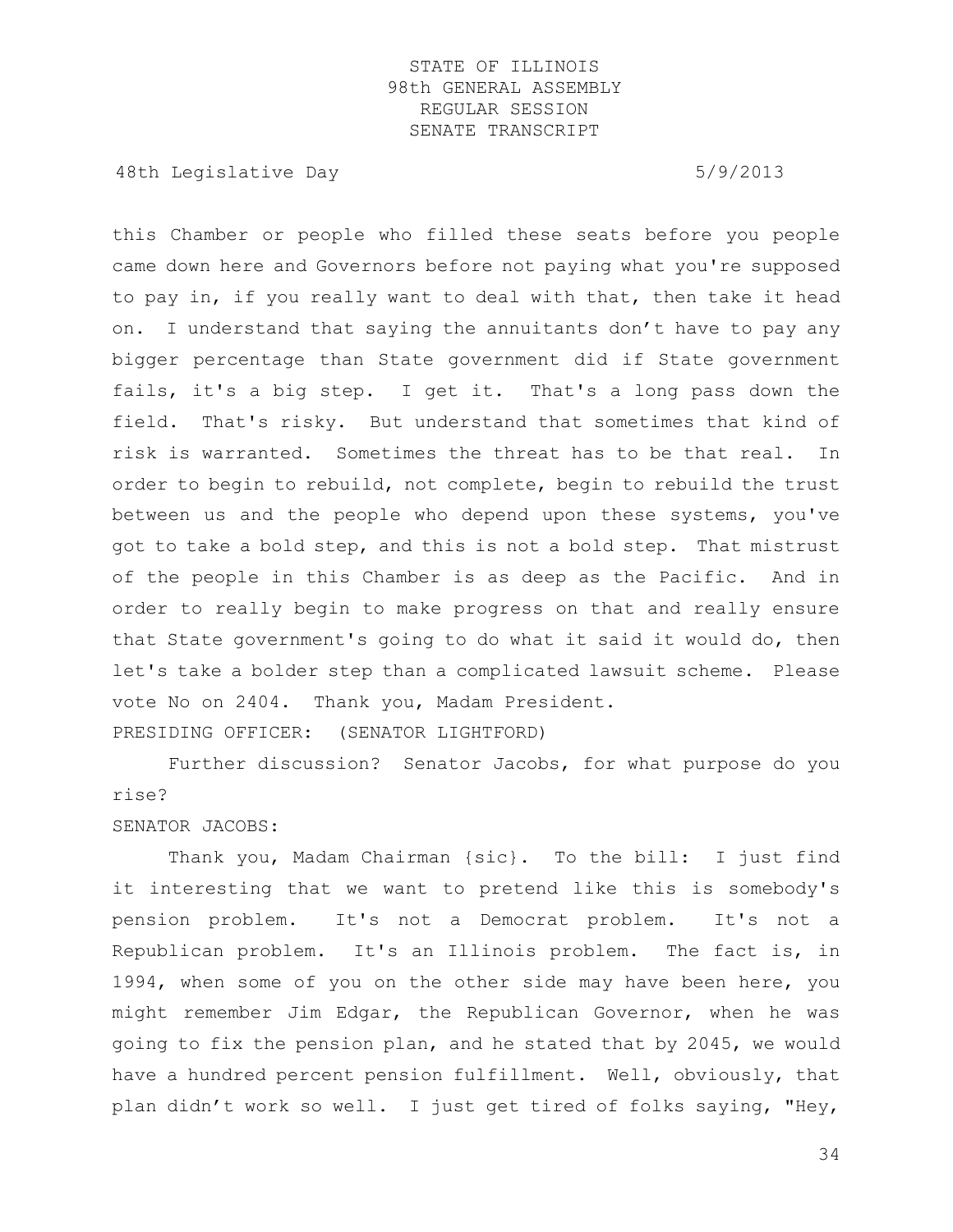48th Legislative Day 6/9/2013

look, it's not my fault." They want to point fingers at everybody else to make it their responsibility. It's our responsibility. You know where the bill room is. You can go to the bill room and ask for a bill, move it through the Floor. I don't know of Senator Cullerton to stop any bill from moving through the Floor, sometimes to my dismay. I have a question of the sponsor. PRESIDING OFFICER: (SENATOR LIGHTFORD)

The sponsor indicates he will yield. Senator Jacobs. SENATOR JACOBS:

Senator, I spoke to a young woman today, eight-one years old, Virginia Ray, from my district in Fulton, Illinois, retired teacher. Her and her husband are both retired teachers, married fifty-six years. And she is highly opposed to this bill. And I was just wondering what you would tell her if you were me. She - - she is saying that she made so little money that now this -losing her retirement -- or some form of her retirement, her healthcare, that this is going to have a devastating effect on her. Now, she did tell me that she does get Social Security, because she worked a second  $job.$  So it -- what -- what -- what would you have me tell her, Senator? PRESIDING OFFICER: (SENATOR LIGHTFORD)

President Cullerton. SENATOR J. CULLERTON:

Well, there's no question that we're asking folks to sacrifice. We're giving 'em options, but under either option, there is sacrifice. In her case, if she's the -- a beneficiary of the retiree healthcare subsidy that we're affording them and she needs to keep that, she would have to sacrifice by getting her compounded COLA, but there would be a freeze in the increase.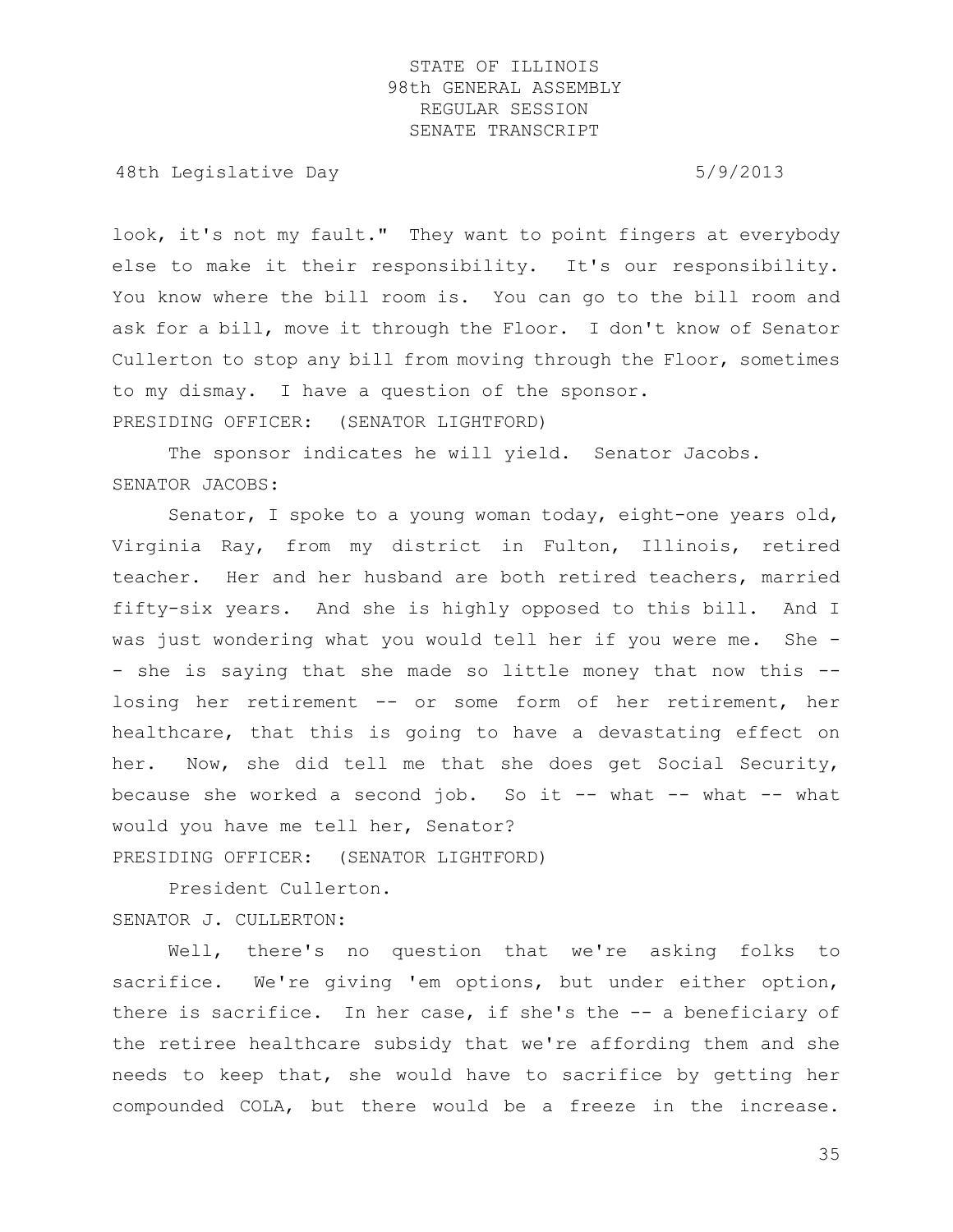48th Legislative Day 6/9/2013

She'd still get her pension. There'd be a freeze in the increase for a couple of years. That would be her sacrifice. And the unions that she used to be a member of are a hundred percent behind the bill in our negotiations. So that's -- that's what I would ask {sic} to say to her, that she, you know -- she also will be the beneficiary, though, of a system that will be sound, will be able to pay her her money for the rest of her life. And then, quite frankly, we'll have money left over to put back into our schools, where she used to work, in the -- in the next -- over the next thirty years, which I think she might be concerned about as well.

PRESIDING OFFICER: (SENATOR LIGHTFORD)

Senator Jacobs.

SENATOR JACOBS:

I think the point is, is that, you know, promises are a little bit like babies: They're easy to make; they're hard to deliver and raise. And we're trying to deliver a baby and -- and raise a child by making promises, and maybe we got to quit making promises to people. Because in this case, I'm telling Mrs. Ray that it's easier and better for me to break this promise than to do worse and keep the promise and not be able to pay her her future - future payments. I think Senator Cullerton has earned this vote. He's worked hard. I would just call on my friends across the aisle not to politicize this. Let's put the best face on it we can and move forward. If, in fact, my friends on the other side of the aisle support Speaker Madigan's plan, which will fundamentally change - fundamentally change - how things are  $--$  are  $--$  are  $-$ operate, then wait for that vote, 'cause I'm sure that vote will come and you'll get an opportunity to vote on that one as well.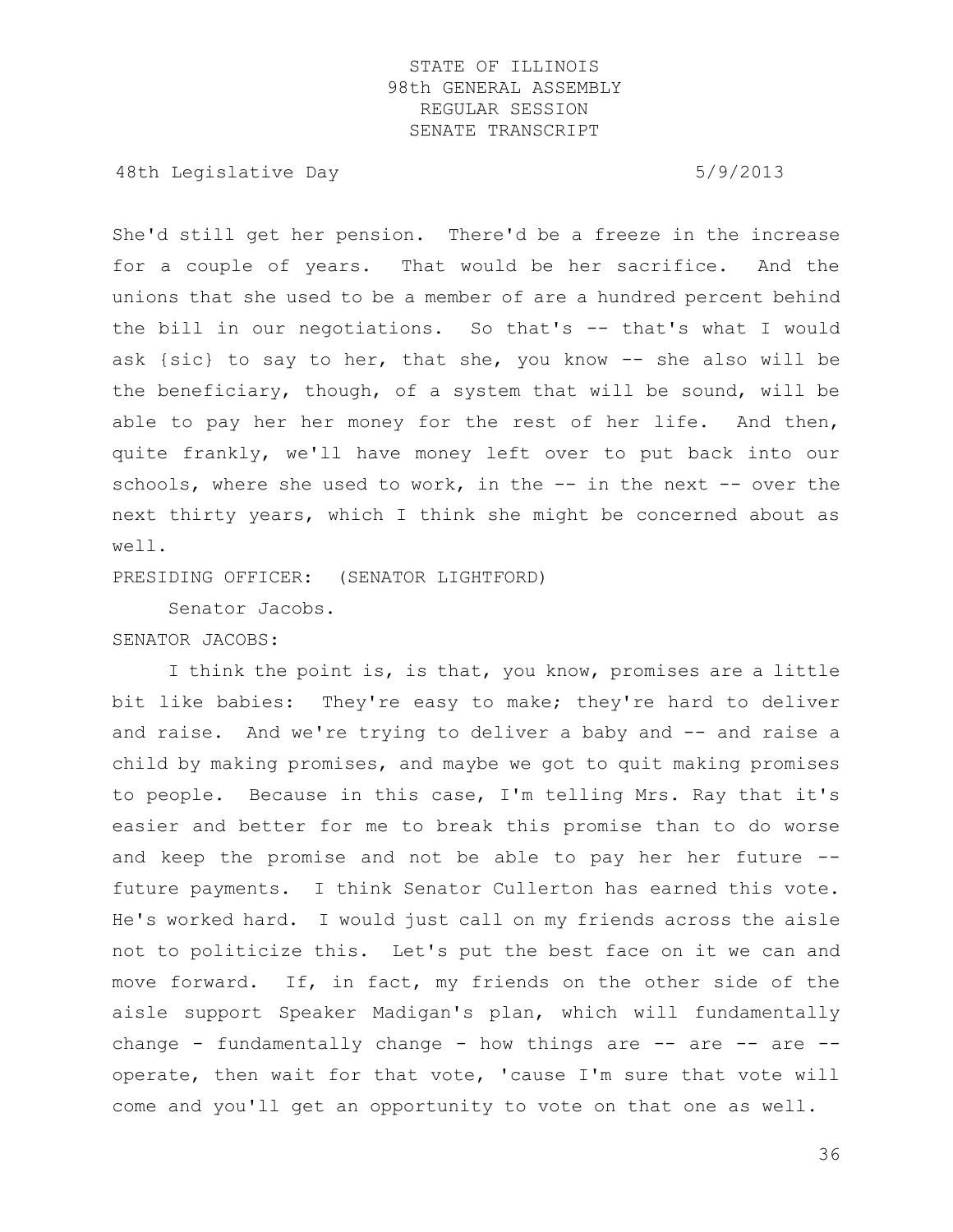48th Legislative Day 6/9/2013

PRESIDING OFFICER: (SENATOR LIGHTFORD)

Further discussion? Leader Radogno, for what purpose do you rise?

SENATOR RADOGNO:

Thank you, Madam President. To the bill. PRESIDING OFFICER: (SENATOR LIGHTFORD)

To the bill.

SENATOR RADOGNO:

Well, first of all, I do, like others, want to thank Senator Cullerton for his unwavering commitment to this very difficult issue and to Eric Madiar, who I know put in a lot of time on this particular framework. I think we've discussed some of the pros and cons of the bill. It does save some money. Clearly, the other bill coming from the other -- or, that's here from the other Chamber saves a great deal more. Another concern I have is that this template really ties the State into retiree healthcare forevermore. We're not there right now. The other bill does not do that. And particularly with healthcare changing, I'm not sure that that's something that we want to do, is keep government in the retiree healthcare business. But those are just a couple of flaws with -- within the bill that -- that concern me. But I think what we're doing here -- and a lot of the discussion I've heard has us not focused on the goal, and the goal is to stabilize and save as much money as we possibly can in order to stabilize pensions and secure them. We've been sort of off track, talking about which plan is more constitutional, and it's interesting to me that Senator Raoul is an attorney, Senator Murphy is an attorney, clearly they disagree. But more importantly, Senator Cullerton is an attorney, Speaker Madigan is an attorney, and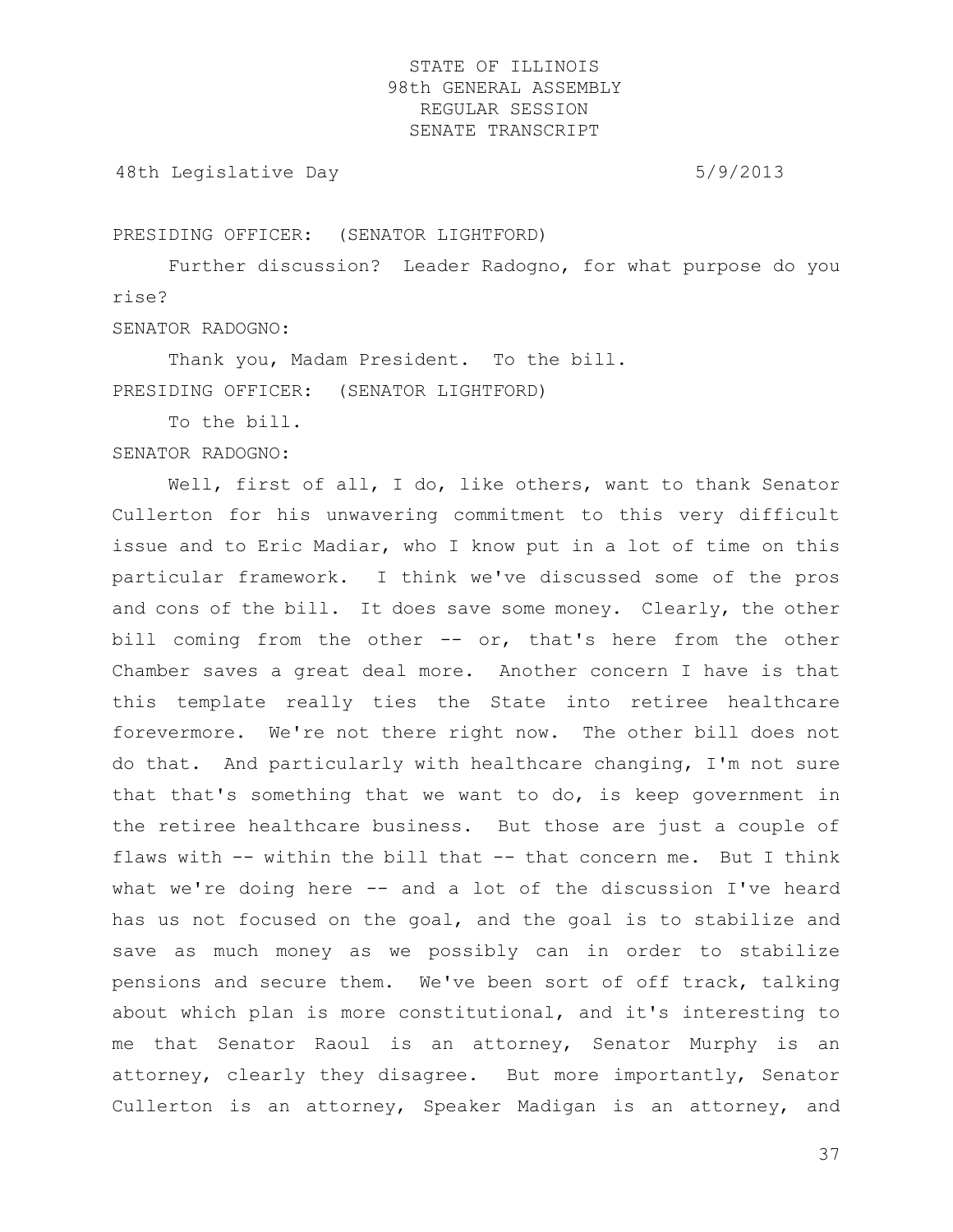48th Legislative Day 6/9/2013

clearly they disagree. It is not our job to be the judiciary. There are good legal arguments on both sides. I think our job is to pick the plan that does the most to stabilize the system and ensure that our retirees will get the most money we can possibly provide to them going forward. And unfortunately, in my view, despite the good work on this bill, I would have to ask you to vote No, because this is not the bill that saves the -- the most for the people of this State. And what they're really counting on us to do is to come together and figure out the best plan to send up to the court. So I would encourage you, despite the lot of good work put in by the Senate President, and many, many others for that matter, to vote No on this bill. Thank you. PRESIDING OFFICER: (SENATOR LIGHTFORD)

Senator Holmes, for what purpose do you rise? SENATOR HOLMES:

To the bill, Madam President. PRESIDING OFFICER: (SENATOR LIGHTFORD)

To the bill, Senator. SENATOR HOLMES:

I think everybody here in this Chamber understands the history of this problem and there's probably no sense in rehashing that. I think we completely understand that the cause of this problem wasn't just the recent financial downturn, which certainly made the problem a little bit worse, but the real problem is the fact that we shirked our responsibility and we have underfunded or unfunded our pensions since their inception. So we're talking about seventy years of mismanagement has gotten us into this mess. Now it's time for us to try to figure out a way to resolve it and move on from here. And I think that's what we have done with the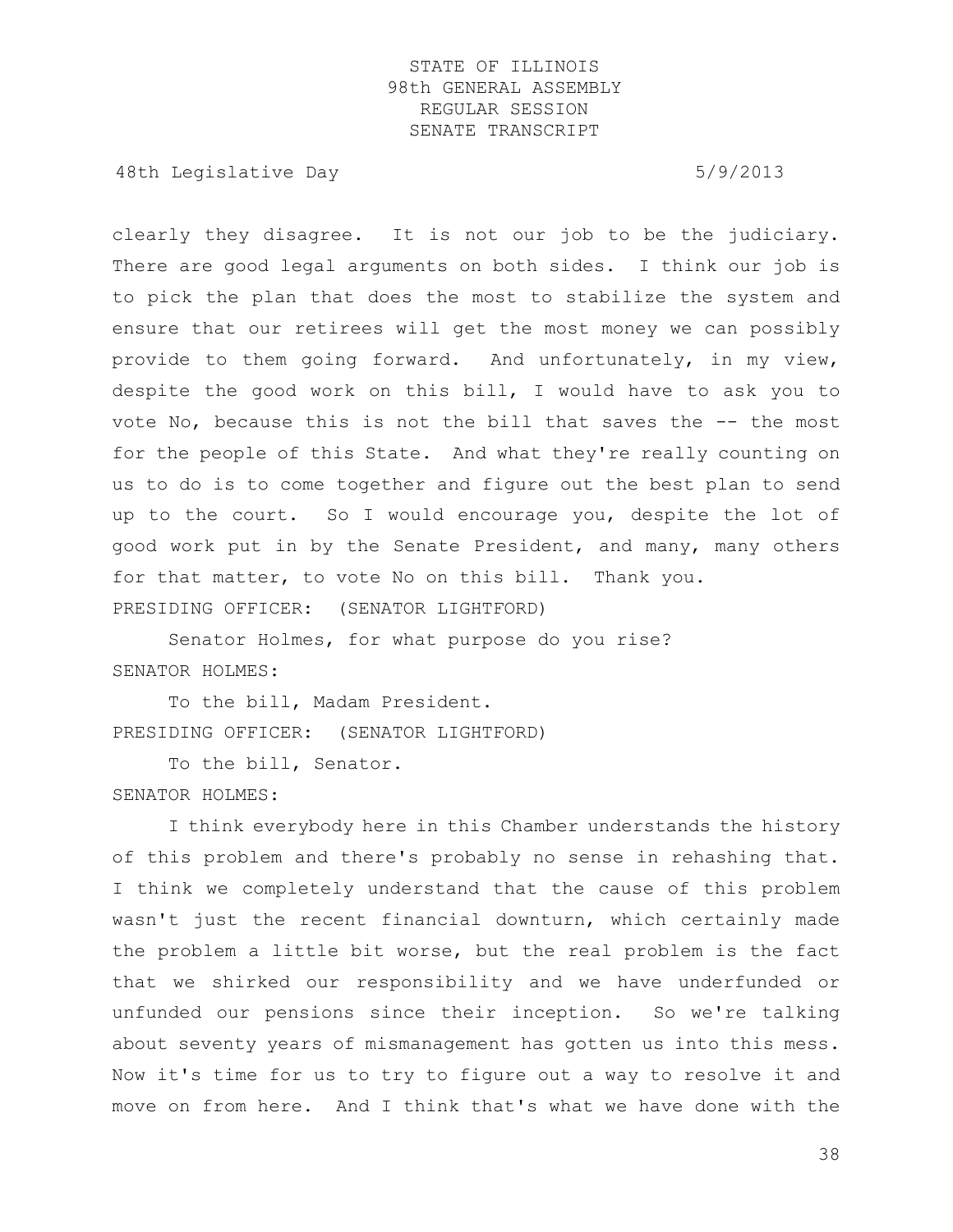48th Legislative Day 5/9/2013

many pension bills that you've seen come out of both Chambers. Many of you in this Chamber, since there were twenty-five cosponsors on the original 2404, which I had introduced, had signed on to that. This, the new Senate Bill 2404, which I like to call 2404 on steroids, sort of takes some of the best features of that bill with the guaranteed funding, the pension stabilization plan, but it does add in some significant cost savings. In order to get those cost savings, Senate President Cullerton spent weeks and weeks of time in negotiation with our labor unions, our public employee unions, our teacher unions, our police unions. This was weeks of negotiations and these were tough negotiations, because I was there for most of them. And they weren't easy. We were looking to try and save money to offer some budget relief in order to get through this mess. They, of course, were trying to strike a deal, because to their credit, and I want to thank the unions, because they really stepped up and said, you know what, we aren't responsible for this problem; however, we want to do what's best for the people of our -- of Illinois, the people in our unions, and the people of this State, and, therefore, we're going to step up and this is going to be shared sacrifice in order to help resolve this problem. So they came to us with several different options. And like I said, it was -- it was weeks of negotiations in order to create this bill. And I'm very proud of what ended up coming out of this bill, because I think it is something that is fair. And to me, that was the biggest, biggest factor. Some of you look at this bill and say, well, gee, the other bill saves us so much more money. Gee, it really does save us so much more money, and if this was simply a numbers problem, we can save the most money; but, can I tell you that this isn't just a numbers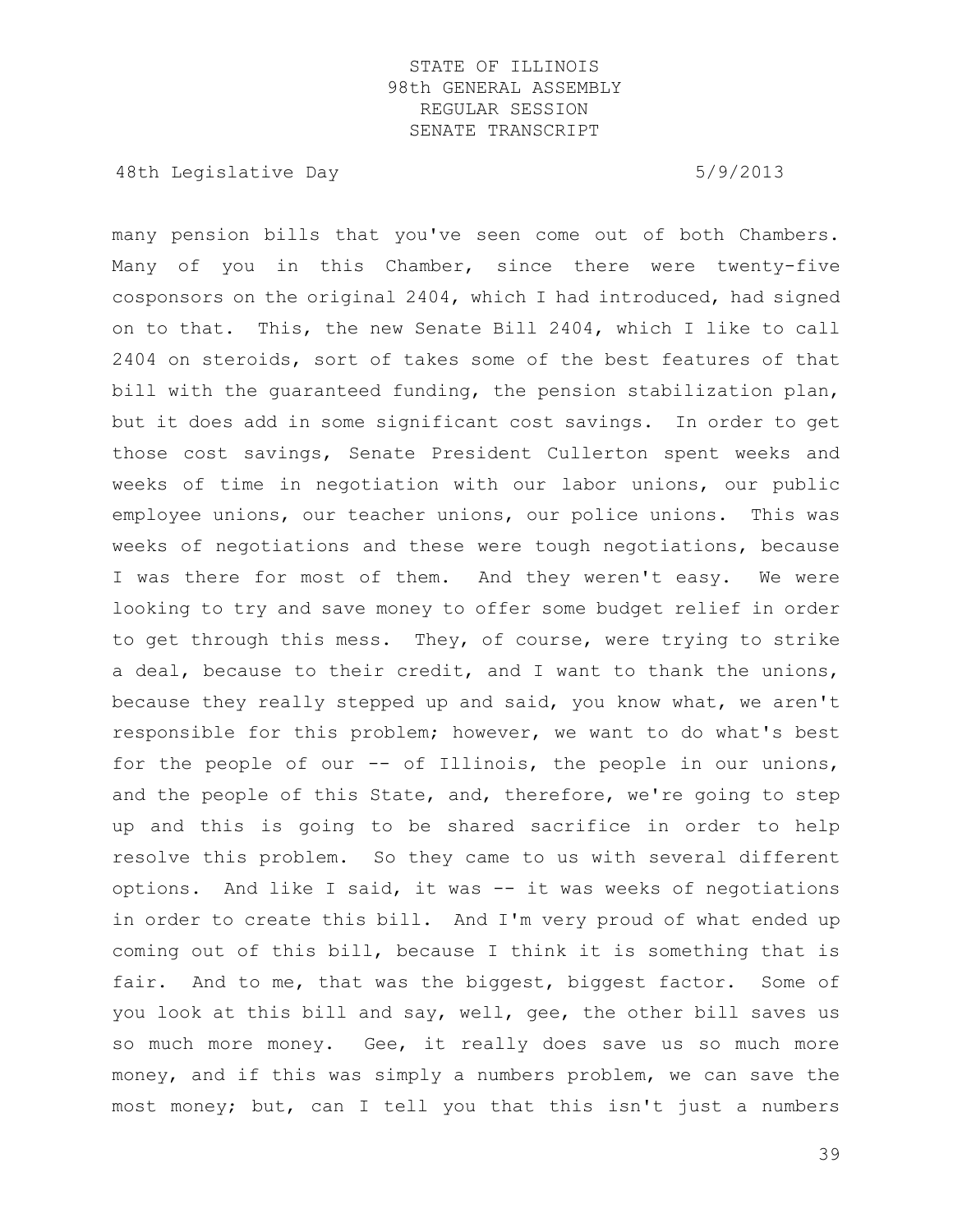48th Legislative Day 6/9/2013

problem - this is people. This is people who have spent decades teaching our children, working in our State government, working out there in public safety, working in Corrections to help all the people of Illinois. We're talking about people. This isn't just a numbers problem. Oh, gee, let's save the most money. Yes, the Civic Federation -- the Tribune, yes, it's wonderful. "This is not the plan that's saving the most money." "We need to save money." "Do the thing that's fiscally responsible and save the most money." Sure, you can make your choice. Do you want to be so-called fiscally responsible or do you want to be morally bankrupt and cheat the people who have helped us as a State for decades and take away the promises, the absolute promises, that we made? And do you know what? We're taking away some of those promises, and I'm sorry that we're taking away some of those promises, and I want to thank those unions for stepping up and saying, we're willing to have you take away some of what you promised us, because you screwed up for decades and didn't pay us. I don't see how anybody in this Chamber cannot support 2404 and do what's best for the people of Illinois and do what is morally responsible. I urge an Aye vote. PRESIDING OFFICER: (SENATOR LIGHTFORD)

Senator Barickman, for what purpose do you rise? SENATOR BARICKMAN:

Madam President, to the bill. PRESIDING OFFICER: (SENATOR LIGHTFORD)

To the bill, Senator.

SENATOR BARICKMAN:

Madam President, my fellow colleagues, we have heard a lot of discussion today about things like the Constitution, the courts,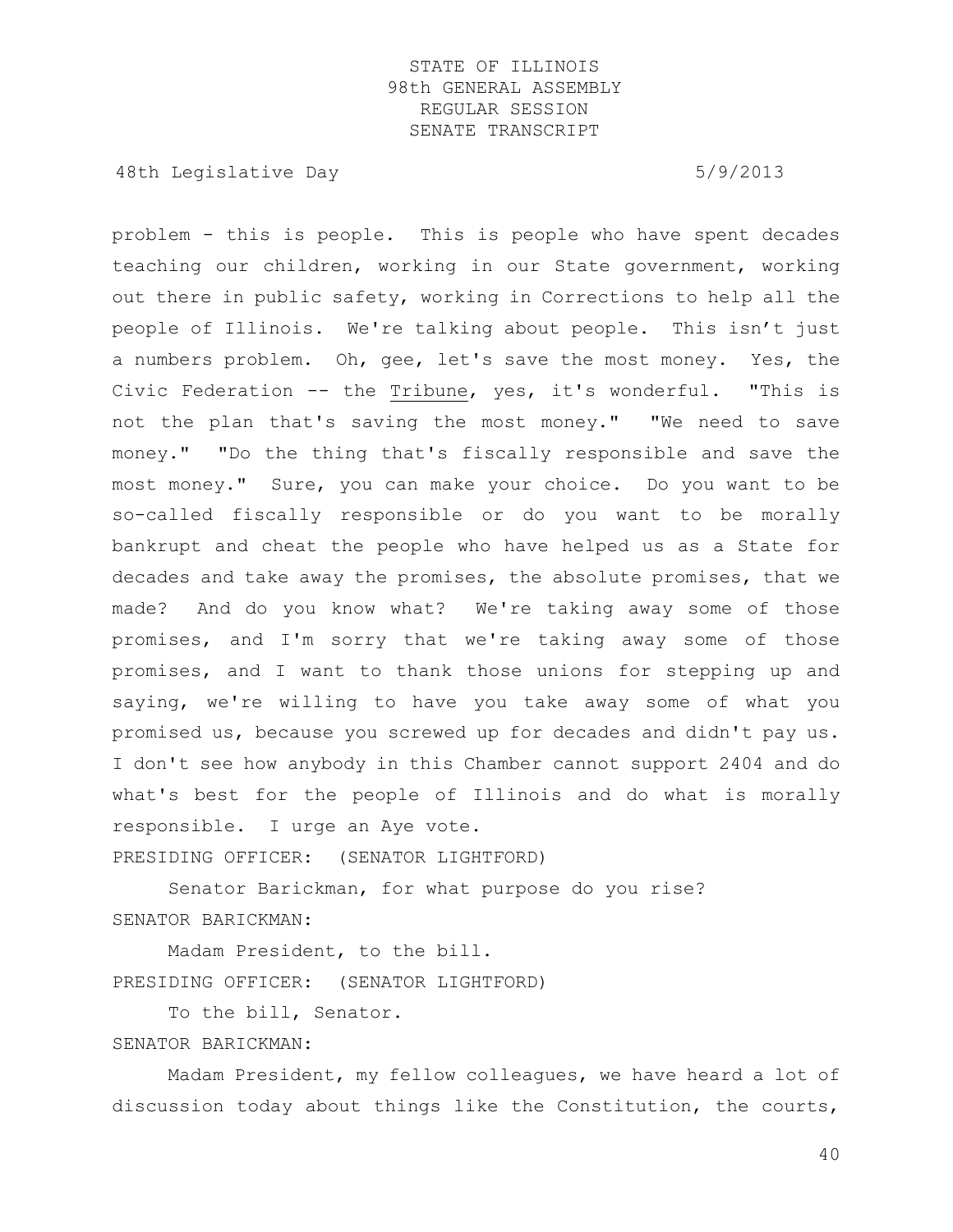48th Legislative Day 6/9/2013

bond houses, union negotiations, actuaries, who we're supposed to blame, how much money we're going to save, and while all of those are important topics for us to consider here, I, too, think the human element is one that can't be missed as we consider how we're going to reform our pension system. We're a -- we're a large State; we're a huge State. We've got thirteen million people. We have small towns and big ones, and we ask thousands of people to work for us. That's what this is about, is the individuals who work for us, who have worked for us, and who will work for us in the future. They educate our children. They protect us from criminals. They house those criminals. And as much as we all feel that we need to do something - I think all of us agree we need to do something - what I feel that we cannot lose in this desire to do something is to lose track of that human element. But while it's about those employees and retirees, it's about those future employees too. And in this quest for us to do something, I think we have to ask ourselves, are we doing enough so that we don't have to go back to those who've worked for us and say we're going to change the rules on you again, and that's my concern, Mr. President, with this bill. We all recognize that if we're going to be a successful State, if we're going to be a great State, that we need individuals who are willing to work for us, to do the work that we need done in our State. And the problem that I see in this bill is that we do not allow ourselves here to fix the system and to create that predictable employment environment where people say, I want to work for the State of Illinois, because if I do, I know that I'll earn a fair wage and that if the State tells me they're going to do something, they'll follow through on it. My concern here is that this bill does nothing more than change the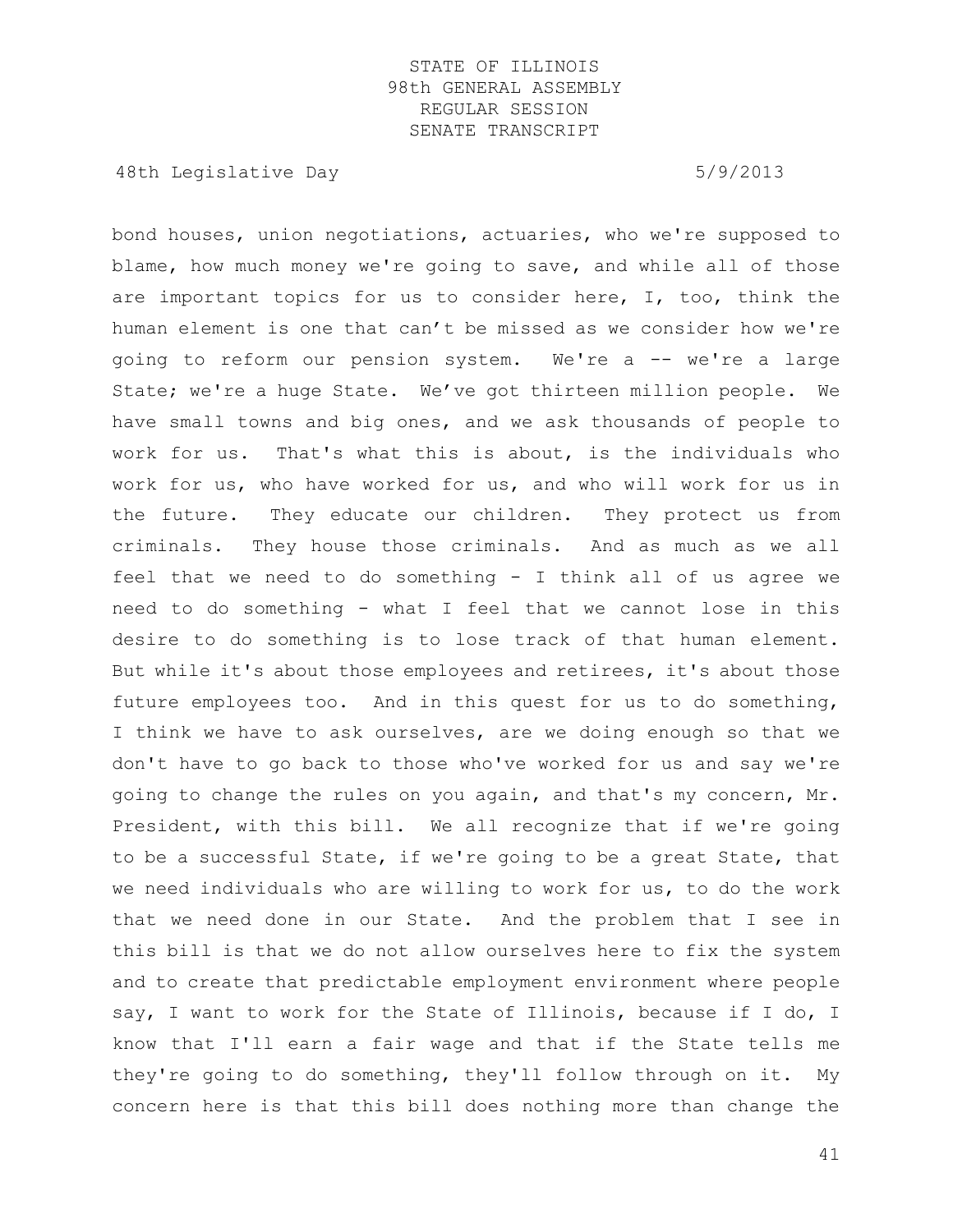48th Legislative Day 6/9/2013

rules today and that many of us who are here tomorrow are going to be in the unfortunate circumstance where -- where we are going to have to turn to those same employees and retirees, and some new ones, and tell them, "We're sorry. We didn't fix the system last year and so we need to change the rules yet again." And what does that say for us in trying to create a State that hires and retains the best people to do the work that we ask them to do if every time we hire them, we make them a promise, they serve some time, doing the work that we ask them to do, and then we change the rules again? Mr. President,  $I$  -- I commend you on this piece of legislation, because, in doing so, you're acknowledging that we need to do something, but I don't think this bill is the one that does enough. This bill only puts us in a scenario where we're going to have to go back to those same employees, those same retirees, yet again in the future and tell them we still cannot live up to the promises that we've made to you. We need to fix our pension system. We need to fix our retirement system so that a young employee -- a young person who graduates from ISU with a teaching degree says, "I want to be a teacher in Illinois, where I grew up, my parents live, where the grandparents live, and I know that if I work in the State of Illinois and do all the things that they ask me to do for them, that the State of Illinois will give me my retirement plan." These are reasonable questions that our employees and our future employees will ask us. They're the same questions that employees ask businesses when they take jobs. What's the pay? What's the benefits? What's the retirement plan? And the problem in the State of Illinois is, we can't tell you what the retirement plan is. We can tell you what it is today. We can tell you that we don't have enough money to pay what's there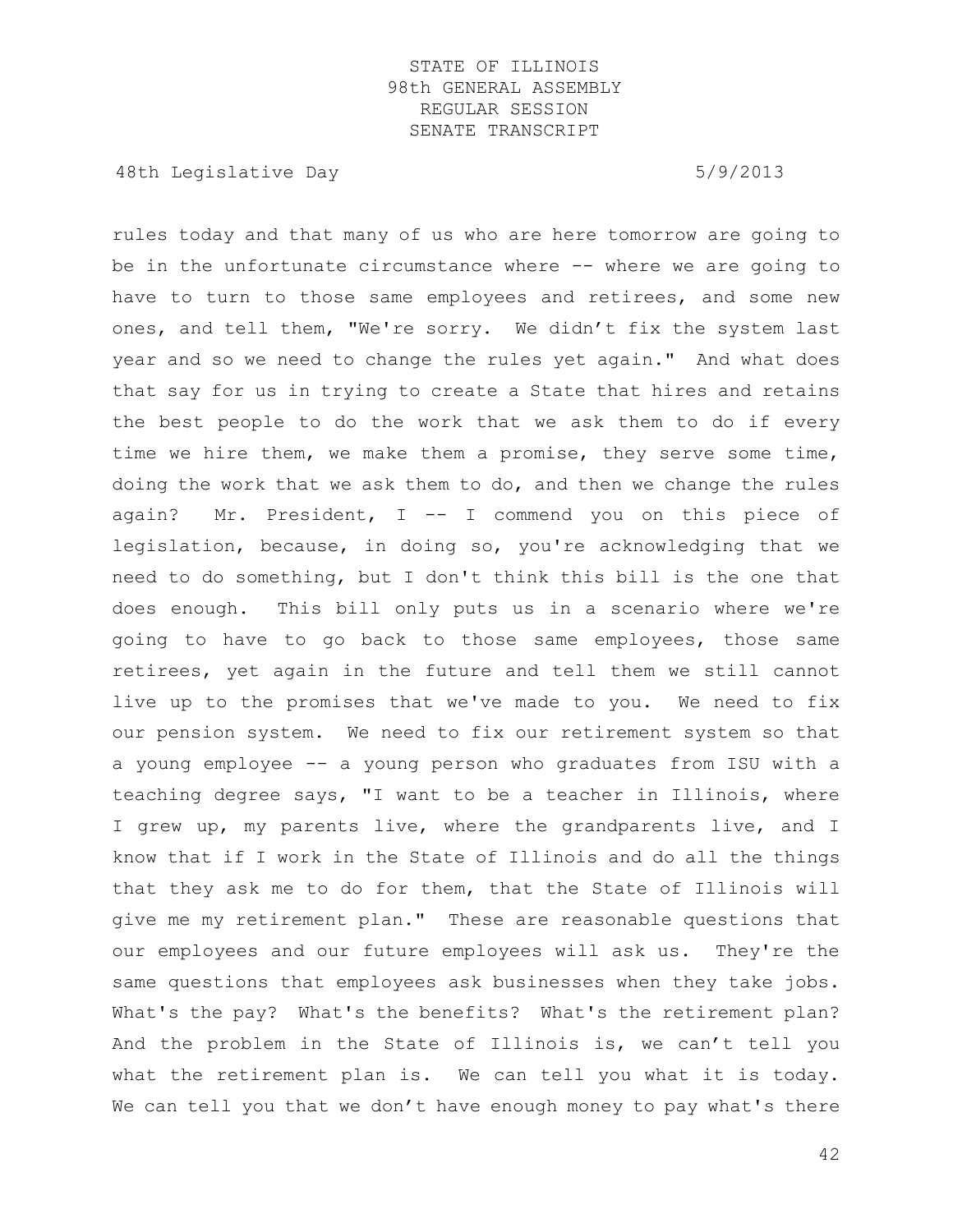48th Legislative Day 6/9/2013

today, and we can tell you that we're probably going to change the rules on you tomorrow. What does that do to our workforce? What's it do to our future workforce? So I ask for a No vote on this bill and I ask this Body to work to reform our system so that we can employ, we can attract, we can maintain that next generation of workers that we need here in Illinois to make our State the great State that it can be. Thank you. PRESIDING OFFICER: (SENATOR LIGHTFORD)

Is there any further discussion? Seeing none, President Cullerton, to close.

SENATOR J. CULLERTON:

Thank you, Madam President. There -- for purposes of legislative intent, I want to indicate that this bill is not intended to impact a Tier I retiree's automatic annual increase until he or she has had the opportunity to make the irrevocable election, as provided for under this legislation. Now, if I can address some of the points made in debate. This is a thirty-year ramp that will be over with in 2045 and we will have a ninety percent funded pension system. Fitch rating agency says that eighty percent is satisfactory and that's the number that the private sector uses. So, don't be alarmed about the fact that it's ninety percent funded in 2045. The issue of constitutionality has been debated. I don't need to repeat it other than to say that the bill that the House has passed, I believe, is risky if we pass that bill by itself, because there would be a -- a lawsuit. I think it has a very difficult time of being upheld and we would delay by at least a year passing a reform and we would then have to run back here, pass another law, there'd be another lawsuit. We would lose at least a billion dollars to -- of -- of additional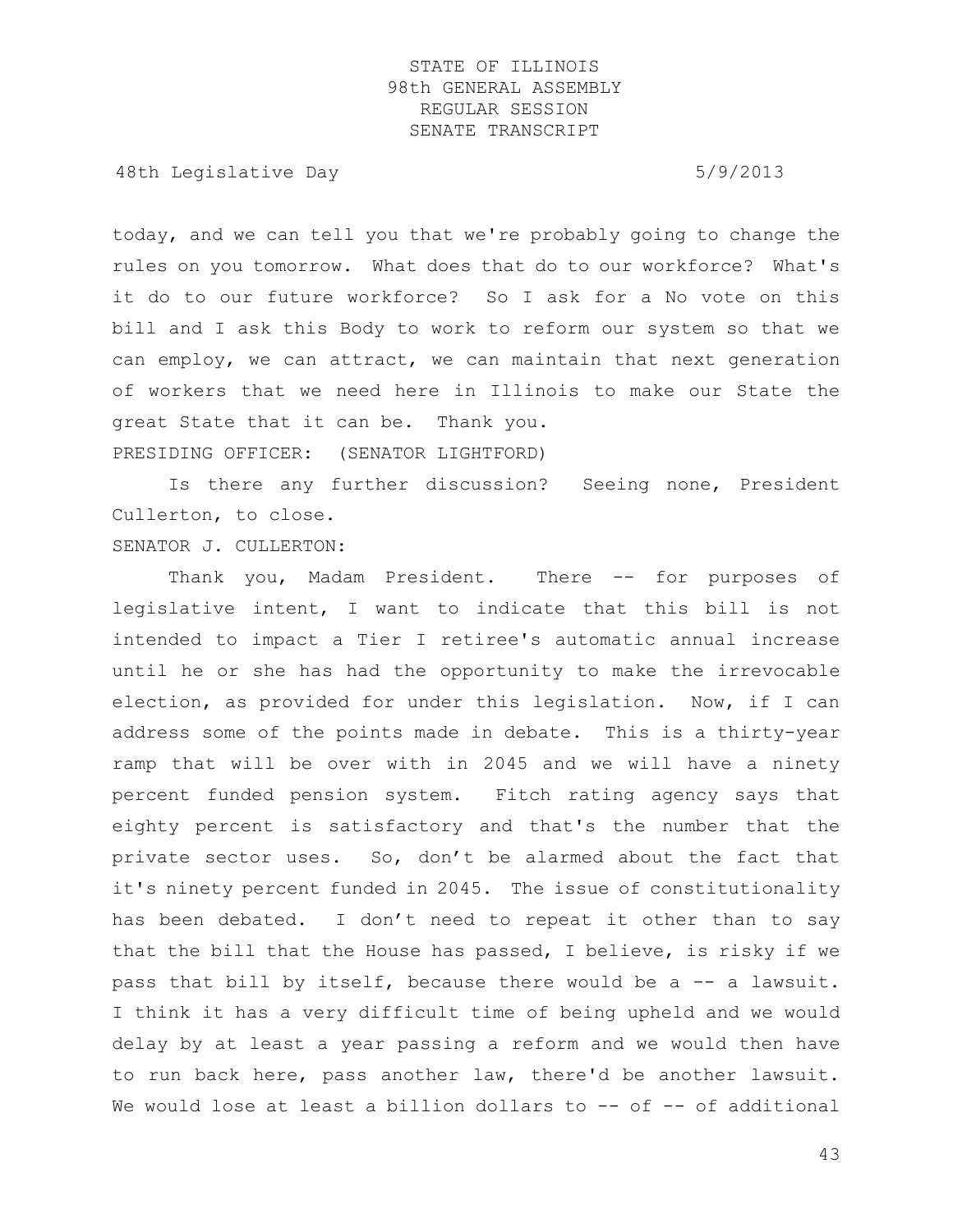48th Legislative Day 6/9/2013

money we'd have to put in the pension system that otherwise could have been saved that we could have used for education. You know, we -- we have voted on a bill similar to the one that came over from the House, and I just want to emphasize this is not a partisan issue. That bill would have passed, for example, if every Republican had voted for it, but there were Republicans that didn't want to. There's -- hopefully, some Republicans will vote for this bill, but there will be a small category of folks who will have voted, I suspect, after today on -- on neither one of them. And I would say, I'd like to hear your suggestions, because we need to do something. The funding guarantee issue, it's been acknowledged that we apparently skipped making our payments under the current law in the past. This is a thousand times better than what the current law is. That's a reason to vote Yes, not a reason to vote No. Now, it's been mentioned that we're going to get in the healthcare business for a long time. We -- we make this real clear, we're offering people healthcare access, no guarantee as to what those benefits are. And we know, from the recent contract that was negotiated, the healthcare benefits were changed pursuant to that contract. We are only offering access under this bill. Now, remember also, this bill applies to us. This bill applies to the General Assembly Retirement System as well. So we also have some skin in the game. I would say to you that this framework is not a broken promise. This framework is not a broken promise. This is not a unilateral reduction of people's benefits. We are telling folks they can keep their pension promise if they want to. They might be losing something they thought they had a right to, but they didn't. They might have thought that all their pay raises were going to be part of the pension. No, we could pass a law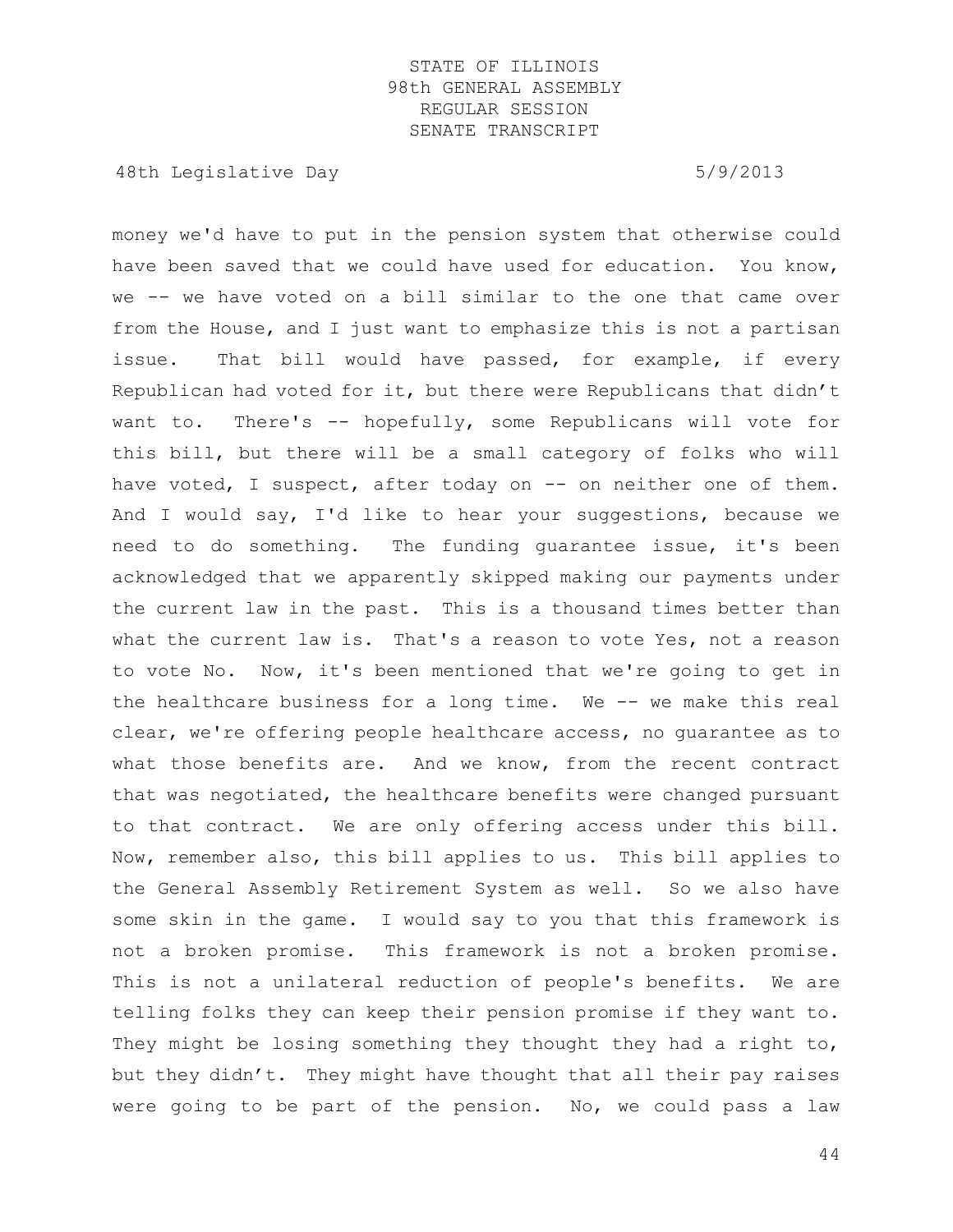48th Legislative Day 6/9/2013

taking that away. They might have thought that they had access to healthcare forever. Some people have even sued to try to get - win that point and they haven't won. So, however, they're getting a contract. They're getting guarantees in the future that those benefits will be there. So we're not breaking our promises to them. Ladies and Gentlemen, we -- we have to pass a bill. We have to pass a bill. We have to get thirty votes. This is the best chance to get a majority vote in both Chambers and have the Governor sign the bill. I want to thank the unions for their sacrifice and all the time that we spent together to try to get to a bill that they support, because they -- it was not easy for them. But this is generational. This is not a bill that just helps us this year and next year. This will help us for the next thirty years and we have to be practical. We have to pass a bill. This is the best chance to do so. Please vote Aye. PRESIDING OFFICER: (SENATOR LIGHTFORD)

The question is, shall Senate Bill 2404 pass. All those in favor will vote Aye. Opposed, Nay. The voting is open. Have all voted who wish? Have all voted who wish? Have all voted who wish? Take the record. On that question, there are 40 voting Yea, 16 voting Nay, 0 voting Present. Senate Bill 2404, having received the required constitutional majority, is declared passed. On the Order of 3rd Reading is Senate Bill 2226. Senator Sandoval. Senator Sandoval. He indicates he wish to proceed. Mr. Secretary, please read the gentleman's bill. Senator Sandoval seeks leave of the Body to return Senate Bill 2226 to the Order of 2nd Reading. Leave is granted. On the Order of 2nd Reading is Senate Bill 2226. Mr. Secretary, are there any Floor amendments approved for consideration?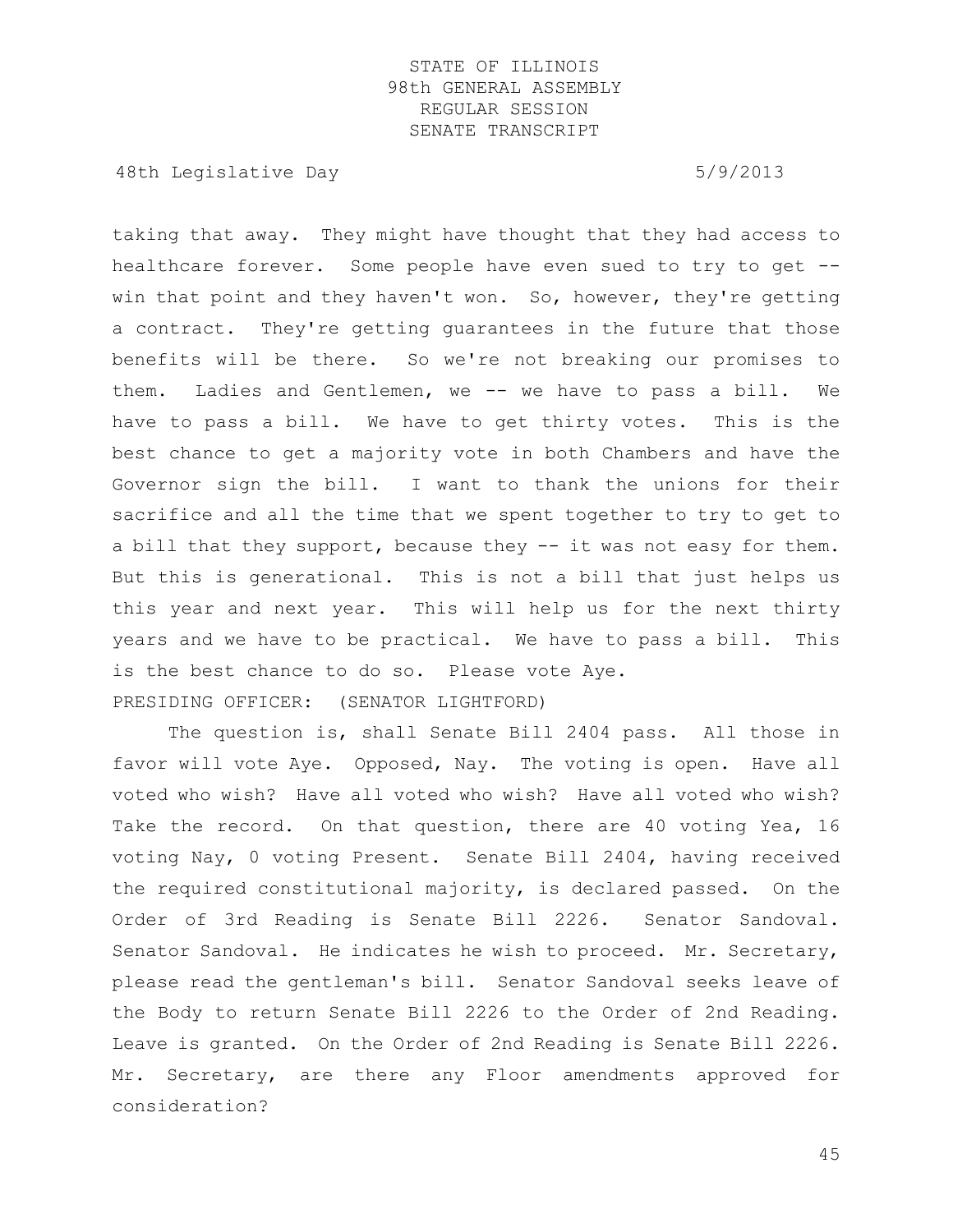48th Legislative Day 6/9/2013

#### SECRETARY ANDERSON:

Floor Amendment No. 4, offered by Senator Sandoval. PRESIDING OFFICER: (SENATOR LIGHTFORD)

Senator Sandoval.

#### SENATOR SANDOVAL:

Yes, Miss -- Madam President. I'd like to adopt Amendment No. 4 and speak to the bill on 3rd Reading.

PRESIDING OFFICER: (SENATOR LIGHTFORD)

Is there any discussion? Seeing none, all those in favor will say Aye. Opposed, Nay. The Ayes have it. The amendment is adopted. Are there any further Floor amendments approved for consideration?

## SECRETARY ANDERSON:

No further amendments reported. PRESIDING OFFICER: (SENATOR LIGHTFORD)

3rd Reading. Now on the Order of 3rd Reading is Senate Bill 2226. Mr. Secretary, please read the bill.

SECRETARY ANDERSON:

Senate Bill 2226.

(Secretary reads title of bill)

3rd Reading of the bill.

PRESIDING OFFICER: (SENATOR LIGHTFORD)

Senator Sandoval.

# SENATOR SANDOVAL:

Thank you, Madam President. Senate Bill 2226 requires the EPA develop rules that prohibit disposal of materials for recycling. Senate Floor amendment represents an agreement between the asphalt recyclers and the waste disposal industry. A lot of work has been -- gone into this bill and I would ask a favorable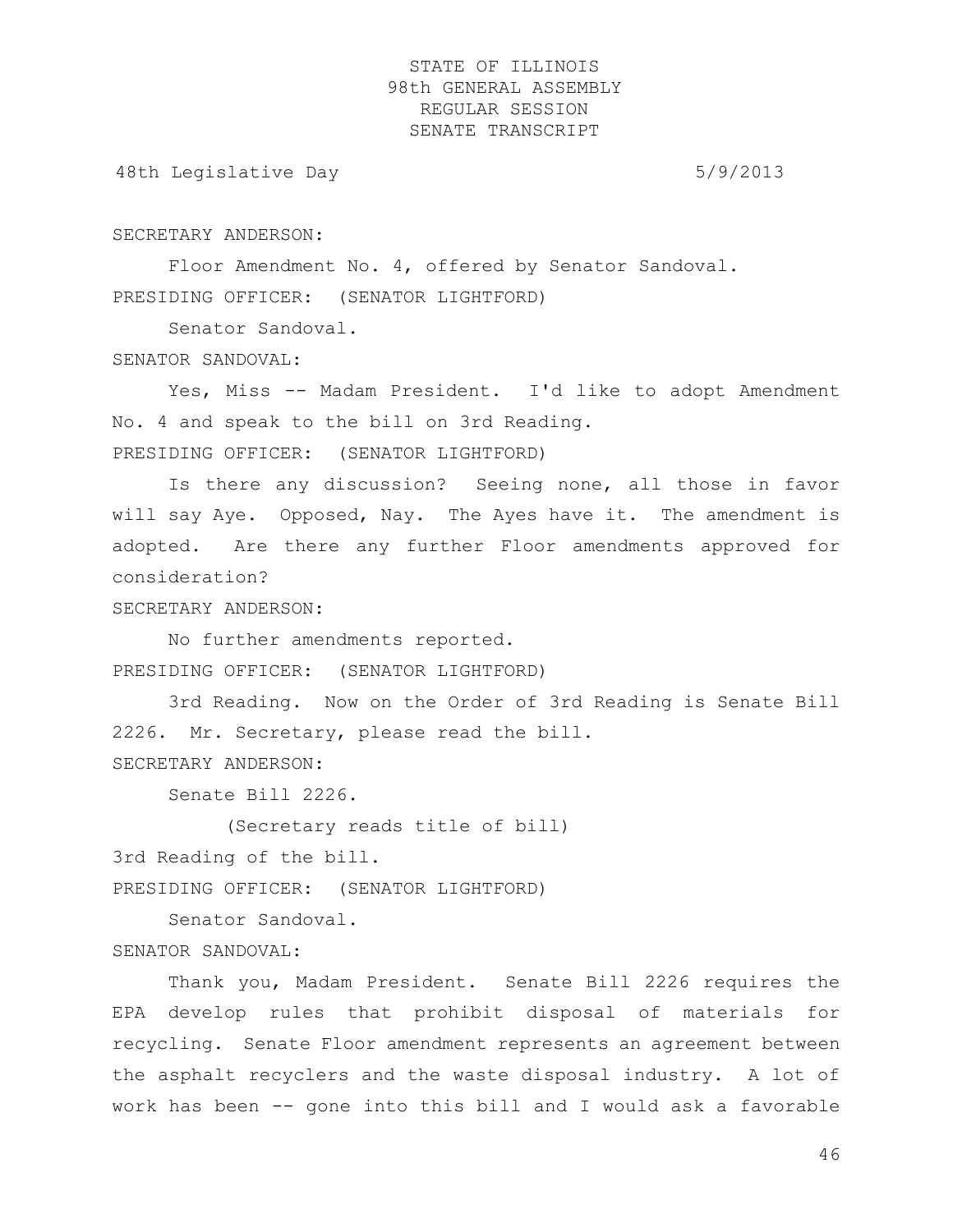48th Legislative Day 6/9/2013

vote.

PRESIDING OFFICER: (SENATOR LIGHTFORD)

Is there any discussion? Senator Koehler, for what purpose do you rise?

SENATOR KOEHLER:

Thank you, Madam President. Just a question of the sponsor for the purpose of legislative intent.

PRESIDING OFFICER: (SENATOR LIGHTFORD)

The sponsor indicates he will yield. Senator Koehler. SENATOR KOEHLER:

Senator Sandoval, previous amendments to this bill not only banned shingles from disposal in a landfill under certain circumstances, but also prohibited landfill operators from using asphalt shingles to cover the waste in a landfill at the end of the workday. Is the ban on the use of shingles as cover still in your bill?

PRESIDING OFFICER: (SENATOR LIGHTFORD)

Is there any further discussion? Oh, excuse me. Senator Sandoval, for questioning.

SENATOR SANDOVAL:

The answer is no. PRESIDING OFFICER: (SENATOR LIGHTFORD)

Is there any further discussion? Seeing none, the question is, shall Senate Bill 2226 pass. All those in favor will vote Aye. Opposed, Nay. The voting is open. Have all voted who wish? Have all voted who wish? Have all voted who wish? Take the record. On that question, there are 49 voting Yea, 0 voting Nay, 1 voting Present. Senate Bill 2226, having received the required constitutional majority, is declared passed. Senator Steans, on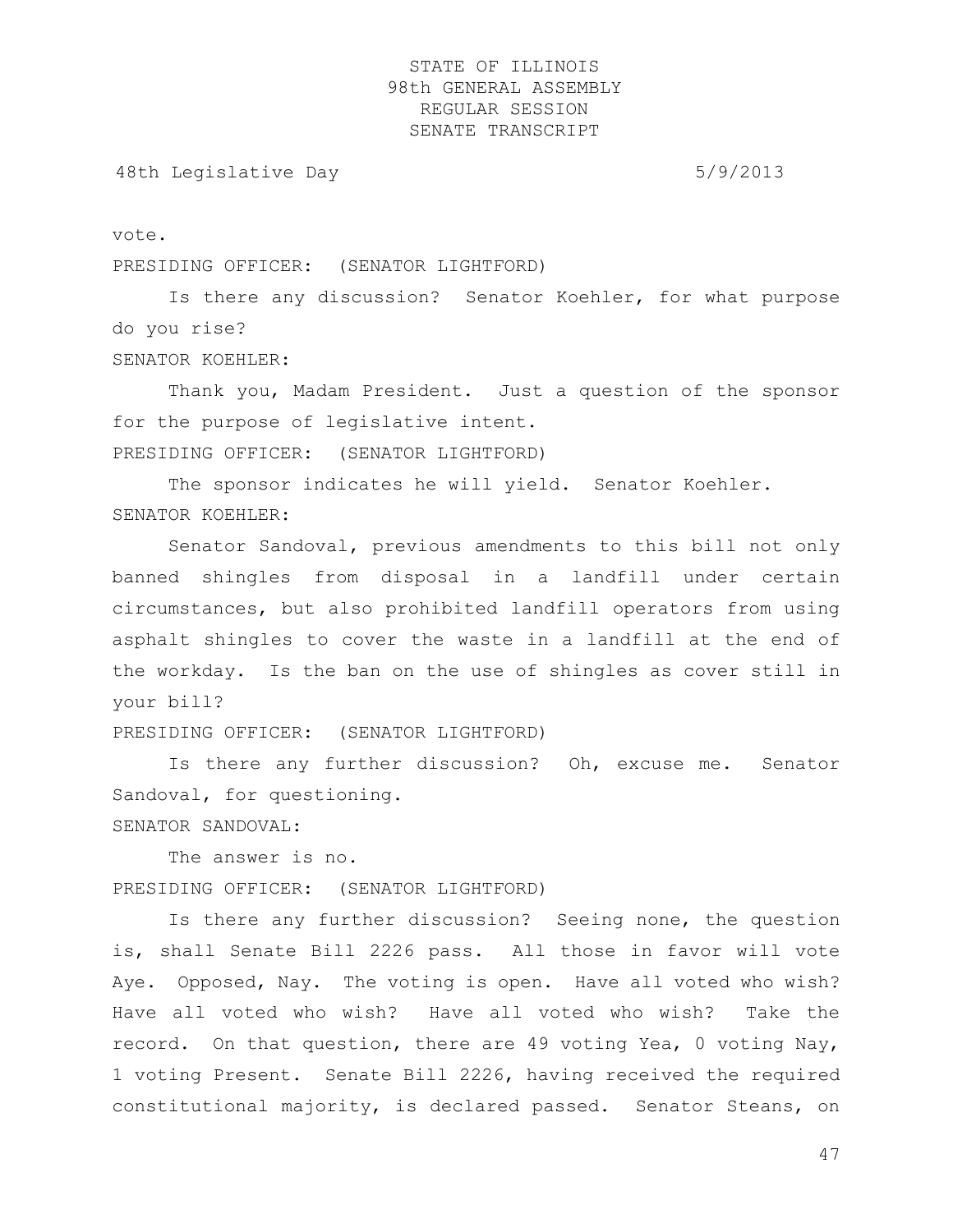48th Legislative Day 6/9/2013

Senate Bill 2340. Senator Steans, wish to proceed? Senator Steans -- seeks leave of the Body to return Senate Bill 2340 to the Order of 2nd Reading. Leave is granted. On the Order of 2nd Reading is Senate Bill 2340. Mr. Secretary, are there any Floor amendments approved for consideration?

SECRETARY ANDERSON:

Floor Amendment No. 2, offered by Senator Steans. PRESIDING OFFICER: (SENATOR LIGHTFORD)

Senator Steans, on Floor Amendment No. 2. SENATOR STEANS:

Yes, that -- it deletes all and becomes the bill. I'll discuss it on 3rd.

PRESIDING OFFICER: (SENATOR LIGHTFORD)

Is there any discussion? Seeing none, all those in favor will say Aye. Opposed, Nay. The Ayes have it. The amendment is adopted. Are there any further Floor amendments approved for consideration?

SECRETARY ANDERSON:

No further amendments reported. PRESIDING OFFICER: (SENATOR LIGHTFORD)

3rd Reading. Now on the Order of 3rd Reading is Senate Bill 2340. Senator Steans, wish -- indicates she wish to proceed. Mr. Secretary, please read the -- lady's bill.

SECRETARY ANDERSON:

Senate Bill 2340.

(Secretary reads title of bill)

3rd Reading of the bill.

PRESIDING OFFICER: (SENATOR LIGHTFORD)

Senator Steans.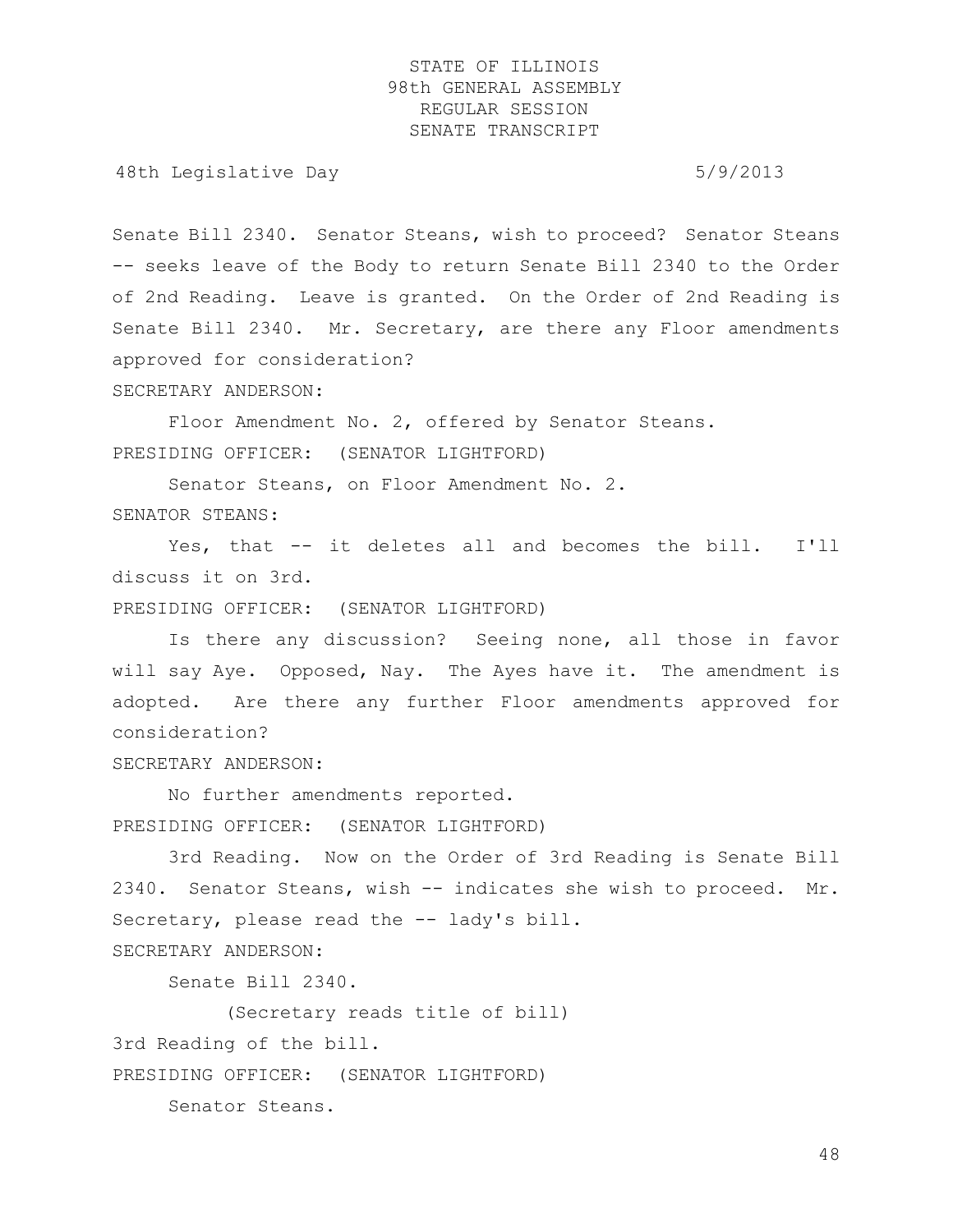48th Legislative Day 6/9/2013

#### SENATOR STEANS:

Thank you very much, Madam President and Members of the Senate. This bill is very critical for the Illinois State Board of Education. Right now, the way the current statutes read is the Illinois State Board should be intervening in seventy-seven school districts, and that means they would even have the power to go in and take over a school board. It's only happened two times where that -- they actually done this. But clearly we do not want them to be intervening in seventy-seven districts. I really want to thank Senator Luechtefeld and all the school groups and ISBE for working together on this bill. We've come to a general agreement, where there's no longer any opposition to the bill, to narrow it and set up criteria on when the school -- when ISBE can actually intervene in a -- in a -- in a school board and exit criteria on when it should leave. So we're now saying that for the lowest five percent of the districts, based on academic performance, only then can they be part  $-$  subject to this new Act, and when they're in that situation, we will now actually provide them support and guidance. ISBE will contract with a third party accreditation organization and help the district get accredited. If the district cannot get accredited and -- because of a governance issue, only then would ISBE be able to go and have the ability and then -- now it's just a "may" - to intervene in that board. Want to thank folks who have really helped provide more criteria on how this should work. We've also made changes so that the independent authority that can get put in place can be five or seven members and to ensure that it has to have a majority of its members be from the local district to ensure local control. Happy to answer any questions.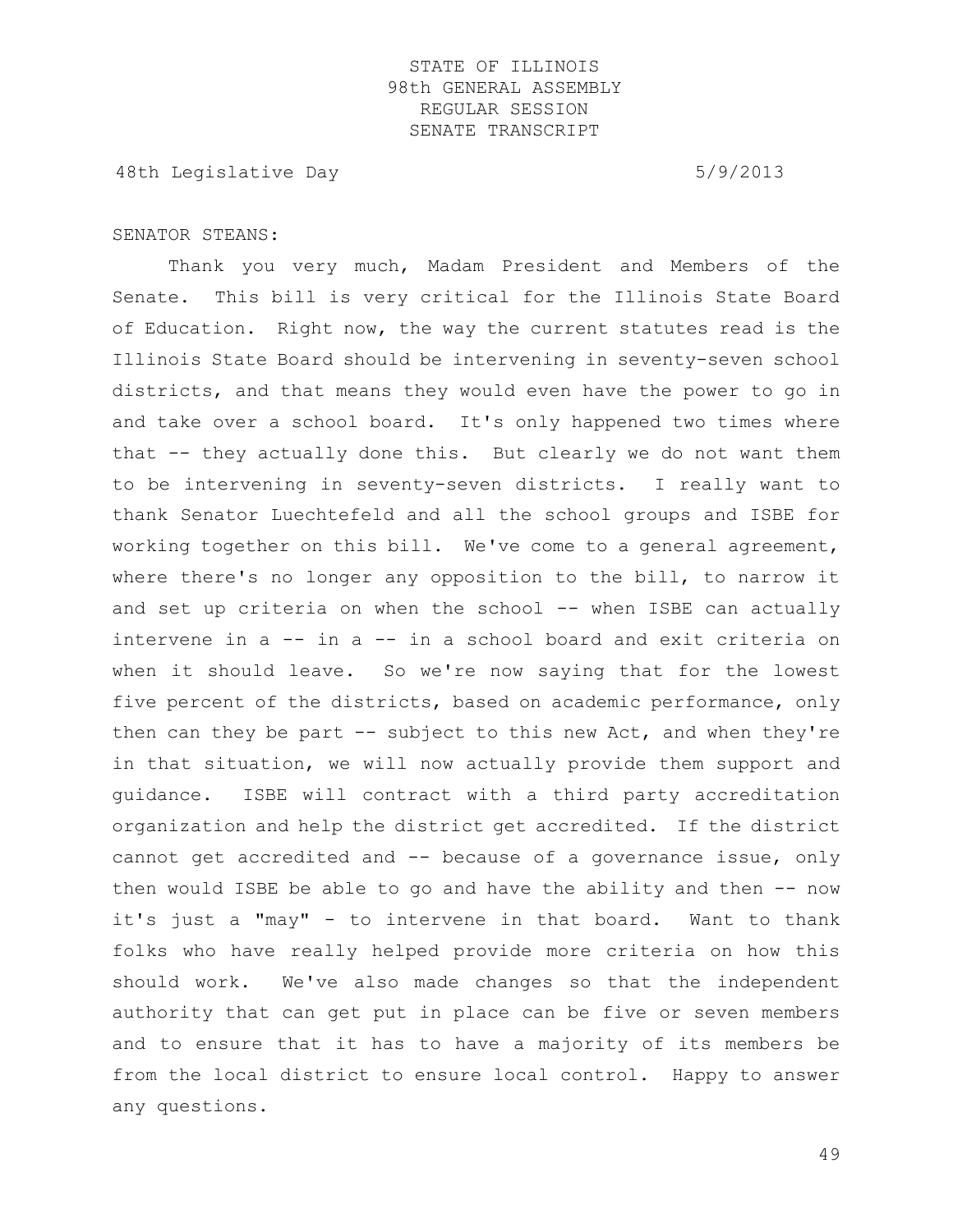48th Legislative Day 6/9/2013

PRESIDING OFFICER: (SENATOR LIGHTFORD)

Is there any discussion? Seeing none, the question is, shall Senate Bill -- oh, excuse me. Senator Rezin, for what purpose do you rise?

SENATOR REZIN:

For -- question for the sponsor. PRESIDING OFFICER: (SENATOR LIGHTFORD)

The sponsor indicates she'll yield. Senator Rezin. SENATOR REZIN:

Senator Steans, originally, at the beginning of this bill, we received many phone calls from our school board members with concerns. They were opposed; now they're neutral. Could you tell us the agreement that you came to in order to satisfy their concerns?

PRESIDING OFFICER: (SENATOR LIGHTFORD)

Senator Steans.

SENATOR STEANS:

Yes, that is the case and I really do want to thank the Illinois Association of School Boards for really working through these issues with us. We put a lot more specific criteria in there around when they could get intervened - in a school district board - to help provide guidance and it can be really used as training to ensure that the -- school boards know what's expected of them. So I think that had a lot to do with it. We also expanded the number of folks that could be on the independent authority and ensured that they have to have a majority of them from the local district to ensure that we're maintaining local control. We also took away -- there was a ban in there that if they'd gotten removed, they could never run for school board again. We took that lifetime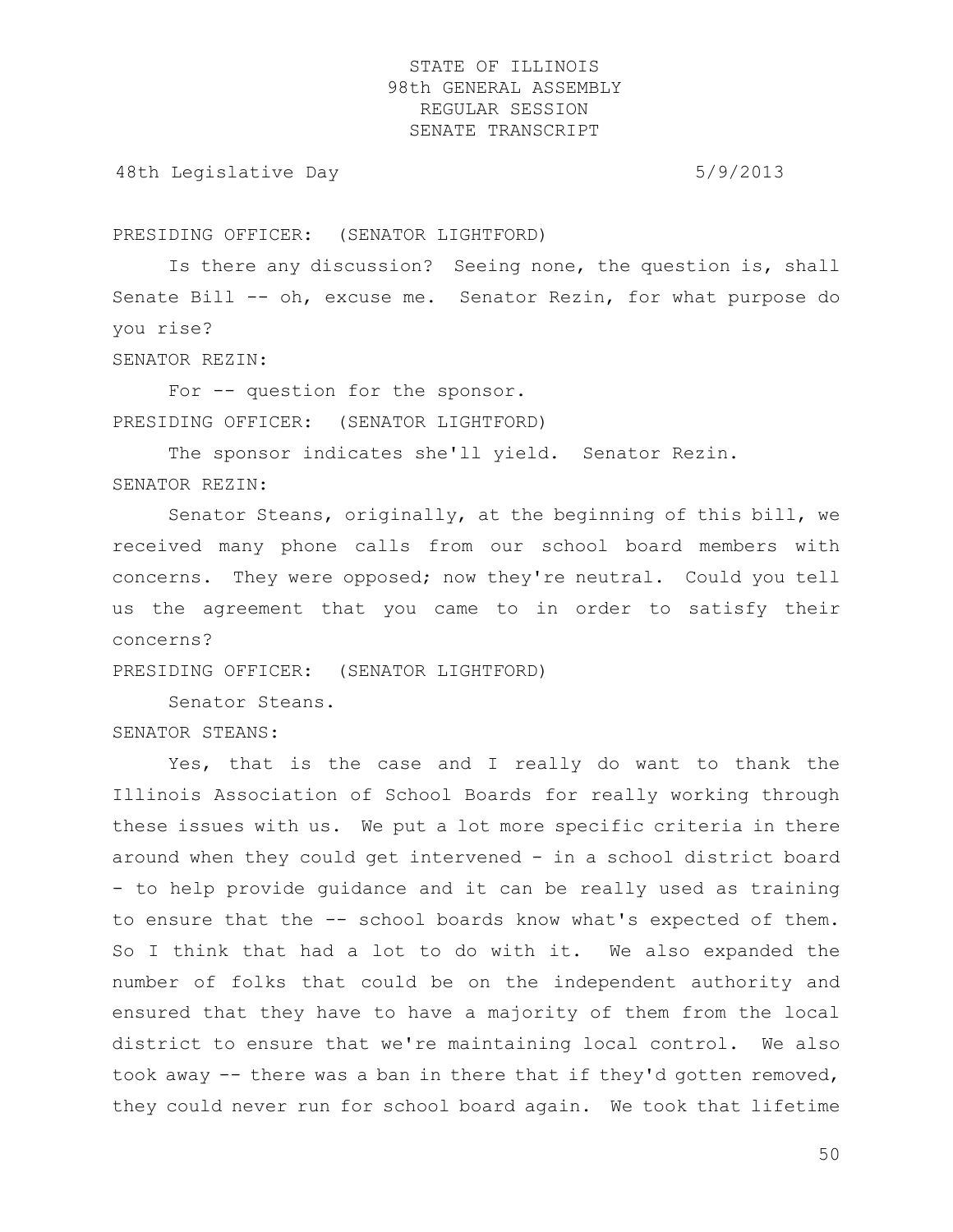48th Legislative Day 6/9/2013

ban away and only put it in for ten years. So we've made a number of changes. I think it's a better bill as a result and they're - - they are now neutral. Thanks. PRESIDING OFFICER: (SENATOR LIGHTFORD)

Any further discussion? Senator Righter, for what purpose do you rise? SENATOR RIGHTER:

Will the sponsor yield, please, Madam President? PRESIDING OFFICER: (SENATOR LIGHTFORD)

She indicates she will. Senator, please present. SENATOR RIGHTER:

Thank you. Senator Steans, and I apologize, I may ask you a question or two that you've already answered. It's -- it's loud in here and  $I'm$  not sure I could hear what  $-$  everything that you said. The -- we are -- is this restricting what the State Board's powers are with regards to intervention in local school districts? PRESIDING OFFICER: (SENATOR LIGHTFORD)

Senator Steans.

SENATOR STEANS:

It is absolutely restricting it. Right now, it's a "shall". The Illinois State Board of Education is supposed to be going in and intervening in what would be about seventy-seven districts. This is very much narrowing it down to only a pool of thirty-five. And after providing support, only then "may" they go and intervene. It's very much restricting it. It's also setting out exit criteria for if they do go in and intervene, making it clear when they should be exiting. So it's very much tailored to restricting the intervention of the Illinois State Board of Education. PRESIDING OFFICER: (SENATOR LIGHTFORD)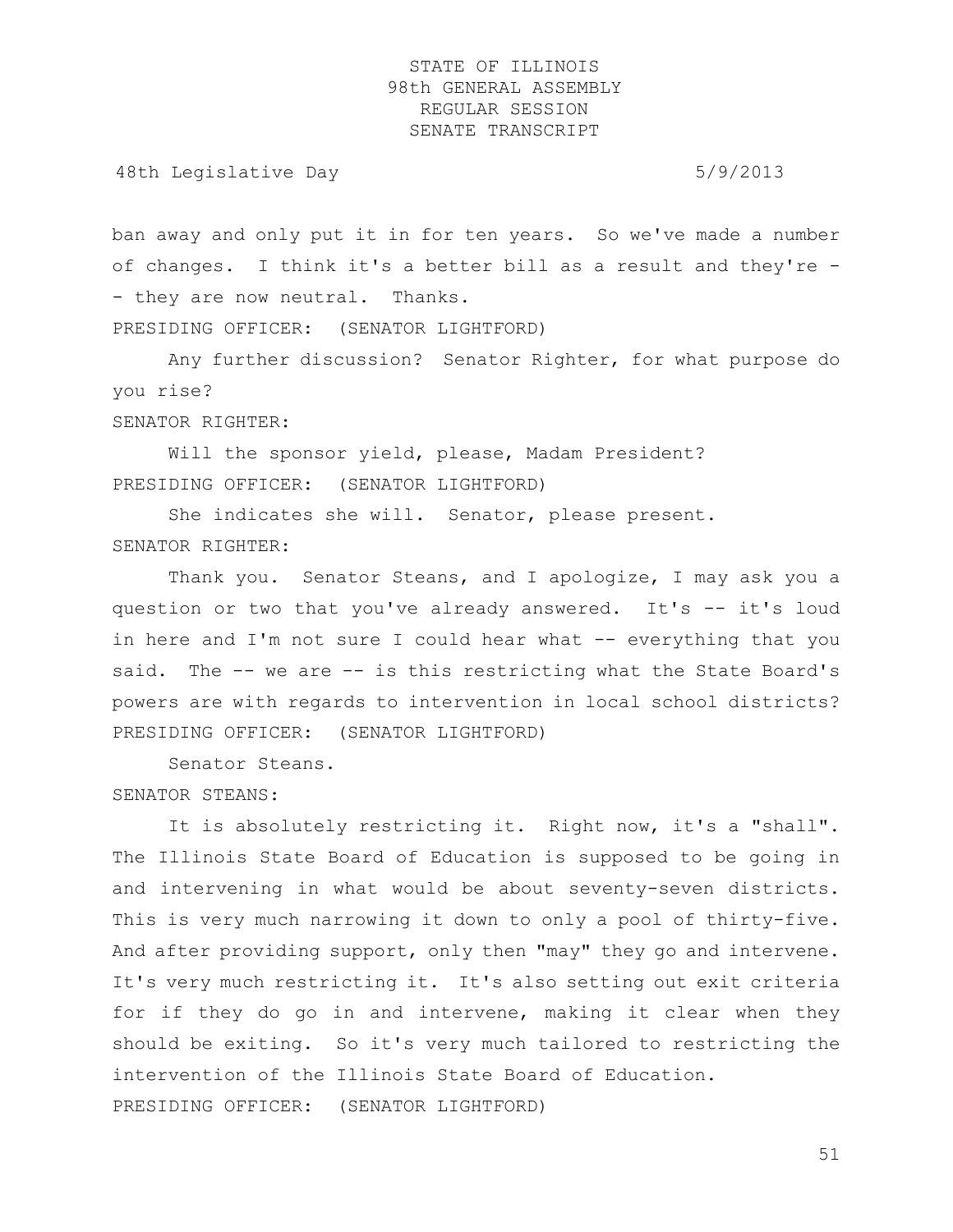48th Legislative Day 6/9/2013

Senator Righter. SENATOR RIGHTER:

Now I've heard some, Senator Steans, say that -- that this is being done because it's the right policy to restrict the State Board of Education's powers in intervening in the governance matters of local school districts, but I've heard some also say that the reason -- that what's driving this is the lack of resources. The State Board of Education can't afford to appropriately be involved in seventy-seven school districts, so we're just going to narrow -- we're going to narrow the target field, if you will, so that the State Board can intervene sufficiently in thirty-five. I mean, can you characterize this on one side or the other for me?

PRESIDING OFFICER: (SENATOR LIGHTFORD)

Senator Steans. SENATOR STEANS:

You know,  $I - - I$  don't think it's a  $- -$  would be a good policy at all for the Board to be going in and intervening in seventyseven districts across the State. I think this is very much driven by policy considerations - that we do not want to be mandating them to go in and take over seventy-seven districts. This provides a lot greater ability to actually put in real criteria on when it makes sense for them to do it and to have that really drive the decisions.

#### PRESIDING OFFICER: (SENATOR LIGHTFORD)

Is there any further discussion? Seeing none, the question is, shall Senate Bill 2340 pass. All those in favor will vote Aye. Opposed, Nay. The voting is open. Have all voted who wish? Have all voted who wish? Have all voted who wish? Take the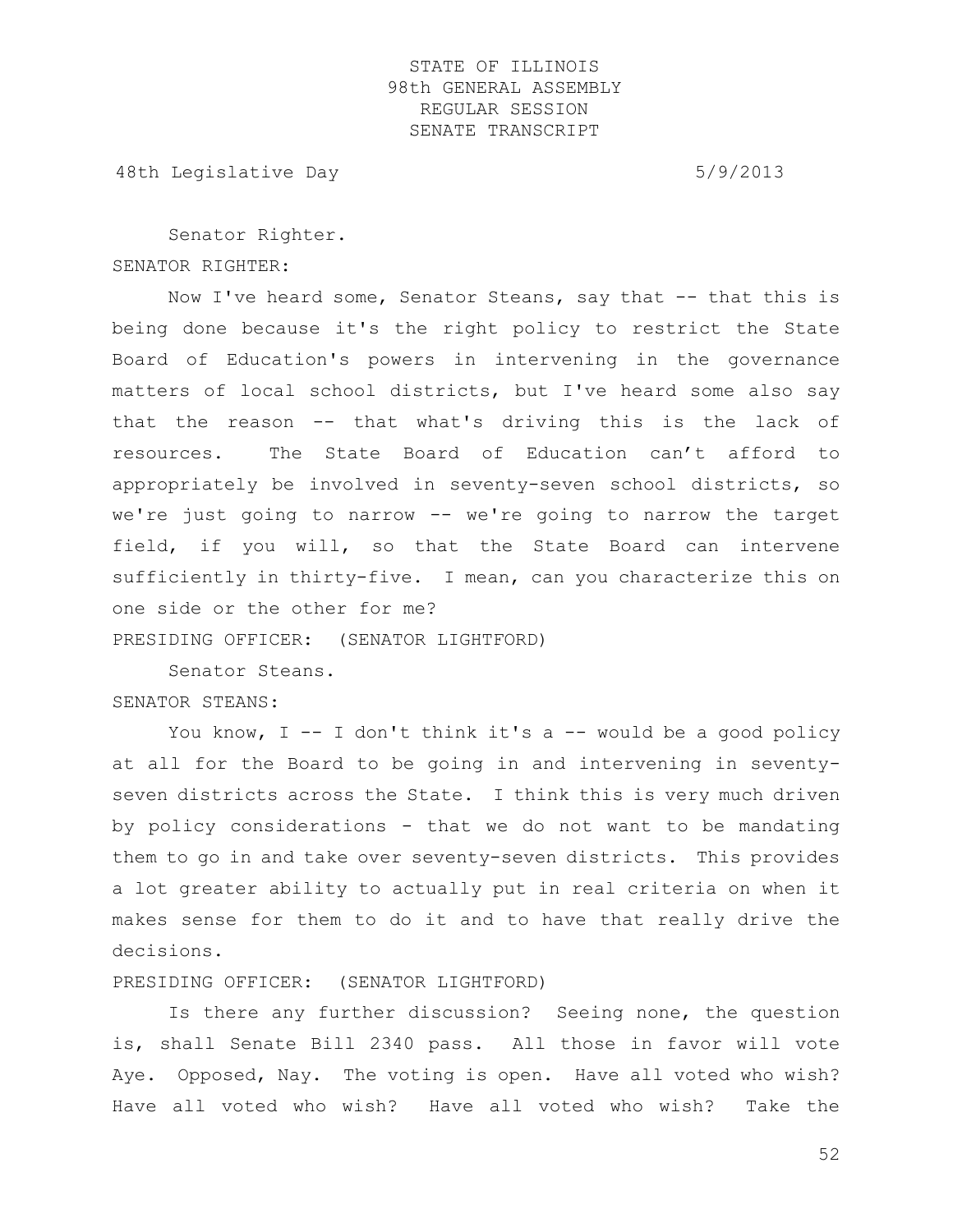48th Legislative Day 6/9/2013

record. On that question, there are 45 voting Yea, 8 voting Nay, 0 voting Present. Senate Bill 2340, having received the required constitutional majority, is declared passed. Senator Sullivan in the Chair.

PRESIDING OFFICER: (SENATOR SULLIVAN)

Senator Holmes, for what purpose do you rise? SENATOR HOLMES:

Point of personal privilege. PRESIDING OFFICER: (SENATOR SULLIVAN)

Please state your point. SENATOR HOLMES:

I would like everybody to take the opportunity to say welcome to the Illinois Senate to a dear friend of mine, Dr. Max McGee. He's in the President's Gallery, along with Purva Rushi of IMSA, who I know has some news. She's got an upcoming wedding in July. But I just want to welcome them here and let them know that Max, after many years, is retiring as the President of IMSA, an absolutely fantastic school within my district. I do have a proclamation, which we will be presenting to him, and I know many in this Chamber have signed it. And I just want everybody in the Senate to give him a warm welcome. Thank you. PRESIDING OFFICER: (SENATOR SULLIVAN)

Welcome to the Senate. Senator McGuire, for what purpose do you rise? SENATOR McGUIRE:

Personal privilege, Mr. President. PRESIDING OFFICER: (SENATOR SULLIVAN)

Please state your point, Senator McGuire. SENATOR McGUIRE: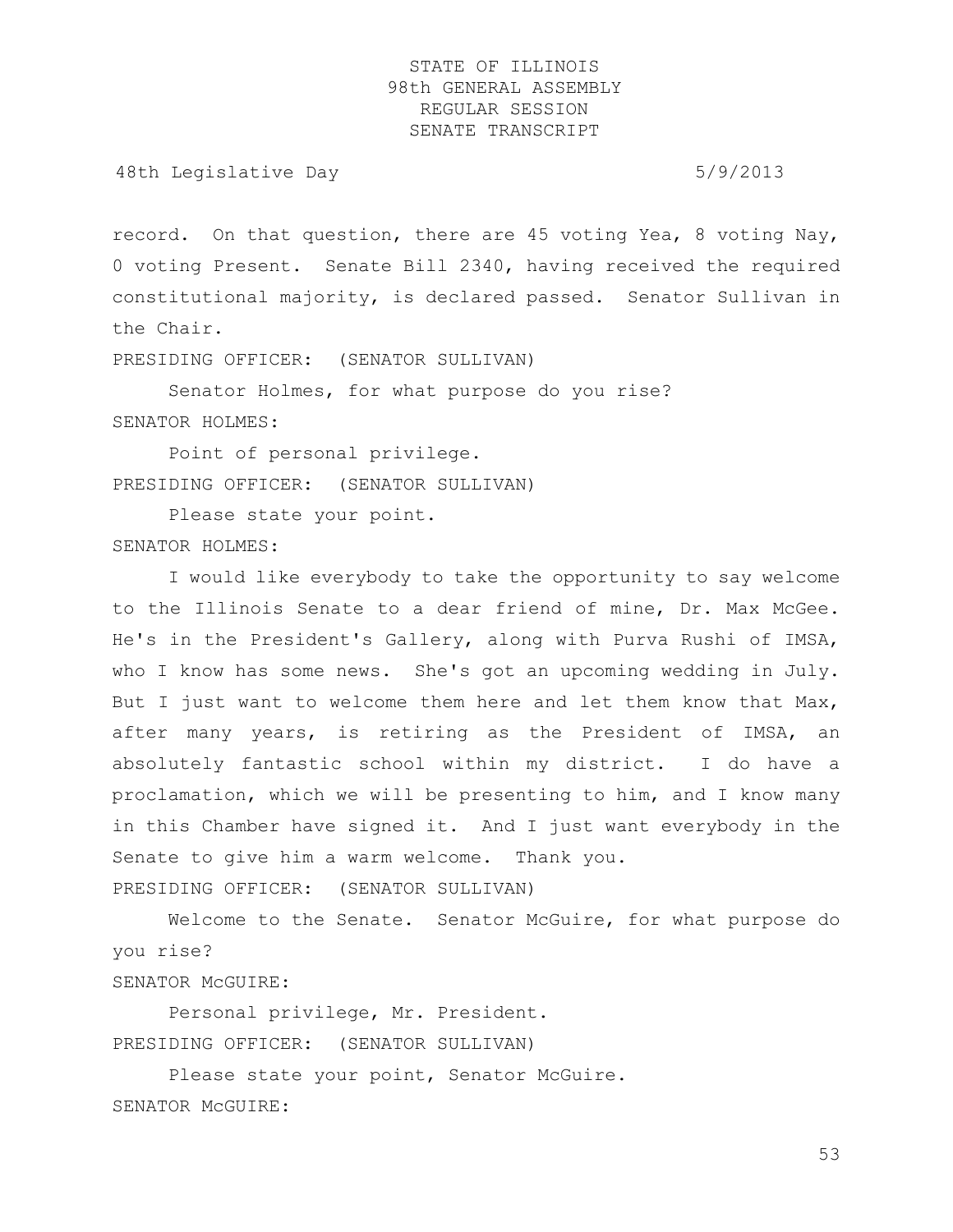48th Legislative Day 6/9/2013

Thank you. I rise to introduce a very special guest from the 43rd District. Lieutenant John Batusich, of the Lockport Fire Department, is here with his wife, his two sons, his mother and father. John was honored today at the Fallen Firefighter Memorial Ceremony. He received the Medal of Honor. I'd like to briefly tell you why. He saw a house on fire. It was his off day. He ran into the burning home, wearing a sweatshirt and jeans, no protective equipment, and recued a woman from the fire and he's up here to my upper left, standing. And so could we please give a true Illinois hero a Springfield welcome. PRESIDING OFFICER: (SENATOR SULLIVAN)

Lieutenant, welcome to the Illinois State Senate. Thank you for your service. Thanks for joining us today. Ladies and Gentlemen, on page 4 of the printed Calendar, we have Senate Bill 1762. Senator Lightford, do you wish to proceed? Mr. Secretary, Senator Lightford seeks leave of the Body to return Senate Bill 1762 to the Order of -- hold on one second. Mr. Secretary, this -- we do not need to recall it. Senator Lightford would like to proceed. Mr. Secretary, please read the bill.

SECRETARY ANDERSON:

Senate Bill 1762.

(Secretary reads title of bill) 3rd Reading of the bill.

PRESIDING OFFICER: (SENATOR SULLIVAN)

Leader Lightford.

#### SENATOR LIGHTFORD:

Thank you -- thank you, Mr. President. Senate Bill 1762, two amendments were adopted on yesterday - one to address a date change and the other to identify with some significant reforms. Senate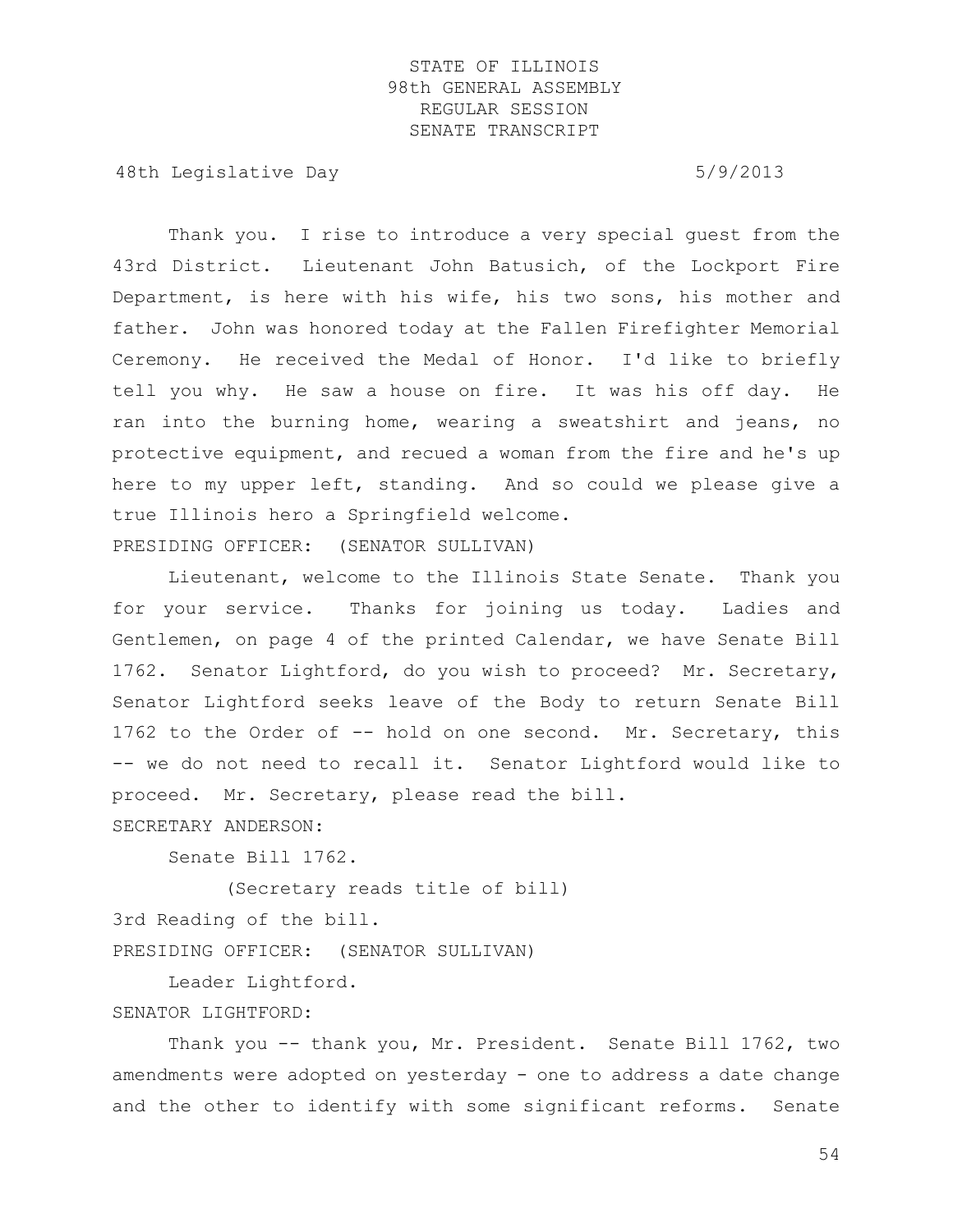48th Legislative Day 6/9/2013

Bill 7 was passed a couple years ago. There were four areas of need that we needed to come back with a trailer bill. We did say that the day we passed it. The groups came back to the table and there is four separate items here that addresses some challenges that they were experiencing, either in collective bargaining, addressing attainment of contractual continued services for teachers, the date when school district waivers from statutory evaluation ratings are terminated, and the last area was the establishment or {sic} (of) a list of teachers, placement of parttime teachers. And the amendment also made a couple -- several grammatical changes. I'd be happy to answer questions. PRESIDING OFFICER: (SENATOR SULLIVAN)

Thank you. Is there any discussion? Is there any discussion? Seeing none, Ladies and Gentlemen, the question is, shall Senate Bill 1762 pass. All those in favor will vote Aye. Opposed, Nay. The voting is open. Have all voted who wish? Have all voted who wish? Have all voted who wish? Mr. Secretary, take the record. On that question, there are 56 voting Aye, 0 voting Nay, 0 voting Present. Senate Bill -- 1762, having received the required constitutional majority, is declared passed. Ladies and Gentlemen, we're going to start at the top of the Order with Senate Bills 3rd Reading -- or, excuse me, House Bills 3rd Reading. On the bottom of page 5, we'll start at the top of the Order, House Bills 3rd Reading. With leave of the Body, we'll come back to Senate {sic} Bill 3. We'll go to Senate {sic} Bill 58. Senator Althoff. House Bills 3rd Reading. Mr. Secretary, please read the bill.

SECRETARY ANDERSON:

House Bill 58.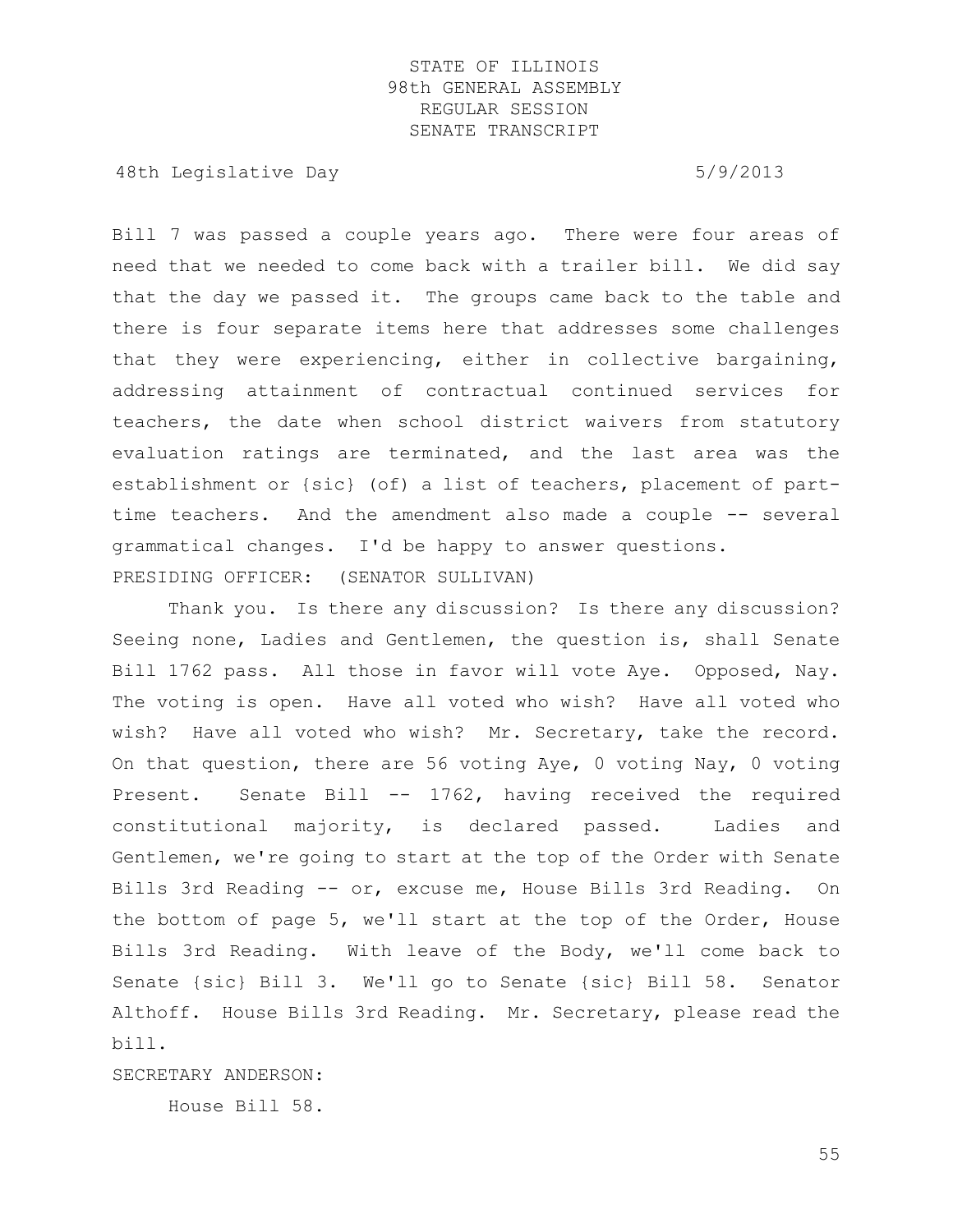48th Legislative Day 6/9/2013

(Secretary reads title of bill) 3rd Reading of the bill. PRESIDING OFFICER: (SENATOR SULLIVAN)

Senator Althoff.

SENATOR ALTHOFF:

Thank you very much, Mr. President. House Bill 58 is actually kind of a cleanup piece of legislation. It amends the Illinois Municipal Code and it spells out and clarifies that a municipal official may serve on a board of an electrical cooperative, as long as it is not an investor-owned public service corporation. Be happy to answer any questions.

PRESIDING OFFICER: (SENATOR SULLIVAN)

Thank you. Is there any discussion? Seeing none, the question is, shall House Bill 58 pass. All those in favor will vote Aye. Opposed, Nay. The voting is open. Have all voted who wish? Have all voted who wish? Have all voted who wish? Mr. Secretary, take the record. On that question, there are 56 voting Aye, 0 voting Nay, 0 voting Present. House Bill 58, having received the required constitutional majority, is declared passed. Senator Muñoz, for what purpose do you rise? SENATOR MUÑOZ:

Point of personal privilege, Mr. President. PRESIDING OFFICER: (SENATOR SULLIVAN)

Please state your point, Leader Muñoz. SENATOR MUÑOZ:

Thank you, Mr. President, Ladies and Gentlemen of the Senate. A colleague, Senator Lightford, tomorrow is her birthday. If we can wish her a happy birthday, I'd appreciate it. PRESIDING OFFICER: (SENATOR SULLIVAN)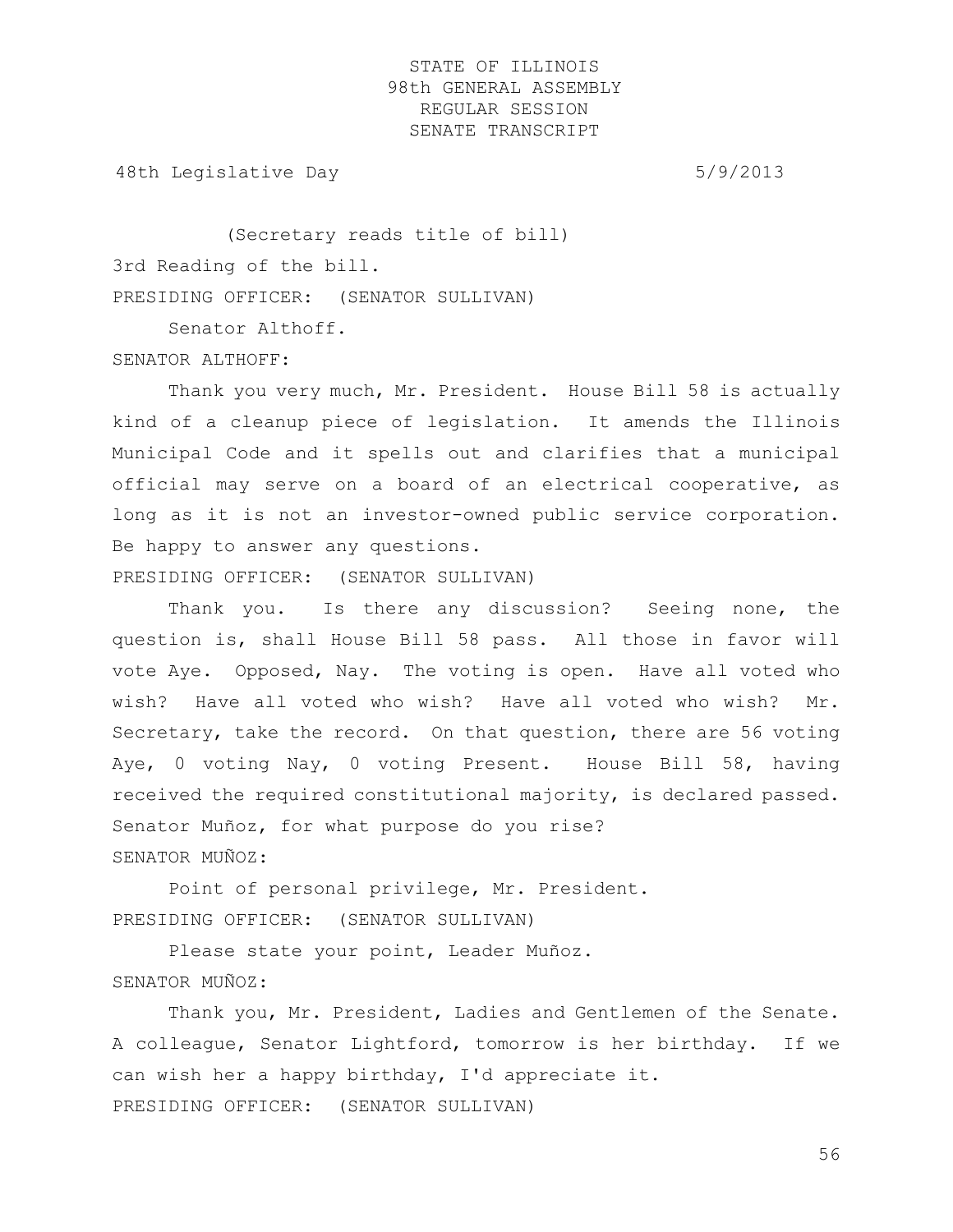48th Legislative Day 6/9/2013

Senator Lightford, happy birthday. Let's -- wish her a very happy birthday. Congratulations. Ladies and Gentlemen, we're on the bottom of page 5 of your printed Calendar, on the Order of House Bills 3rd Reading. We have House Bill 61. Senator Martinez. Senator Martinez. Out of the record. Let's go to the top of page 6. We have House Bill 64. Senator Collins. Mr. Secretary, please read the bill.

SECRETARY ANDERSON:

House Bill 64.

(Secretary reads title of bill) 3rd Reading of the bill. PRESIDING OFFICER: (SENATOR SULLIVAN)

Senator Collins.

SENATOR COLLINS:

Thank you, Mr. President. House Bill 64 creates the Privacy in the School Setting Act. The bill makes it a petty offense for institutions of higher learning to request or require a student to provide a password or other related account information in order to gain access to a student's account on social networking website. The bill requires elementary and secondary public schools to include in their disciplinary rules or policies that such information can be requested or required of students if the school has reasonable cause to believe that the student's account contains evidence that the student violated a school disciplinary rule or policy. I would ask for an affirmative vote. Thank you. There's no opposition.

PRESIDING OFFICER: (SENATOR SULLIVAN)

Thank you. Is there any discussion? Is there any discussion? Seeing none, the question is, shall House Bill 64 pass. All those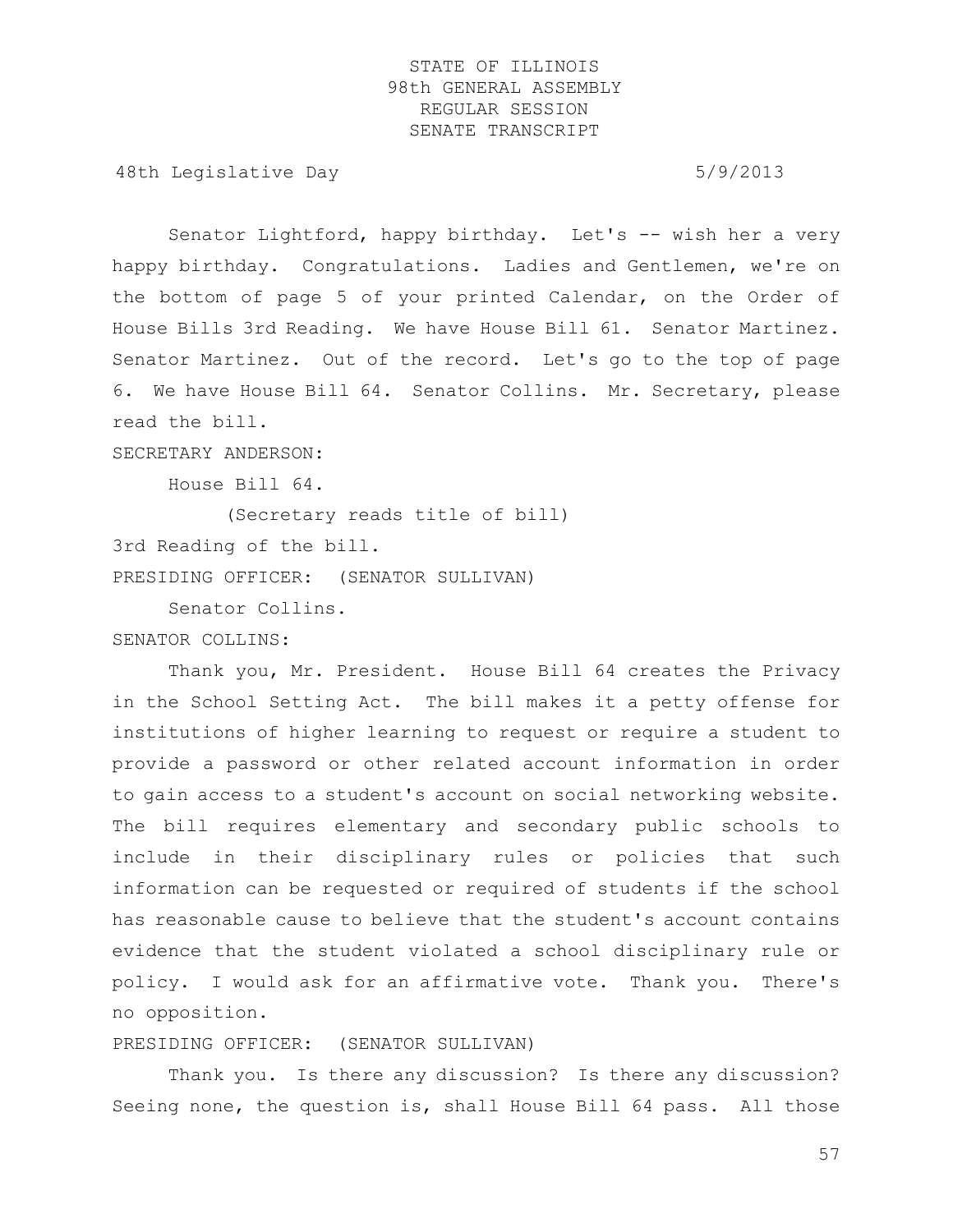48th Legislative Day 6/9/2013

in favor will vote Aye. Opposed, Nay. The voting is open. Have all voted who wish? Have all voted who wish? Have all voted who wish? Mr. Secretary, take the record. On that question, there are 50 voting Aye, 5 voting Nay, 0 voting Present. House Bill 64, having received the required constitutional majority, is declared passed. House Bill 83. Senator Holmes. Out of the record. House Bill 99. Senator Collins. Mr. Secretary, please read the bill. SECRETARY ANDERSON:

House Bill 99.

(Secretary reads title of bill) 3rd Reading of the bill. PRESIDING OFFICER: (SENATOR SULLIVAN)

Senator Collins.

SENATOR COLLINS:

Thank you, Mr. President. House Bill 99 amends the Mortgage Foreclosure Article of the Code of Civil Procedure. It extends the sunset of the provisions that establish procedures for protection of homeowner rights in residential real estate foreclosure proceedings from July 1st, 2013, to July 1st 2016. Ask for an affirmative vote. Thank you. PRESIDING OFFICER: (SENATOR SULLIVAN)

Thank you. Is there any discussion? Is there any discussion? Seeing none, the question is, shall House Bill 99 pass. All those in favor will vote Aye. Opposed, Nay. The voting is open. Have all voted who wish? Have all voted who wish? Have all voted who wish? Mr. Secretary, take the record. On that question, there are 54 voting Aye, 1 voting Nay, 0 voting Present. House Bill 99, having received the required constitutional majority, is declared passed. Next up on the Calendar is House Bill 104. Senator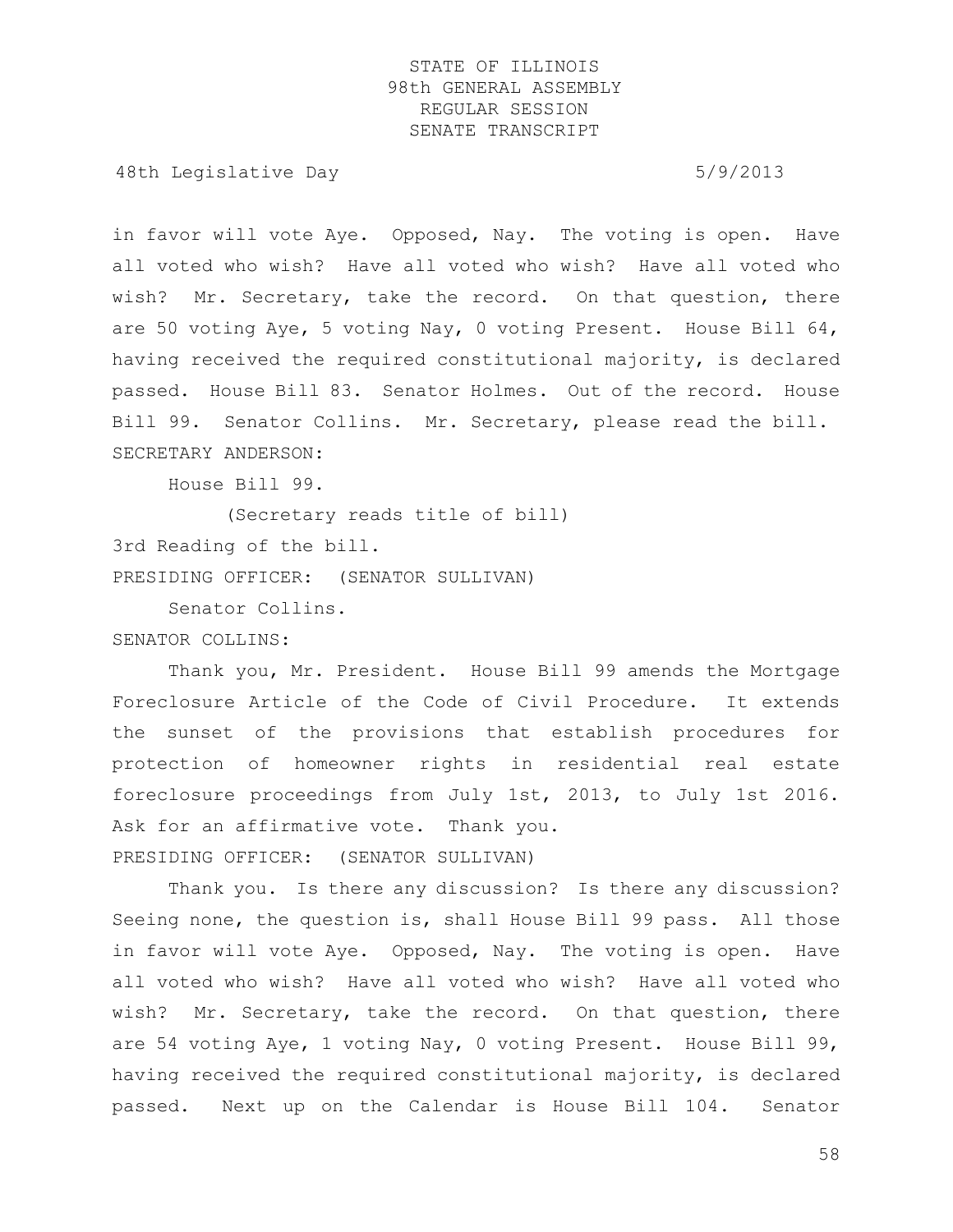48th Legislative Day 6/9/2013

Holmes. Mr. Secretary, please read the bill. SECRETARY ANDERSON:

House Bill 104.

(Secretary reads title of bill)

3rd Reading of the bill.

PRESIDING OFFICER: (SENATOR SULLIVAN)

Senator Holmes.

#### SENATOR HOLMES:

Very simply, House Bill 104 allows the Department of Healthcare and Family Services to impose monetary penalties on insurance companies and healthcare plans that fail to provide information regarding their policyholders as required by statute to the Department. Basically, what this says is, current law already says they have to provide; this just imposes an enforcement mechanism.

#### PRESIDING OFFICER: (SENATOR SULLIVAN)

Thank you. Is there any discussion? Seeing none, the question is, shall House Bill 104 pass. All those in favor will vote Aye. Opposed, Nay. The voting is open. Have all voted who wish? Have all voted who wish? Have all voted who wish? Mr. Secretary, take the record. On that question, there are 55 voting Aye, 0 voting Nay, 0 voting Present. House Bill 104 -- excuse me, Mr. Secretary. 54 voting Aye, 0 voting Nay, 0 voting Present. House Bill 104, having received the required constitutional majority, is declared passed. House Bill 116. Senator Biss. Out of the record. House Bill 160. Senator Bush. Senator Bush, on House Bill 160. Mr. Secretary, read the bill.

SECRETARY ANDERSON:

House Bill 160.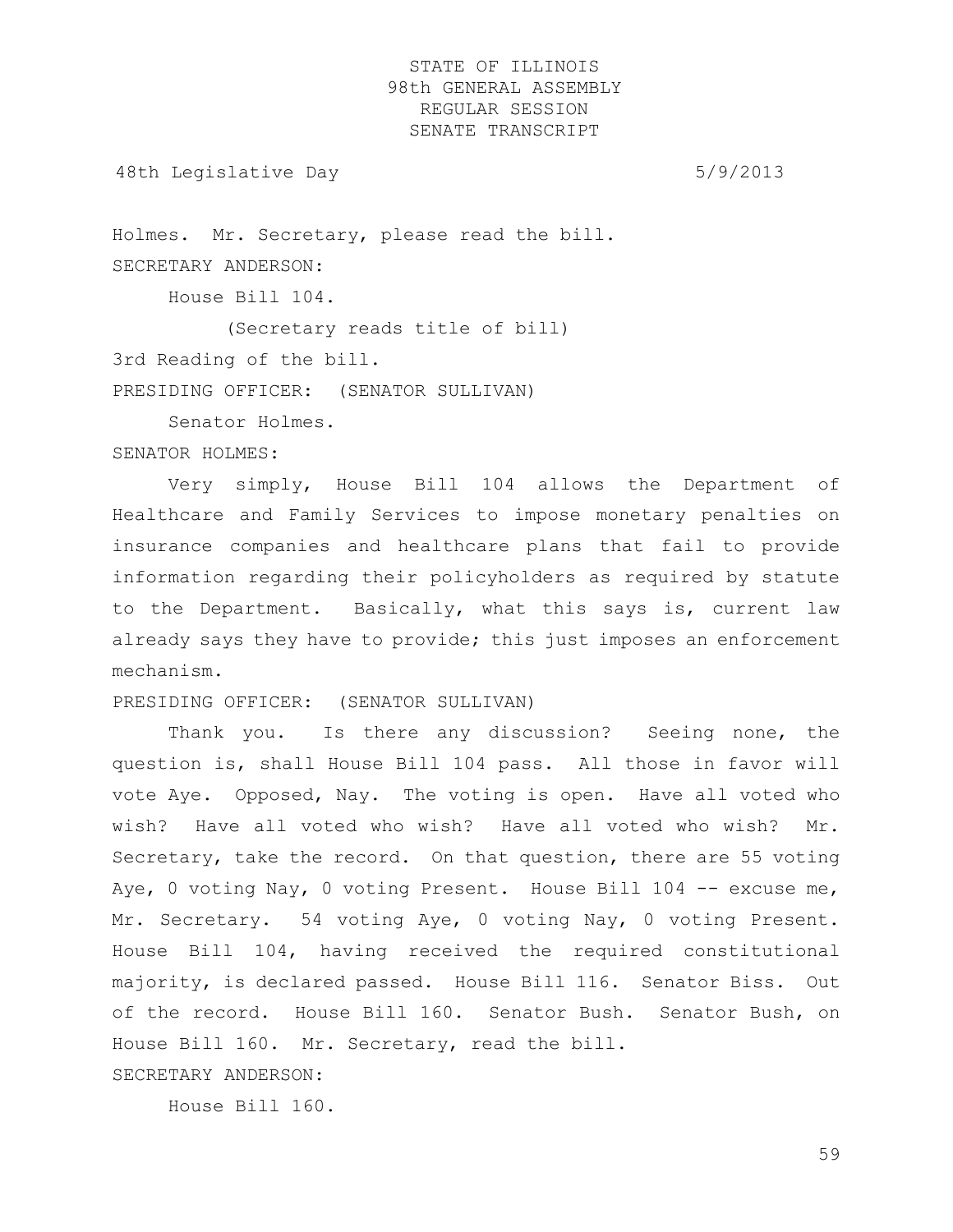48th Legislative Day 6/9/2013

(Secretary reads title of bill) 3rd Reading of the bill. PRESIDING OFFICER: (SENATOR SULLIVAN)

Senator Bush.

SENATOR BUSH:

Apologize for the wait. Thank you. So, House Bill 160 amends the School Code in a Section that concerns interfund transfers. It extends the time period between -- during which a school district, other than the Chicago School District, may transfer moneys from specified funds for any purpose from June 30th, 2013, to June 30th, 2016. It allows the school board of any school district that's subject to the Property Tax Extension Limitation Law that has a population of less than five hundred thousand inhabitants. I know of no opponents to the bill and I'd be happy to answer any questions.

PRESIDING OFFICER: (SENATOR SULLIVAN)

Thank you. Is there any discussion? Is there any discussion? Seeing none, the question is, shall House Bill 160 pass. All those in favor will vote Aye. Opposed, Nay. The voting is open. Have all voted who wish? Have all voted who wish? Have all voted who wish? Mr. Secretary, take the record. On that question, there are 52 voting Aye, 0 voting Nay, 0 voting Present. House Bill 160, having received the required constitutional majority, is declared passed. House Bill 181. Senator Haine. Mr. Secretary, read the bill.

SECRETARY ANDERSON:

House Bill 181.

(Secretary reads title of bill) 3rd Reading of the bill.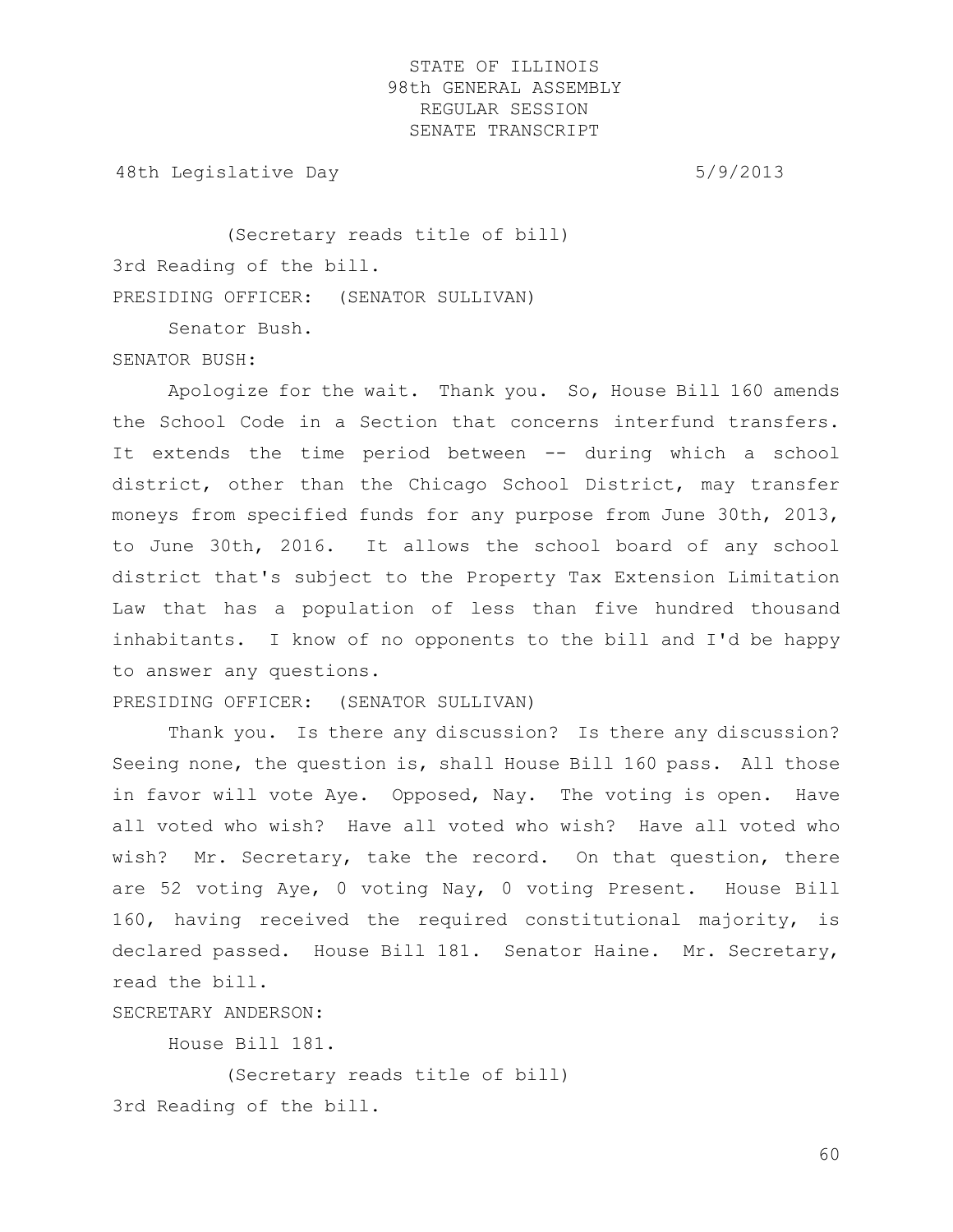48th Legislative Day 6/9/2013

PRESIDING OFFICER: (SENATOR SULLIVAN)

Senator Haine.

#### SENATOR HAINE:

Thank you, Mr. President, Ladies and Gentlemen of the Senate. This is initiative of the State Police and it -- amends the -- the fine, money, portion of the statute relating to child pornography and rearranges the fines based upon the contribution of the State Police, and it goes into a fund to allow them to investigate more efficiently child pornography cases. No opposition. PRESIDING OFFICER: (SENATOR SULLIVAN)

Thank you, Senator Haine. Is there any discussion? Seeing none, the question is, shall House Bill 181 pass. All those in favor will vote Aye. Opposed, Nay. And the voting is open. Have all voted who wish? Have all voted who wish? Have all voted who wish? Mr. Secretary, take the record. On that question, there are 56 voting Aye, 0 voting Nay, 0 voting Present. House Bill 181, having received the required constitutional majority, is declared passed. House Bill 183. Senator Mulroe. Out of the record. House Bill 181 {sic}. Senator Radogno. Leader Radogno, on 188. Out of the record. House Bill 192. Senator Morrison. Mr. Secretary -- what'd you say? Senator Morrison seeks leave of the Body to return House Bill 192 to the Order of 2nd Reading. Seeing no objection, leave is granted. Now on the Order of 2nd Reading is House Bill 192. Mr. Secretary, are there any Floor amendments approved for consideration? Mr. Secretary, just one minute. We need to check on some paperwork. SECRETARY ANDERSON:

Floor Amendment No. 2, offered by Senator Morrison. PRESIDING OFFICER: (SENATOR SULLIVAN)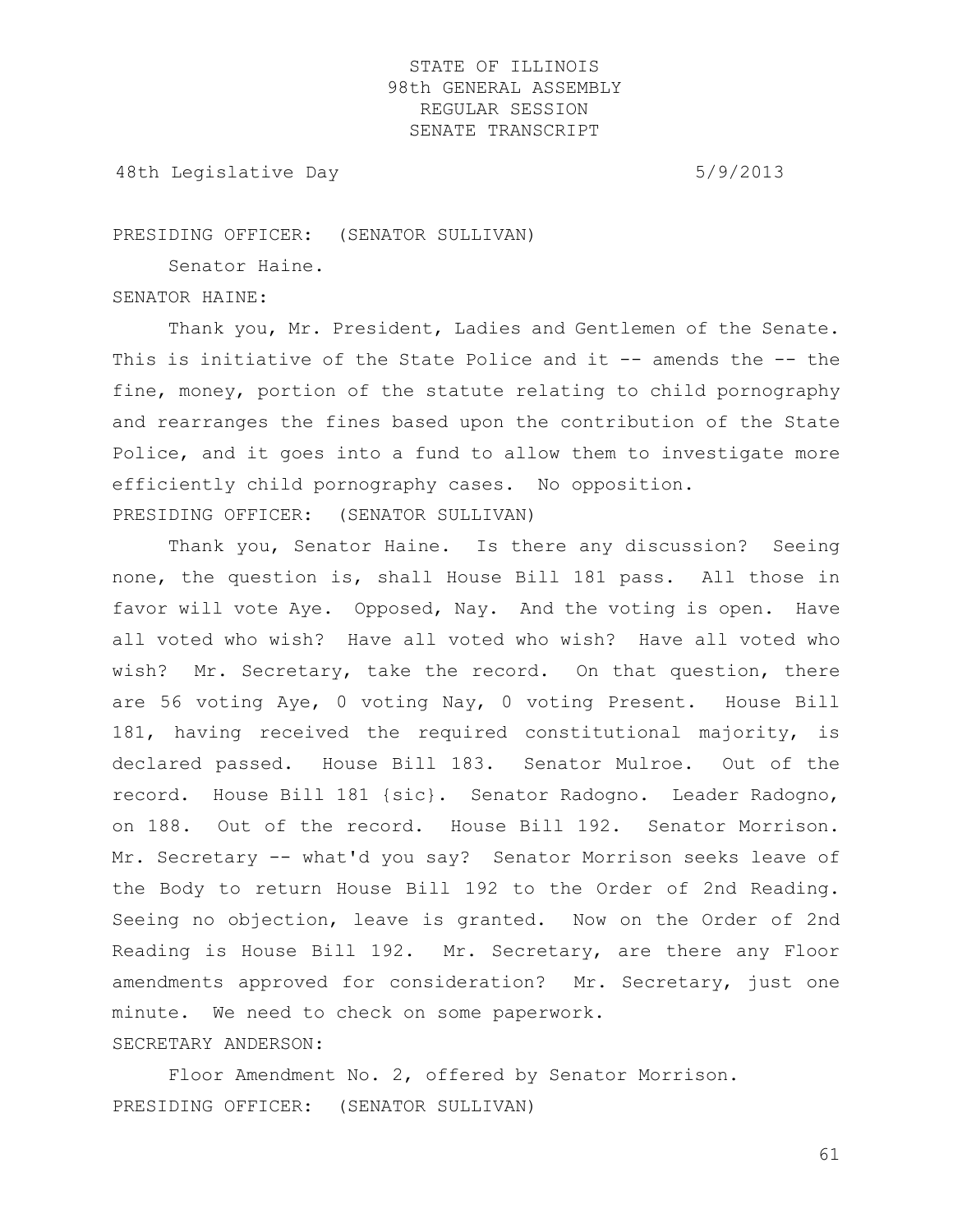48th Legislative Day 5/9/2013

Senator Morrison, on Floor Amendment 2, to explain it. SENATOR MORRISON:

Thank you, Mr. Chairman {sic}. This amendment simply adds Township High School District 113 as the body that is asking for an extension of their bonds from twenty to twenty-five years. It guts the bill and makes this the new one. PRESIDING OFFICER: (SENATOR SULLIVAN)

Thank you. Is there any discussion on the amendment? Seeing none, all those in favor will say Aye. Opposed, Nay. The Ayes have it, and the amendment is adopted. Mr. Secretary, are there any further Floor amendments approved for consideration? SECRETARY ANDERSON:

No further amendments reported. PRESIDING OFFICER: (SENATOR SULLIVAN)

Thank you. 3rd Reading. Next up on the Calendar, we have House Bill 194. Senator -- Leader Clayborne. Senator Clayborne. Out of the record. House Bill 496. Senator Steans, on House Bill 496. Mr. Secretary, read the bill.

SECRETARY ANDERSON:

House Bill 496.

(Secretary reads title of bill) 3rd Reading of the bill. PRESIDING OFFICER: (SENATOR SULLIVAN)

Senator Steans. SENATOR STEANS:

Yes, thank you, Mr. President, Members of the Senate. Last General Assembly, we had put in a new process for renewing Professional Educator -- Education {sic} Licenses to replace the certification renewal process. This is now updating the renewal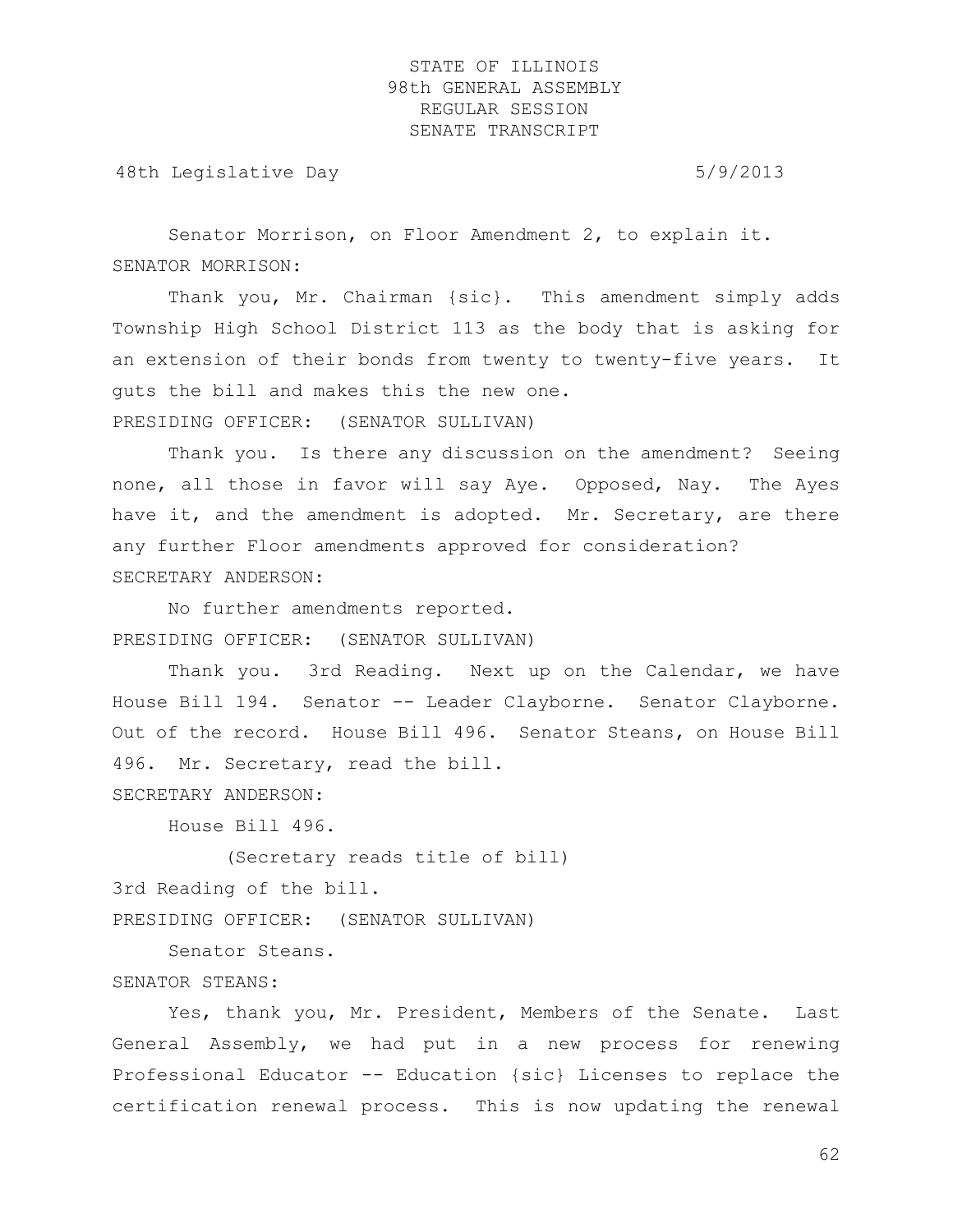48th Legislative Day 6/9/2013

process to -- consistent with the new licensure system. There's a number of changes to the professional development process. Currently, teachers need a hundred and twenty hours of professional development every five years. This changes it to -- a hundred hours, making sure you get at least ten hours each year. National Board Certified Teachers will be required to have fifty hours. It also says of the eight thousand, right now, Professional Development Providers, they now must align their standards to the renewal process to make it more meaningful for the districts and they have to go through one of the aligned organizations to provide the professional development. There's -- they're enumerated in the bill. I would ask for an Aye vote and I think this will really improve our professional development system in the State. PRESIDING OFFICER: (SENATOR SULLIVAN)

Thank you. Is there any discussion? Is there any discussion? Seeing none, Ladies and Gentlemen, the question is, shall House Bill 496 pass. All those in favor will vote Aye. Opposed, Nay. The voting is open. Have all voted who wish? Have all voted who wish? Have all voted who wish? Mr. Secretary, take the record. On that question, there are 56 voting Aye, 0 voting Nay, 0 voting Present. House Bill 496, having received the required constitutional majority, is declared passed. Next up on the Calendar, we have House Bill 576. Senator Hunter, on 576. Mr. Secretary, read the bill.

SECRETARY ANDERSON:

House Bill 576.

(Secretary reads title of bill) 3rd Reading of the bill. PRESIDING OFFICER: (SENATOR SULLIVAN)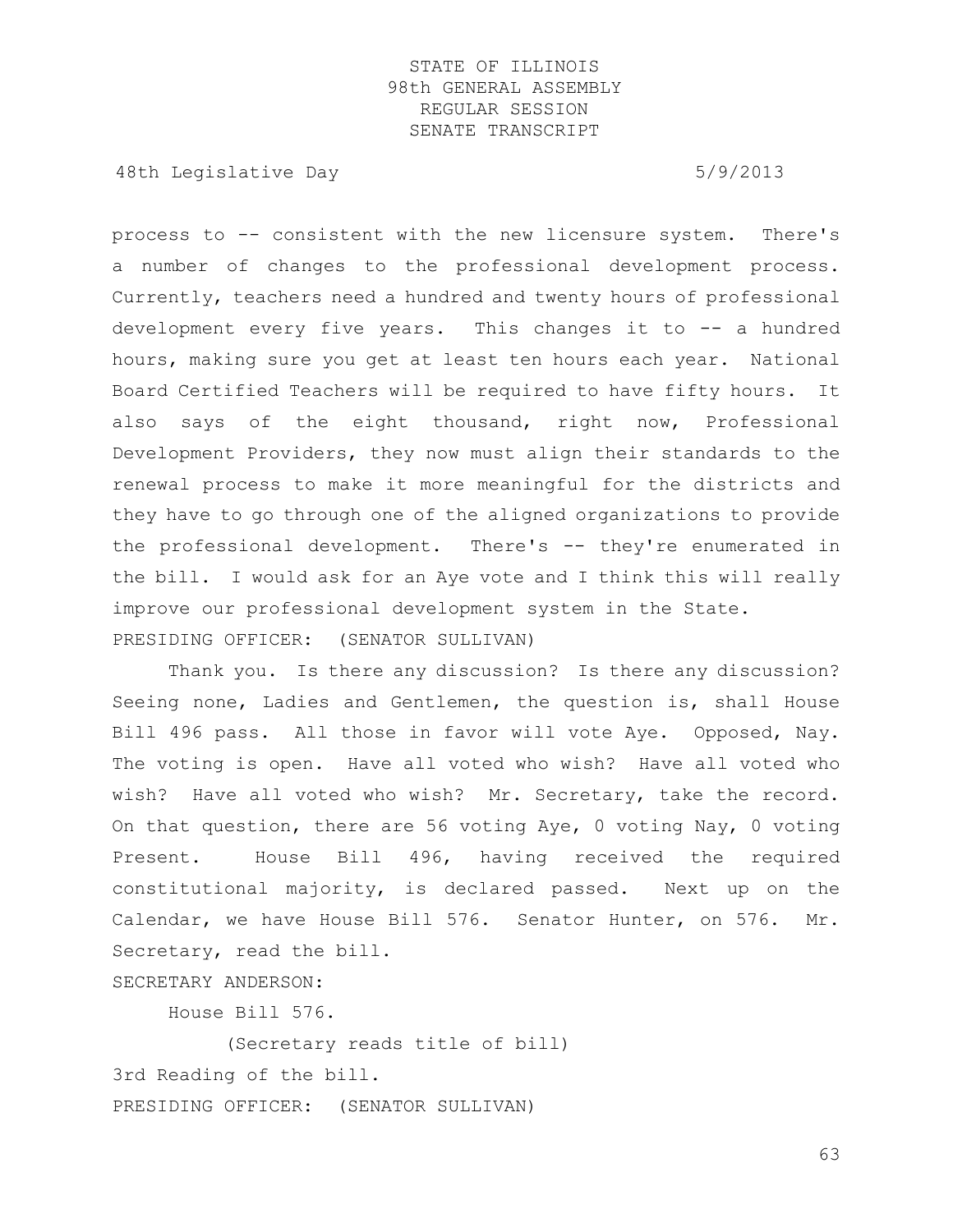48th Legislative Day 6/9/2013

Senator Hunter. SENATOR HUNTER:

Thank you, Mr. President. This bill requires water utilities with greater than fifteen thousand total customers to use bill inserts to inform customers of potential bill impacts, previous rate increases, dates of increases, options to install separate water and sewer meters, and water conservations. And I ask for an Aye vote.

PRESIDING OFFICER: (SENATOR SULLIVAN)

Is there any discussion? Is there any discussion? Seeing none, the question is, shall House Bill 576 pass. All those in favor will vote Aye. Opposed, Nay. The voting is open. Have all voted who wish? Have all voted who wish? Have all voted who wish? Mr. Secretary, take the record. On that question, there are 56 voting Aye, 0 voting Nay, 0 voting Present. House Bill 576, having received the required constitutional majority, is declared passed. House Bill 630. Senator Holmes. Senator Holmes. Out of the record. House Bill 631. Senator Hunter, on 631. Mr. Secretary, please read the bill.

SECRETARY ANDERSON:

House Bill 631.

(Secretary reads title of bill) 3rd Reading of the bill.

PRESIDING OFFICER: (SENATOR SULLIVAN)

Senator Hunter.

#### SENATOR HUNTER:

Thank you, Mr. President. This bill gives the Board of Trustees at Chicago State University the authority to establish a comprehensive policy regarding the service and sale of alcoholic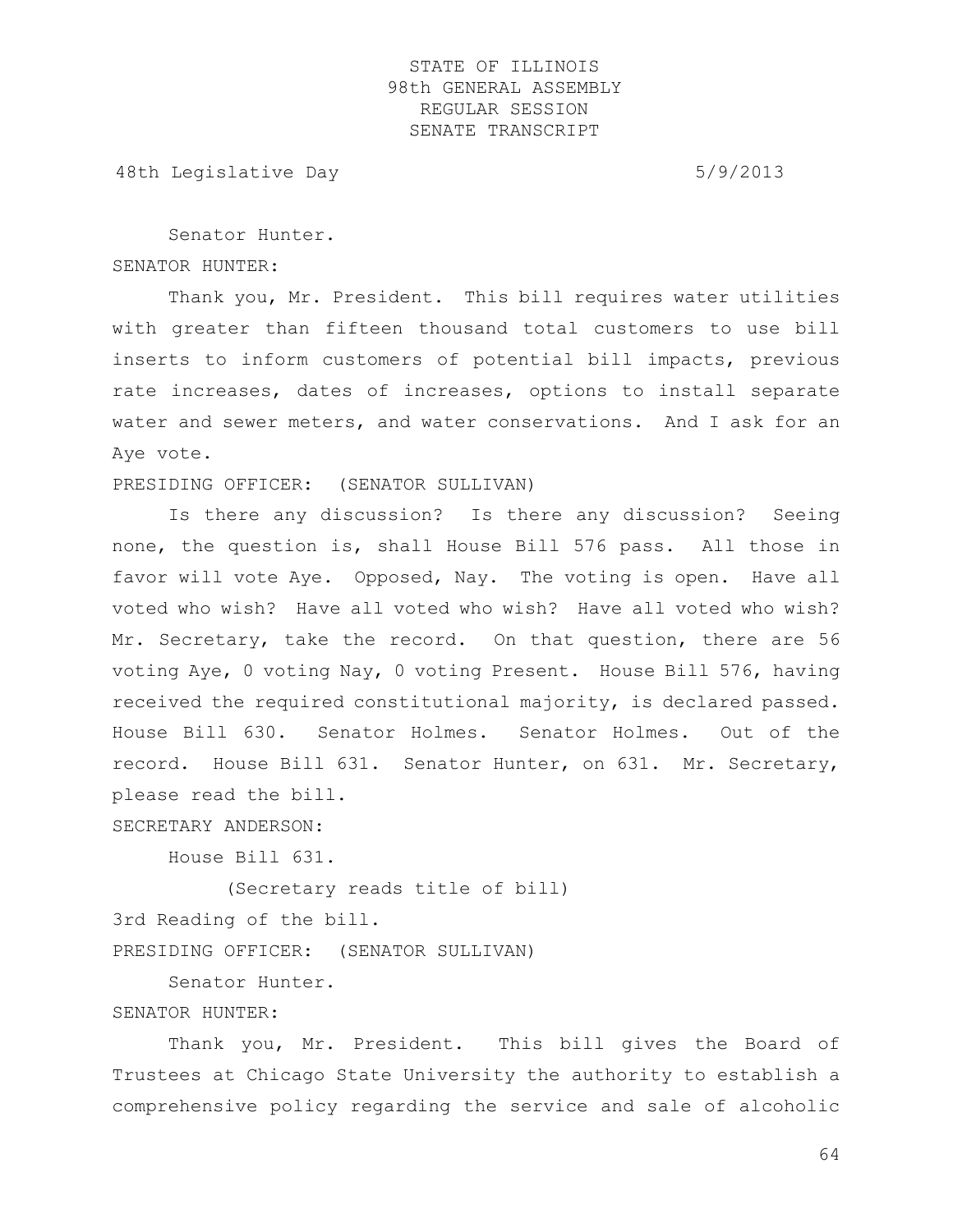48th Legislative Day 6/9/2013

liquors at events that the Board may determine are public events and not related to student activities. And I ask for an Aye vote. PRESIDING OFFICER: (SENATOR SULLIVAN)

Thank you. Is there any discussion? Any discussion? Seeing none, the question is, shall House Bill 631 pass. All those in favor will vote Aye. Opposed, Nay. The voting is open. Have all voted who wish? Have all voted who wish? Have all voted who wish? Mr. Secretary, take the record. On that question, there are 54 voting Aye, 0 voting Nay, 0 voting Present. House Bill 631, having received the required constitutional majority, is declared passed. Ladies and Gentlemen, at the bottom of page 6, we have House Bill 774. Senator Hutchinson. Out of the record. Let's turn to the top of page 7. On the Order of House Bills 3rd Reading is House Bill 627 {sic} (827). Senator Kotowski. Out of the record. House Bill 923. Senator Noland. Out of the record. House Bill 956. Senator Mulroe. Mr. Secretary, please read the bill. SECRETARY ANDERSON:

House Bill 956.

(Secretary reads title of bill)

3rd Reading of the bill.

PRESIDING OFFICER: (SENATOR SULLIVAN)

Senator Mulroe.

# SENATOR MULROE:

Thank you, Mr. President, Members of the Senate. This is a trailer bill to a bill we passed last year that was signed into law. House Bill 956 amends the Counties and Municipal Codes. It requires charitable organizations seeking exemption from charitable solicitations prohibition to provide the county or municipality, as applicable, with -- with a list of three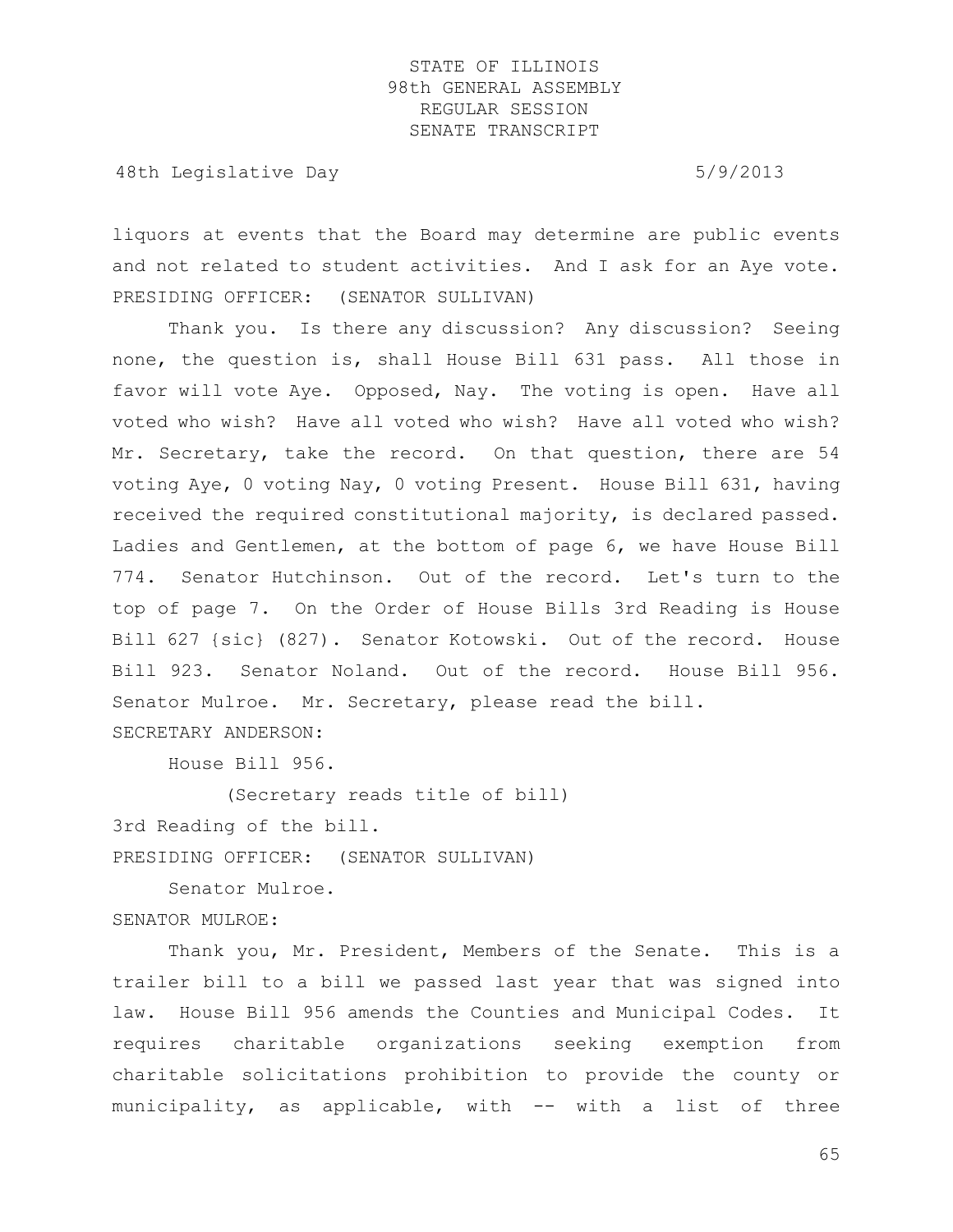48th Legislative Day 6/9/2013

alternative solicitation locations. I know of no opposition. I'd ask for an Aye vote.

PRESIDING OFFICER: (SENATOR SULLIVAN)

Thank you. Is there any discussion? Senator Rose, for what purpose do you rise?

SENATOR ROSE:

Question of the sponsor, if I may. PRESIDING OFFICER: (SENATOR SULLIVAN)

Indicates he will yield for a question. Senator Rose. SENATOR ROSE:

What -- what does that mean? PRESIDING OFFICER: (SENATOR SULLIVAN)

Senator Mulroe.

SENATOR MULROE:

All right. The -- last year, we passed a bill where municipalities, counties could not prohibit charitable organizations from soliciting for charitable organizations if they used first -- first responders - police officers, firemen - on the corners. And there was no limitations actually as to -- to what location they could use. So this, when they're doing that application, if there's concerns about the intersection, the charitable organization has to provide three alternatives. PRESIDING OFFICER: (SENATOR SULLIVAN)

Senator Rose.

SENATOR ROSE:

So  $-$ - so this would be like your  $-$ - the  $-$ - the Lions Clubs that sells the Certs, or whatever, in the street? PRESIDING OFFICER: (SENATOR SULLIVAN)

Senator Mulroe.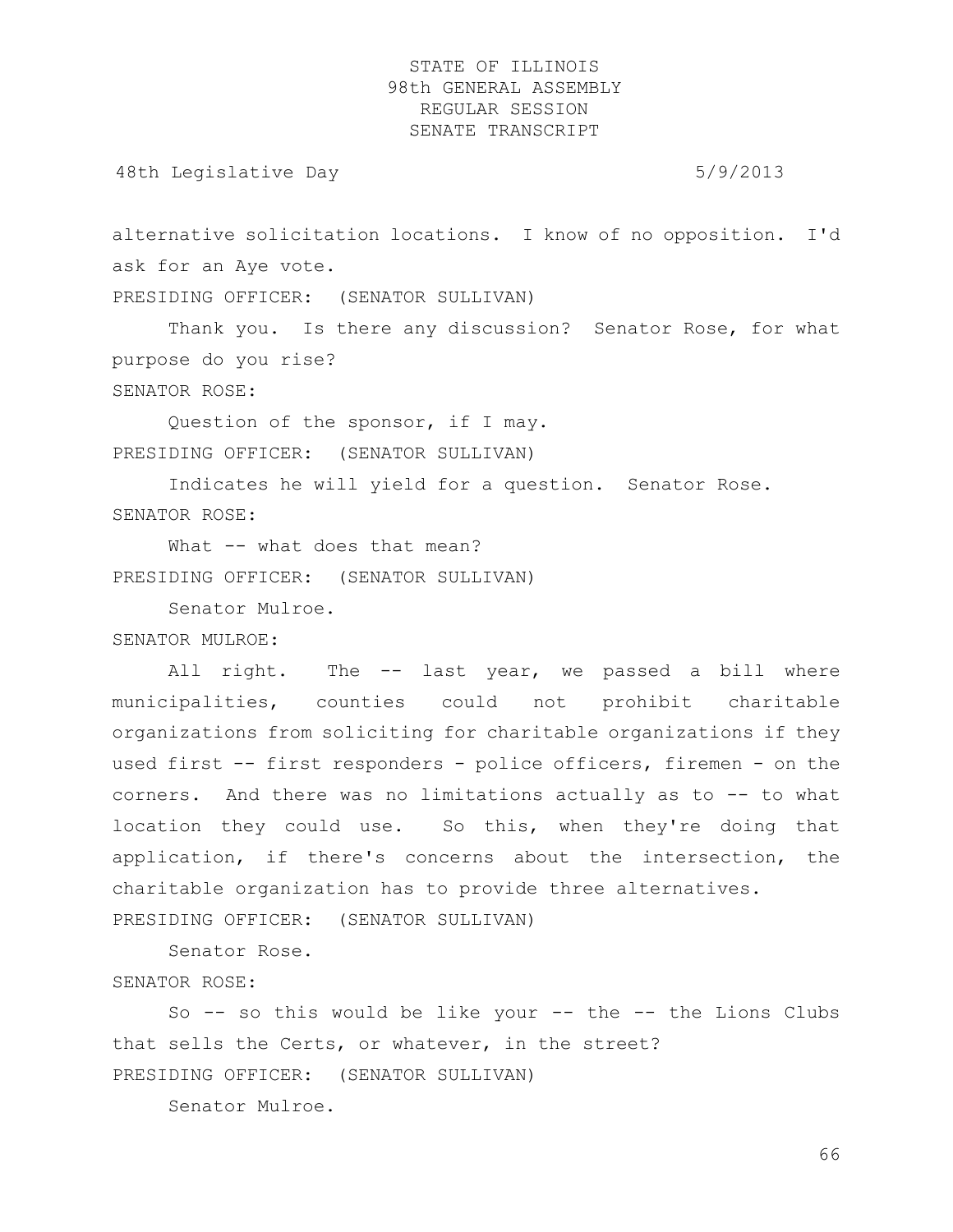48th Legislative Day 6/9/2013

SENATOR MULROE:

Yes, and it -- you know, I think we referred to it last year as "fill the boot". The firemen go out and -- and raise money for different charitable organizations.

PRESIDING OFFICER: (SENATOR SULLIVAN)

Senator Rose.

#### SENATOR ROSE:

Does that then -- does the municipality get to determine the alternative locations, or does the charity get any input into that? PRESIDING OFFICER: (SENATOR SULLIVAN)

Senator Mulroe.

#### SENATOR MULROE:

The charities actually would -- would suggest the locations and they would work with the municipality determining which ones would be the -- the appropriate location to do the solicitation. PRESIDING OFFICER: (SENATOR SULLIVAN)

Senator Rose.

SENATOR ROSE:

So, right now, we've prohibited -- what we -- we prohibited the municipalities from saying no, from denying that? Is that correct?

PRESIDING OFFICER: (SENATOR SULLIVAN)

Senator Mulroe.

SENATOR MULROE:

Yes.

PRESIDING OFFICER: (SENATOR SULLIVAN)

Senator Rose.

SENATOR ROSE:

So, this then would restrict that, though, back to three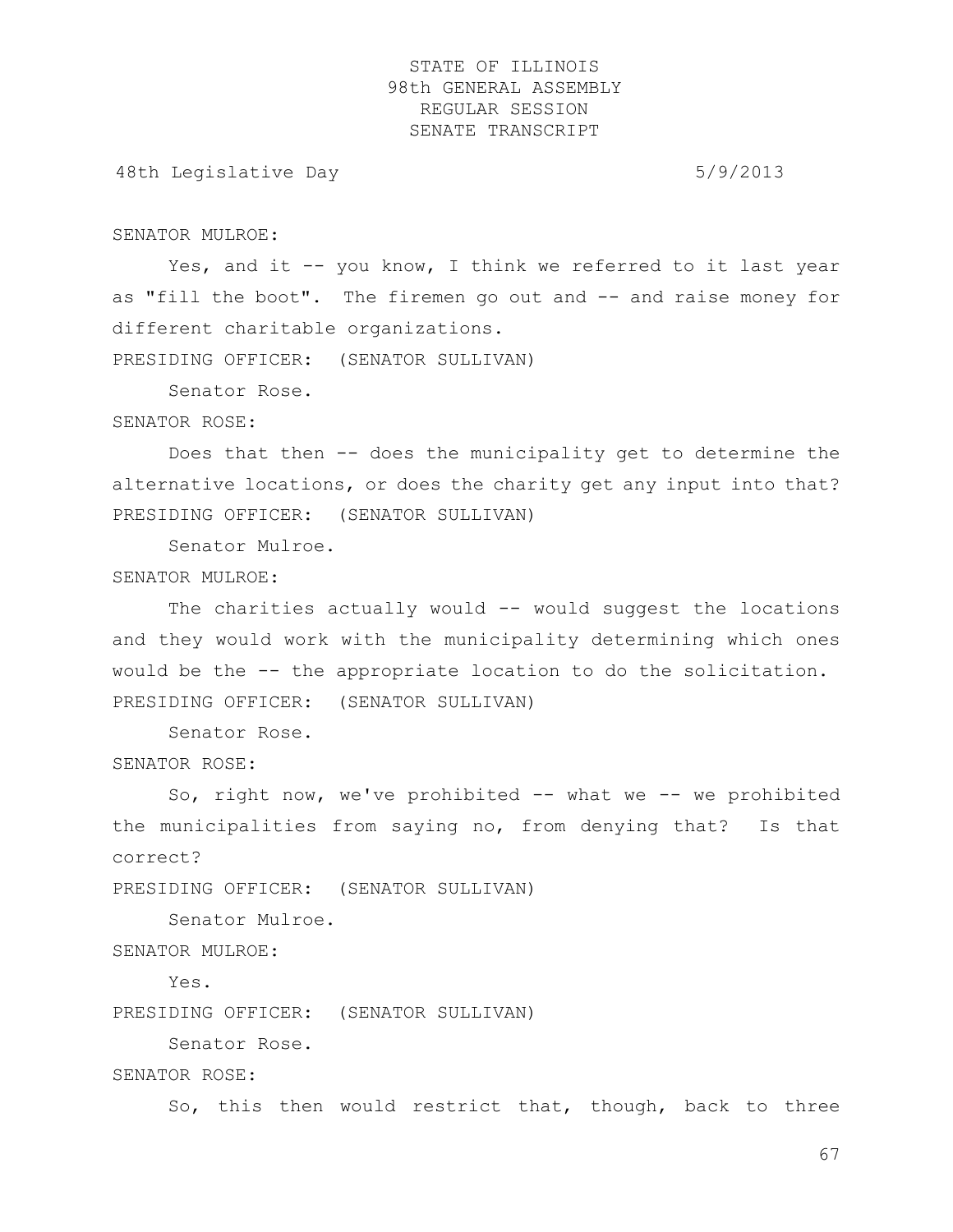48th Legislative Day 6/9/2013

locations?

PRESIDING OFFICER: (SENATOR SULLIVAN)

Senator Mulroe.

SENATOR MULROE:

It would give the municipalities, you know, a choice to - you know, where they would put 'em, so that the charitable organization couldn't say, "I want that intersection and that's it." The municipality could say, "That's a dangerous intersection. We don't want" -- "we think you should go to some other intersection or location."

PRESIDING OFFICER: (SENATOR SULLIVAN)

Senator Rose.

SENATOR ROSE:

Yeah, I appreciate your explanation. I do -- I actually think I like it the way it is, but I appreciate your explanation. PRESIDING OFFICER: (SENATOR SULLIVAN)

Seeing no further discussion, Senator Mulroe, do you wish to close? Ladies and Gentlemen, the question is, -- shall House Bill 956 pass. All those in favor will vote Aye. Opposed, Nay. The voting is open. Have all voted who wish? Have all voted who wish? Have all voted who wish? Mr. Secretary, take the record. On that question, there are 51 voting Aye, 1 voting Nay, 0 voting Present. House Bill 956, having received the required constitutional majority, is declared passed. Next up, we have House Bill 958. Senator McGuire. Mr. Secretary, please read the bill.

SECRETARY ANDERSON:

House Bill 958.

(Secretary reads title of bill) 3rd Reading of the bill.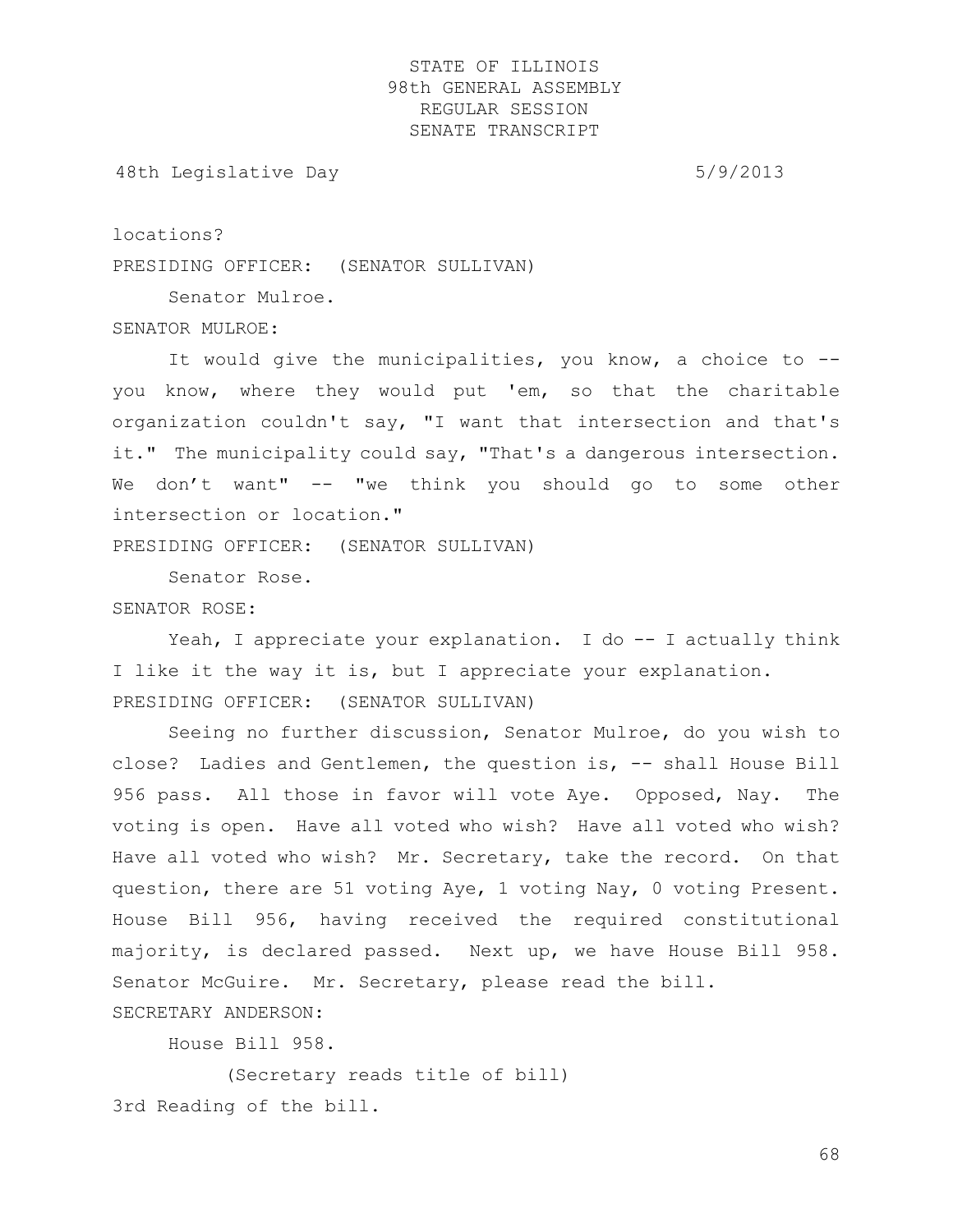48th Legislative Day 6/9/2013

PRESIDING OFFICER: (SENATOR SULLIVAN)

Senator McGuire.

SENATOR McGUIRE:

Thank you, Mr. President, Members of the Senate. House Bill 958 creates a progressive penalty system for repeat domestic battery offenders. The bill is identical to House Bill 4637, as amended, which passed out of this Chamber last year with 52 votes, but was not called for a concurrence vote in the House. I ask for an Aye vote, please.

PRESIDING OFFICER: (SENATOR SULLIVAN)

Thank you. Is there any discussion? Is there any discussion? Seeing none, Ladies and Gentlemen, the question is, shall House Bill 958 pass. All those in favor will vote Aye. Opposed, Nay. The voting is open. Have all voted who wish? Have all voted who wish? Have all voted who wish? Mr. Secretary, take the record. On that question, there are 55 voting Aye, 0 voting Nay, 0 voting Present. House Bill 958, having received the required constitutional majority, is declared passed. Next up, we have House Bill 963. Senator LaHood. Mr. Secretary, read the bill. SECRETARY ANDERSON:

House Bill 963.

(Secretary reads title of bill) 3rd Reading of the bill.

PRESIDING OFFICER: (SENATOR SULLIVAN)

Senator LaHood.

#### SENATOR LaHOOD:

Thank you, Mr. President. House Bill 963 pertains to the Village of Ohio in my district. This extends the TIF district there from twenty-three years to thirty-five years. Be happy to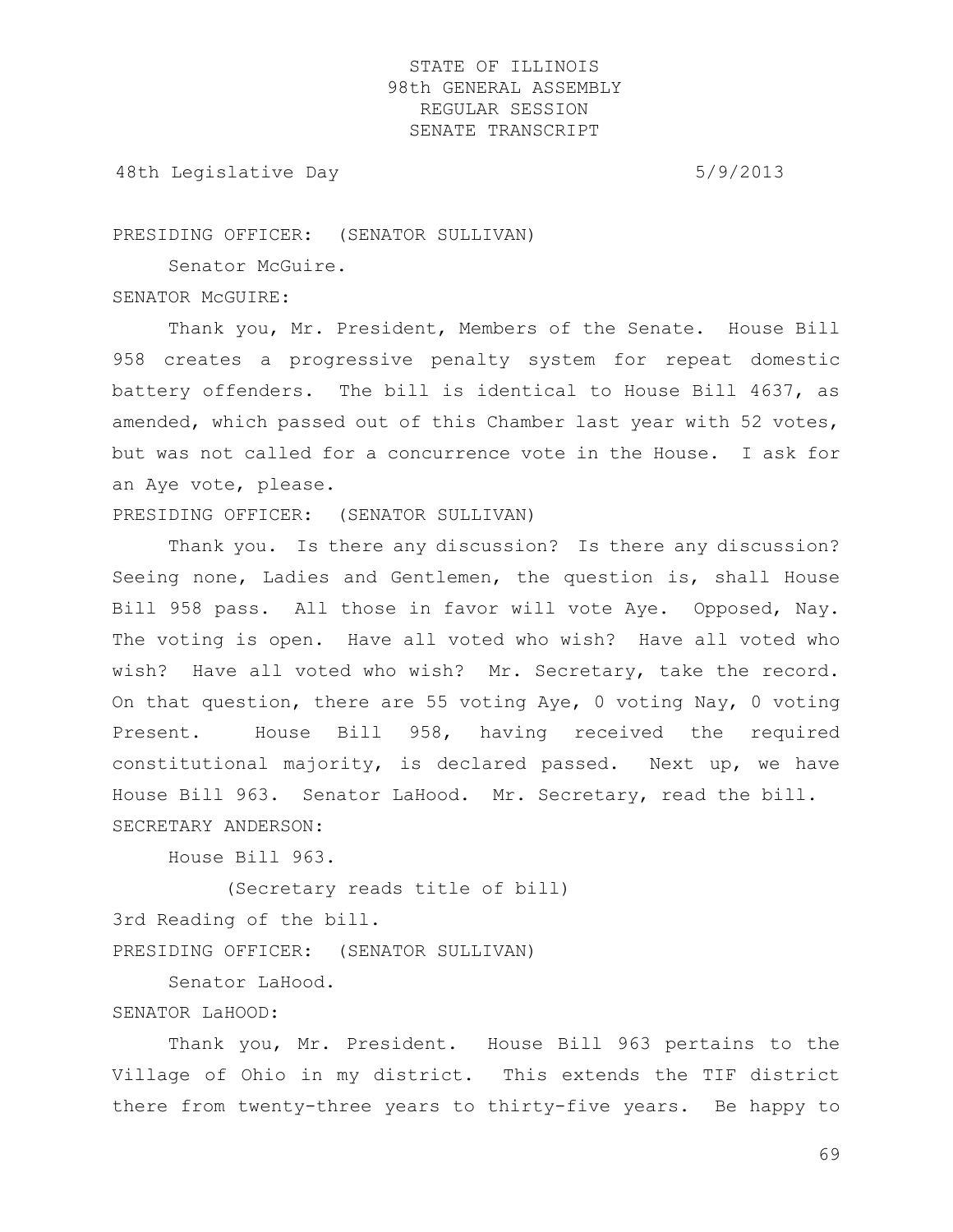48th Legislative Day 6/9/2013

answer any questions. Thank you. PRESIDING OFFICER: (SENATOR SULLIVAN)

Is there any discussion? Is there any discussion? Seeing none, the question is, shall House Bill 963 pass. All those in favor will vote Aye. Opposed, Nay. The voting is open. Have all voted who wish? Have all voted who wish? Have all voted who wish? Mr. Secretary, take the record. On that question, there are 55 voting Aye, 0 voting Nay, 0 voting Present. House Bill 963, having received the required constitutional majority, is declared passed. Next up, we have House Bill 982. Senator Haine. Please read the gentleman's bill.

SECRETARY ANDERSON:

House Bill 982.

(Secretary reads title of bill)

3rd Reading of the bill.

PRESIDING OFFICER: (SENATOR SULLIVAN)

Senator Haine.

#### SENATOR HAINE:

Thank you, Mr. President, Ladies and Gentlemen of the Senate. I must read this. This is an initiative of the Department of Insurance. It's a -- involves a -- a technicality in the law and I have to read this for legislative intent. I would profoundly appreciate it if Senator Rose would not ask me any questions on it. House Bill 982 will make Illinois law consistent with the NAIC model regulations on variable annuities and variable contracts. This also aligns Illinois law with separate accounts laws in other states and, in addition, this will now make Illinois consistent with the standards this Legislature has adopted when we passed the interstate compact. Modernization of the law will allow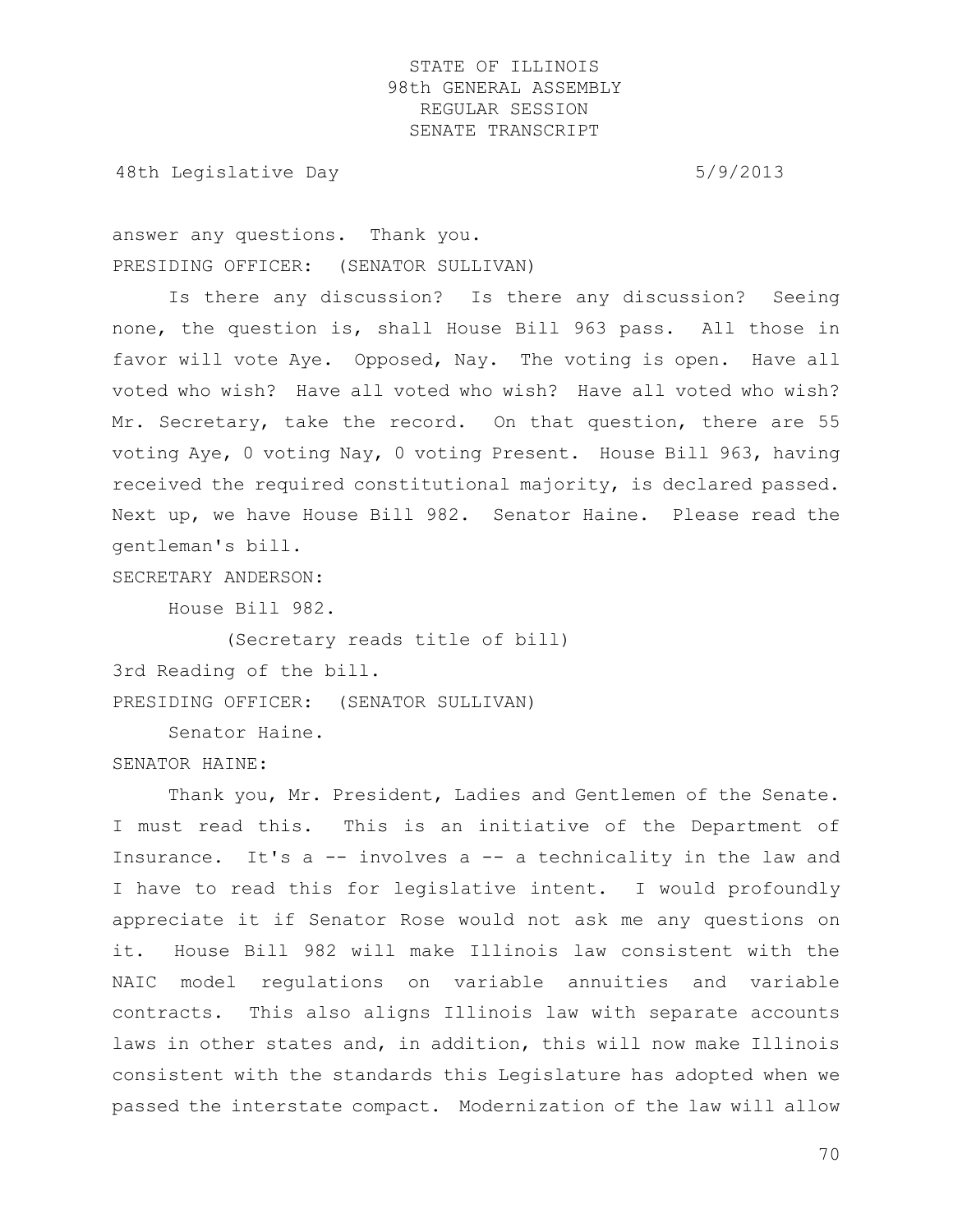48th Legislative Day 6/9/2013

Illinois domestic insurance companies to be on a level playing field with companies domiciled in other states in regard to separate account products. Such as - one type of separate account product is a fixed annuity contract, typically a market value adjusted annuity, which holds assets in a separate account for that product. This allows companies to invest the assets in a way that is tailored for that contract. Another separate account is one that is filed with the Securities and Exchange Commission. This type of product is for a customer who owns a variable life insurance policy or a variable annuity contract and these assets are placed in a separate account, invested in specific sub-accounts chosen by the contract holder. All this bill does is modernize Illinois law to provide for equal treatment for our domestic companies on these types of products, relative to companies domiciled in other states. Thank you. PRESIDING OFFICER: (SENATOR SULLIVAN)

Thank you, Senator Haine. I think we've found a new occupation for you when you get done here. Think you could be an auctioneer. Ladies and Gentlemen, is there any discussion? Senator Syverson, for what purpose do you rise? Any other discussion? Senator Haine, do you wish to close? Ladies and Gentlemen, the question is, shall House Bill 982 pass. All those in favor will vote Aye. Opposed, Nay. The voting is open. Have all voted who wish? Have all voted who wish? Have all voted who wish? Mr. Secretary, take the record. On that question, there are 55 voting Aye, 0 voting Nay, 0 voting Present. House Bill 982, having received the required constitutional majority, is declared passed. House Bill 984. Senator Martinez. Out of the record. Senate {sic} Bill 986. Senator Althoff. Mr. Secretary,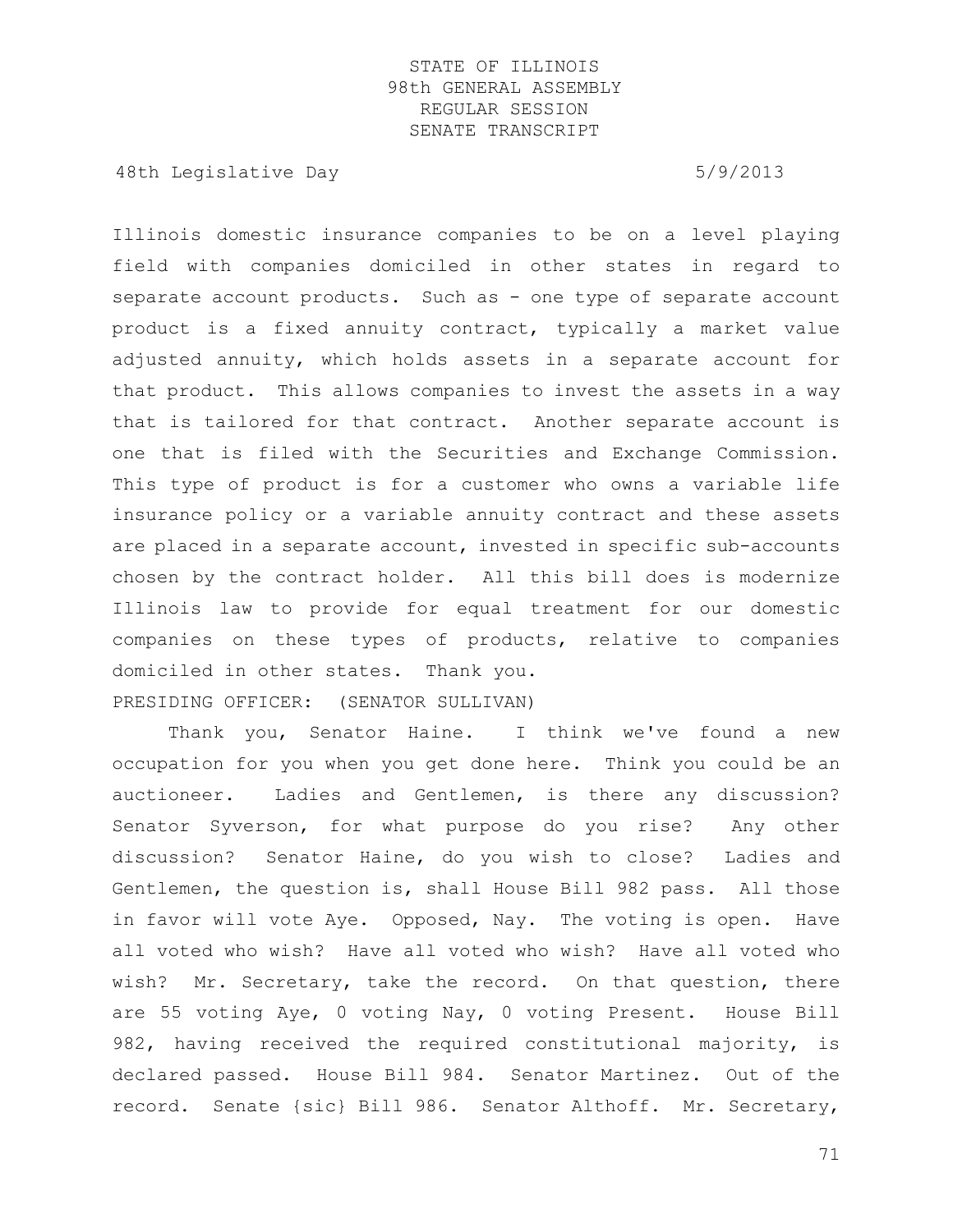48th Legislative Day 6/9/2013

please read the lady's bill. SECRETARY ANDERSON: House Bill 986. (Secretary reads title of bill)

3rd Reading of the bill.

PRESIDING OFFICER: (SENATOR SULLIVAN)

Senator Althoff.

### SENATOR ALTHOFF:

Thank you very much, Mr. President. This is a cleanup piece of legislation from the passage of the SMART Act. It repeals the provisions that created the Senior Pharmaceutical Assistance Act {sic}, which was actually taken out of the SMART Act. So, I'd appreciate an Aye vote.

PRESIDING OFFICER: (SENATOR SULLIVAN)

Thank you. Is there any discussion? Seeing none, the question is, shall House Bill 986 pass. All those in favor will vote Aye. Opposed, Nay. The voting is open. Have all voted who wish? Have all voted who wish? Have all voted who wish? Mr. Secretary, take the record. On that question, there are 56 voting Aye, 0 voting Nay, 0 voting Present. House Bill 986, having received the required constitutional majority, is declared passed. House Bill 991. Senator Haine. Mr. Secretary, read the bill. SECRETARY ANDERSON:

House Bill 991.

(Secretary reads title of bill) 3rd Reading of the bill. PRESIDING OFFICER: (SENATOR SULLIVAN) Senator Haine.

SENATOR HAINE: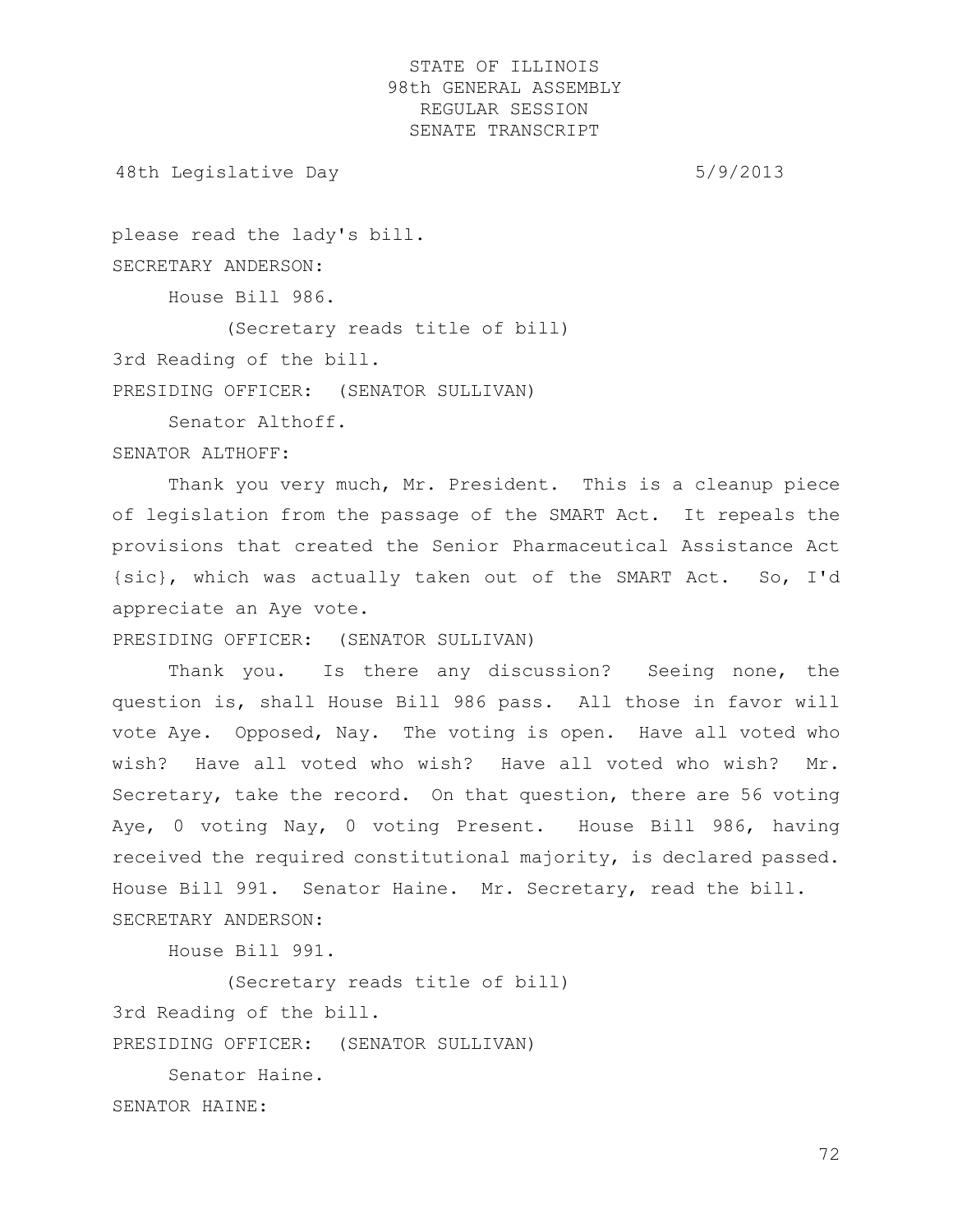48th Legislative Day 6/9/2013

Thank you, Mr. President, Ladies and Gentlemen of the Senate. This is another initiative of the Department of Insurance, authorizing the Director to file a complaint in an order of rehabilitation or liquidation, pursuant to the provisions of the Code concerning grounds for rehabilitation and liquidation. It's been suggested by Senator Cunningham that I can hire out as one of these voices after the pharmaceutical ads, telling the side effects. So I'm going to take that -- take him up on that. I would ask for an Aye vote.

PRESIDING OFFICER: (SENATOR SULLIVAN)

Thank you. Is there any discussion? Is there any discussion? Seeing none, the question is, shall House Bill 991 pass. All those in favor will vote Aye. Opposed, Nay. The voting is open. Have all voted who wish? Have all voted who wish? Have all voted who wish? Mr. Secretary, take the record. On that question, there are 56 voting Aye, 0 voting Nay, 0 voting Present. House Bill 991, having received the required constitutional majority, is declared passed. House Bill 1003. Senator Stadelman. Mr. Secretary, please read the bill.

SECRETARY ANDERSON:

House Bill 1003.

(Secretary reads title of bill)

3rd Reading of the bill.

PRESIDING OFFICER: (SENATOR SULLIVAN)

Senator Stadelman.

#### SENATOR STADELMAN:

Thank you, Mr. President, Members of the Senate. This simply amends the Wild -- Wildlife Code by exempting pure water as a form of baiting technique used to take wild turkey or white-tailed deer.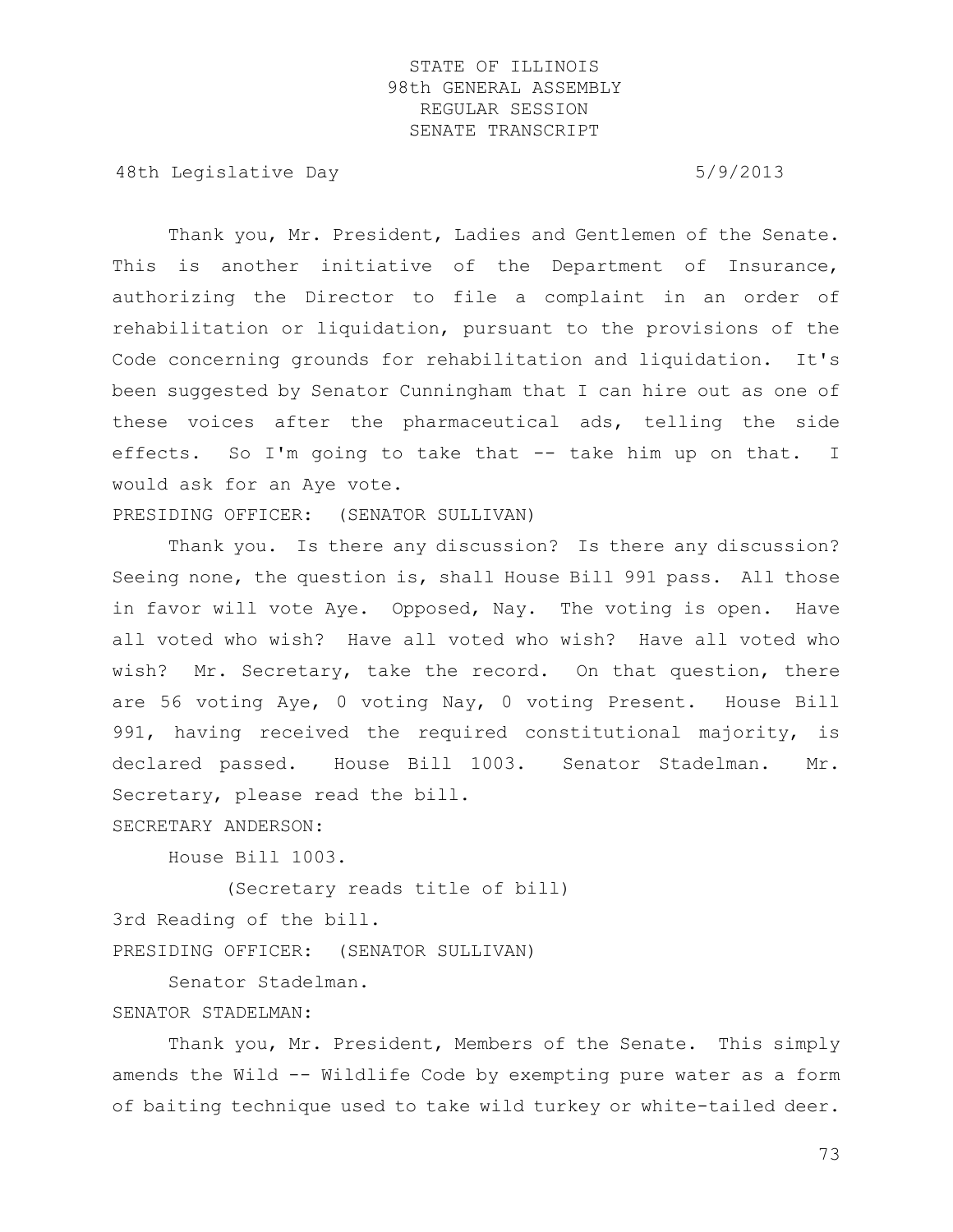48th Legislative Day 6/9/2013

This is identical legislation that was approved by this Body several weeks ago. There's no opposition. I urge an Aye vote. PRESIDING OFFICER: (SENATOR SULLIVAN)

Thank you very much. Ladies and Gentlemen, is there any discussion? Is there any discussion? The question is, shall House Bill 1003 pass. All those in favor will vote Aye. Opposed, Nay. The voting is open. Have all voted who wish? Have all voted who wish? Have all voted who wish? Mr. Secretary, take the record. On that question, there are 55 voting Aye, 0 voting Nay, 0 voting Present. House Bill 1003, having received the required constitutional majority, is declared passed. House Bill 1005. Senator Syverson. Mr. Secretary, read the bill.

SECRETARY ANDERSON:

House Bill 1005.

(Secretary reads title of bill) 3rd Reading of the bill. PRESIDING OFFICER: (SENATOR SULLIVAN)

Senator Syverson.

SENATOR SYVERSON:

Thank you, Mr. President. This legislation amends the Mental Health and Developmentally {sic} (Developmental) Disabilities Code and authorizes restraints or seclusions to be used only with a written order of clinical professional counselor. There's no opposition. Ask for a favorable roll call. PRESIDING OFFICER: (SENATOR SULLIVAN)

Thank you. Is there any discussion? Any discussion? If not, the question is, shall House Bill 1005 pass. All those in favor will vote Aye. Opposed, Nay. The voting is open. Have all voted who wish? Have all voted who wish? Have all voted who wish?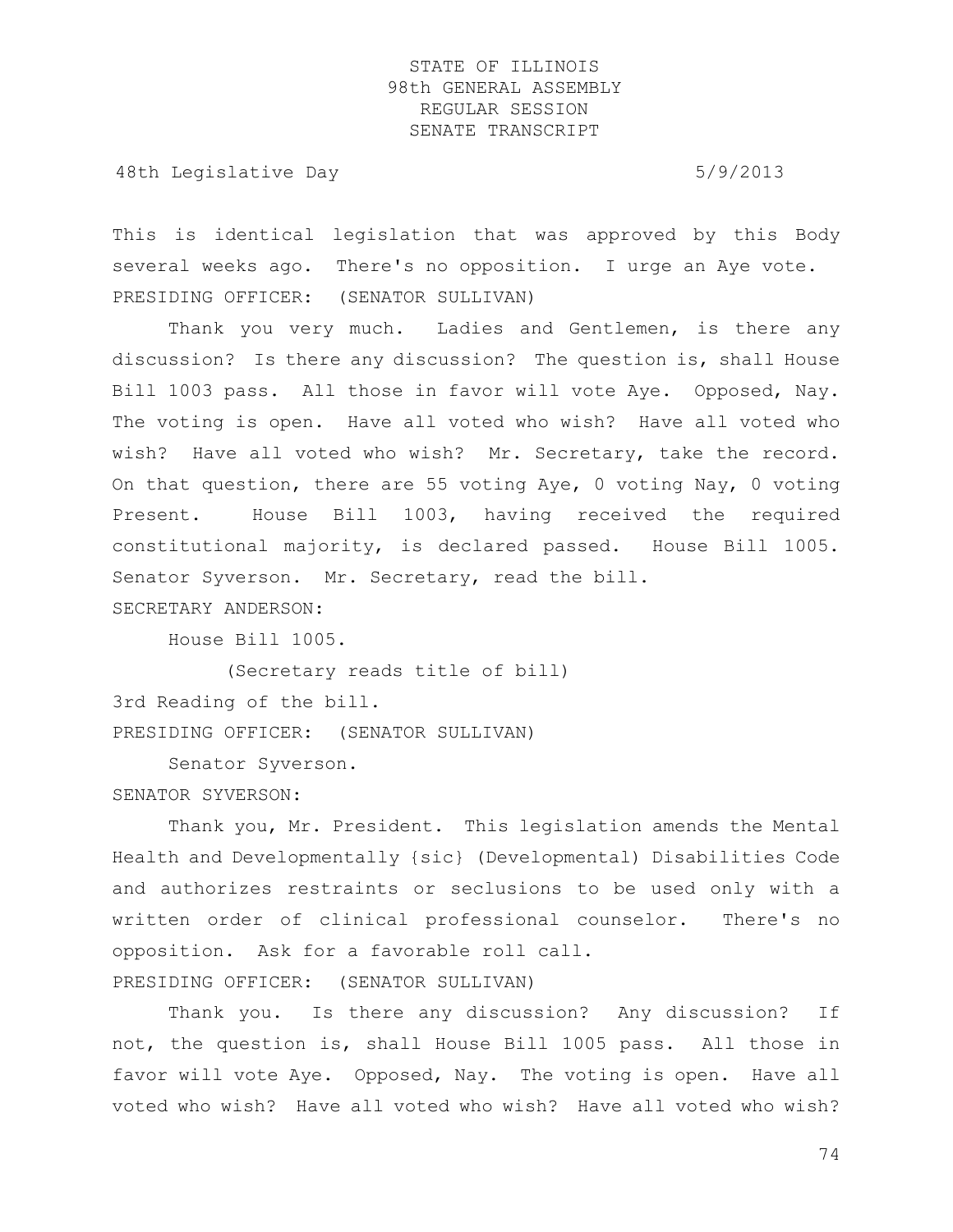48th Legislative Day 6/9/2013

Mr. Secretary, take the record. On that question, there are 55 voting Aye, 0 voting Nay, 0 voting Present. House Bill 1005, having received the required constitutional majority, is declared passed. Next up is House Bill 1009. Senator Sandoval. Mr. Secretary, read the bill.

SECRETARY ANDERSON:

House Bill 1009.

(Secretary reads title of bill) PRESIDING OFFICER: (SENATOR SULLIVAN)

Senator Sandoval.

SENATOR SANDOVAL:

Thank you, Mr. President. HB 1009 prohibits the issuance of a graduated driver's license to any minor under the age of eighteen for an applicant that has unresolved traffic citations. It's an initiative of the Secretary Jesse White. I ask a favorable vote. PRESIDING OFFICER: (SENATOR SULLIVAN)

Is there any discussion? Is there any discussion? Seeing none, the question is, shall House Bill 1009 pass. All those in favor will vote Aye. Opposed, Nay. The voting is open. Have all voted who wish? Have all voted who wish? Have all voted who wish? Mr. Secretary, take the record. On that question, there are 56 voting Aye, 0 voting Nay, 0 voting Present. House Bill 1009, having received the required constitutional majority, is declared passed. House Bill 1013. Senator Harmon. Leader Harmon. Out of the record. House Bill 1020. Senator Link. Mr. Secretary, read the bill.

SECRETARY ANDERSON:

House Bill 1020.

(Secretary reads title of bill)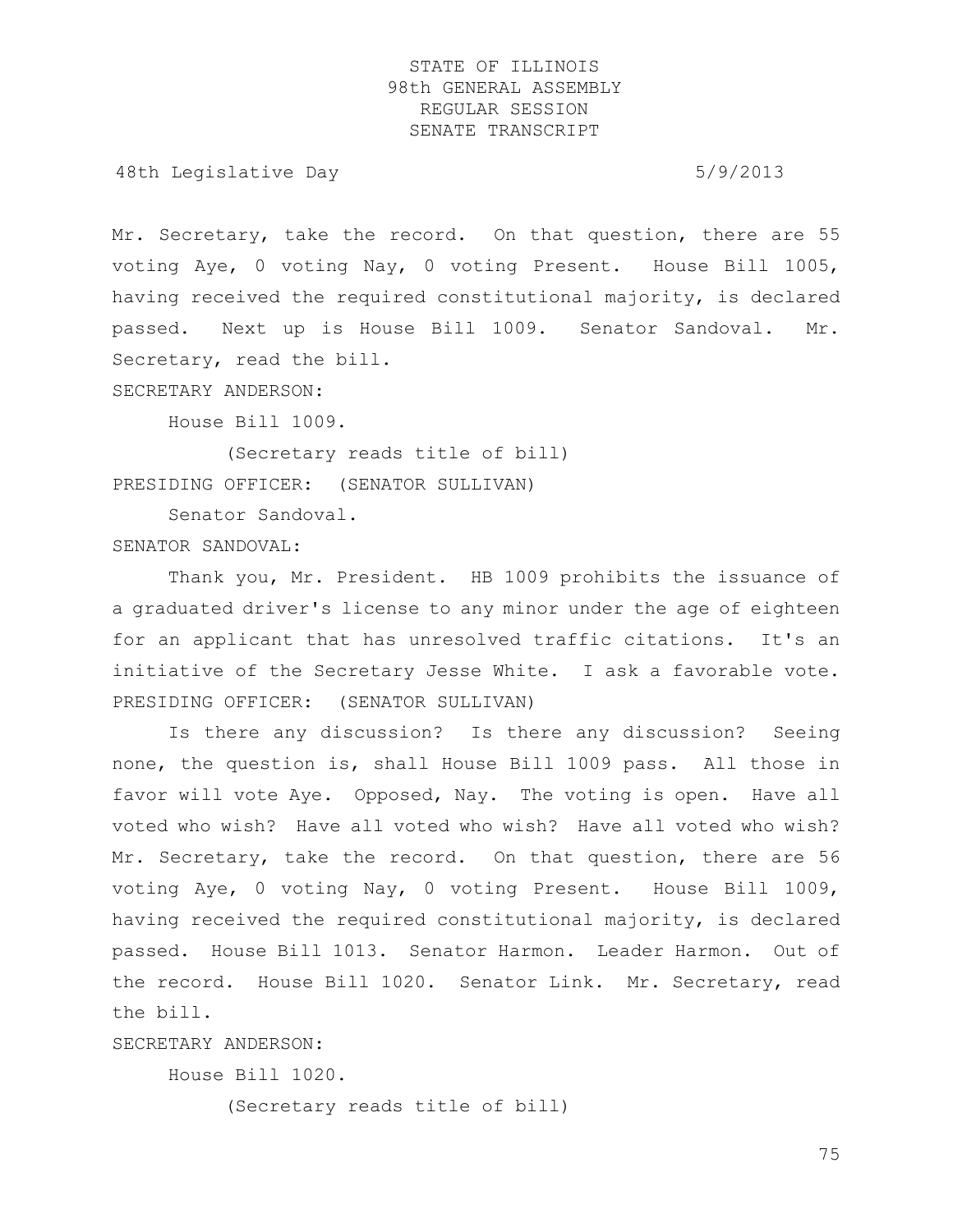48th Legislative Day 6/9/2013

3rd Reading of the bill.

PRESIDING OFFICER: (SENATOR SULLIVAN)

Senator Link.

SENATOR LINK:

Mr. President, this amends the County Codes {sic} (Counties Code) by removing the requirement that buildings be residential and two stories or less in height to be eligible to be expanded {sic} to removal by the county board if they are continuing hazard to the community. I know of no opposition. PRESIDING OFFICER: (SENATOR SULLIVAN)

Thank you. Is there any discussion? Is there any discussion? Seeing none, the question is, shall House Bill 1020 pass. All those in favor will vote Aye. Opposed, Nay. The voting is open. Have all voted who wish? Have all voted who wish? Have all voted who wish? Mr. Secretary, take the record. On that question, there are 56 voting Aye, 0 voting Nay, 0 voting Present. House Bill 1020, having received the required constitutional majority, is declared passed. Next up is House Bill 1045. Senator Holmes. Out of the record. Ladies and Gentlemen, let's turn to the top of page 8 of the printed Calendar. On the Order of House Bills 3rd Reading is House Bill 1046. Senator Hunter. Mr. Secretary, please read the bill.

SECRETARY ANDERSON:

House Bill 1046.

(Secretary reads title of bill) 3rd Reading of the bill. PRESIDING OFFICER: (SENATOR SULLIVAN) Senator Hunter.

SENATOR HUNTER: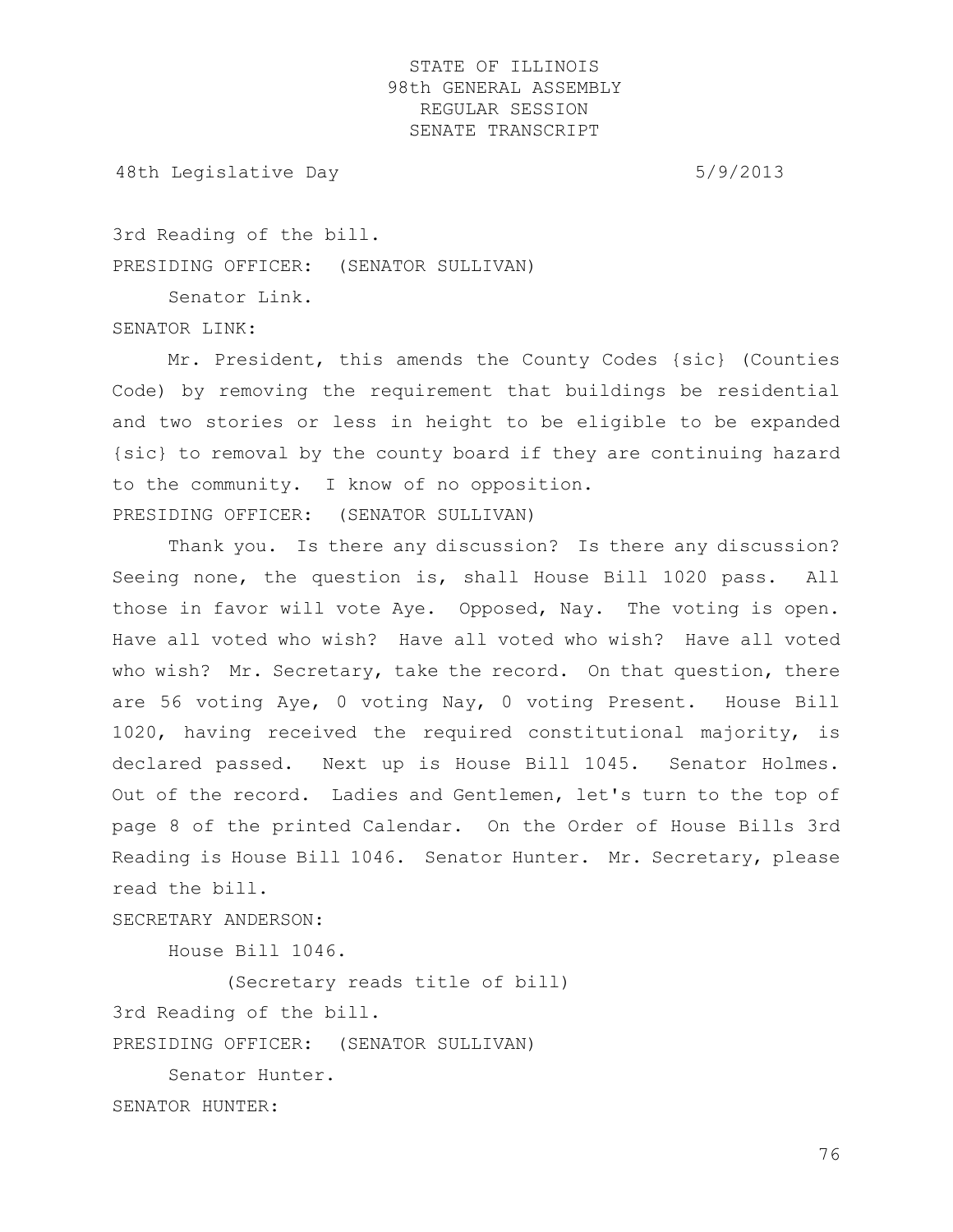48th Legislative Day 6/9/2013

Thank you, Mr. President. 1046 allows for inmates to apply for Medicaid at any time prior to their release or discharge from an institution for the continuity of care for mental health - mental health, as well as for behavioral health. And I'll ask for an Aye vote.

PRESIDING OFFICER: (SENATOR SULLIVAN)

Thank you. Is there any discussion? Senator Righter, for what purpose do you rise? SENATOR RIGHTER:

Will the sponsor yield, please, Mr. President? PRESIDING OFFICER: (SENATOR SULLIVAN)

Indicates she will. Senator Righter. SENATOR RIGHTER:

Senator Hunter, can you tell me, what is it about the system or the enrollment system with regards to people who are in prison or in jail that isn't working right that you're seeking to fix here?

PRESIDING OFFICER: (SENATOR SULLIVAN)

Senator Hunter.

SENATOR HUNTER:

Currently, the way the  $--$  the  $--$  the law is  $--$  is set up is that they cannot apply for any kind of Medicaid services until after their release. And many of -- and these inmates, they -they're presenting with serious and chronic medical issues, as well as behavioral health issues, and they need to apply prior to their discharge in order for them to get on -- on Medicaid to receive their medications.

PRESIDING OFFICER: (SENATOR SULLIVAN)

Senator Righter.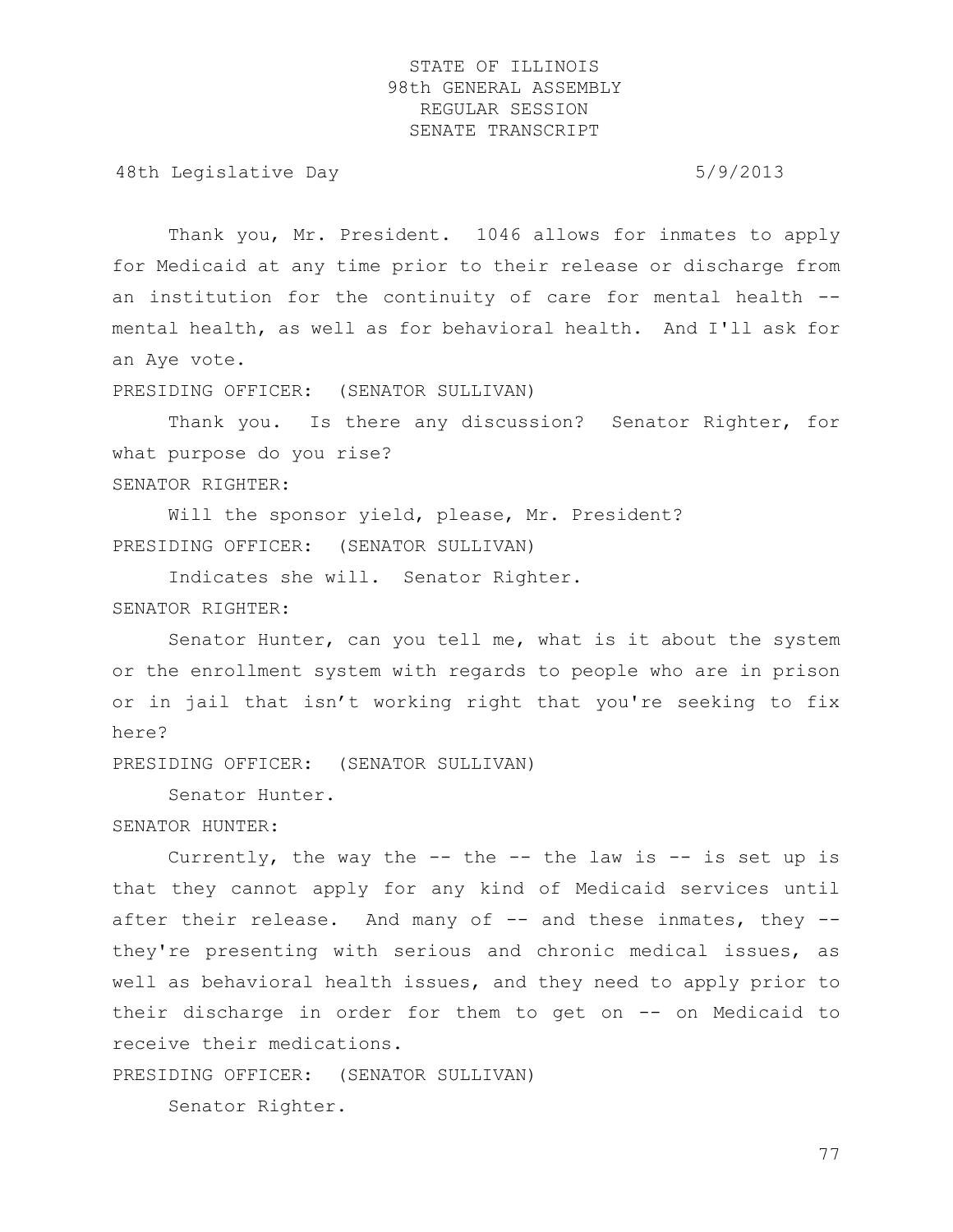48th Legislative Day 6/9/2013

#### SENATOR RIGHTER:

Senator Hunter,  $I$  -- I may be mistaken, but it's my understanding that the law allows an inmate to apply for Medicaid thirty days prior to their scheduled release.

PRESIDING OFFICER: (SENATOR SULLIVAN)

Senator Hunter.

SENATOR HUNTER:

They do, but now we are finding that the -- the Medicaid offices are finding that thirty days is not enough, because you have shortages of all of the offices statewide and they need more time to allow for these persons to come in to apply. So they are -- so this -- what this bill will do is allow them to apply thirty days or earlier than their release.

PRESIDING OFFICER: (SENATOR SULLIVAN)

Senator Righter. SENATOR RIGHTER:

Now, once they apply for Medicaid, Senator Hunter, and they're accepted into the program - let's say that we have an inmate who's serving a five-year prison sentence, and a year or a year and a half before their scheduled release, they apply for Medicaid and they're put on the program - are they then going to be served, in terms of their medical bills, by the taxpayers in the Medicaid program beginning at that point whenever they're on the program, even though they're still in prison? PRESIDING OFFICER: (SENATOR SULLIVAN)

Senator Hunter.

### SENATOR HUNTER:

Their benefits do not kick in until after release, Senator. PRESIDING OFFICER: (SENATOR SULLIVAN)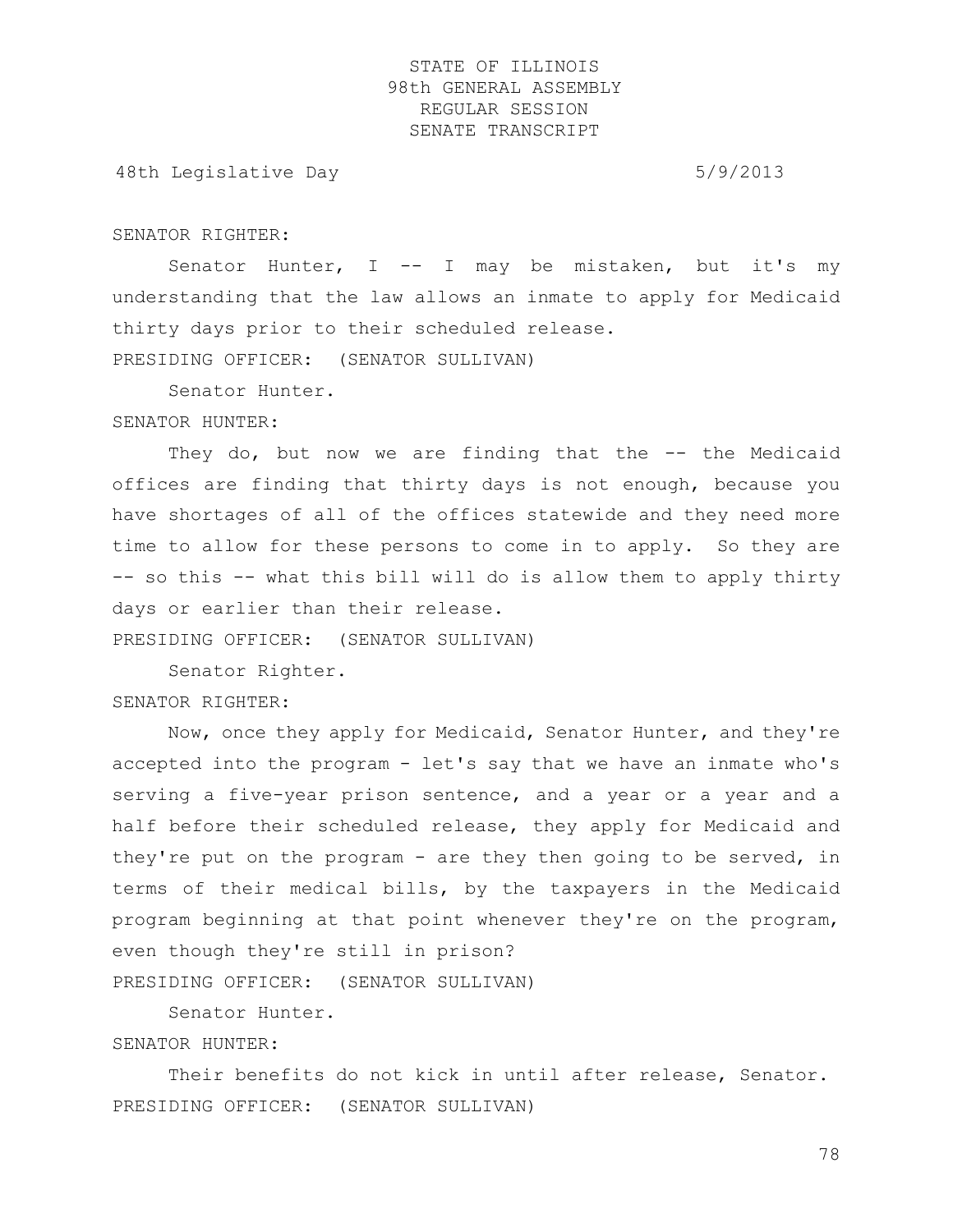48th Legislative Day 6/9/2013

Senator Righter. SENATOR RIGHTER:

I'm -- well, I want to check that, Senator Hunter. I -- I'm not sure that that's our interpretation of the statute. But regardless, if we're worried about how long they need in order to get on the program because of a paperwork delay, then what about going from thirty days to sixty days, or even seventy-five days? Because, otherwise, what you're going to do is, you're going to have people at the Department processing claims or applications for Medicaid for someone who's not - if -- if you're correct that they can't start accessing the services until they get out of prison - who won't be using the -- the -- the -- they won't be using the program for a year from now. Why -- why would we have them processing applications that far ahead of time? PRESIDING OFFICER: (SENATOR SULLIVAN)

Senator Hunter.

SENATOR HUNTER:

Senator Righter, while these persons are incarcerated, they are receiving the services that they are in need of; however, once they are -- once they are discharged, they have no medical care and they need their medications for whatever reason. And this also will reduce recidivism and it also will promote a continuity of care for these persons.

PRESIDING OFFICER: (SENATOR SULLIVAN)

Senator Righter.

### SENATOR RIGHTER:

Okay, and maybe I misunderstood you, Senator Hunter, and I'm listening as closely as I can. All right? When someone is incarcerated and they are on Medicaid, are they -- are -- is -- is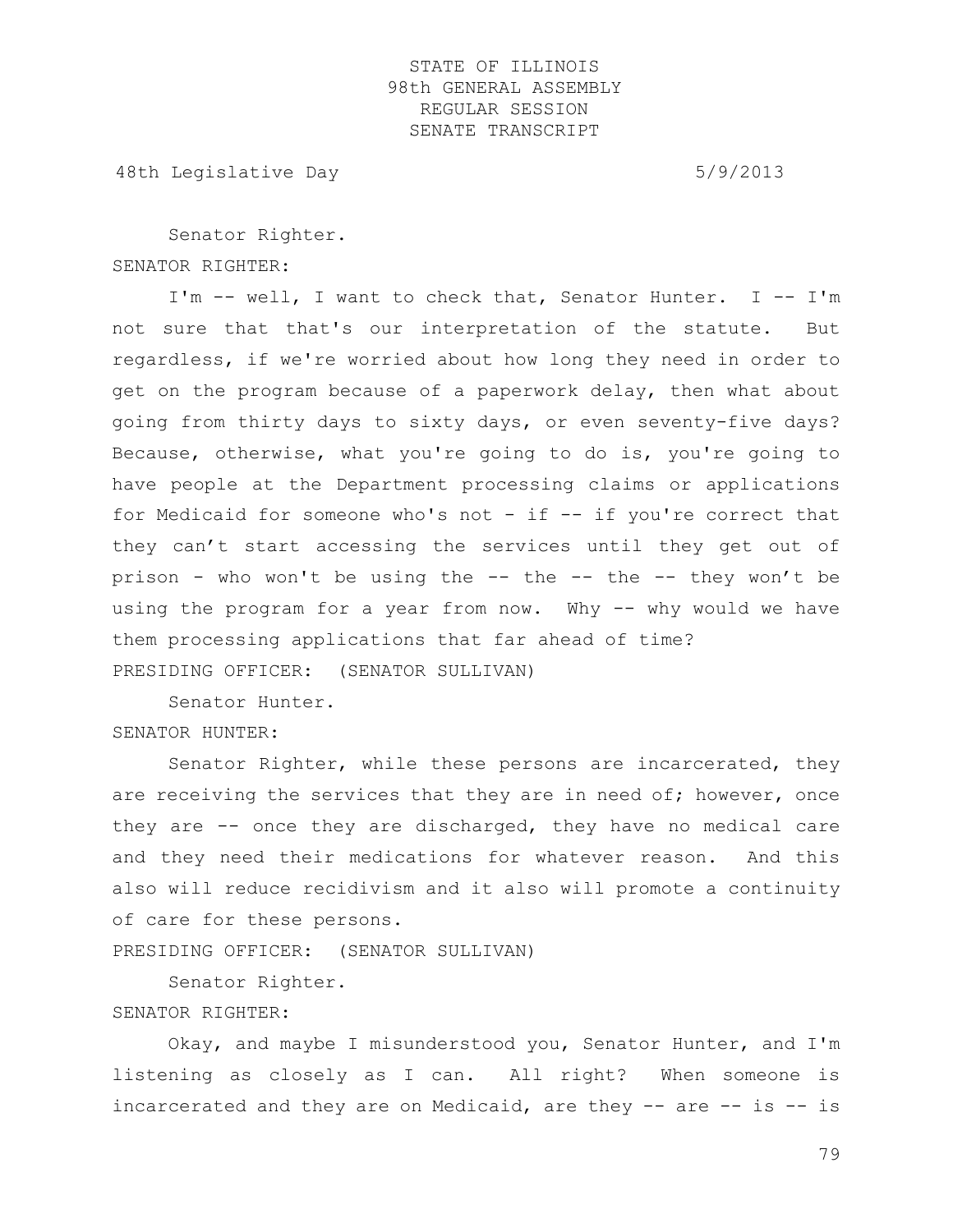48th Legislative Day 6/9/2013

the Department receiving bills for services rendered to them while they're incarcerated?

PRESIDING OFFICER: (SENATOR SULLIVAN)

Senator Hunter.

SENATOR HUNTER:

Can you repeat your question, Senator Righter? PRESIDING OFFICER: (SENATOR SULLIVAN)

Senator Righter, would you repeat that question, please? SENATOR RIGHTER:

I sure will, Mr. President. Senator Hunter, while someone is incarcerated and if they have been accepted onto the Medicaid program, at that point does the Department start paying their bills for services rendered, even -- even though they're still incarcerated? Yes or no, if you can help me with that.

PRESIDING OFFICER: (SENATOR SULLIVAN)

Senator Hunter.

SENATOR HUNTER:

No.

PRESIDING OFFICER: (SENATOR SULLIVAN)

Senator Righter.

SENATOR RIGHTER:

Okay, if that's the case, then why would you want the Department, who is -- as you said, is short-handed and trying to keep up on applications, processing an application for someone who is not even going to be able to utilize the program until they get out, rather than using that time to process an application for someone who's not in prison and who needs the benefits now? PRESIDING OFFICER: (SENATOR SULLIVAN)

Senator Hunter.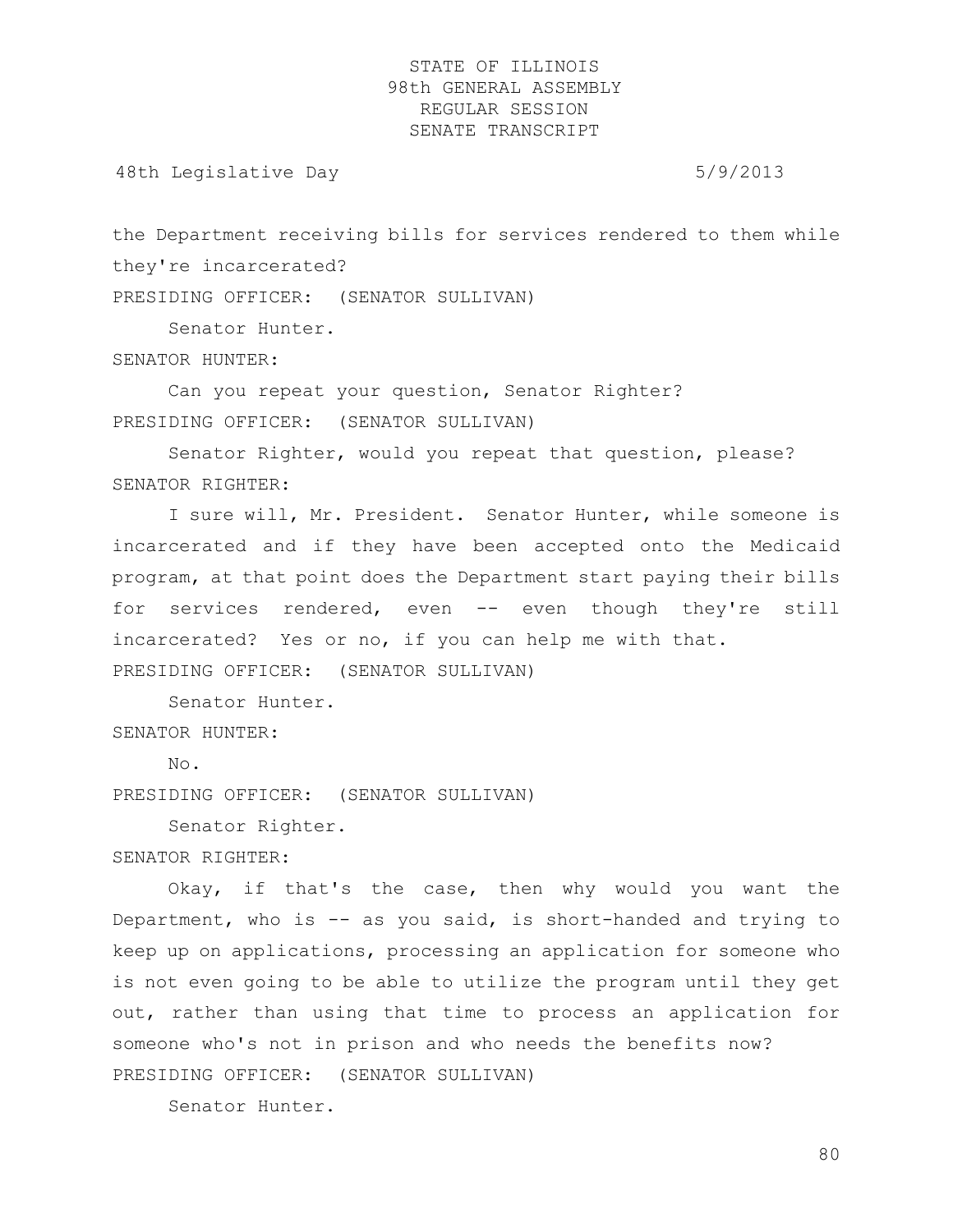48th Legislative Day 6/9/2013

#### SENATOR HUNTER:

Senator, the Department prioritizes their applications. Okay? So what happens is, if they are going to be  $-$ - if the  $-$ - if the inmates are going to be discharged a year from now, they are not going to apply right now, a whole year in advance. What we're trying to do is to reduce the amount of backlog at the Department by allowing these inmates to apply for Medicaid prior to their discharge. So if the Department feels as though -- if the person has applied for discharge already and they're incarcerated and the Department will know -- they'll know, based upon whatever the record indicates, of their date of discharge. So if they're still incarcerated, no, their -- their benefits will not kick in until after - until after they are discharged.

PRESIDING OFFICER: (SENATOR SULLIVAN)

Senator Righter. SENATOR RIGHTER:

Mr. President, I think at this point I'm going to wave the white flag, but I may come back to you after Senator Syverson talks to Senator Hunter and ask to be recognized a second time just so I can understand what the bill does. Thank you. PRESIDING OFFICER: (SENATOR SULLIVAN)

Further discussion? Senator Syverson, for what point -purpose do you rise?

SENATOR SYVERSON:

Thank you, Mr. President. Question of the sponsor. PRESIDING OFFICER: (SENATOR SULLIVAN)

Indicates she will yield for a question. Senator Syverson. SENATOR SYVERSON:

Thank you. Senator, I -- you know, unless we're thinking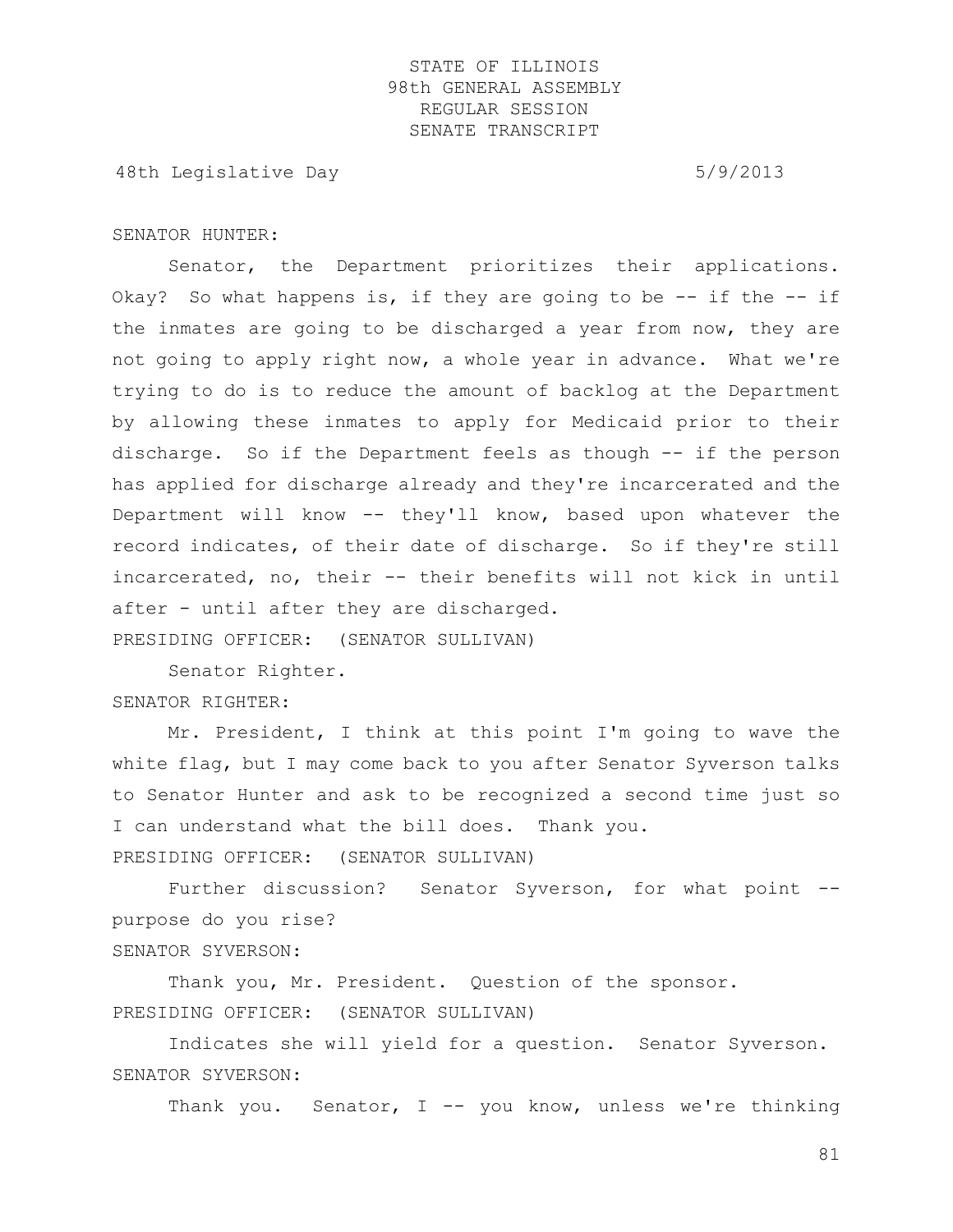48th Legislative Day 6/9/2013

about a different piece of legislation, and  $I$  -- I supported this in committee, but I -- I think your statement is in error about the Medicaid, because I think the issue that we talked about is the purpose of this is to enroll the individuals into Medicaid while they're in prison because then the cost for those inmates will be bore by the Affordable Care Act, as opposed to GRF. And so I think we want to  $--$  I think we want  $--$  is  $--$  is  $--$  unless that's a different piece of legislation.

PRESIDING OFFICER: (SENATOR SULLIVAN)

Senator Hunter.

### SENATOR HUNTER:

No, you're in error, Senator. Medicaid will not pay for any incarcerated person and that is what the HFS manager articulated while in committee last week -- or earlier -- earlier this week or last week, whenever that was.

PRESIDING OFFICER: (SENATOR SULLIVAN)

Senator Syverson.

### SENATOR SYVERSON:

Okay, so under this  $-$  I quess  $-$  I have my notes from the committee when we talked about this, that they -- that they had said that this would be hospitalization costs for inmates, as well as county prisoners; that hospitalization costs would be covered by the Affordable Care Act under this and not bore by the counties and bore by the State of Illinois. Am I -- is it a different bill or is this the bill that we discussed? PRESIDING OFFICER: (SENATOR SULLIVAN)

Senator Hunter. SENATOR HUNTER:

That part is correct, Senator, but there is a fifty percent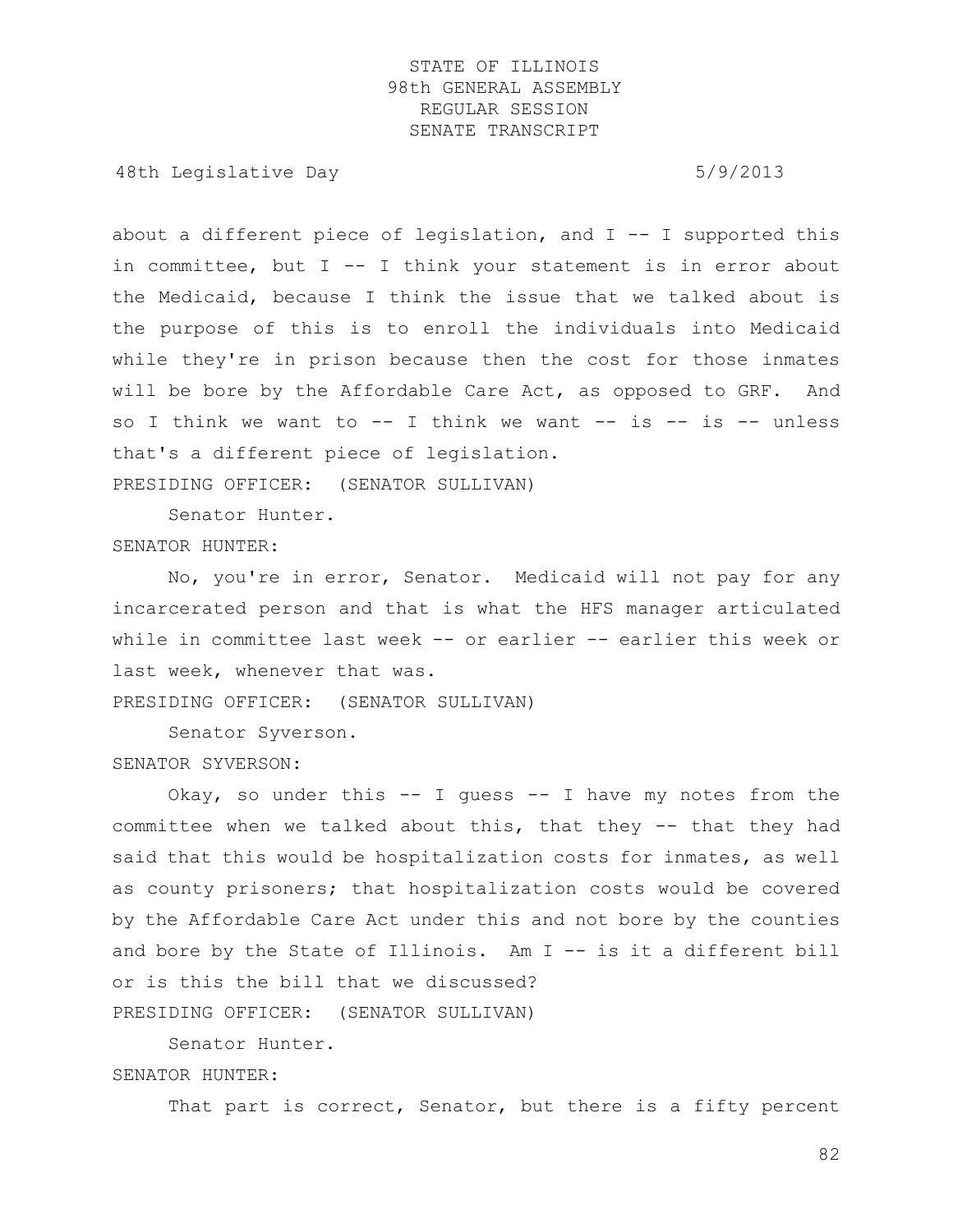48th Legislative Day 6/9/2013

Medicaid match for persons going in -- coming -- going into the jails. Oh! Only if they're receiving hospitalization services, yes. Outside -- outside of the jail, not while they're inside, but outside of the jail.

PRESIDING OFFICER: (SENATOR SULLIVAN)

Senator Syverson.

SENATOR SYVERSON:

Okay. Thank you. Then I'm -- I guess -- then I feel better about that. So, the  $-$  as I stated, so, with the passage of this, this will have inmates in the -- in our correction system and in our county jails that have hospitalization expenses are -- we are enrolling them and they will be covered under Medicaid under this legislation, and so then the shift -- that cost shift will bear - - go from Corrections to Medicaid. So it is -- to Senator Righter's question, this is -- the goal of this is to enroll them into Medicaid so they can get coverage right away, not for them just to enroll -- not to get re-enrolled when they -- they leave. And so I just wanted to make sure that was clear, that regardless of how you feel about whether or not who should be paying for this, if it should be Medicaid or if it should be the State, this is a change and it just means that when this passes that hospitalization costs will be bore by Medicaid, both at the county level and at the State level. Thank you, Mr. President, for allowing me to clarify it. PRESIDING OFFICER: (SENATOR SULLIVAN)

Thank you. Further discussion? Senator Delgado, for what purpose do you rise?

# SENATOR DELGADO:

Thank you, Mr. President. To the bill: As a member of the Human Services Committee, I, too, had an opportunity to discuss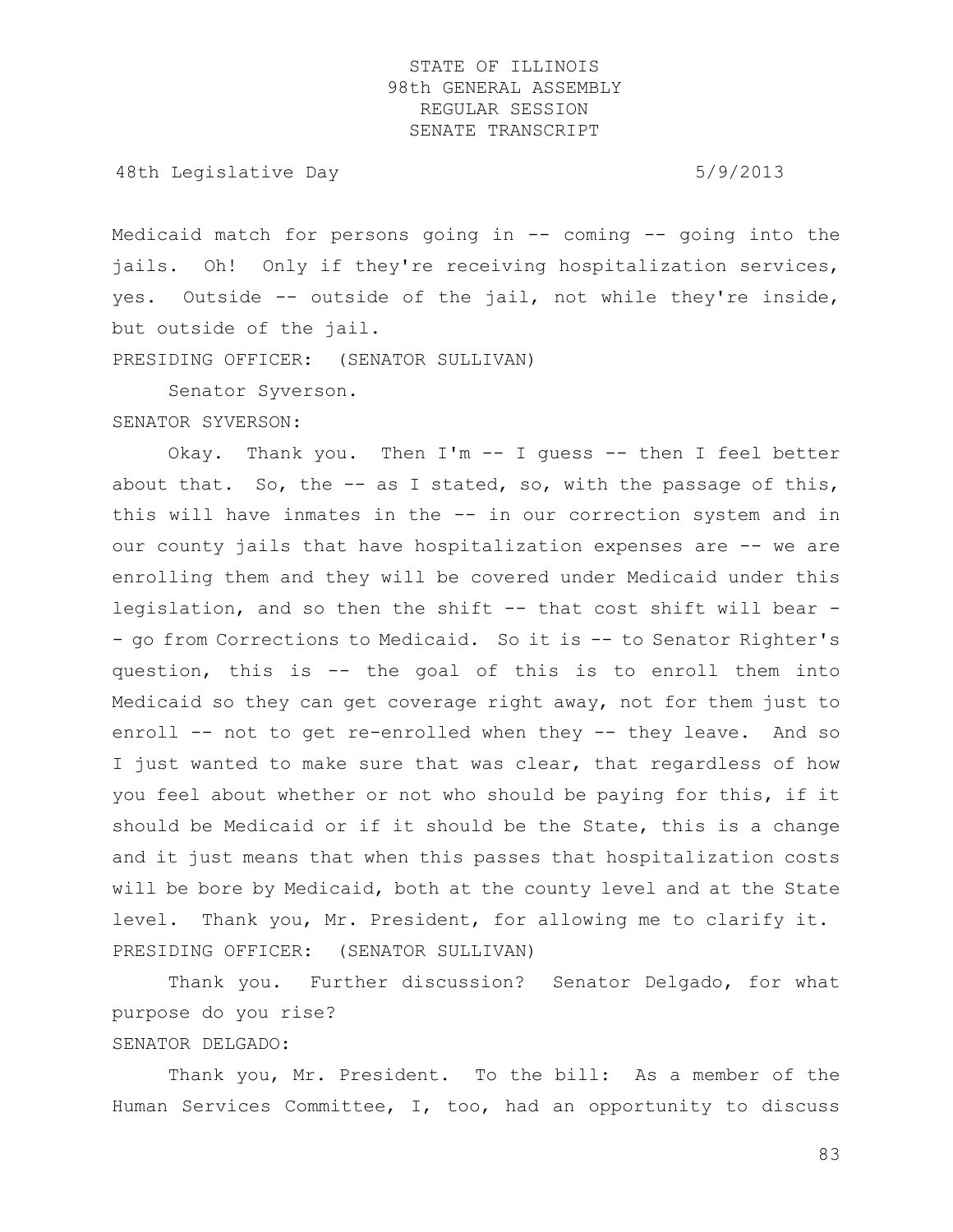48th Legislative Day 6/9/2013

this with the sponsor. I rise in support. I  $-$  as  $-$  we have many attorneys in here and many other professions have come here to the General Assembly. I want to speak from two points of view. In the child welfare system - we pointed this out in committee prior to return home of a child to the family, we always make sure we want seamless transitional services, and that's for the purpose of making sure when we return home that mom and dad, whoever's at home with two or three other children, they're bringing another body home and we want seamless transitional services and you transition out at -- and a counselor does that work. Now, from a felony parole and probation level, we're talking about the prison system, and the way that was achieved when I became a member of the General Assembly was incorporating and making sure that the DPA had software that talks to the Department of Children and Family Services, so we would not interrupt the services and make sure that as long as all conditions were met to return home, that we were able to do so and not take it out on a person who was probably already on that Medicaid or Public Aid prior to being removed or incarcerated. So those two agencies talk to each other through the computer system. And, of course, they get a motor/voter -- and now let's go to the prison system, same principle. As you're ready to have an exit interview, your counselor, correctional counselor, will come to you and they will put that knowledge together for you and also where you're going to live, because your folks may not want you at that address. So if DPA would have software - and going down the road here, another bill - that would go ahead and talk to the Department, have seamless transitional services, then when mom or dad is coming home, there would not be an interruption. That is the least we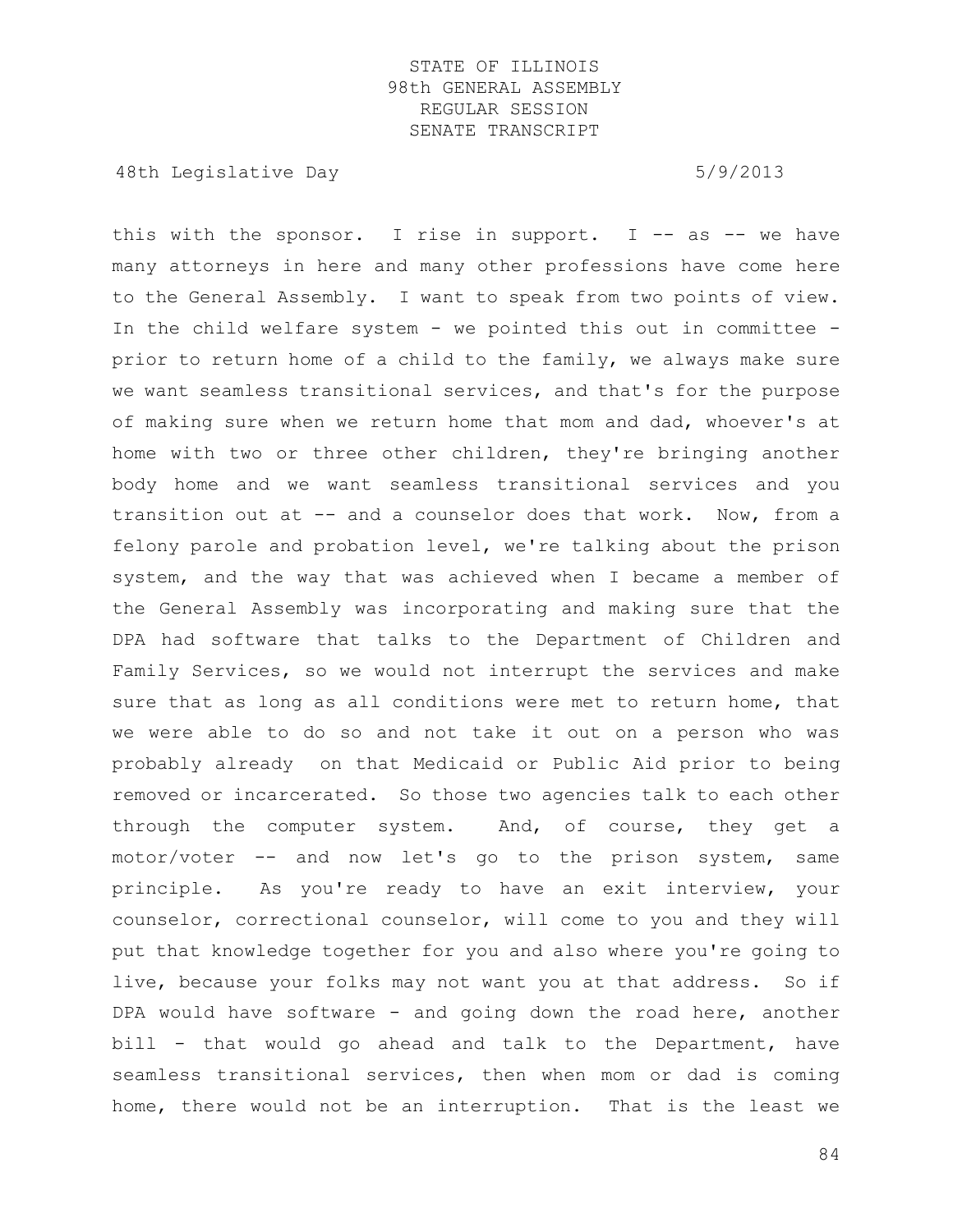48th Legislative Day 6/9/2013

can do after they've paid their time and that's what this legislation really does. And I would stand in strong favor and ask all of you to give an Aye vote and make our systems operate the way they're supposed to, and that is seamless, and make sure that those transitional services are in place, for not only the person coming out of prison, but for those loved ones who they're coming home to, and not further create problems with that family structure. I would ask for an Aye vote, Mr. President. PRESIDING OFFICER: (SENATOR SULLIVAN)

Thank you. Seeing no further discussion, Senator Hunter, do you wish to close? Senator Hunter. SENATOR HUNTER:

Thank you, Mr. President. The intent of this legislation is to ensure continuity of behavioral and medical care in the community upon release from jails or prisons by making it possible for ex-offenders to go through an application process and an enrollment process in advance of release. And I ask for an Aye vote.

PRESIDING OFFICER: (SENATOR SULLIVAN)

Ladies and Gentlemen, the question is, shall House Bill - excuse me, 1046 pass. All those in favor will vote Aye. Opposed, Nay. The voting is open. Have all voted who wish? Have all voted who wish? Have all voted who wish? Mr. Secretary, take the record. On that question, there are 36 voting Aye, 16 voting Nay, 0 voting Present. House Bill 1046, having received the required constitutional majority, is declared passed. Next up on our Calendar, we have House Bill 1048. Senator Cunningham. Mr. Secretary, read the bill. SECRETARY ANDERSON: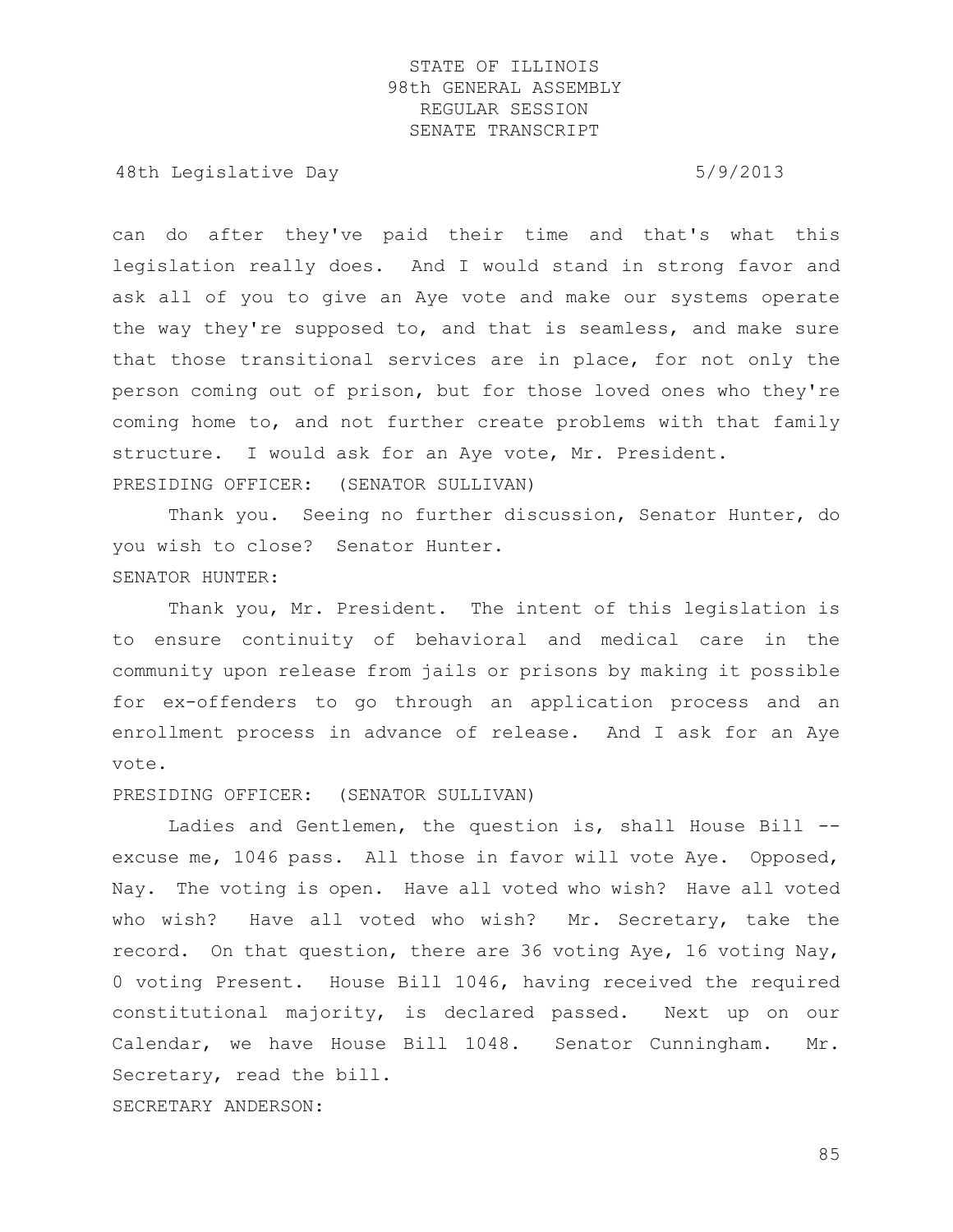48th Legislative Day 6/9/2013

House Bill 1048.

(Secretary reads title of bill) 3rd Reading of the bill. PRESIDING OFFICER: (SENATOR SULLIVAN)

Senator Cunningham.

#### SENATOR CUNNINGHAM:

Thank you, Mr. President. House Bill 1048 is a cleanup bill for the Secretary of State's Office. It streamlines administrative procedures, corrects errors and omissions, and clarifies some confusing statutory provisions by making three separate Acts consistent. Would be happy to answer any questions and I ask for the Chamber's support.

PRESIDING OFFICER: (SENATOR SULLIVAN)

Thank you. Is there any discussion? Is there any discussion? I don't see any. Ladies and Gentlemen, the question is, shall House Bill 1048 pass. All those in favor will vote Aye. Opposed, Nay. The voting is open. Have all voted who wish? Have all voted who wish? Have all voted who wish? Mr. Secretary, take the record. On that question, there are 53 voting Aye, 0 voting Nay, 0 voting Present. House Bill 1048, having received the required constitutional majority, is declared passed. Next up, we have House Bill 1052. Senator Steans. Mr. Secretary, please read the bill.

### SECRETARY ANDERSON:

House Bill 1052.

(Secretary reads title of bill) 3rd Reading of the bill. PRESIDING OFFICER: (SENATOR SULLIVAN)

Senator Steans.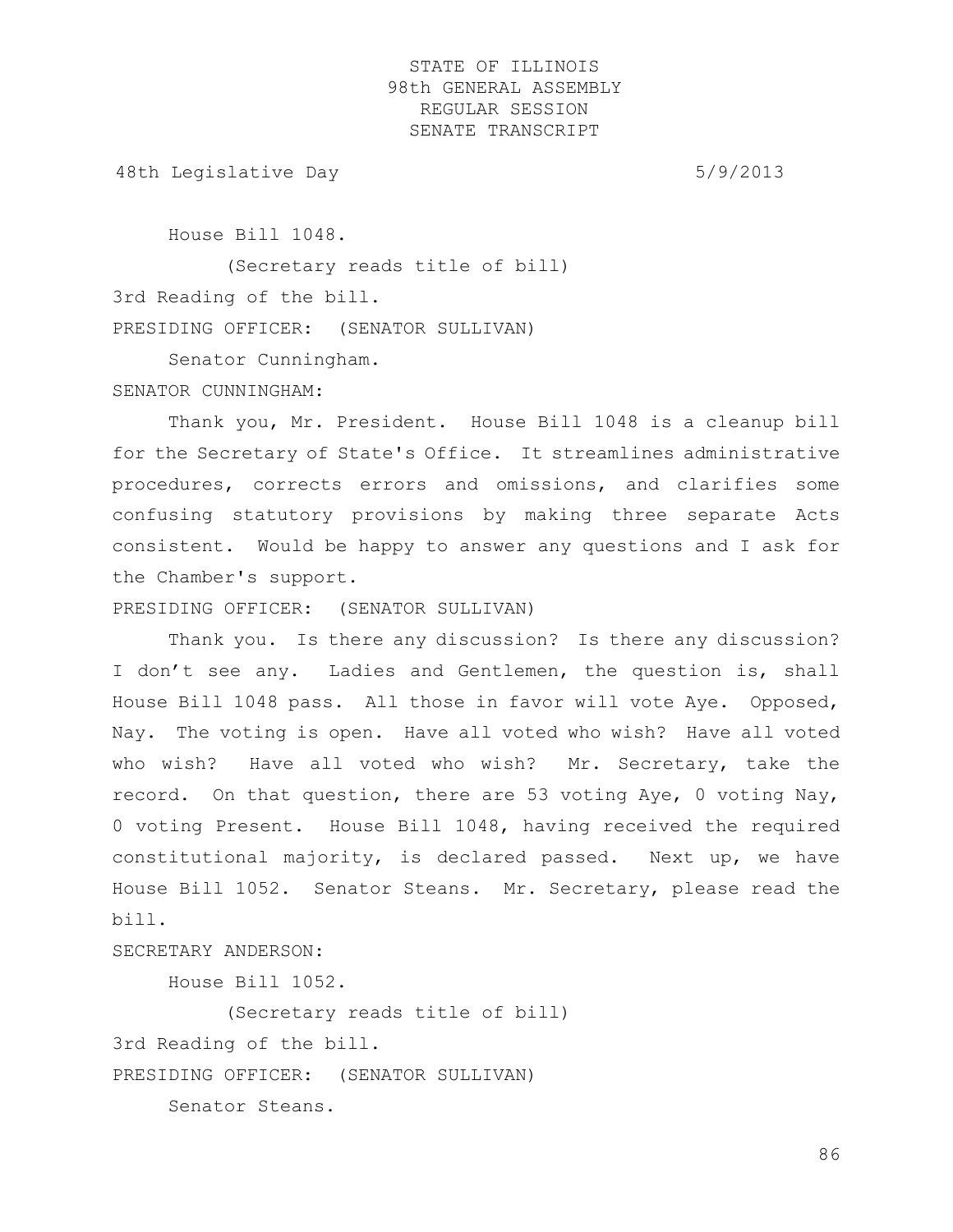48th Legislative Day 6/9/2013

### SENATOR STEANS:

Thank you, Mr. President, Members of the Senate. This bill is an agreed bill, really compromise between the Illinois Society for the advanced practice nurses and the Med Society. It provides more authority for advanced practice nurses under their collaborative agreements by doing things like adding APN-provided services under MDs, generally that -- provided -- or may provide, like nurse practitioners can provide gynecological care, even if the physician may choose not to that they're operating under. It also allows for -- absent employment relationships, the -- the written collaborative agreement may not restrict the type of a third party reimbursement. So it allows the APNs to provide - get Medicaid reimbursement. And it specifically states that an APN may provide -- may provide primary healthcare, so that it can be a -- determined to be a primary healthcare provider under MCOs. I would ask for an Aye vote and I don't know of any opposition to the bill.

PRESIDING OFFICER: (SENATOR SULLIVAN)

Thank you. Is there any discussion? Senator Haine, for what purpose do you rise?

SENATOR HAINE:

I -- I wish to thank the sponsor of the bill and the Medical Association and the Illinois Nurses Association, all those who contributed to a very fine bill. We had another bill last Session which started us down this road and Senator Steans has avoided, I believe, a minefield with this bill. Thank you so much. PRESIDING OFFICER: (SENATOR SULLIVAN)

Thank you. Seeing no further discussion, Ladies and Gentlemen, the question is, shall House Bill 1052 pass. All those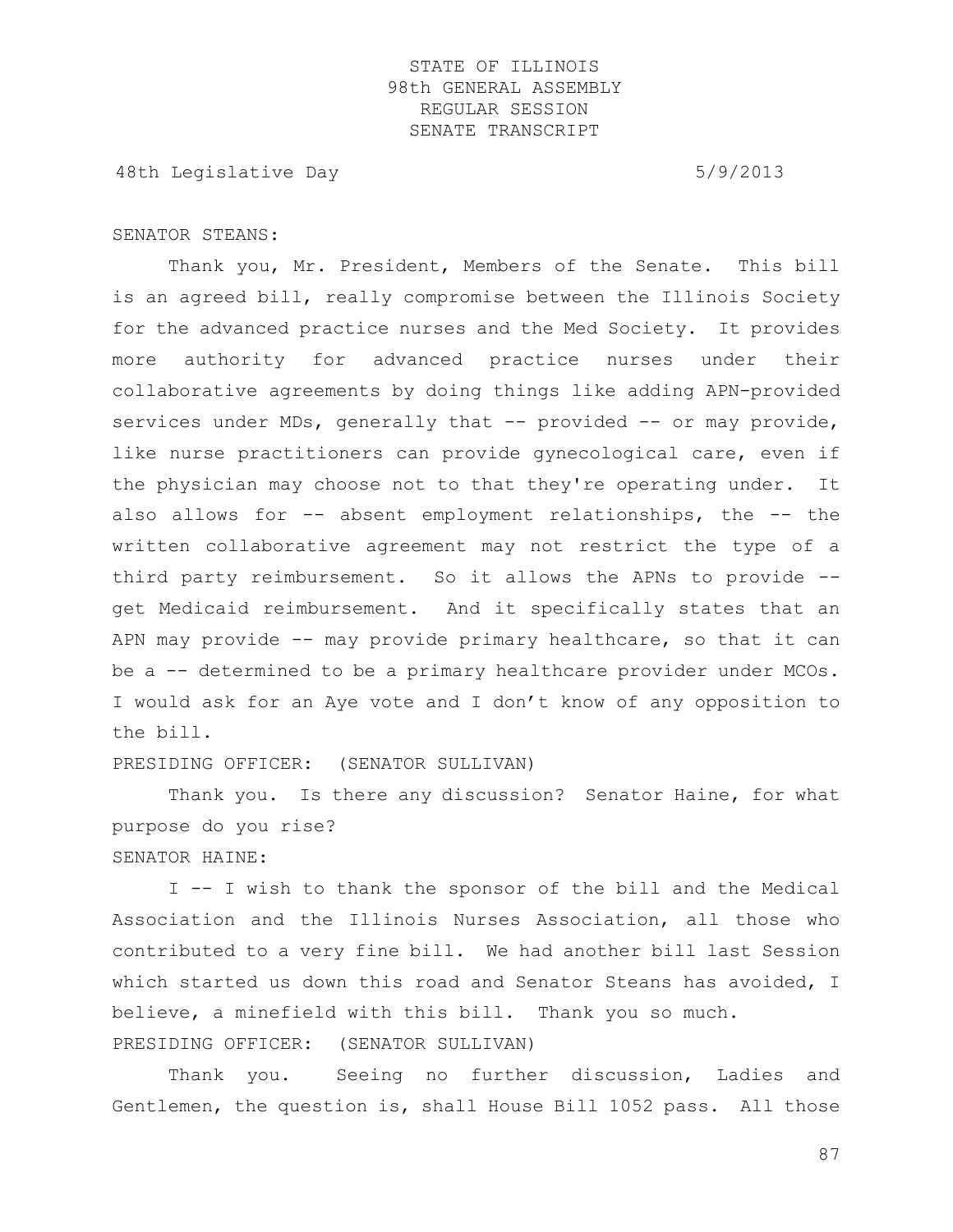48th Legislative Day 6/9/2013

in favor will vote Aye. Opposed, Nay. The voting is open. Have all voted who wish? Have all voted who wish? Have all voted who wish? Mr. Secretary, take the record. On that question, there are 54 voting Aye, 0 voting Nay, 0 voting Present. House Bill 1052, having received the required constitutional majority, is declared passed. Next up, we have House Bill 1191. Senator Delgado. Out of the record. House Bill 1192. Senator Mulroe. Mr. Secretary, please read the bill.

SECRETARY ANDERSON:

House Bill 1192.

(Secretary reads title of bill)

3rd Reading of the bill.

PRESIDING OFFICER: (SENATOR SULLIVAN)

Senator Mulroe.

SENATOR MULROE:

Thank you, Mr. President and Members of the Senate. Currently, a municipality in a county with two million or more people must regulate and inspect retail food establishments unless that municipality is served by a local health district or enters into an intergovernmental agreement with the county where it -- it resides. House Bill 1192 permits that municipality to enter into an intergovernmental agreement with another local health district that serve -- would serve the entire municipality. This would apply when a -- a municipality does not want to create its own local health district or go through the county.

PRESIDING OFFICER: (SENATOR SULLIVAN)

Thank you. Is there any discussion? Any discussion? Seeing none, the question is, shall House Bill 1192 pass. All those in favor will vote Aye. Opposed, Nay. The voting is open. Have all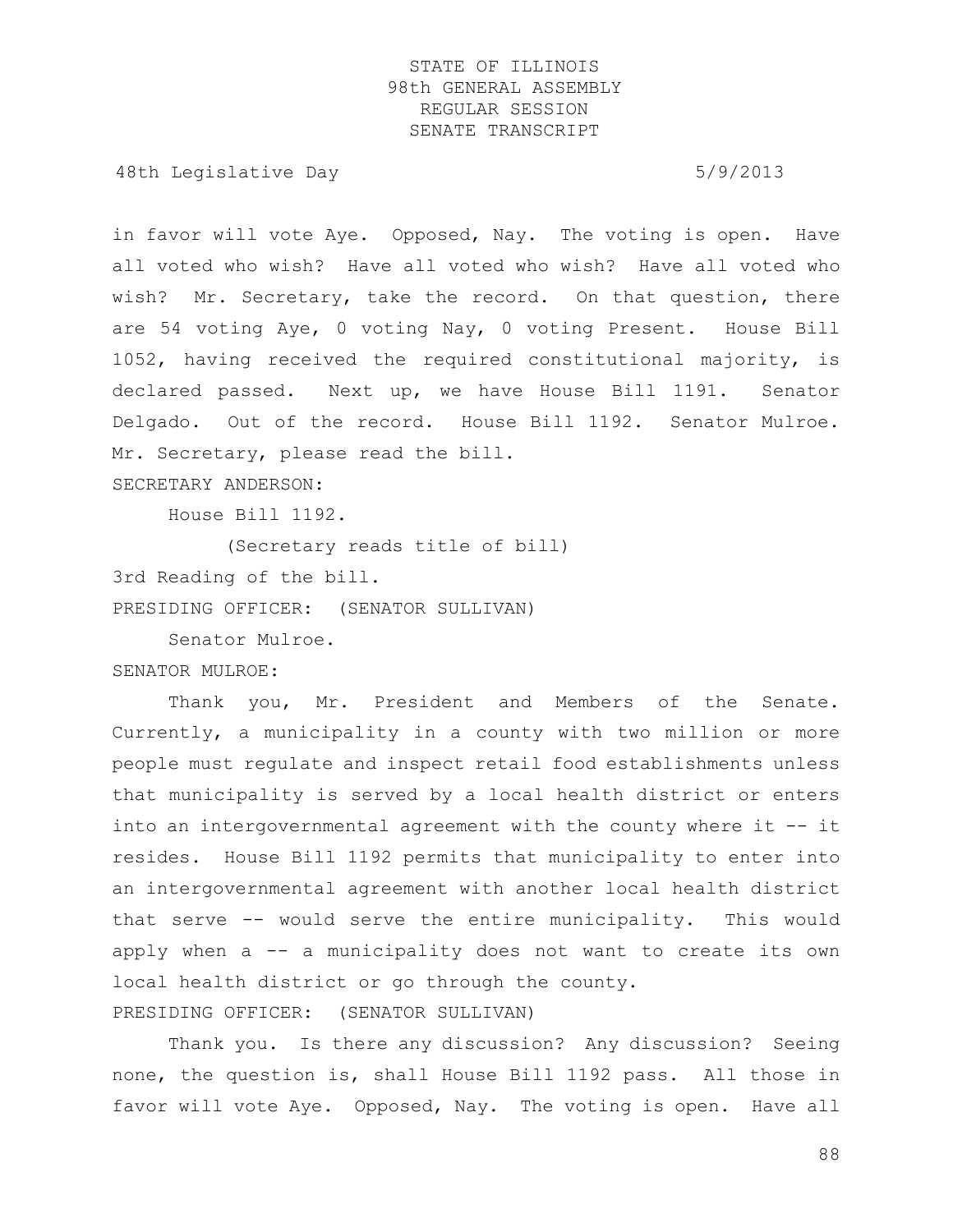48th Legislative Day 6/9/2013

voted who wish? Have all voted who wish? Have all voted who wish? Mr. Secretary, take the record. On that question, there are 54 voting Aye, 0 voting Nay, 0 voting Present. House Bill 1192, having received the required constitutional majority, is declared passed. Ladies and Gentlemen, we are going to go to the Order of House Bills -- excuse me -- yes, House Bills 2nd Reading. House Bills 2nd Reading. With leave of the Body, we'll start with House Bill 163. It's up on the board. Senator Link. Mr. Secretary, read the bill.

SECRETARY ANDERSON:

House Bill 163.

(Secretary reads title of bill)

2nd Reading of the bill. No committee or Floor amendments reported.

PRESIDING OFFICER: (SENATOR SULLIVAN)

3rd Reading. With leave of the Body, we'll go to House Bill 167. Senator Link. Senator Link, on 167. Mr. Secretary, read the bill.

SECRETARY ANDERSON:

House Bill 167.

(Secretary reads title of bill)

2nd Reading of the bill. No committee or Floor amendments reported.

PRESIDING OFFICER: (SENATOR SULLIVAN)

3rd Reading. House Bill -- with leave of the Body, let's go to House Bill 226. There it is. Senator Link. Mr. Secretary, read the bill.

SECRETARY ANDERSON:

House Bill 226.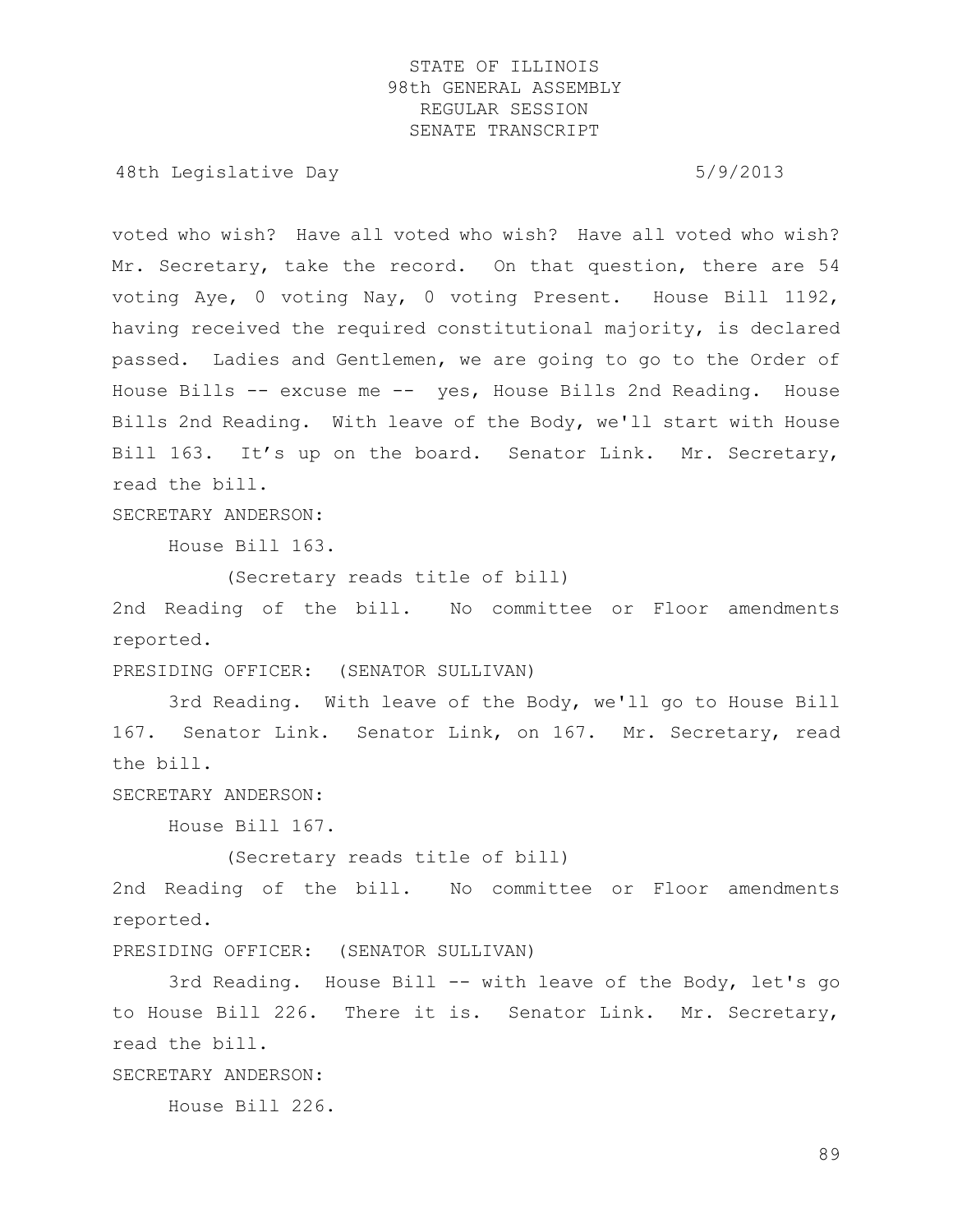48th Legislative Day 5/9/2013

(Secretary reads title of bill)

3rd -- 2nd Reading of the bill. No committee or Floor amendments reported.

PRESIDING OFFICER: (SENATOR SULLIVAN)

3rd Reading. With leave of the Body, let's go to House Bill 1349. Senator Link. Mr. Secretary, read the bill. SECRETARY ANDERSON:

House Bill 1349.

(Secretary reads title of bill)

2nd Reading of the bill. No committee or Floor amendments reported.

PRESIDING OFFICER: (SENATOR SULLIVAN)

3rd Reading. With leave of the Body, let's go to House Bill 1604. Let it come up on the board. Senator Link. Mr. Secretary, read the bill.

SECRETARY ANDERSON:

House Bill 1604.

(Secretary reads title of bill)

2nd Reading of the bill. The Committee on Revenue adopted Amendment No. 1.

PRESIDING OFFICER: (SENATOR SULLIVAN)

Are there any Floor amendments approved for consideration? SECRETARY ANDERSON:

No further amendments reported. PRESIDING OFFICER: (SENATOR SULLIVAN)

3rd Reading. With leave of the Body, let's go to House Bill 2480. Senator Link. Mr. Secretary, please read the bill. Mr. Secretary, my correction, should be House Bill 2488. It's up on the board. Mr. Secretary, please read the bill.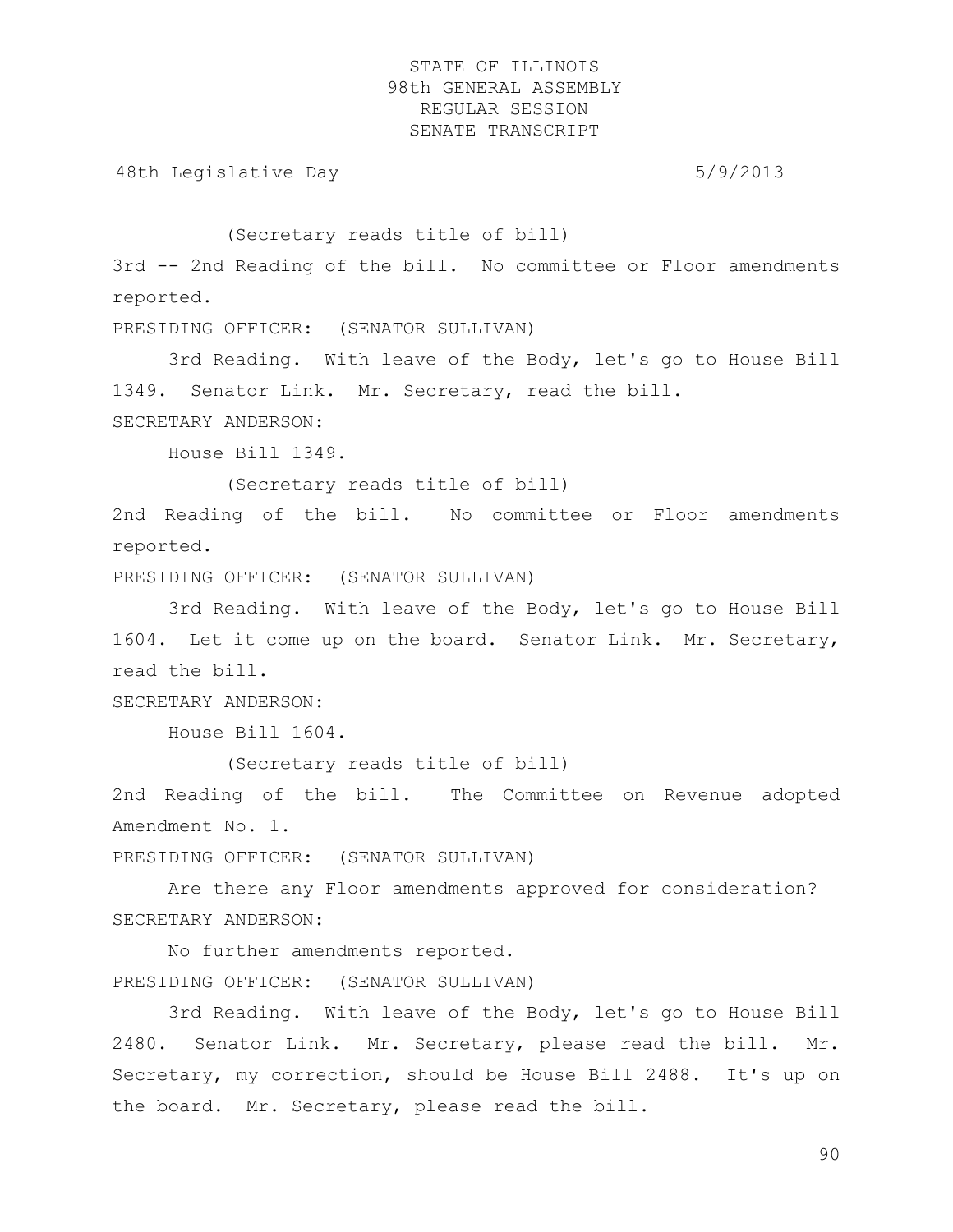48th Legislative Day 6/9/2013

SECRETARY ANDERSON:

House Bill 2488.

(Secretary reads title of bill)

2nd Reading of the bill. No committee or Floor amendments reported.

PRESIDING OFFICER: (SENATOR SULLIVAN)

3rd Reading. With leave of the Body, let's go to House Bill 2807. 2807, Senator Link. Mr. Secretary, please read the bill. SECRETARY ANDERSON:

House Bill 2807.

(Secretary reads title of bill)

2nd Reading of the bill. No committee or Floor amendments reported.

PRESIDING OFFICER: (SENATOR SULLIVAN)

3rd Reading. Ladies and Gentlemen, we will now proceed to the Order of Resolutions Consent Calendar. With leave of the Body, all those resolutions read in today will be added to the Consent Calendar. Mr. Secretary, have there been any objections filed to any resolution on the Consent Calendar? SECRETARY ANDERSON:

No objections filed, Mr. President. PRESIDING OFFICER: (SENATOR SULLIVAN)

Is there any discussion on the resolutions? If not, the question is, shall the resolutions on the Consent Calendar be adopted. All those in favor will say Aye. Opposed, Nay. The Ayes have it, and the resolution is adopted. On the Order -- on the Order of Resolutions is Senate -- Joint Resolution 37. Mr. Secretary, please read the resolution. SECRETARY ANDERSON: